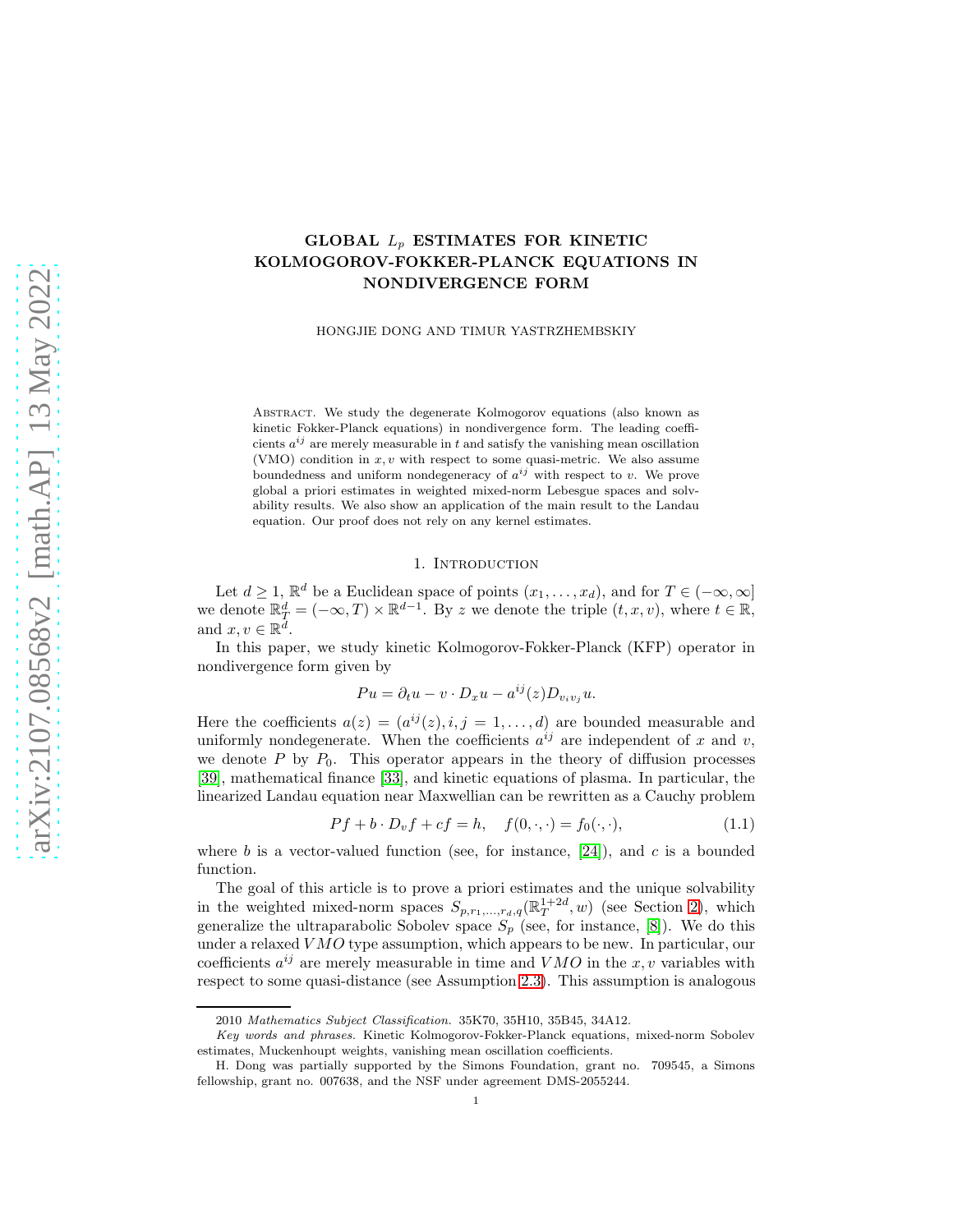to the  $VMO_x$  condition from the theory of nondegenerate parabolic PDEs with discontinuous coefficients (see [\[27\]](#page-54-2), [\[15\]](#page-54-3)).

The kinetic Kolmogorov-Fokker-Planck equations have been studied extensively ([\[1\]](#page-53-1), [\[4\]](#page-53-2) - [\[14\]](#page-54-4), [\[18\]](#page-54-5), [\[21\]](#page-54-6) - [\[23\]](#page-54-7), [\[31\]](#page-54-8) - [\[35\]](#page-54-9), [\[40\]](#page-55-1)), including nonlocal equations ([\[11\]](#page-54-10), [\[21\]](#page-54-6), [\[23\]](#page-54-7), [\[31\]](#page-54-8)). Here we discuss the results of the Sobolev space theory. The interior  $S_p$ -estimate under a VMO assumption with respect to all variables was established in [\[8\]](#page-53-0) for nondivergence equations, and in [\[32\]](#page-54-11) for divergence form equations. The interior estimate in the ultraparabolic Morrey spaces was proved in [\[35\]](#page-54-9). The first global  $S_p$  estimate was discovered in [\[9\]](#page-53-3) for the constant coefficients  $a^{ij}$  case. For  $a^{ij}$ independent of  $(x, v)$ , the a priori estimates can be found in [\[12\]](#page-54-12). The first global  $S_p$  estimate for the variable coefficients  $a^{ij}$  case was established by the authors of [\[10\]](#page-54-13). Assuming the uniform continuity of the leading coefficients, they proved the a priori estimate of  $D_v^2 u$  on a sufficiently small strip  $[-T, T] \times \mathbb{R}^{2d}$ . To the best of our knowledge, no solvability results in ultraparabolic Sobolev spaces were presented in these works except for the case of constant coefficients, and the operators considered are more general than P. On the other hand, when the coefficients are regular enough, say Hölder continuous (in the appropriate sense), the unique solvability is established in [\[13\]](#page-54-14) (see also [\[2\]](#page-53-4)) by studying the fundamental solution to a KFP operator. It seems that the first results in the weighted mixed-norm space belong to [\[31\]](#page-54-8). The authors proved the a priori estimates and unique solvability in the  $L_p((0,T), L_q(\mathbb{R}^{2d}))$  spaces with the power weight in time (see Theorem 8.1 of [\[31\]](#page-54-8)) assuming that the functions  $a^{ij}$  are uniformly continuous with respect to some quasi-metric. They also studied quasilinear kinetic KFP equations. In the case of the zero initial condition, the main result of this article covers Theorem 8.1 in [\[31\]](#page-54-8) because we work with spaces that have a Muckenhoupt weight in the  $(t, v)$ variables.

The current paper generalizes the aforementioned results in several directions. First, our assumption on the coefficients  $a^{ij}$  is weaker than the ones presented in the literature. Second, we prove the a priori estimates in the weighted mixed-norm space where each direction  $t, v_1, \ldots, v_d$  has a different Muckenhoupt weight. Third, we also discover the a priori estimate of  $D_v(-\Delta_x)^{1/6}u$  for  $u \in S_{p,r_1,\dots,r_d,q}(\mathbb{R}^{1+2d}_T, w)$ , which appears to be new. Finally, we show that the constant on the right-hand side in the  $S_p$  estimate [\(2.8\)](#page-6-0) (see also [\(2.9\)](#page-7-0)) grows polynomially as the lower eigenvalue bound of the coefficient matrix  $a^{ij}$  decreases. This fact is crucial in the application to the linearized Landau equation near Maxwellian [\(1.1\)](#page-0-0). In particular, the matrix of the leading coefficients  $a^{ij}$  has a lower eigenvalue bound of order  $n^{-3}$  on the annulus  $(0,T) \times \Omega \times \{|v| \sim n\}, n \in \{1,2,\ldots\}$  (see [\[24,](#page-54-1) Lemma 2.4]), where  $\Omega \subset \mathbb{R}^3$ is a domain. Then, one can use the  $S_p$  estimate (see [\(2.9\)](#page-7-0)) to obtain an upper bound of the  $L_p$ -norm of  $D_v^2 f$ . We elaborate on this in Remark [2.8.](#page-7-1) See also [\[16\]](#page-54-15), [\[24\]](#page-54-1), and [\[14\]](#page-54-4).

We comment on the ideas of the proof. To prove the main result, one needs to, first, work with the model equation

<span id="page-1-0"></span>
$$
P_0 u + \lambda u = f,\tag{1.2}
$$

where the coefficients  $a^{ij}$  are independent of x and v. Recall that in the unmixed and unweighted case, the a priori estimates for Eq. [\(1.2\)](#page-1-0) were already proved in [\[9\]](#page-53-3) and [\[12\]](#page-54-12) by using the estimates of fundamental solutions. We give a new proof of these a priori estimates and establish a unique solvability result for Eq. [\(1.2\)](#page-1-0) in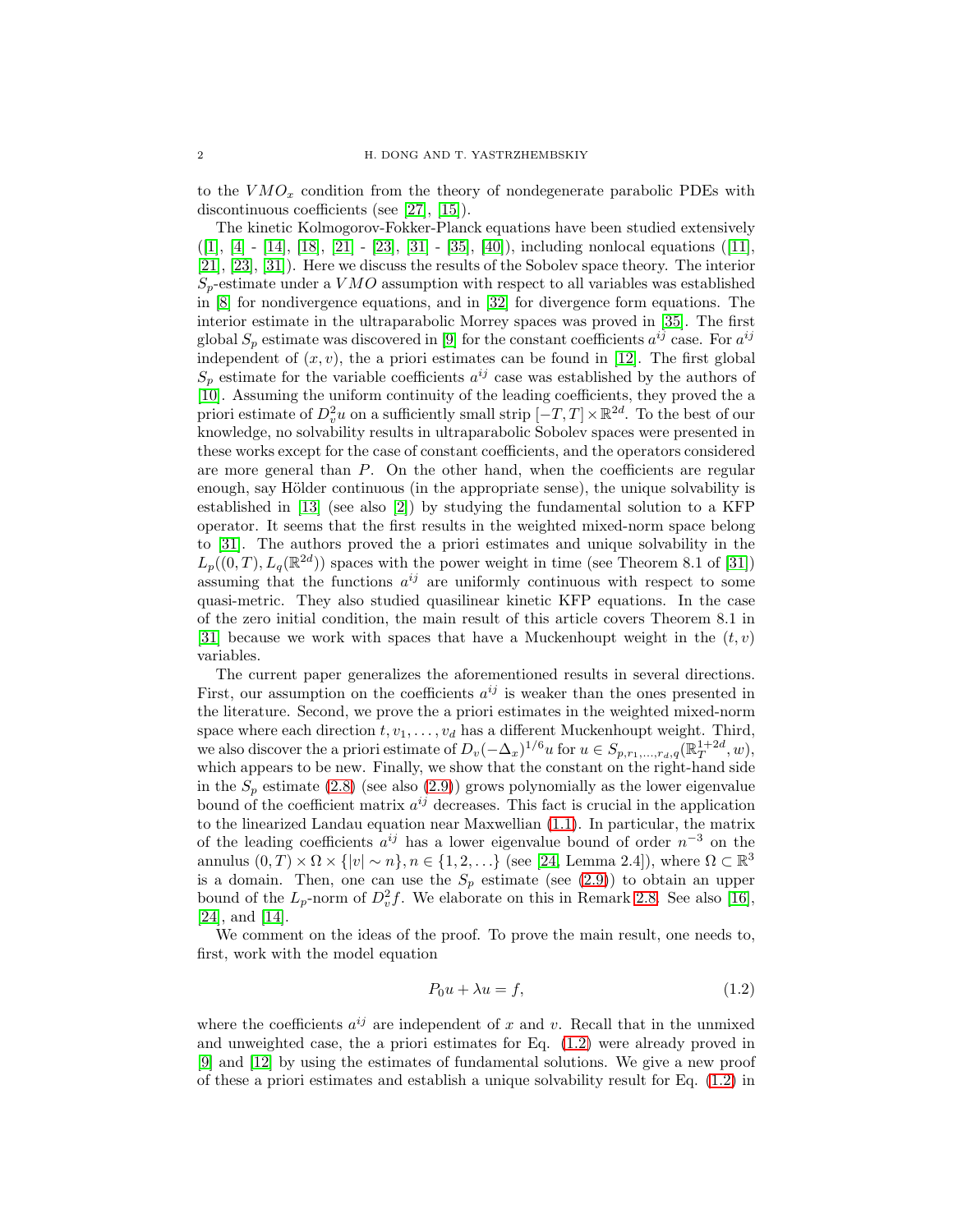weighted mixed-norm spaces. As a corollary, we obtain pointwise estimates of

$$
(D_v^2 u)_T^{\#}, \quad ((-\Delta_x)^{1/3} u)_T^{\#}, \quad (D_v(-\Delta_x)^{1/6} u)_T^{\#},
$$

in the case of variable coefficients  $a^{ij}$ , which are similar to those in Lemma 6.2.2 of [\[27\]](#page-54-2) (see Lemma [7.1\)](#page-45-0). Here the superscript  $#$  stands for the sharp function with respect to some quasi-distance. By designing a family of maximal functions and using a variant of the Hardy-Littlewood and Fefferman-Stein theorems (see Corollary [3.2\)](#page-9-0), we prove the a priori estimate of Theorem [2.5](#page-6-1)  $(i)$ , which also implies the uniqueness part of Theorem [2.5.](#page-6-1) To prove the existence of solutions, we use the density argument as well as the argument of Section 8 of [\[15\]](#page-54-3).

The novelty of this work lies in the fact that we do not use an analytic expression of the fundamental solution of the operator  $P_0 + \lambda$ . We use a kernel-free approach, which can be found in papers by N. V. Krylov, the first named author, D. Kim, and others (see, for example, [\[27\]](#page-54-2), [\[15\]](#page-54-3)). Such a method is useful in developing the solvability theory in Sobolev spaces for second-order operators whose fundamental solutions do not have an explicit form. The reader can find examples of such equations in [\[7\]](#page-53-5) and [\[28\]](#page-54-16). Interestingly, the authors of [\[11\]](#page-54-10), [\[12\]](#page-54-12) also proved a variant of the Fefferman-Stein theorem (see Theorem 2.11 of [\[11\]](#page-54-10)). In the same papers, they use the Fefferman-Stein inequality to prove the a priori estimates of  $D_v^2 u$  and  $(-\Delta_x)^{1/3} u$  in the  $L_p$  spaces. However, the main difference is that, instead of estimating  $(D_v^2 u)_T^{\#}$  and  $((-\Delta_x)^{1/3} u)_T^{\#}$  in terms of the maximal functions of  $D_v^2 u$ ,  $(-\Delta_x)^{1/3} u$  and the right-hand side of Eq. [\(1.2\)](#page-1-0) like we do, these authors used a variant of the Stampacchia interpolation theorem (see [\[11,](#page-54-10) Theorem 2.12] and [\[12,](#page-54-12) Theorem 2.4]), which they derived from the Fefferman-Stein inequality. One more difference with our work is that the argument of [\[12\]](#page-54-12) involves kernel estimates. The method in the present paper allows us to further treat the  $VMO$ coefficients by incorporating the perturbation in the mean oscillation estimates. It would be interesting to find out if the methods of  $[8]$ ,  $[10]$ ,  $[12]$ ,  $[31]$ ,  $[32]$  could be used to prove Theorem [2.5.](#page-6-1)

The  $L_p$  theory of KFP equations developed in this article can be used in mathematical theory of plasma and filtering of signals. For example, in [\[14\]](#page-54-4), the present authors and Yan Guo showed the well-posedness and higher regularity of the linear Landau equation with the specular reflection boundary condition by applying the results of the current paper. The crucial difficulty in this problem is that the presence of the boundary condition forces one to work with Kolmogorov type equations with 'rough in time' coefficients, which is why Theorem [2.5](#page-6-1) and Corollary [2.7](#page-6-2) are useful for such equations. See the details in Section 2 of [\[14\]](#page-54-4). Motivated by such an example, we plan to study kinetic KFP equations with rough coefficients in divergence form in suitable Sobolev spaces and equations in nondivergence form in Morrey-Campanato spaces. In addition, the a priori estimates for KFP equation might be useful in developing the solvability theory for its stochastic counterparts which arise in filtering of diffusion processes and interacting particle systems. For discussion and related studies, see [\[40\]](#page-55-1), [\[34\]](#page-54-17), and [\[20\]](#page-54-18). We plan to further investigate the stochastic KFP equation in subsequent papers.

The paper is organized as follows. In the next section, we introduce the notation and assumptions and state the main result of the article. In Section [3,](#page-8-0) we prove some auxiliary results, including variants of the Hardy-Littlewood and Fefferman-Stein theorems for the maximal and sharp functions defined with respect to an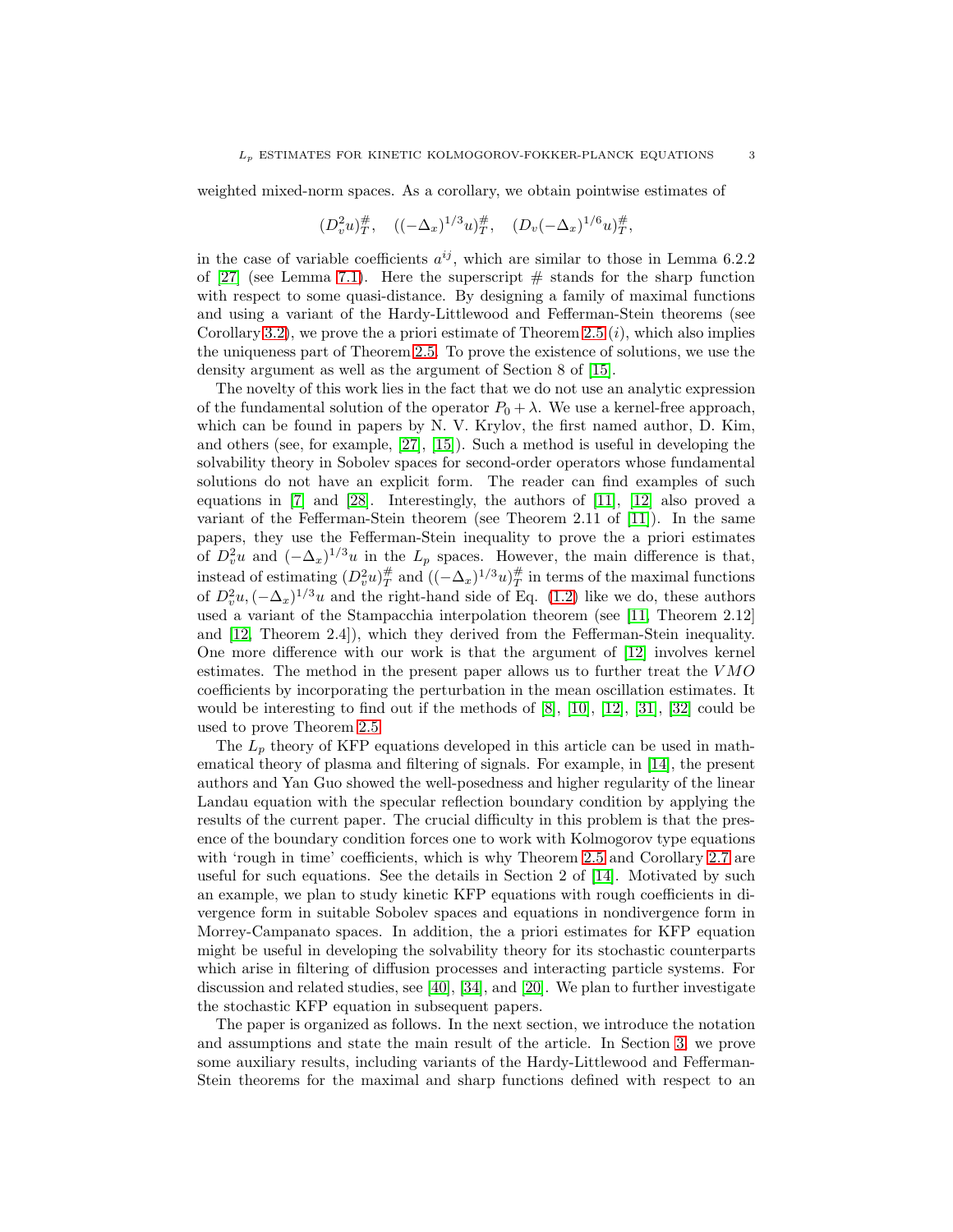ultraparabolic quasi-distance. In Section [4,](#page-15-0) we prove Theorem [2.5](#page-6-1) for Eq. [\(1.2\)](#page-1-0) with  $P = P_0$  and  $p = 2$ . We extend this result to  $p \in (1, \infty)$  in Section [5.](#page-21-0) In Section [6,](#page-40-0) we prove Theorem [2.5](#page-6-1) with  $P = P_0$ . In the last section, we prove Theorem [2.5.](#page-6-1)

2. Notation and statement of the main results

# <span id="page-3-0"></span>2.1. Notation and assumptions. For  $r > 0$  and  $x_0 \in \mathbb{R}^d$ , denote

$$
B_r(x_0) = \{ \xi \in \mathbb{R}^d : |\xi - x_0| < r \}, \quad B_r = B_r(0).
$$

For  $r, R > 0$  and  $z_0 \in \mathbb{R}^{1+2d}$ , we set

$$
Q_{r,R}(z_0) = \{z : -r^2 < t - t_0 < 0, |v - v_0| < r, |x - x_0 + (t - t_0)v_0|^{1/3} < R\},\
$$
  

$$
\widetilde{Q}_{r,R}(z_0) = \{z : |t - t_0| < r^2, |v - v_0| < r, |x - x_0 + (t - t_0)v_0|^{1/3} < R\},\
$$
  

$$
Q_r(z_0) = Q_{r,r}(z_0), \qquad \widetilde{Q}_r(z_0) = \widetilde{Q}_{r,r}(z_0),\
$$
  

$$
Q_{r,R} = Q_{r,R}(0), \quad \widetilde{Q}_{r,R} = \widetilde{Q}_{r,R}(0), \qquad Q_r = Q_r(0), \quad \widetilde{Q}_r = \widetilde{Q}_r(0).
$$

For an open set G, by  $C_b(G)$ , we denote the space of all bounded continuous functions on G. By  $C_0^{\infty}(\mathbb{R}^d)$ , we denote the space of all smooth compactly supported functions on  $\mathbb{R}^d$ .

We say that a function  $w$  is a weight on  $\mathbb{R}^d$  if  $w$  is nonnegative, locally integrable, and  $w > 0$  almost everywhere. For  $p > 1$ , we write  $w \in A_p(\mathbb{R}^d)$  if w is a weight on  $\mathbb{R}^d$  such that

$$
[w]_{A_p(\mathbb{R}^d)} := \sup_{x_0 \in \mathbb{R}^d, r > 0} \Big( \int_{B_r(x_0)} w(x) \, dx \Big) \Big( \int_{B_r(x_0)} w^{-1/(p-1)}(x) \, dx \Big)^{p-1} < \infty.
$$

<span id="page-3-3"></span>*Remark* 2.1. For  $\alpha \in (-d, d(p-1)), w(x) = |x|^{\alpha}$  is an  $A_p$  weight in  $\mathbb{R}^d$  (see the details in Example 7.1.7 in [\[19\]](#page-54-19)).

Furthermore, for any numbers  $p, r_1, \ldots, r_d, q > 1, K \geq 1$ , and a function w on  $\mathbb{R}^{1+d}$ , we write  $[w]_{q,r_1,\dots,r_d} \leq K$  if there exist weights  $w_i, i = 0,\dots,d$ , on  $\mathbb{R}$  such that

<span id="page-3-2"></span>
$$
w(t, v) = w_0(t) \prod_{i=1}^{d} w_i(v_i)
$$
 (2.1)

and

<span id="page-3-4"></span><span id="page-3-1"></span>
$$
[w_0]_{A_q(\mathbb{R})}, [w_i]_{A_{r_i}(\mathbb{R})} \le K, \quad i = 1, \dots, d.
$$
 (2.2)

By  $L_{p,r_1,...,r_d,q}(G, w), L_{p;r_1,...,r_d}(G, |x|^{\alpha} \prod_{i=1}^d w_i(v_i)), \alpha \in (-1, p-1)$ , we denote the spaces of all Lebesgue measurable functions on  $\mathbb{R}^{1+2d}$  such that

$$
||f||_{L_{p,r_1,...,r_d,q}(G,w)}
$$
\n
$$
= |\int_{\mathbb{R}} |\dots| \int_{\mathbb{R}} |\int_{\mathbb{R}^d} |f|^p(z) 1_G(z) dx|^{\frac{r_1}{p}} w_1(v_1) dv_1|^{\frac{r_2}{r_1}}
$$
\n
$$
\dots w_d(v_d) dv_d|^{\frac{q}{r_d}} w_0(t) dt|^{\frac{1}{q}},
$$
\n
$$
||f||_{L_{p;r_1,...,r_d}(G,|x|^{\alpha} \prod_{i=1}^d w_i(v_i))}
$$
\n
$$
= |\int_{\mathbb{R}} \dots |\int_{\mathbb{R}} |\int_{\mathbb{R}^{d+1}} |f|^p(z) 1_G(z) |x|^{\alpha} dx dt|^{\frac{r_1}{p}} w_1(v_1) dv_1|^{\frac{r_2}{r_1}}
$$
\n
$$
\dots w_d(v_d) dv_d|^{\frac{1}{r_d}}.
$$
\n(2.4)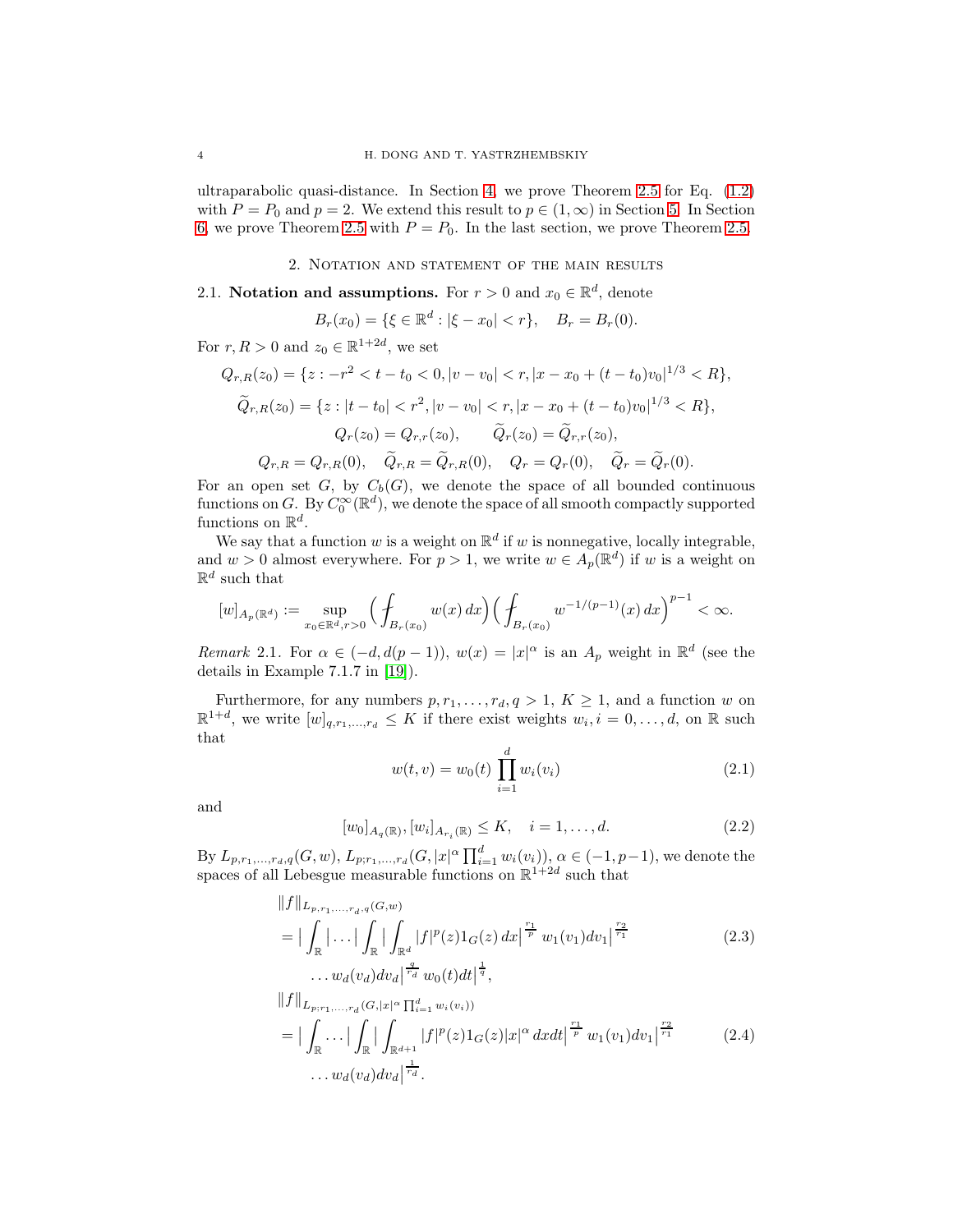For the discussion of basic properties of weighted mixed-norm Lebesgue spaces, see [\[6\]](#page-53-6). We write  $u \in S_{p,r_1,...,r_d,q}(G, w)$  if

$$
u, \partial_t u - v \cdot D_x u, D_v u, D_v^2 u \in L_{p,r_1,\ldots,r_d,q}(G, w).
$$

The  $S_{p,r_1,...,r_d,q}(G, w)$ -norm is defined as

$$
||u||_{S_{p,r_1,...,r_d,q}(G,w)} = ||u||_{L_{p,r_1,...,r_d,q}(G,w)} + ||D_v u||_{L_{p,r_1,...,r_d,q}(G,w)}
$$
  
+
$$
||D_v^2 u||_{L_{p,r_1,...,r_d,q}(G,w)} + ||\partial_t u - v \cdot D_x u||_{L_{p,r_1,...,r_d,q}(G,w)}.
$$

If  $w \equiv 1$ , we drop w from the above notation. In addition, if  $p = r_1 = \ldots =$  $r_d = q$ , we replace the subscripts  $p, r_1, \ldots, r_d, q$  with a single number p. Replacing  $L_{p,r_1,...,r_d,q}(\mathbb{R}^{1+2d}_T, w)$  with  $L_{p;r_1,...,r_d}(\mathbb{R}^{1+2d}_T, |x|^{\alpha} \prod_{i=1}^d w_i(v_i)),$  we define the space  $S_{p;r_1,...,r_d}(\mathbb{R}^{1+2d}_T, |x|^\alpha \prod_{i=1}^d w_i(v_i)).$ 

For any  $s \in (0,1)$  and  $u \in L_p(\mathbb{R}^d)$ , by  $(-\Delta_x)^s u$  we understand the distribution given by

$$
((-\Delta_x)^{1/3}u, \phi) = (u, (-\Delta_x)^{1/3}\phi), \quad \phi \in C_0^{\infty}(\mathbb{R}^d).
$$

Furthermore, if  $s \in (0, 1/2)$  and u is regular enough, say,

u is of Lipschitz class on  $\mathbb{R}^d$ ,  $|u(x)| \le K$ ,

then, the following pointwise formula hold:

$$
(-\Delta_x)^s u(x) = c_{d,s} \int_{\mathbb{R}^d} \frac{u(x) - u(x+y)}{|y|^{d+2s}} \, dy,
$$

where  $c_{d,s}$  is the constant depending only on d and s. See, for instance, the discussion in Section 2 of [\[37\]](#page-55-2).

For  $c > 0$ , denote

$$
\rho_c(z, z_0) = \max\{|t - t_0|^{1/2}, c^{-1}|x - x_0 + (t - t_0)v_0|^{1/3}, |v - v_0|\}.
$$

For a Lebesgue measurable set  $A$ , by  $|A|$  we denote its Lebesgue measure. For a function  $f \in L_1(A)$ , we denote

$$
(f)_A = \int_A f \, dz = |A|^{-1} \int_A f \, dz
$$

provided that  $|A| < \infty$ . For  $c > 0$  and  $T \in (-\infty, \infty]$ , the maximal and sharp functions are defined as follows:

$$
\mathbb{M}_{c,T}f(z_0) = \sup_{r>0, z_1 \in \overline{\mathbb{R}_T^{1+2d}}: z_0 \in Q_{r,cr}(z_1)} \int_{Q_{r,rc}(z_1)} |f(z)| dz, \quad \mathcal{M}_T f := \mathbb{M}_{1,T} f,
$$
  

$$
f_T^{\#}(z_0) = \sup_{r>0, z_1 \in \overline{\mathbb{R}_T^{1+2d}}: z_0 \in Q_r(z_1)} \int_{Q_r(z_1)} |f(z) - (f)_{Q_r(z_1)}| dz.
$$

For  $n \in \{0, 1, 2, \ldots\}$  and a sufficiently regular function u on  $\mathbb{R}^{2d}$ , by  $D_x^n u$  we denote the set of all partial derivatives of order  $n$  in the x variable. We define  $D_v^n u, D_x^m D_v^n u$  in the same way.

By  $N = N(\cdots)$  and  $\theta = \theta(\cdots)$  we mean constants depending only on the parameters inside the parenthesis. The constants  $N$  and  $\theta$  might change from line to line. Sometimes, when it is clear what parameters  $N$  or  $\theta$  depend on, we omit them.

We impose the following assumptions on the coefficients.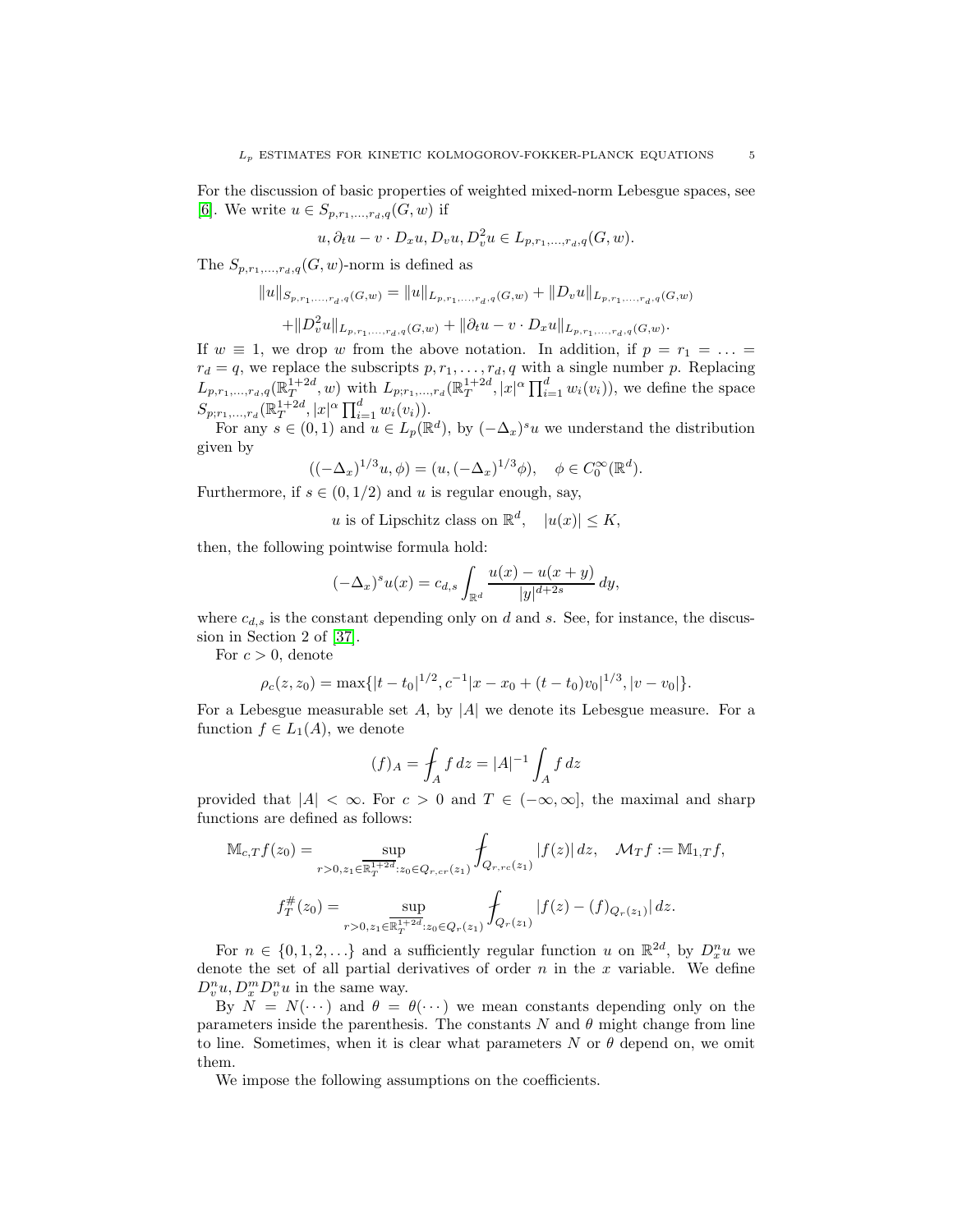<span id="page-5-4"></span>*Assumption* 2.2. The coefficients  $a(z) = (a^{ij}(z), i, j = 1, \ldots, d)$  are bounded measurable functions such that for some  $\delta \in (0,1)$ ,

$$
\delta|\xi|^2 \le a^{ij}(z)\xi_i\xi_j \le \delta^{-1}|\xi|^2, \quad \forall \xi \in \mathbb{R}^d, \, z \in \mathbb{R}^{1+2d}.
$$

<span id="page-5-0"></span>*Assumption* 2.3*.* ( $\gamma_0$ ) There exists  $R_0 > 0$  such that for any  $z_0$  and  $R \in (0, R_0]$ ,

$$
osc_{x,v}(a, Q_r(z_0)) \le \gamma_0,
$$

where

$$
osc_{x,v}(a, Q_r(z_0))
$$
  
=  $\oint_{(t_0-r^2,t_0)} \oint_{D_r(z_0,t) \times D_r(z_0,t)} |a(t, x_1, v_1) - a(t, x_2, v_2)| dx_1 dv_1 dx_2 dv_2 dt$ ,

and

$$
D_r(z_0, t) = \{(x, v) : |x - x_0 + (t - t_0)v_0|^{1/3} < r, |v - v_0| < r\}.
$$

Here is an example of a somewhat stronger condition which can be viewed as a  $VMO_{x,v}$  condition with respect to the anisotropic distance  $|x-x'|^{1/3} + |v-v'|$ . Let  $\omega : [0, \infty) \to [0, \infty)$  be an increasing function such that  $\omega(0+) = 0$ . Assume that

<span id="page-5-1"></span>
$$
\begin{split} \n\text{osc}'_{x,v}(a,r) \\
&:= \sup_{t,x,v} r^{-8d} \int_{x_1,x_2 \in B_{r^3}(x)} \int_{v_1,v_2 \in B_r(v)} |a(t,x_1,v_1)| \\
&- a(t,x_2,v_2) | \, dx_1 dx_2 \, dv_1 dv_2 \le \omega(r). \n\end{split} \tag{2.5}
$$

Note that since

$$
\mathrm{osc}_{x,v}(a, Q_r(z_0)) \leq \mathrm{osc}'_{x,v}(a,r),
$$

the condition [\(2.5\)](#page-5-1) implies Assumption [2.3](#page-5-0) ( $\gamma_0$ ) for any  $\gamma_0 \in (0,1)$ .

In the present article, we consider the equation

<span id="page-5-2"></span>
$$
Pu + biDviu + (c + \lambda)u = f
$$
\n(2.6)

and for  $-\infty < S < T \leq \infty$ , the Cauchy problem

<span id="page-5-3"></span>
$$
Pu + b^i D_{v_i} u + cu = f, \quad u(S, \cdot) = 0.
$$
 (2.7)

<span id="page-5-5"></span>Assumption 2.4. The functions  $b = (b^i, i = 1, ..., d)$  and c are bounded measurable on  $\mathbb{R}^{1+2d}$  and they satisfy the condition

$$
|b| + |c| \le L
$$

for some constant  $L > 0$ .

### 2.2. Main result.

<span id="page-5-6"></span>**Definition 2.1.** Let  $T \in (-\infty, \infty]$ . A function  $u \in S_{p,r_1,\dots,r_d,q}(\mathbb{R}^{2d}_T, w)$  is a solution to Eq. [\(2.6\)](#page-5-2) if the identity

$$
\partial_t u - v \cdot D_x u = a^{ij} D_{v_i v_j} u - b^i D_{v_i} u - (c + \lambda) u
$$

holds in  $L_{p,r_1,\ldots,r_d,q}(\mathbb{R}^{2d}_T,w)$ . We define a solution in the space

$$
S_{p;r_1,...,r_d}(\mathbb{R}_T^{2d},|x|^{\alpha}\prod_{i=1}^d w_i(v_i))
$$

in a similar way.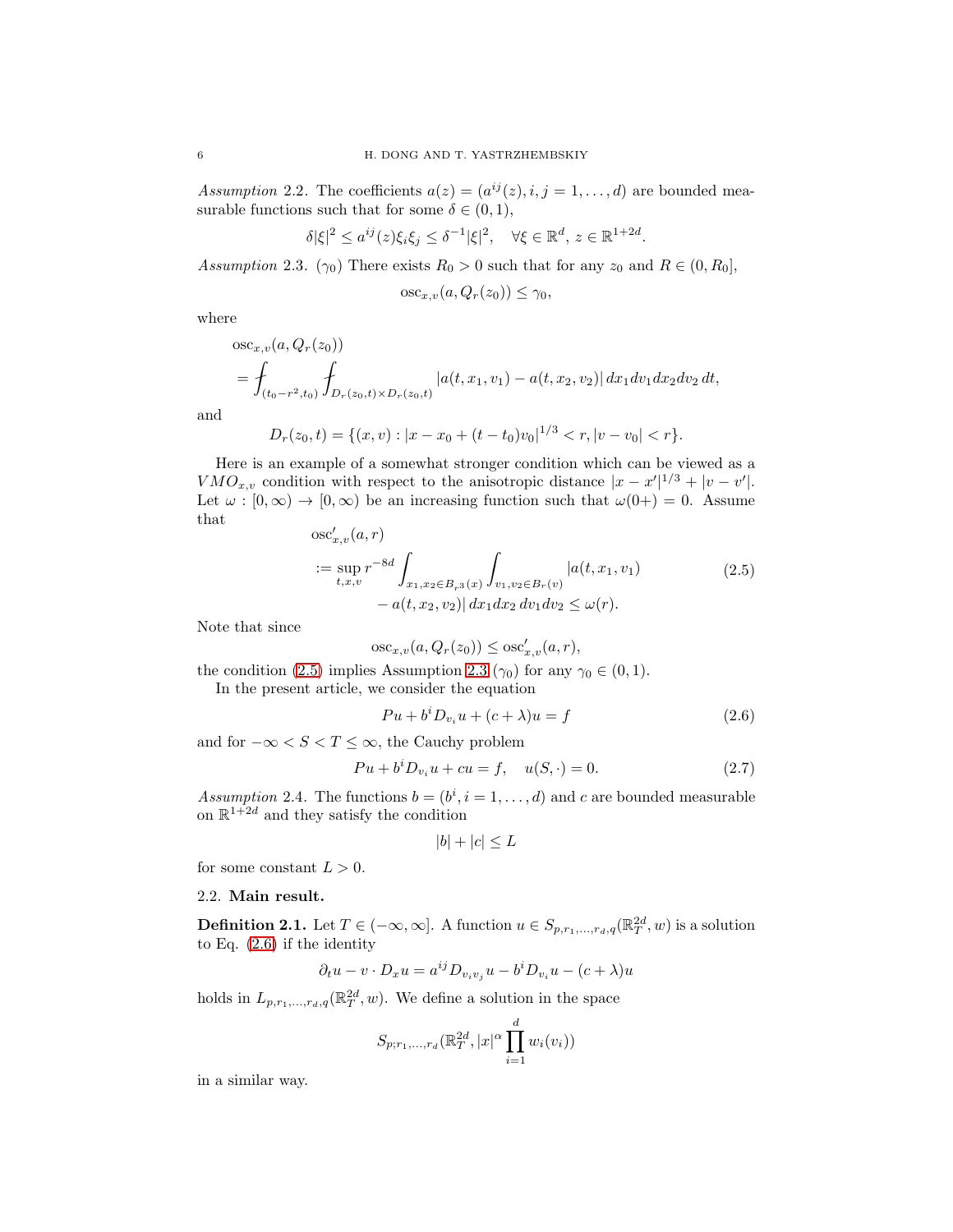We say that

<span id="page-6-0"></span>
$$
u \in S_{p,r_1,\ldots,r_d,q}((S,T) \times \mathbb{R}^{2d},w)
$$

is a solution to Eq [\(2.7\)](#page-5-3) if there exists  $\widetilde{u} \in S_{p,r_1,\dots,r_d,q}(\mathbb{R}^{1+2d}_T, w)$  such that  $\widetilde{u} = u$  on  $(S,T) \times \mathbb{R}^{2d}$ ,  $\widetilde{u} = 0$  on  $(-\infty, S) \times \mathbb{R}^{2d}$ , and  $P\widetilde{u} + b^i D_{v_i}\widetilde{u} + c\widetilde{u} = f$  on  $(S,T) \times \mathbb{R}$ 

<span id="page-6-1"></span>**Theorem 2.5.** Let p,  $r_1, \ldots, r_d, q > 1, K \ge 1$  be numbers,  $T \in (-\infty, \infty]$ , and  $w_i, i = 0, 1, \ldots, d$ , be weights satisfying [\(2.2\)](#page-3-1), and w be a weight defined by [\(2.1\)](#page-3-2). Let Assumptions [2.2](#page-5-4) and [2.4](#page-5-5) hold. There exist constants

$$
\beta = \beta(d, p, r_1, \dots, r_d, q, K) > 0, \quad \gamma_0 = \delta^{\beta} \widetilde{\gamma}_0(d, p, r_1, \dots, r_d, q, K) > 0
$$

such that if Assumption [2.3](#page-5-0)  $(\gamma_0)$  holds, then, the following assertions are valid. (i) There exist constants

$$
\theta = \theta(d, p, r_1, \dots, r_d, q, K) \text{ and } \lambda_0 = \delta^{-\theta} R_0^{-2} \widetilde{\lambda}_0(d, p, r_1, \dots, r_d, q, K, L) \ge 1
$$
  
such that for any  $\lambda \ge \lambda_0$  and any  $u \in S_{p, r_1, \dots, r_d, q}(\mathbb{R}_T^{1+2d}, w)$ , one has

$$
\lambda \|u\| + \lambda^{1/2} \|D_v u\| + \|D_v^2 u\| + \|(-\Delta_x)^{1/3} u\| + \|D_v(-\Delta_x)^{1/6} u\| + \|\partial_t u - v \cdot D_x u\| \le N\delta^{-\theta} \|Pu + b^i D_{v_i} u + cu + \lambda u\|,
$$
\n(2.8)

where  $R_0 \in (0, 1)$  is the constant in Assumption [2.3](#page-5-0)  $(\gamma_0)$ ,

$$
\| \cdot \| = \| \cdot \|_{L_{p,r_1,\ldots,r_d,q}(\mathbb{R}^{1+2d}_T, w)},
$$
 and  $N = N(d, p, r_1, \ldots, r_d, q, K).$ 

In addition, for any  $f \in L_{p,r_1,\dots,r_d,q}(\mathbb{R}_T^{1+2d},w)$ , Eq. [\(2.6\)](#page-5-2) has a unique solution  $u \in S_{p,r_1,...,r_d,q}(\mathbb{R}_T^{1+2d}, w).$ 

(*ii*) For any numbers  $-\infty < S < T < \infty$  and  $f \in L_{p,r_1,\dots,r_d,q}((S,T) \times \mathbb{R}^{2d},w)$ , Eq. [\(2.7\)](#page-5-3) has a unique solution  $u \in S_{p,r_1,\dots,r_d,q}((S,T) \times \mathbb{R}^{2d},w)$ . In addition,

$$
||u|| + ||D_v u|| + ||D_v^2 u|| + ||(-\Delta_x)^{1/3} u|| + ||D_v(-\Delta_x)^{1/6} u|| + ||\partial_t u - v \cdot D_x u||
$$
  
\$\le N ||f||\$,

where  $\| \cdot \| = \| \cdot \|_{L_{p,r_1,\ldots,r_d,g}((S,T)\times\mathbb{R}^{2d},w)}$  and

$$
N = N(d, \delta, p, r_1, \ldots, r_d, q, K, L, T - S).
$$

(*iii*) The assertions (*i*) and (*ii*) hold with  $S_{p,r_1,...,r_d,q}(\mathbb{R}^{1+2d}_T, w)$  replaced with  $S_{p;r_1,\ldots,r_d}(\mathbb{R}^{1+2d}_T,|x|^\alpha\prod_{i=1}^dw_i(v_i)),$  where  $\alpha\in(-1,p-1)$ . Furthermore, the constants  $\beta$ ,  $\gamma_0$ ,  $\theta$ ,  $\lambda_0$ , N must be modified as follows: one needs to take into account the dependence on  $\alpha$  and remove the dependence on q.

*Remark* 2.6. The reason why we included the term  $D_v(-\Delta_x)^{1/6}$  in the a pri-ori estimate [\(2.8\)](#page-6-0) is the following. In the proof of Theorem [2.5](#page-6-1) with  $P = P_0$ ,  $L_{p,r_1,\ldots,r_d,q}(\mathbb{R}^{1+2d}_T, w)$  replaced with  $L_p(\mathbb{R}^{1+2d})$ , and  $p \in (1,2)$  (see Theorem [5.1\)](#page-21-1), we use an a priori bound of the  $L_{p/(p-1)}(\mathbb{R}^{1+2d})$  norm of  $D_v(-\Delta_x)^{1/6}u$  to prove [\(2.8\)](#page-6-0) for  $||D_v^2u||_{L_p(\mathbb{R}^{1+2d})}$ . See page [39.](#page-38-0) It turns out that the former inequality can be obtained along the lines of the proof of the a priori estimate of  $(-\Delta_x)^{1/3}u$ .

The following result is a direct corollary of Theorem [2.5](#page-6-1)  $(i)$ .

<span id="page-6-2"></span>Corollary 2.7. There exist constants

$$
\beta = \beta(d, p, r_1, \dots, r_d, q, K) > 0, \quad \gamma_0 = \delta^{\beta} \widetilde{\gamma}_0(d, p, r_1, \dots, r_d, q, K) > 0,
$$

and

$$
\theta = \theta(d, p, r_1, \dots, r_d, q, K) > 0,
$$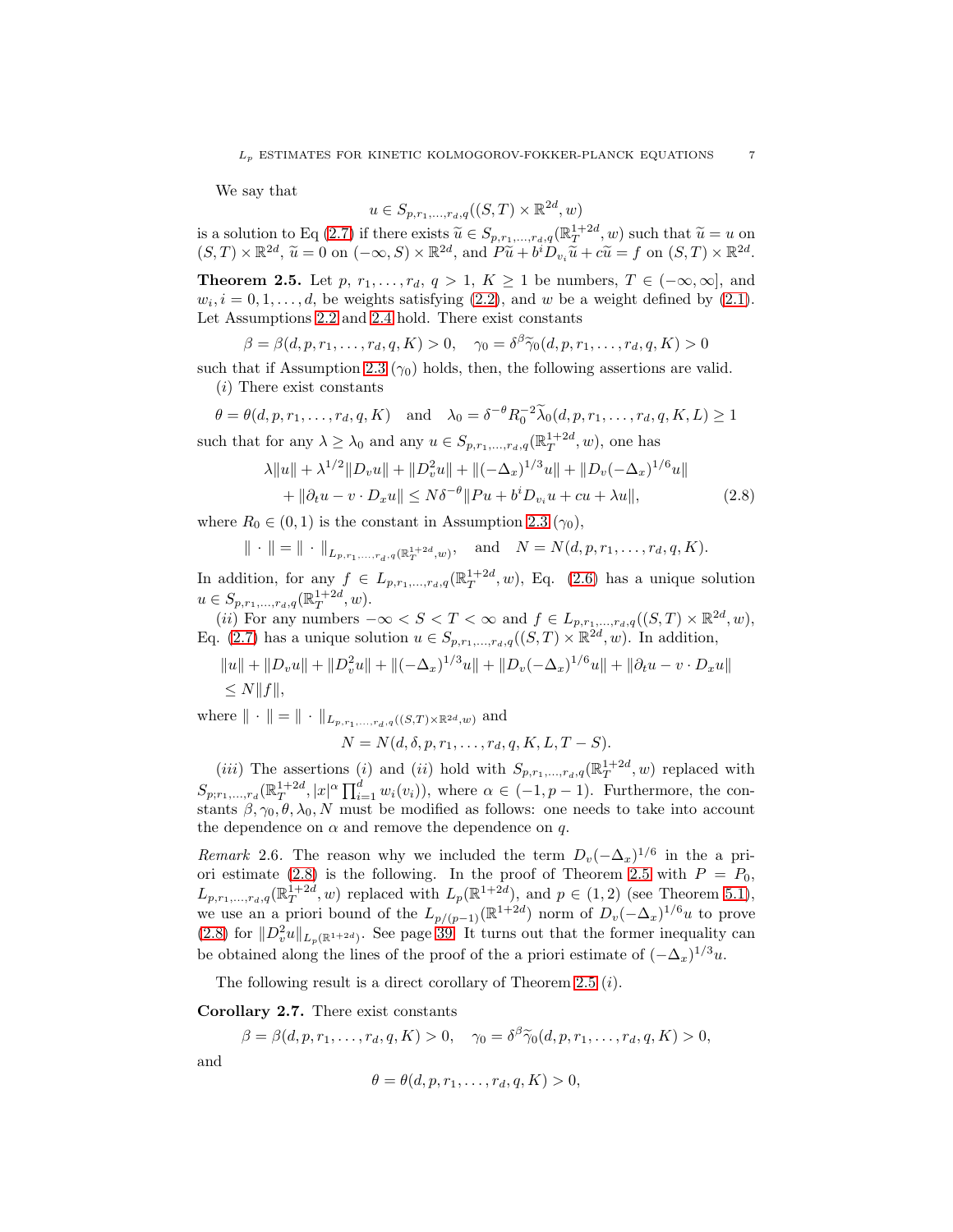such that if Assumption [2.3](#page-5-0) ( $\gamma_0$ ) holds, then for any  $u \in S_{p,r_1,\dots,r_d,q}(\mathbb{R}^{1+2d}_T, w)$  and  $\lambda \geq 0$ ,

<span id="page-7-0"></span>
$$
||u||_{S_{p,r_1,...,r_d,q}(\mathbb{R}^{1+2d}_T,w)} + ||(-\Delta_x)^{1/3}u|| + ||D_v(-\Delta_x)^{1/6}u||
$$
  
\n
$$
\leq N\delta^{-\theta} (||Pu + b^i D_{v_i}u + cu + \lambda u|| + R_0^{-2}||u||),
$$
\n(2.9)

where  $\|\cdot\| = \|\cdot\|_{L_{p,r_1,...,r_d,q}(\mathbb{R}^{1+2d}_T,w)}, N = N(d,p,r_1,...,r_d,q,K,L)$ , and  $R_0 \in$  $(0, 1)$  is the constant from Assumption [2.3](#page-5-0) ( $\gamma_0$ ). Furthermore, the same holds if we replace  $S_{p,r_1,...,r_d,q}(\mathbb{R}^{1+2d}_T, w)$  with  $S_{p,r_1,...,r_d}(\mathbb{R}^{1+2d}_T, |x|^{\alpha} \prod_{i=1}^d w_i(v_i)),$  where  $\alpha \in (-1, p-1)$ , and modify the constants as suggested in Theorem [2.5](#page-6-1) (iii).

*Proof.* We only need to consider the case when  $\lambda \in (0, \lambda_0)$ , where  $\lambda_0$  is the constant in Theorem [2.5.](#page-6-1) Then, by  $(2.8)$  and the triangle inequality,  $(2.9)$  holds with the term  $(\lambda_0 - \lambda) ||u||$  in place of  $R_0^{-2} ||u||$ . Replacing  $\lambda_0 - \lambda$  with  $\lambda_0$  and using the explicit expression of  $\lambda_0$ , we prove [\(2.9\)](#page-7-0).

In the next remark, we explain how Corollary [2.7](#page-6-2) can be applied to the linearized Landau equation. We also show why it is useful to know how the constant on the right-hand side of [\(2.9\)](#page-7-0) depends on the lower eigenvalue bound  $\delta$  of the matrix  $a^{ij}$ .

<span id="page-7-1"></span>*Remark* 2.8. Let  $d = 3$ . Here we show how Corollary [2.7](#page-6-2) can be used to estimate the  $S_p$ -norm of the solution to the linearized Landau equation near Maxwellian [\(1.1\)](#page-0-0) in the case of the Coulomb interaction. See the details in [\[16\]](#page-54-15). Due to Lemma 2.4 of [\[24\]](#page-54-1), for Eq. [\(1.1\)](#page-0-0), there exist constants  $\mu_1, \mu_2 > 0$  such that

<span id="page-7-2"></span> $\mu_1(1+|v|)^{-3}|\xi|^2 \leq a^{ij}(z)\xi_i\xi_j \leq \mu_2(1+|v|)^{-1}|\xi|^2, \quad \forall z \in \mathbb{R}^7, \forall \xi \in \mathbb{R}^3$  $(2.10)$ 

In addition, we assume that the coefficients  $a^{ij}$  are Hölder continuous with respect to the quasi-distance

$$
d(z, z') = \max\{|t - t_0|^{1/2}, |x - x_0 - (t - t_0)v_0|^{1/3}, |v - v_0|\}.
$$

This means that  $a^{ij}$  are bounded functions, and there exists a constant  $\kappa \in (0,1)$ such that ij (z) − a

$$
\sup_{z,z'\in(0,T)\times\mathbb{R}^6:z\neq z'}\frac{|a^{ij}(z)-a^{ij}(z')|}{d^{\kappa}(z,z')}<\infty,\,\,i,j=1,2,3.
$$

Eq. [\(1.1\)](#page-0-0) with the above assumptions arises naturally when one tries to prove the existence and uniqueness of the solution to the (nonlinear) Landau equation near Maxwellian (see [\[24\]](#page-54-1), [\[16\]](#page-54-15)). Note that, in this case, Assumption [2.3](#page-5-0) ( $\gamma_0$ ) holds for any  $\gamma_0 \in (0,1)$  with

<span id="page-7-3"></span>
$$
R_0 \sim \gamma_0^{1/\kappa}.\tag{2.11}
$$

Next, assuming that  $f_0$  is a sufficiently regular function and replacing f with  $f - f_0 \phi$ , where  $\phi = \phi(t)$  is an appropriate cutoff function, we reduce Eq. [\(1.1\)](#page-0-0) to the Cauchy problem

$$
Pf + b \cdot \nabla_v f + cf = \eta, \quad f(0, \cdot, \cdot) \equiv 0.
$$

Then, localizing [\(2.9\)](#page-7-0) and using [\(2.10\)](#page-7-2) and [\(2.11\)](#page-7-3), for any  $n \in \{1, 2, ..., \}$ , we obtain

<span id="page-7-4"></span>
$$
||f||_{S_2((0,T)\times\mathbb{R}^3\times\{n<|v|\n(2.12)
$$

where N and  $\theta$  are positive numbers independent of n and T. If the original initial value and  $h$  decay fast enough at infinity, by using the energy estimate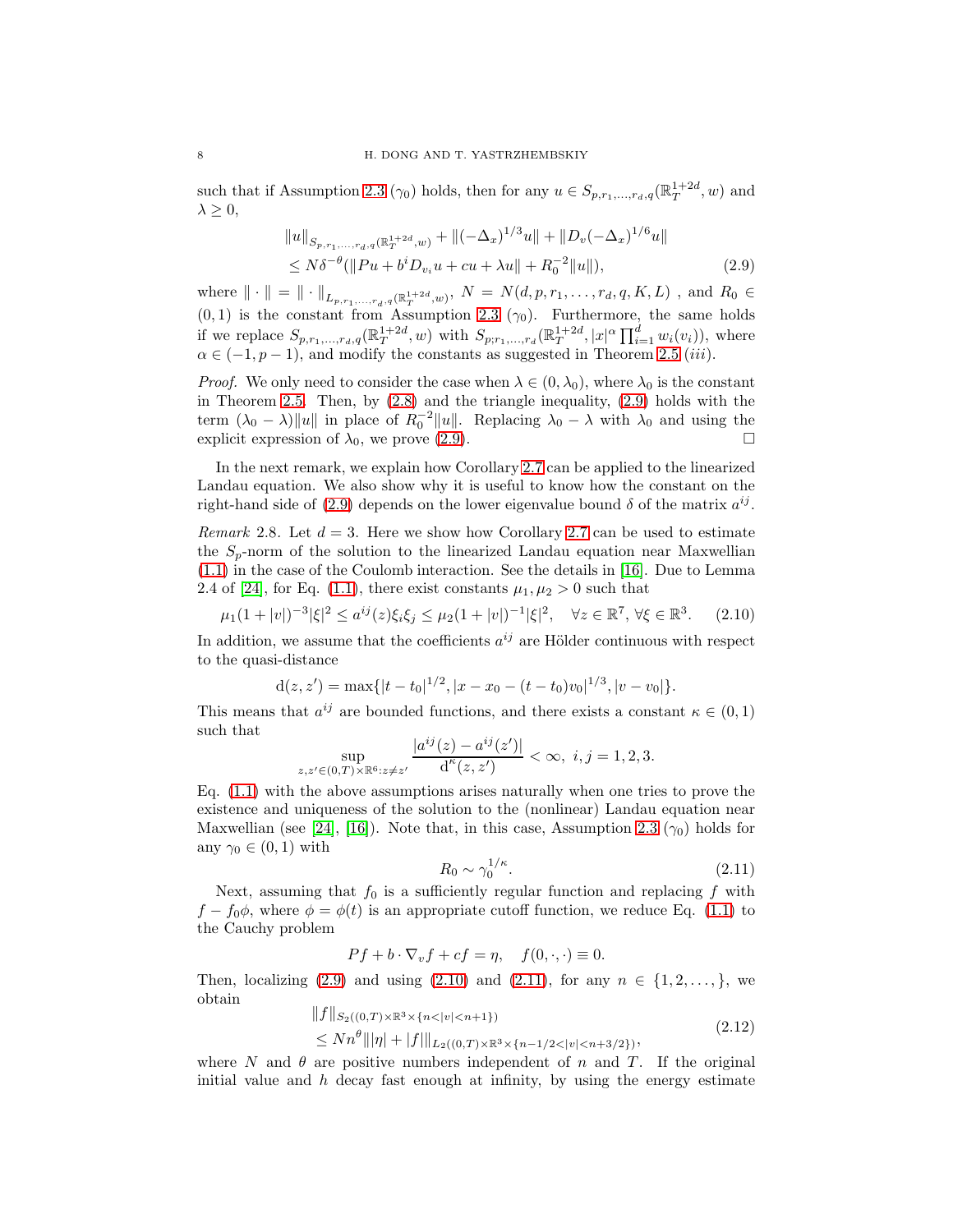for the Landau equation, one can show that  $f, \eta \in L_2((0,T) \times \mathbb{R}^6, |v|^{\theta'})$  for some  $\theta' > \theta + 1 > 0$ . This combined with [\(2.12\)](#page-7-4) gives

$$
\|f\|_{S_2((0,T)\times{\mathbb R}^3\times \{n<|v|
$$

and, hence,  $f \in S_2((0,T) \times \mathbb{R}^6)$ . By a Sobolev type embedding theorem for  $S_p$ spaces (see Theorem 2.1 in [\[35\]](#page-54-9)), the above gives

$$
\||f| + |\nabla_v f| \|_{L_{7/3}((0,T)\times \mathbb{R}^6)} \le N \||\eta| + |f| \|_{L_2((0,T)\times \mathbb{R}^6, |v|^{\theta'})}.
$$

Similarly, one can show that f belongs to a weighted  $S_2$  and  $L_{7/3}$  spaces. Then, by using a bootstrap type argument, we conclude that  $f \in S_p((0,T) \times \mathbb{R}^6)$  for any  $p \in [2,\infty)$ . If p is large enough, by using a Morrey type embedding theorem for the  $S_p$  spaces (see Theorem 2.1 in [\[35\]](#page-54-9)), one concludes that  $f, \nabla_v f$  are Hölder continuous with respect to the quasi-distance d, which is crucial in the proof of the uniqueness of solutions (see, for example, [\[24,](#page-54-1) Lemma 8.2]). As mentioned in Section [1,](#page-0-1) the present authors used a similar argument to show the higher regularity of a finite energy weak solution to the linear Landau equation with the specular reflection boundary condition (see [\[14\]](#page-54-4)). In particular, near the boundary, one can reduce such an equation to an equation of the KFP type with the coefficients  $L_\infty((0,T), C_{x,v}^{\varkappa/3,\varkappa}(\mathbb{R}^6)), \varkappa \in (0,1],$  where  $C_{x,v}^{\varkappa/3,\varkappa}(\mathbb{R}^6)$  is the space of bounded functions  $u$  such that  $|u(x)| \leq x$ 

$$
\sup_{(x_i,v_i)\in\mathbb{R}^6\colon(x_1,v_1)\neq(x_2,v_2)}\frac{|u(x_1,v_1)-u(x_2,v_2)|}{(|x_1-x_2|^{1/3}+|v_1-v_2|)^{\varkappa}}<\infty.
$$

In this case, again, Assumption [2.3](#page-5-0) ( $\gamma_0$ ) holds for any  $\gamma_0 \in (0,1)$  with  $R_0$  given by  $(2.11).$  $(2.11).$ 

*Remark* 2.9. The assertion  $(ii)$  is derived from  $(i)$  in the standard way (see, for example, Theorem 2.5.3 of [\[27\]](#page-54-2)). We will not mention this in the sequel.

*Remark* 2.10*.* From Theorem [2.5](#page-6-1) (i), we can derive the corresponding results for elliptic equations when the coefficients and data are independent of  $t$ . See, for instance, the proof of [\[26,](#page-54-20) Theorem 2.6]. The idea is that one can view an elliptic equation as a steady state parabolic equation.

*Remark* 2.11*.* It would be interesting to study Eq. [\(1.1\)](#page-0-0) with singular drift under the conditions similar to those considered in [\[25\]](#page-54-21), [\[30\]](#page-54-22), [\[36\]](#page-54-23), [\[38\]](#page-55-3) (see also the references therein). An interesting result concerning a Langevin type SDE with the drift in the form  $b(t, x, v) = D_x F(x) + G(v)$  is established in [\[38\]](#page-55-3).

### 3. Auxiliary results

<span id="page-8-0"></span>The following lemma is a variant of Lemma 2.3 of [\[12\]](#page-54-12).

<span id="page-8-1"></span>**Lemma 3.1.** Let  $c \geq 1, r > 0$  be numbers. Then, the following assertions hold. (*i*) For any  $z, z_0 \in \mathbb{R}^{1+2d}$ ,

$$
\rho_c(z, z_0) \leq 2\rho_c(z_0, z).
$$

(*ii*) For any  $z, z_0, z_1 \in \mathbb{R}^{1+2d}$ ,

$$
\rho_c(z, z_0) \leq 2(\rho_c(z, z_1) + \rho_c(z_1, z_0)).
$$

(iii) Denote  $\hat{\rho}_c(z, z_0) = \rho_c(z, z_0) + \rho_c(z_0, z)$ . Then,  $\hat{\rho}_c$  is a (symmetric) quasidistance.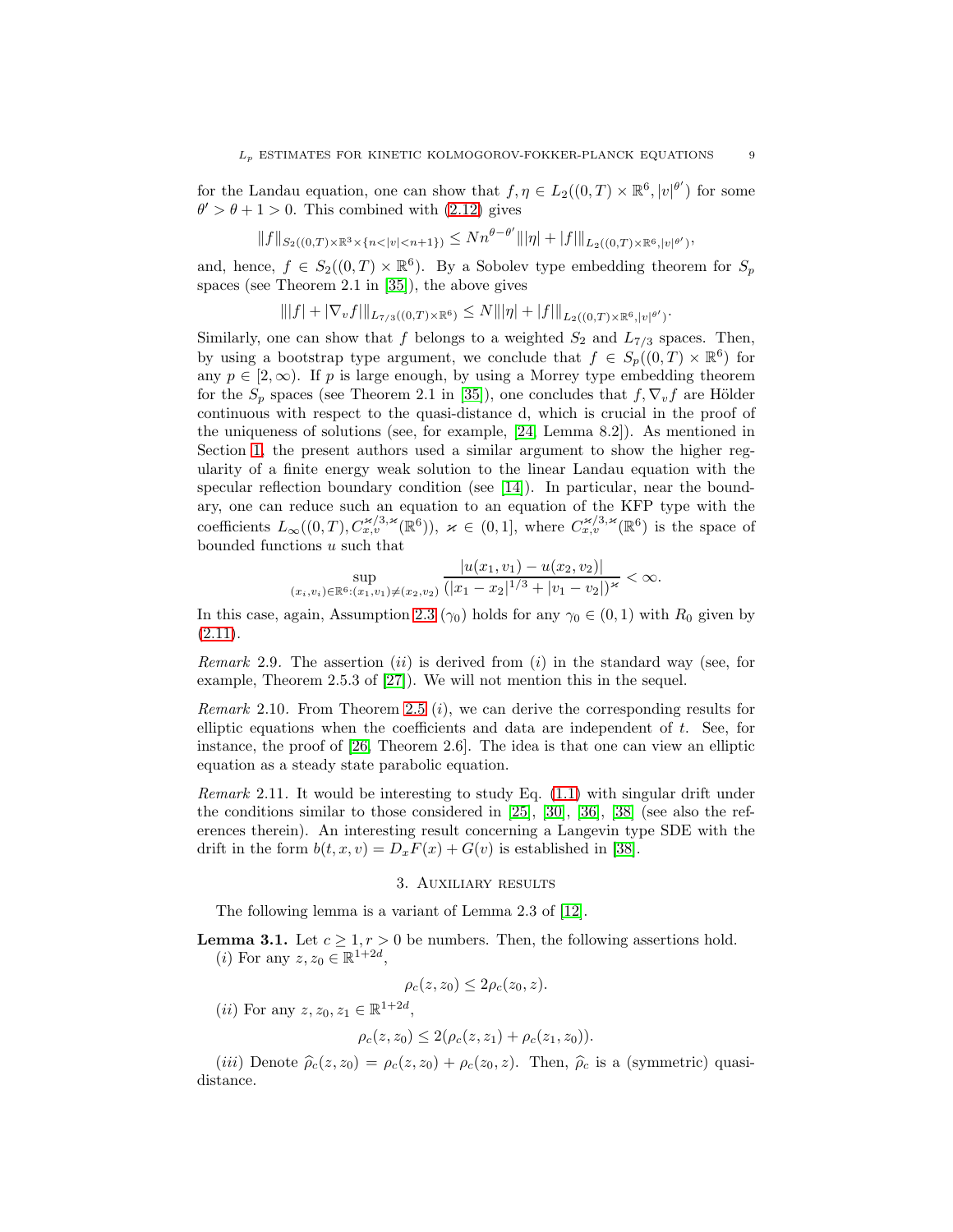$$
(iv) \text{ Denote } \widehat{Q}_{r,cr}(z_0) = \{ z \in \mathbb{R}^{1+2d} : \widehat{\rho}_c(z, z_0) < r \}. \text{ Then,}
$$
\n
$$
\widehat{Q}_{r,cr}(z_0) \subset \widetilde{Q}_{r,cr}(z_0) \subset \widehat{Q}_{3r,3cr}(z_0).
$$

(v) For any  $T \in (-\infty, \infty]$ , the triple  $(\mathbb{R}^{1+2d}_T, \widehat{\rho}_c, dz)$  (with the induced topology if  $T < \infty$ ) is a space of homogeneous type with parameters independent of c.

*Proof.* (*i*) It suffices to show that

$$
c^{-1}|x - x_0 + (t - t_0)v_0|^{1/3} \le 2\rho_c(z_0, z).
$$

By the triangle inequality, we have

$$
|x - x_0 + (t - t_0)v_0|^{1/3} \le |x_0 - x + (t_0 - t)v|^{1/3} + |t - t_0|^{1/3}|v - v_0|^{1/3}
$$
  
\$\le |x\_0 - x + (t\_0 - t)v|^{1/3} + \rho\_c(z\_0, z).

Multiplying both sides of the above inequality by  $c^{-1}$  and using the fact that  $c \geq 1$ , we prove the claim.

 $(ii)$  As in  $(i)$ , we only need to show that the inequality holds with the left-hand side replaced with  $c^{-1}|x-x_0+(t-t_0)v|^{1/3}$ . By the triangle inequality,

$$
|x - x_0 + (t - t_0)v_0|^{1/3}
$$
  
\n
$$
\le |x - x_1 + (t - t_1)v_1|^{1/3} + |x_1 - x_0 + (t - t_0)v_0 - (t - t_1)v_1|^{1/3}
$$
  
\n
$$
\le c\rho_c(z, z_1) + c\rho_c(z_1, z_0) + |t - t_1|^{1/3}|v_0 - v_1|^{1/3}.
$$

By Young's inequality,

$$
|t-t_1|^{1/3}|v_0-v_1|^{1/3}\leq (2/3)\rho_c(z,z_1)+(1/3)\rho_c(z_1,z_0).
$$

This combined with the fact that  $c \geq 1$  yields the desired estimate.

 $(iii)$  This assertion follows from  $(ii)$ .

 $(iv)$  The claim is a direct corollary of  $(i)$ .

(v) We only need to check the doubling property. For any  $z \in \mathbb{R}^{1+2d}_T$ , the assertion  $(iv)$  of this lemma gives

$$
\mu := \frac{|\widehat{Q}_{2r,2cr}(z) \cap \mathbb{R}_T^{1+2d}|}{|\widehat{Q}_{r,cr}(z) \cap \mathbb{R}_T^{1+2d}|} \leq \frac{|\widetilde{Q}_{2r,2cr}(z)|}{|\widetilde{Q}_{r/3,cr/3}(z) \cap \mathbb{R}_T^{1+2d}|}.
$$

Since  $z \in \mathbb{R}^{1+2d}_T$ , we have

$$
Q_{r/3,cr/3}(z) \subset \widetilde{Q}_{r/3,cr/3}(z) \cap \mathbb{R}_T^{1+2d},
$$

and, hence,

<span id="page-9-1"></span>
$$
\mu \le N(d). \tag{3.1}
$$

The claim is proved.

Denote

$$
f_{c,T}^{#}(z_0) = \sup_{r>0, z_1 \in \overline{\mathbb{R}_T^{1+2d}}: z_0 \in Q_{r,cr}(z_1)} \int_{Q_{r,cr}(z_1)} |f(z) - (f)_{Q_{r,cr}(z_1)}| dz.
$$

<span id="page-9-0"></span>**Corollary 3.2.** Let  $c \geq 1$ ,  $K \geq 1$ ,  $p, q, r_1, \ldots, r_d > 1$  be numbers,  $T \in (-\infty, \infty]$ , and  $f \in L_{p,r_1,\ldots,r_d,q}(\mathbb{R}^{1+2d}_T, w)$ , where w is a weight such that

$$
[w]_{q,r_1,\ldots,r_d} \leq K.
$$

Then, the following assertions hold.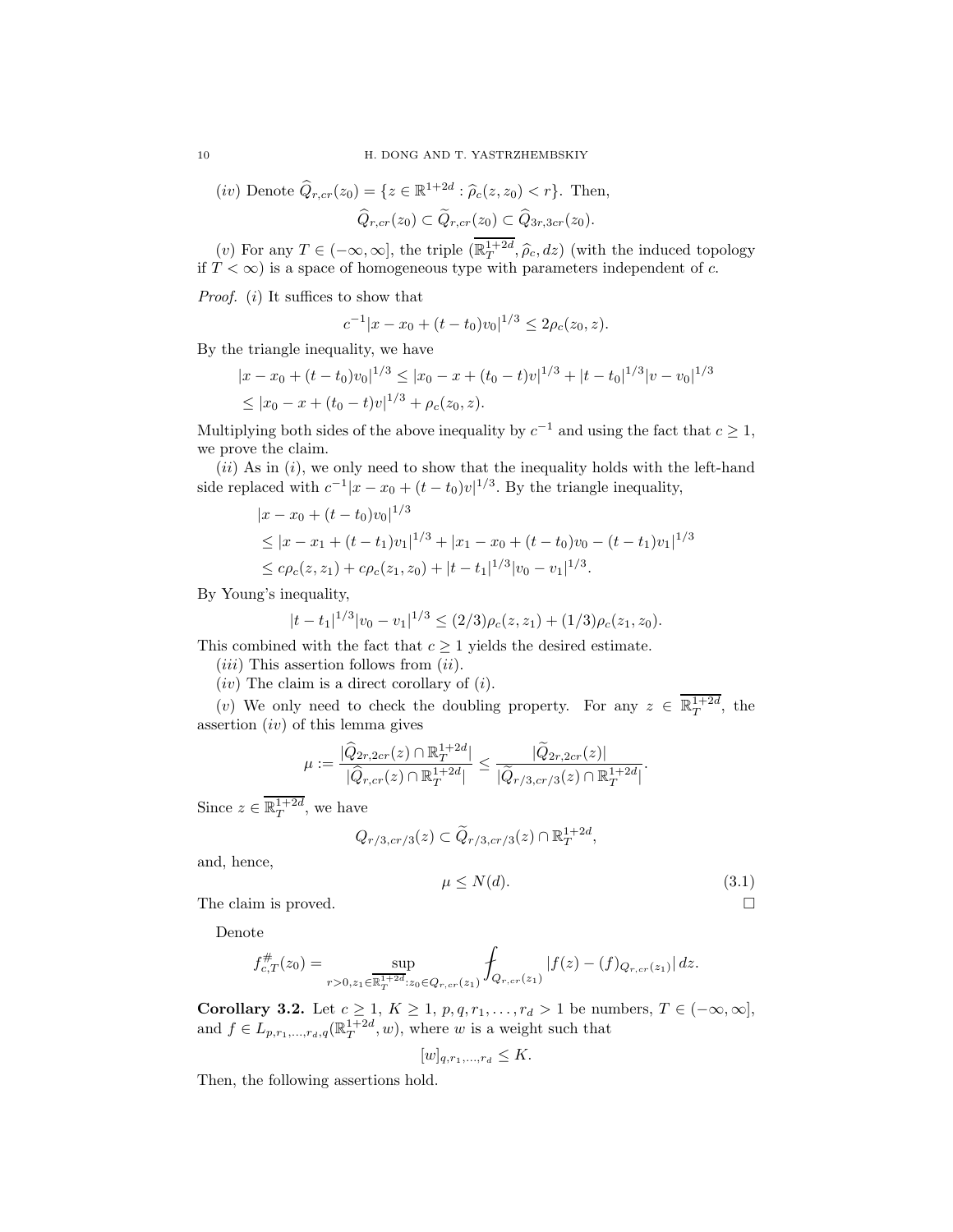- (i) (Hardy-Littlewood type theorem)
- $\|\mathbb{M}_{c,T}f\|_{L_{p,r_1,...,r_d,q}(\mathbb{R}^{1+2d}_T,w)}\leq N(d,p,q,r_1,\ldots,r_d,K)\|f\|_{L_{p,r_1,...,r_d,q}(\mathbb{R}^{1+2d}_T,w)}.$
- (ii) (Fefferman-Stein type theorem)

$$
||f||_{L_{p,r_1,\ldots,r_d,q}(\mathbb{R}_T^{1+2d},w)} \leq N(d,p,q,r_1,\ldots,r_d,K) ||f_{c,T}^{\#}||_{L_{p,r_1,\ldots,r_d,q}(\mathbb{R}_T^{1+2d},w)}.
$$

*Proof.* We only present the proof of the assertion in the case when  $T < \infty$ . The case when  $T = \infty$  is treated similarly. We extend f to be zero for  $t > T$ .

(i) Denote

$$
\widehat{\mathbb{M}}_{c,T} f(z_0) = \sup_{r>0, z_1 \in \overline{\mathbb{R}_T^{1+2d}} : z_0 \in \widehat{Q}_{r,cr}(z_1)} \int_{\widehat{Q}_{r,cr}(z_1) \cap \mathbb{R}_T^{1+2d}} |f(z)| dz,
$$

where  $Q_{r,cr}(z_1)$  is defined in Lemma [3.1.](#page-8-1) By Lemma [3.1](#page-8-1) (iv), for any  $r > 0$  and  $z_1 \in \mathbb{R}^{1+2d}_T,$ 

$$
\int_{Q_{r,cr}(z_1)} |f(z)| dz \le \frac{|Q_{3r,3cr}|}{|Q_{r,cr}|} \int_{\widehat{Q}_{3r,3cr}(z_1) \cap \mathbb{R}^{1+2d}_T} |f(z)| dz
$$
\n
$$
\le \frac{|\widehat{Q}_{3r,3cr}|}{|Q_{r,cr}|} \int_{\widehat{Q}_{3r,3cr}(z_1) \cap \mathbb{R}^{1+2d}_T} |f(z)| dz
$$
\n
$$
= N(d) \int_{\widehat{Q}_{3r,3cr}(z_1) \cap \mathbb{R}^{1+2d}_T} |f(z)| dz,
$$

and by this

<span id="page-10-0"></span>
$$
\mathbb{M}_{c,T}f(z) \le N(d)\widehat{\mathbb{M}}_{c,T}f(z), \quad \forall z \in \mathbb{R}_T^{1+2d}.\tag{3.2}
$$

We recall that  $\widehat{\mathbb{M}}_{c,T} f$  is a maximal function on a space of homogeneous type  $(\mathbb{R}_T^{1+2d}, \hat{\rho}_c, dz)$  (see Lemma [3.1](#page-8-1)  $(v)$ ). Then, by the weighted Hardy-Littlewood the-orem (see [\[3\]](#page-53-7)), for any  $\omega_0 \in A_p(\mathbb{R}^{1+d}),$ 

$$
\int_{\mathbb{R}_T^{1+2d}} |\widehat{\mathbb{M}}_{c,T} f(z)|^p \omega_0(t,v) \, dz \le N(d,p, [\omega_0]_{A_p(\mathbb{R}^{d+1})}) \int_{\mathbb{R}_T^{1+2d}} |f(z)|^p \omega_0(t,v) \, dz.
$$

By a variant of the Rubio de Francia extrapolation theorem (see, for example, Theorem 7.11 of [\[17\]](#page-54-24) and also [\[29\]](#page-54-25)),

$$
\|\widehat{\mathbb{M}}_{c,T}f\|_{L_{p,r_1,...,r_d,q}(\mathbb{R}^{1+2d}_T,w)} \leq N \|f\|_{L_{p,r_1,...,r_d,q}(\mathbb{R}^{1+2d}_T,w)}.
$$

Now the assertion follows from [\(3.2\)](#page-10-0).

 $(ii)$  Let

$$
\begin{split}\n\widehat{f}_{c,T}^{\#}(z_0) &= \sup_{r > 0, z_1 \in \mathbb{R}_T^{1+2d}: z_0 \in \widehat{Q}_{r,cr}(z_1)} \int_{\widehat{Q}_{r,cr}(z_1) \cap \mathbb{R}_T^{1+2d}} |f(z) - (f)_{\widehat{Q}_{r,cr}(z_1) \cap \mathbb{R}_T^{1+2d}}| \, dz, \\
\widetilde{f}_{c,T}^{\#}(z_0) &= \sup_{r > 0, z_1 \in \mathbb{R}_T^{1+2d}: z_0 \in \widehat{Q}_{r,cr}(z_1)} \int_{\widehat{Q}_{r,cr}(z_1) \cap \mathbb{R}_T^{1+2d}} |f(z) - (f)_{\widehat{Q}_{r,cr}(z_1) \cap \mathbb{R}_T^{1+2d}}| \, dz.\n\end{split}
$$

Clearly,  $\hat{f}_{c,T}^{\#}$  is a sharp function defined on the space of homogeneous type  $(\mathbb{R}_T^{1+2d}, \hat{\rho}_c, dz)$ . By the generalized Fefferman-Stein theorem for spaces of homogeneous type (see Theorem 2.3 of [\[15\]](#page-54-3)) combined with the extrapolation argument as above (see Theorem 7.11 of [\[17\]](#page-54-24)), we get

$$
||f|| \leq N ||\hat{f}_{c,T}^{\#}||
$$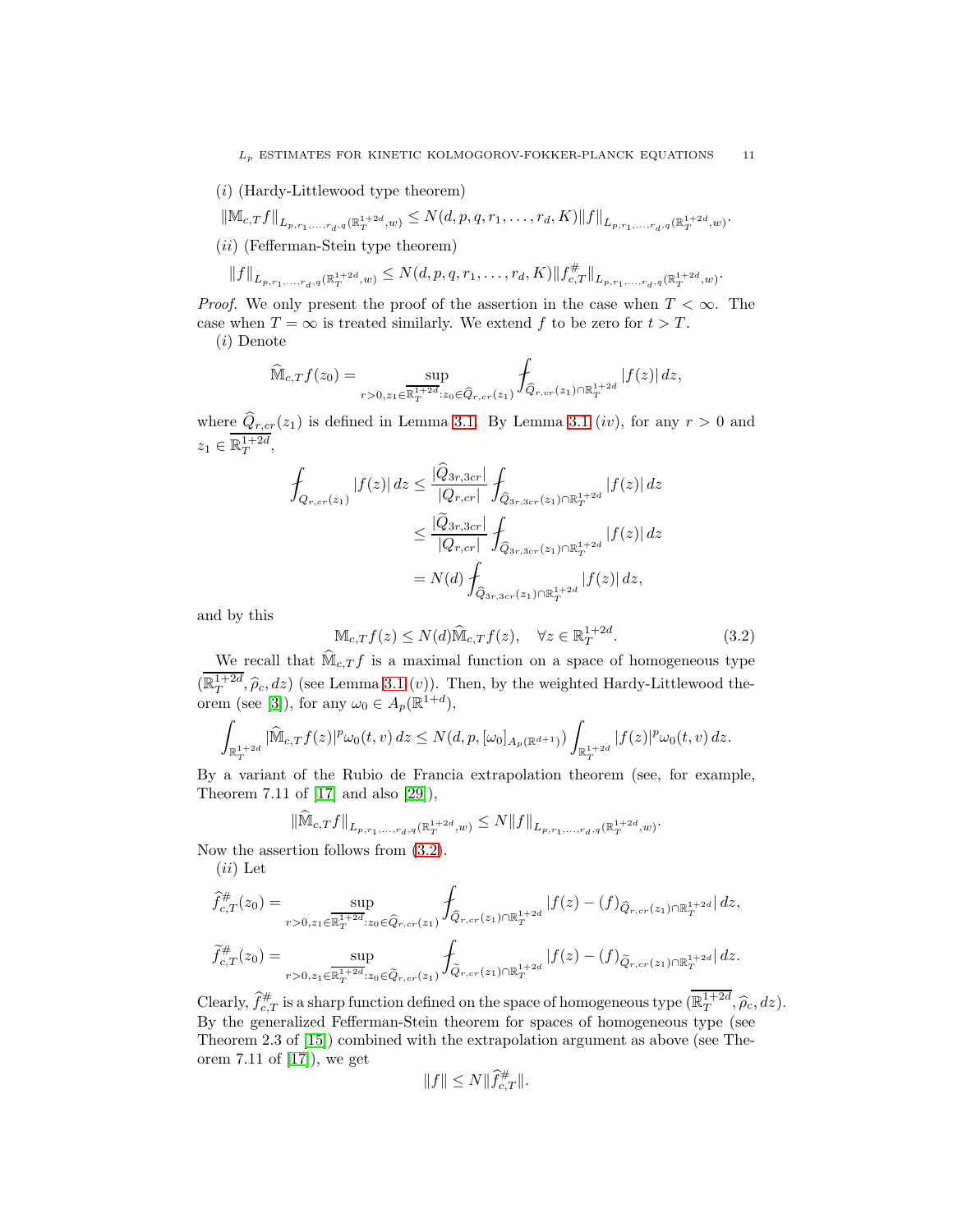Therefore, it suffices to show that for any  $z_0 \in \mathbb{R}^{1+2d}_T$ ,

<span id="page-11-1"></span>
$$
\hat{f}_{c,T}^{\#}(z_0) \le N(d) f_{c,T}^{\#}(z_0). \tag{3.3}
$$

We prove this inequality in two steps.

*Step 1.* First, we show that

<span id="page-11-3"></span><span id="page-11-0"></span>
$$
\hat{f}_{c,T}^{\#}(z_0) \le N(d)\tilde{f}_{c,T}^{\#}(z_0). \tag{3.4}
$$

We fix any cylinder  $\hat{Q}_{r,cr}(z_1)$  containing  $z_0$  such that  $z_1 \in \mathbb{R}^{1+2d}_T$ . By Lemma 3.1  $(iv)$  and the doubling property (see  $(3.1)$ ),

$$
\int_{\hat{Q}_{r,cr}(z_1)\cap\mathbb{R}_T^{1+2d}} |f(z) - (f)_{\hat{Q}_{r,cr}(z_1)\cap\mathbb{R}_T^{1+2d}}| dz
$$
\n
$$
\leq \frac{|\tilde{Q}_{r,cr}(z_1)\cap\mathbb{R}_T^{1+2d}|^2}{|\hat{Q}_{r,cr}(z_1)\cap\mathbb{R}_T^{1+2d}|^2} \int_{\tilde{Q}_{r,cr}(z_1)\cap\mathbb{R}_T^{1+2d}} \int_{\tilde{Q}_{r,cr}(z_1)\cap\mathbb{R}_T^{1+2d}} |f(z) - f(z')| dz dz'
$$
\n
$$
\leq N(d) \frac{|\tilde{Q}_{r,cr}(z_1)\cap\mathbb{R}_T^{1+2d}|^2}{|\hat{Q}_{3r,3cr}(z_1)\cap\mathbb{R}_T^{1+2d}|^2} \int_{\tilde{Q}_{r,cr}(z_1)\cap\mathbb{R}_T^{1+2d}} |f(z) - (f)_{\tilde{Q}_{r,cr}(z_1)\cap\mathbb{R}_T^{1+2d}}| dz
$$
\n
$$
\leq N(d) \int_{\tilde{Q}_{r,cr}(z_1)\cap\mathbb{R}_T^{1+2d}} |f(z) - (f)_{\tilde{Q}_{r,cr}(z_1)\cap\mathbb{R}_T^{1+2d}}| dz,
$$
\n(3.5)

which implies [\(3.4\)](#page-11-0).

*Step 2.* We claim that

<span id="page-11-2"></span>
$$
\widetilde{f}_{c,T}^{\#}(z_0) \le N(d) f_{c,T}^{\#}(z_0). \tag{3.6}
$$

For the sake of simplicity, we assume that  $T = 0$ . Let  $Q_{r,rc}(z_1)$  be a cylinder containing  $z_0$  such that  $z_1 \in \overline{\mathbb{R}_0^{1+2d}}$ . Note that if  $t_1 < -r^2$ , one has

$$
\widetilde{Q}_{r,cr}(z_1) \subset Q_{2r,2cr}(t_1+r^2,x_1-r^2v_1,v_1) \subset \mathbb{R}_0^{1+2d},
$$

and then,

$$
\int_{\tilde{Q}_{r,cr}(z_1)\cap\mathbb{R}_0^{1+2d}} |f(z)-(f)_{\tilde{Q}_{r,cr}(z_1)\cap\mathbb{R}_0^{1+2d}}|dz
$$
\n
$$
\leq N(d) \int_{Q_{2r,2cr}(t_1+r^2,x_1-r^2v_1,v_1)} |f(z)-(f)_{Q_{2r,2cr}(t_1+r^2,x_1-r^2v_1,v_1)}|dz
$$
\n
$$
\leq N(d)f^{\#}(z_0).
$$

Next, if  $t_1 \geq -r^2$ , then,

$$
Q_{r,cr}(z_1) \subset \widetilde{Q}_{r,cr}(z_1) \cap \mathbb{R}_0^{1+2d} \subset \bar{Q}_{2r,2cr}(0,x_1+t_1v_1,v_1).
$$

By this,

$$
\int_{\widetilde{Q}_{r,cr}(z_1)\cap\mathbb{R}_0^{1+2d}} |f(z) - (f)_{\widetilde{Q}_{r,cr}(z_1)\cap\mathbb{R}_0^{1+2d}}| dz
$$
\n
$$
\leq N(d) \int_{Q_{2r,2cr}(0,x_1+t_1v_1,v_1)} |f(z) - (f)_{Q_{2r,2cr}(0,x_1+t_1v_1,v_1)}| dz
$$
\n
$$
\leq N(d) f_{c,T}^{\#}(z_0),
$$

which proves the claim. Thus,  $(3.3)$  holds, and the lemma is proved.  $\Box$ 

$$
12\quad
$$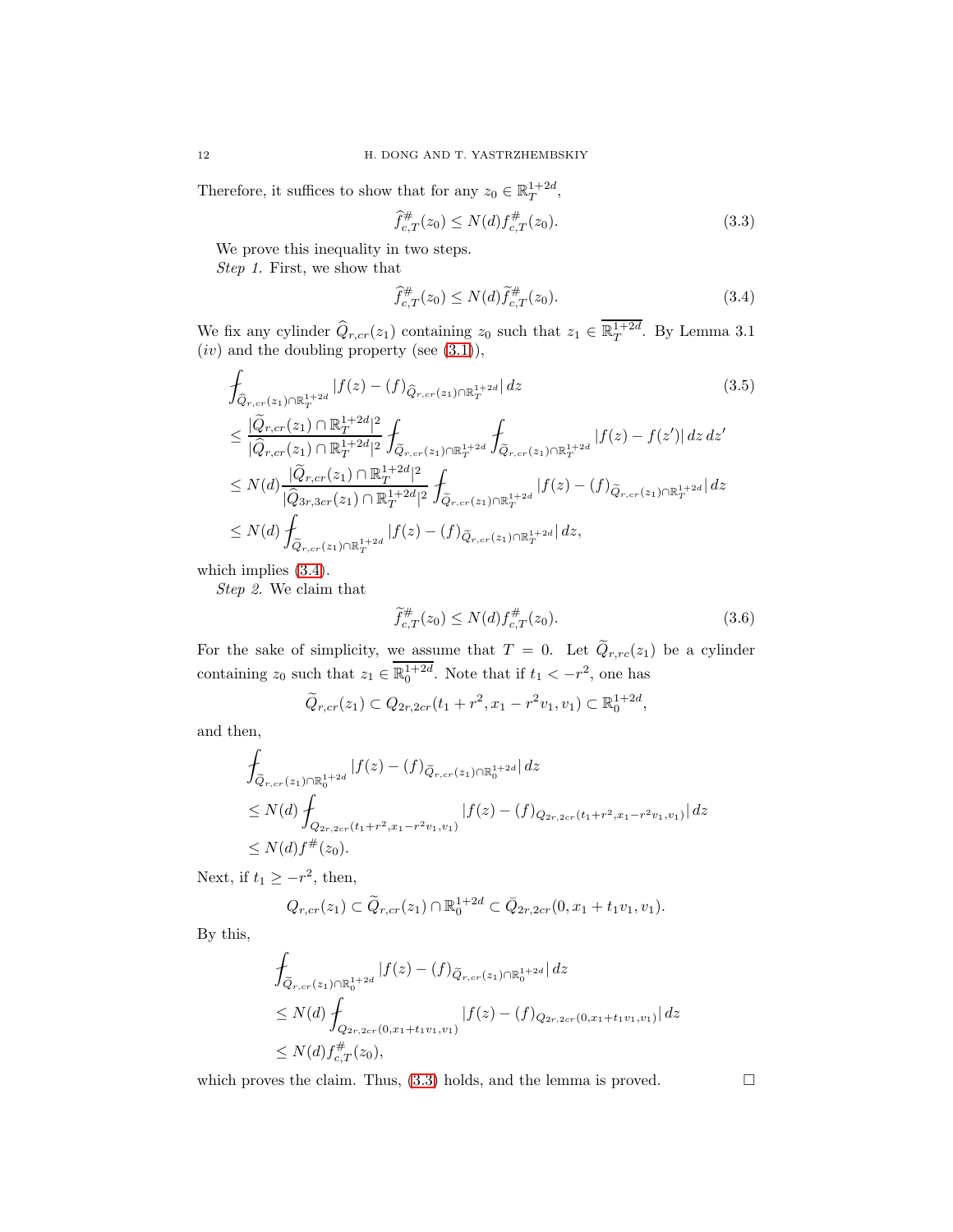<span id="page-12-2"></span>Corollary 3.3. Let  $p > 1$ ,  $K \ge 1$ ,  $c \ge 1$  be numbers,  $T \in (-\infty, \infty]$  and  $\omega$  be an  $A_p$  weight on the space of homogeneous type  $(\mathbb{R}_T^{1+2d}, \rho_c, dz)$  (see Lemma [3.1](#page-8-1)  $(v)$ ) such that its  $A_p$  constant is bounded by K. Then, for any  $f \in L_p(\mathbb{R}^{1+2d}_T, \omega)$ ,

$$
\begin{aligned} &(i)\,\|\mathbb{M}_{c,T}f\|_{L_p(\mathbb{R}^{1+2d},\omega)}\leq N(d,p,K)\|f\|_{L_p(\mathbb{R}^{1+2d}_T,\omega)},\\ &(ii)\,\|f\|_{L_p(\mathbb{R}^{1+2d}_T,\omega)}\leq N(d,p,K)\|f^{\#}_{c,T}\|_{L_p(\mathbb{R}^{1+2d}_T,\omega)}. \end{aligned}
$$

*Proof.* As we pointed out in the proof of Corollary [3.2,](#page-9-0) the aforementioned inequalities hold with

 $\mathbb{M}_{c,T}f, f_{c,T}^{\#} \quad \text{replaced with} \quad \widehat{\mathbb{M}}_{c,T}f, \widehat{f}_{c,T}^{\#},$ 

respectively. To conclude the validity of the assertions, we invoke [\(3.2\)](#page-10-0), [\(3.4\)](#page-11-0), and  $(3.6)$ .

<span id="page-12-1"></span>**Lemma 3.4.** Let  $p \in (1,\infty), r > 0, c \ge 1, \alpha \in (-1,p-1)$  be numbers, and  $T \in (-\infty, \infty]$ . Then,  $|x|^{\alpha}$  is an  $A_p$  weght on the space of homogeneous type  $(\mathbb{R}_T^{1+2d}, \widehat{\rho}_c, dz)$ , and, furthermore, for any  $r > 0$ ,  $z_0 \in \mathbb{R}_T^{1+2d}$ ,

<span id="page-12-0"></span>
$$
\mathcal{A}(r,z_0) = \int_{\widehat{Q}_{r,cr}(z_0)\cap\overline{\mathbb{R}_T}^{1+2d}} |x|^\alpha dz
$$
\n
$$
\left(\int_{\widehat{Q}_{r,cr}(z_0)\cap\overline{\mathbb{R}_T}^{1+2d}} |x|^{-\alpha/(p-1)} dz\right)^{p-1} \le N(d,\alpha,p).
$$
\n(3.7)

*Proof.* Allowing a constant N in [\(3.7\)](#page-12-0) to depend on d, we may replace  $\hat{Q}_{r,cr}(z_0)$  ∩  $\mathbb{R}^{1+2d}_T$  with  $\widetilde{Q}_{r,cr}(z_0) \cap \mathbb{R}^{1+2d}_T$  (see the argument in [\(3.5\)](#page-11-3)). Furthermore, in the case  $T < \infty$ , we may assume that  $T = 0$  and replace  $\widetilde{Q}_{r,cr}(z_0) \cap \mathbb{R}^{1+2d}_0$  with  $Q_{r,cr}(z_0)$  in the expression for  $\mathcal{A}(r, z_0)$ . This follows from the fact that if  $t_0 \leq -r^2$ , then

$$
\widetilde{Q}_{r,cr}(z_0) \subset Q_{2r,2cr}(t_0+r^2,x_0-r^2v_0,v_0) \subset \mathbb{R}_0^{1+2d},
$$

and, otherwise,

$$
\widetilde{Q}_{r,cr}(z_0)\cap\mathbb{R}^{1+2d}_0\subset Q_{2r,2cr}(0,x_0+t_0v_0,v_0).
$$

We may assume that  $|x_0| + |v_0| > 0$ . Denote  $X_0 = r^{-3}x_0$ ,  $V_0 = r^{-1}v_0$ . By the argument of the previous paragraph and a change of variables, we get

$$
\mathcal{A}(r, z_0) \le N(d) \int_0^1 \int_{B_{c^3}(X_0 + tV_0)} |x|^\alpha dx dt
$$
  
\$\times \left( \int\_0^1 \int\_{B\_{c^3}(X\_0 + tV\_0)} |x|^{-\alpha/(p-1)} dx dt \right)^{p-1}\$.

We will consider two cases:

 $A: |X_0 + tV_0| > 3c^3, \ \forall t \in (0,1), \quad B: \exists \tau \in (0,1) : |X_0 + \tau V_0| \le 3c^3.$ 

*Case A.* Note that for any  $t \in (0,1)$ ,  $x \in B_{c^3}(X_0 + tV_0)$ , one has

$$
|x| \le |x - X_0 - tV_0| + |X_0 + tV_0| \le (4/3)|X_0 + tV_0|,
$$
  

$$
|x| \ge |X_0 + tV_0| - |x - X_0 - tV_0| \ge (2/3)|X_0 + tV_0|,
$$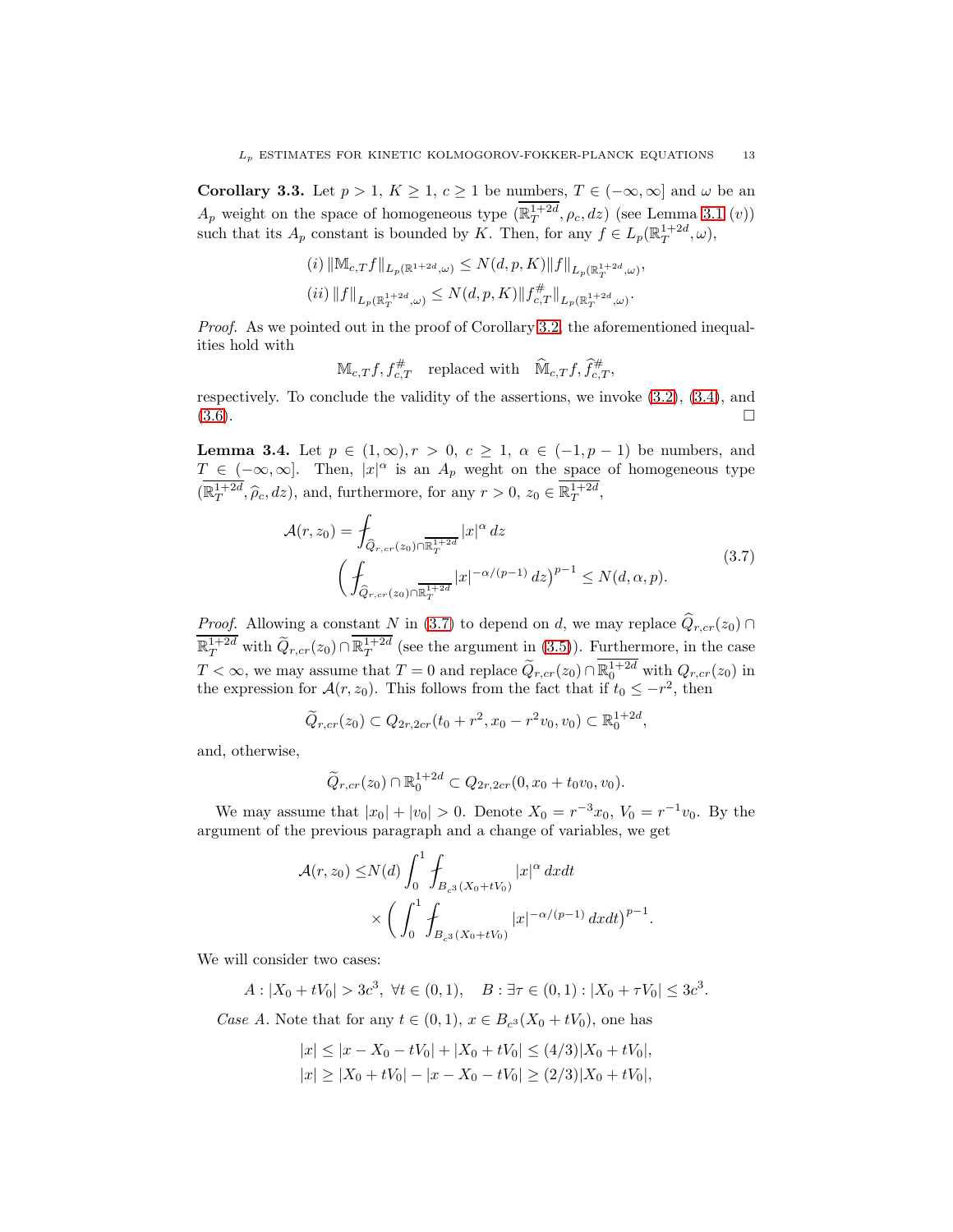and hence,

$$
\mathcal{A}(r, z_0) \le N(\alpha, d) \int_0^1 |X_0 + tV_0|^\alpha dt \left( \int_0^1 |X_0 + tV_0|^{-\alpha/(p-1)} dt \right)^{p-1}
$$
  
 
$$
\le N(\alpha, d) \int_0^1 |\omega' + t\omega|^\alpha dt \left( \int_0^1 |\omega' + t\omega|^{-\alpha/(p-1)} dt \right)^{p-1},
$$

where  $\omega = (|X_0|^2 + |V_0|^2)^{-1/2}V_0$ ,  $\omega' = (|X_0|^2 + |V_0|^2)^{-1/2}X_0$ . Next, if  $|\omega'| \geq 2|\omega|$ , we have

$$
\frac{1}{2}|\omega'| \le |\omega' + t\omega| \le 2|\omega'|,
$$

which gives

$$
\mathcal{A}(r,z_0) \le N(d,\alpha,p).
$$

If

$$
|\omega'| < 2|\omega|,
$$

we decompose  $\omega' = \omega'_{\perp} + \omega'_{\parallel}$ , where  $\omega'_{\perp}$  is perpendicular to  $\omega$ , and  $\omega'_{\parallel}$  is parallel to  $ω$ . Then, for some  $λ ∈ (-2, 2)$ ,

$$
|\lambda + t|^2 |\omega|^2 \le |\omega' + t\omega|^2 = |\omega'_\perp|^2 + |\lambda + t|^2 |\omega|^2 \le |\omega|^2 (4 + |\lambda + t|^2).
$$

Then, in the case  $\alpha \in [0, p-1)$ ,

$$
\mathcal{A}(r,z_0) \le N(\alpha,d) \bigg( \int_0^1 |\lambda + t|^{-\alpha/(p-1)} dt \big)^{p-1} \le N(\alpha,d,p).
$$

The case  $\alpha \in (-1,0)$  is handled in the same way.

*Case B.* Observe that for any  $t \in (0, 1)$ ,  $x \in B_{c^3}(X_0 + tV_0)$ ,

$$
c^{-1}|x - (t - \tau)V_0|^{1/3} \le c^{-1}|x - X_0 - tV_0|^{1/3} + c^{-1}|X_0 + \tau V_0|^{1/3} \le 3,
$$

and then,

$$
\{(t,x): t \in (0,1), x \in B_{c^3}(X_0 + tV_0)\}
$$
  

$$
\subset \{(t,x): t \in (\tau - 1, \tau + 1), B_{(3c)^3}((t - \tau)V_0)\}.
$$

Thus, we may assume  $X_0 = 0$ , in addition, by shifting in the time variable, we may assume  $\tau = 0$ .

Next, if  $|V_0| \leq 3c^3$ , then for any  $t \in (-1, 1)$ , we have

$$
B_{c^3}(tV_0)\subset B_{4c^3}(0),
$$

which implies [\(3.7\)](#page-12-0) in view of Remark [2.1.](#page-3-3) We now consider the case  $|V_0| > 3c^3$ . We denote

$$
\kappa = \frac{2c^3}{|V_0|}
$$

and note that for  $|t| \leq \kappa$ ,

$$
B_{c^3}(tV_0) \subset B_{3c^3}(0),
$$

while for  $\kappa < |t| < 1$  and  $x \in B_{c^3}(tV_0)$ , one has

$$
\frac{t}{2}|V_0| \le |x| \le 2t|V_0|.
$$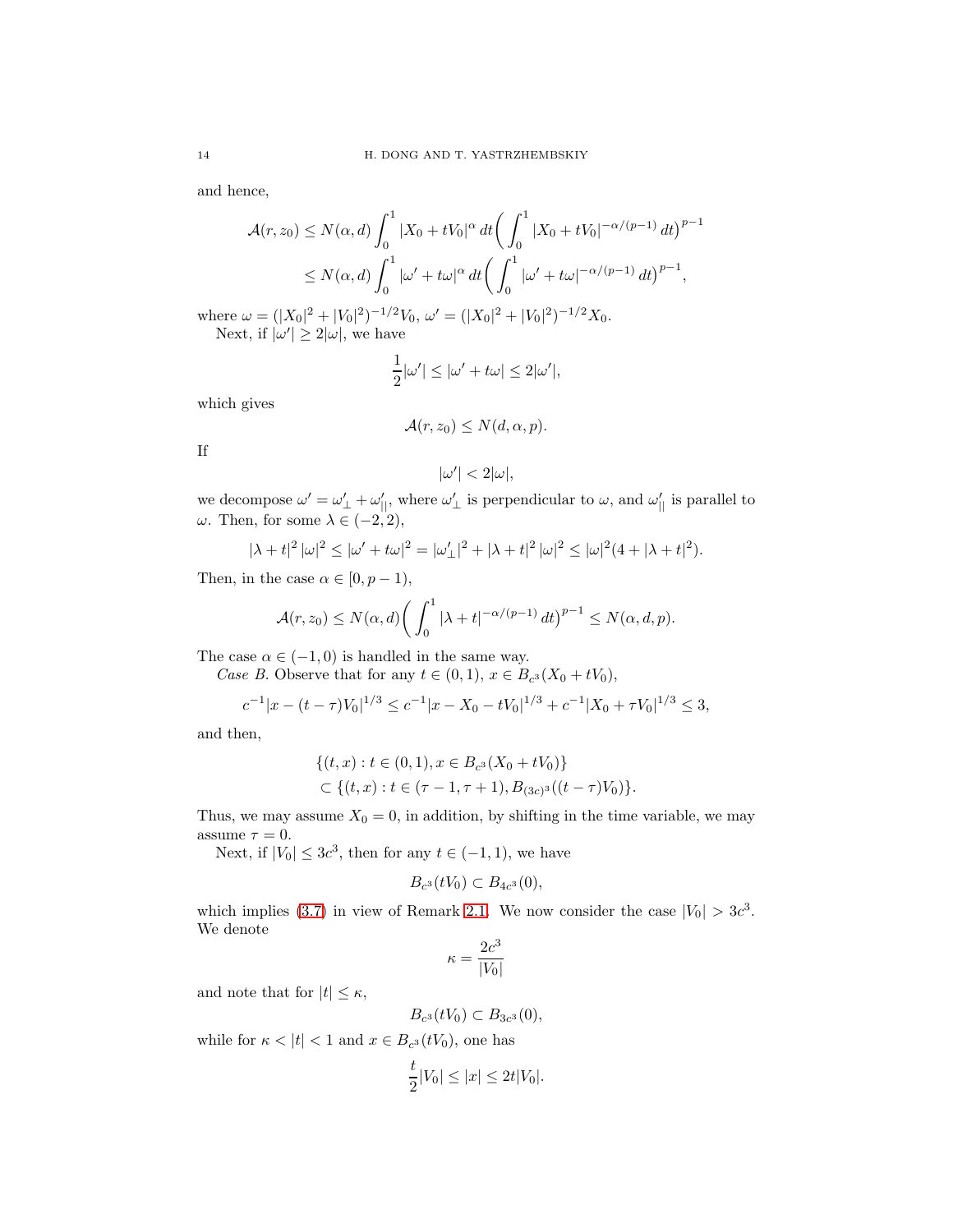Then, in the case  $\alpha \in [0, p-1)$ ,

$$
\int_{-1}^{1} \int_{B_{c^{3}}(tV_{0})} |x|^{\alpha} dxdt \leq N(d) \int_{-\kappa}^{\kappa} \int_{B_{2c^{3}}(0)} |x|^{\alpha} dxdt + (2V_{0})^{\alpha} \int_{-1}^{1} |t|^{\alpha} dt \leq N(d,\alpha)|V_{0}|^{\alpha},\int_{-1}^{1} \int_{B_{c^{3}}(tV_{0})} |x|^{-\alpha/(p-1)} dxdt \leq N(d) \int_{-\kappa}^{\kappa} \int_{B_{2c^{3}}(0)} |x|^{-\alpha/(p-1)} dx + (|V_{0}|/2)^{-\alpha/(p-1)} \int_{-1}^{1} |t|^{-\alpha/(p-1)} dt \leq N(d,\alpha,p)|V_{0}|^{-\alpha/(p-1)}
$$

and, thus, the estimate [\(3.7\)](#page-12-0) is valid. The case  $\alpha \in (-1,0)$  is handled in the same way. The lemma is proved.

,

Corollary 3.5. Let  $p, r_1, \ldots, r_d > 1, c \geq 1, \alpha \in (-1, p-1)$  be numbers,  $T \in$  $(-\infty, \infty]$ , and  $w_j$ ,  $j = 1, \ldots, d$ , be weights satisfying [\(2.2\)](#page-3-1). Then,

$$
\|\mathbb{M}_{c,T}f\|\leq N\|f\|,\quad \|f\|\leq N\|f_{c,T}^\#\|,
$$

where

$$
\|\cdot\| = \|\cdot\|_{L_{p;r_1,...,r_d}(\mathbb{R}_T^{1+2d}, |x|^{\alpha} \prod_{i=1}^d w_i(v_i))},
$$
  

$$
N = N(d, p, r_1, ..., r_d, K, \alpha),
$$

and  $L_{p;r_1,...,r_d}(\mathbb{R}^{1+2d}_T, |x|^{\alpha} \prod_{i=1}^d w_i(v_i))$  is defined in [\(2.4\)](#page-3-4).

*Proof.* First, we claim that for any  $\omega \in A_p(\mathbb{R}^d)$ , the function  $|x|^\alpha \omega(v)$  is an  $A_p$ weight on the space of homogeneous type  $(\mathbb{R}_T^{1+2d}, \rho_c, dz)$ . This follows from Lemma [3.4](#page-12-1) and the fact that in the  $A_p$  condition for  $\omega(v)|x|^\alpha$  (cf. [\(3.7\)](#page-12-0)), the integral is factored into a product of the integral over  $t, x$  and the integral over v. Then, by Corollary [3.3,](#page-12-2)

$$
\int_{\mathbb{R}_T^{1+2d}} |\mathbb{M}_{c,T} f|^p |x|^\alpha \omega(v) dz \le N \int_{\mathbb{R}_T^{1+2d}} |f|^p |x|^\alpha \omega(v) dz,
$$
  

$$
\int_{\mathbb{R}_T^{1+2d}} |f|^p |x|^\alpha \omega(v) dz \le N \int_{\mathbb{R}_T^{1+2d}} |f_{c,T}^{\#}|^p |x|^\alpha \omega(v) dz.
$$

The assertion now follows from a variant of the Rubio de Francia extrapolation theorem (see, for example, Theorem 7.11 of [\[17\]](#page-54-24) and also [\[29\]](#page-54-25)).  $\Box$ 

<span id="page-14-0"></span>**Lemma 3.6.** Let  $p \in [1,\infty]$ ,  $T \in (-\infty,\infty]$ , and  $u \in S_{p,\text{loc}}(\mathbb{R}^{1+2d}_T)$ . For any  $z_0 \in \mathbb{R}^{1+2d}_T$ , denote

$$
\widetilde{z} = (r^2t + t_0, r^3x + x_0 - r^2tv_0, rv + v_0), \quad \widetilde{u}(z) = u(\widetilde{z}),
$$

$$
Y = \partial_t - v \cdot D_x, \quad \widetilde{P} = \partial_t - v \cdot D_x - a^{ij}(\widetilde{z})D_{v_iv_j}.
$$

Then,

$$
Y\widetilde{u}(z) = r^2Yu(\widetilde{z}), \quad \widetilde{P}\widetilde{u}(z) = r^2(Pu)(\widetilde{z}).
$$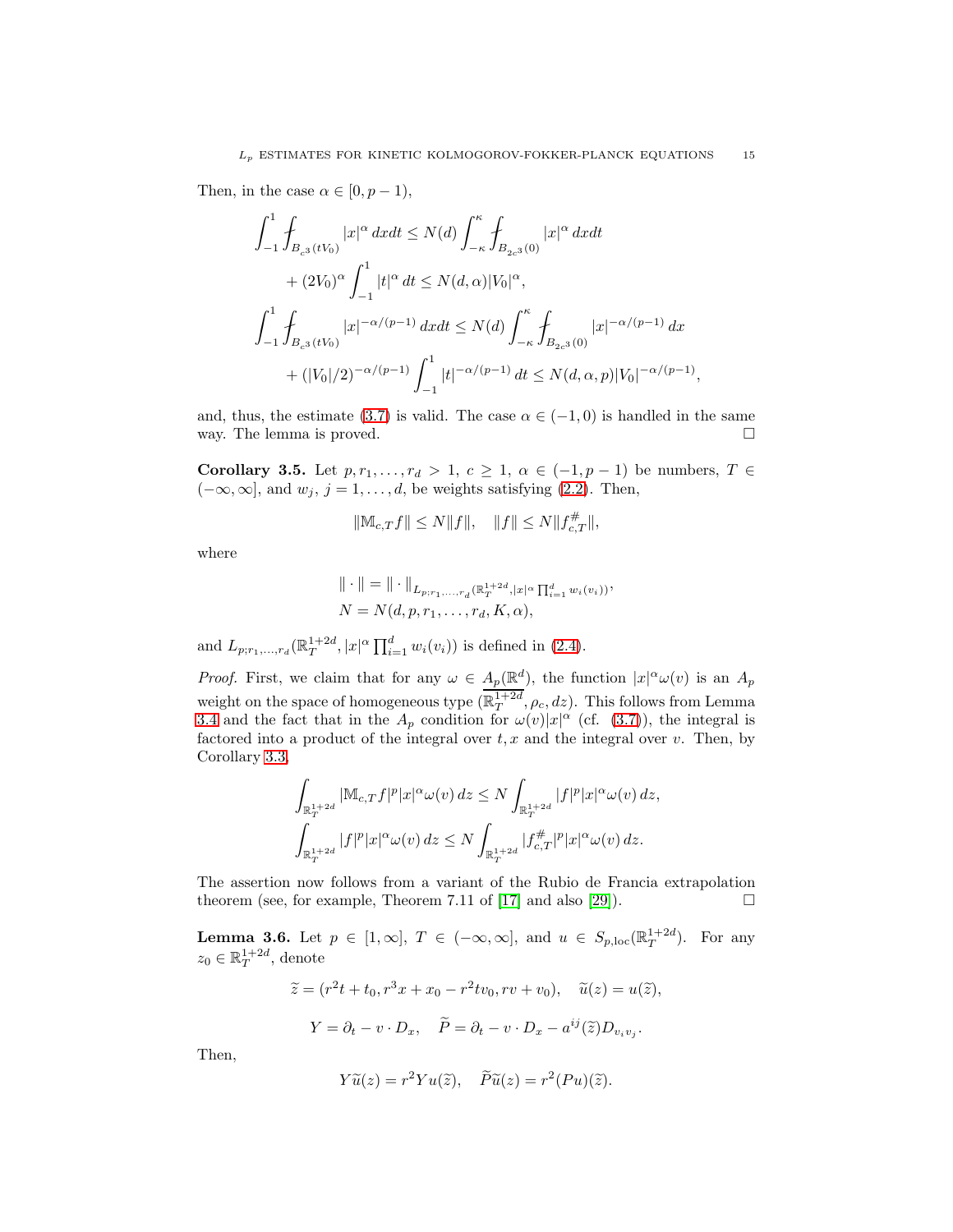*Proof.* The assertion is a direct consequence of the following calculations:

$$
\partial_t \widetilde{u}(z) = r^2 (\partial_t u)(\widetilde{z}) - r^2 v_0 \cdot (D_x u)(\widetilde{z}),
$$
  

$$
v \cdot D_x \widetilde{u}(z) = r^3 v \cdot (D_x u)(\widetilde{z}) = r^2 (rv + v_0) \cdot (D_x u)(\widetilde{z}) - r^2 v_0 \cdot (D_x u)(\widetilde{z}),
$$
  

$$
D_{v_i v_j} \widetilde{u}(z) = r^2 (D_{v_i v_j} u)(\widetilde{z}).
$$

<span id="page-15-0"></span>The lemma is proved.

## 4.  $S_2$ -ESTIMATE FOR THE MODEL EQUATION

The goal of this section is to prove Theorem [4.1,](#page-15-1) which is a version of Theorem [2.5](#page-6-1) in the case when  $p = 2$ ,  $b \equiv 0$ ,  $c \equiv 0$ ,  $w = 1$ , and the coefficients  $a^{ij}$  are independent of  $x$  and  $v$ . Here is the outline of the proof. First, we prove the a priori estimate for smooth and compactly supported functions in the  $x, v$  variables by taking the Fourier transform in the  $x, y$  variables and reducing the equation to a first-order PDE. Furthermore, we use a limiting argument to extend the result to the space  $S_2(\mathbb{R}^{1+2d}_T)$ . Then we prove the denseness of  $(P_0 + \lambda)C_0^{\infty}(\mathbb{R}^{1+2d})$  in  $L_2(\mathbb{R}^{1+2d})$  by using a localized version of the  $L_2$ -estimate. The above ingredients yield the desired existence and uniqueness result.

<span id="page-15-1"></span>Theorem 4.1. The following assertions hold.

(*i*) For any number  $\lambda \geq 0$ ,  $T \in (-\infty, \infty]$ , and  $u \in S_2(\mathbb{R}^{1+2d}_T)$ , one has

<span id="page-15-2"></span>
$$
\lambda \|u\| + \lambda^{1/2} \|D_v u\| + \|D_v^2 u\| + \|(-\Delta_x)^{1/3} u\| + \|D_v(-\Delta_x)^{1/6} u\| \le N(d)\delta^{-1} \|P_0 u + \lambda u\|,
$$
\n(4.1)

where  $\|\cdot\| = \|\cdot\|_{L_2(\mathbb{R}^{1+2d}_T)}$ .

(*ii*) For any  $\lambda > 0$ ,  $T \in (-\infty, \infty]$ , and  $f \in L_2(\mathbb{R}^{1+2d}_T)$ , Eq. [\(1.2\)](#page-1-0) has a unique solution  $u \in S_2(\mathbb{R}^{1+2d}_T)$ .

(*iii*) For any finite numbers  $S < T$  and  $f \in L_2((S,T) \times \mathbb{R}^{2d})$ , the Cauchy problem [\(2.7\)](#page-5-3) with  $P = P_0$ ,  $b \equiv 0$ , and  $c \equiv 0$  has a unique solution  $u \in S_2((S,T) \times \mathbb{R}^{2d})$ . In addition,

$$
||u||_{L_2((S,T)\times\mathbb{R}^{2d})} + ||D_v u||_{L_2((S,T)\times\mathbb{R}^{2d})} + ||D_v^2 u||_{L_2((S,T)\times\mathbb{R}^{2d})}
$$
  
+ 
$$
||(-\Delta_x)^{1/3}u||_{L_2((S,T)\times\mathbb{R}^{2d})} + ||D_v(-\Delta_x)^{1/6}u||_{L_2((S,T)\times\mathbb{R}^{2d})}
$$
  
+ 
$$
||\partial_t u - v \cdot D_x u||_{L_2((S,T)\times\mathbb{R}^{2d})} \le N(d,T-S)\delta^{-1}||f||_{L_2((S,T)\times\mathbb{R}^{2d})}.
$$

<span id="page-15-3"></span>**Lemma 4.2.** Let  $\lambda > 0$  be finite,  $T \in (-\infty, \infty]$ , and  $h \in C_b(\mathbb{R}^{1+2d}_T)$ , and  $f \in$  $L_\infty((-\infty,T), C_b(\mathbb{R}^{2d})) \cap L_2(\mathbb{R}^{1+2d}_T)$  be functions satisfying  $D_{\xi}h \in C_b(\mathbb{R}^{1+2d}), \partial_t h \in$  $L_{\infty}((-\infty, T), C_b(\mathbb{R}^{2d})) \cap L_2(\mathbb{R}^{1+2d}_T)$ , and the equation

$$
\partial_t h + a^{ij}(t)\xi_i \xi_j h + k_i D_{\xi_i} h + \lambda h = f.
$$

Then, one has

$$
\lambda \|h\|_{L_2(\mathbb{R}_T^{1+2d})} + \||\xi|^2 h\|_{L_2(\mathbb{R}_T^{1+2d})} + \| |k|^{2/3} h\|_{L_2(\mathbb{R}_T^{1+2d})} + \| |k|^{1/3} \xi h\|_{L_2(\mathbb{R}_T^{1+2d})} \le N(d) \delta^{-1} \|f\|_{L_2(\mathbb{R}_T^{1+2d})}.
$$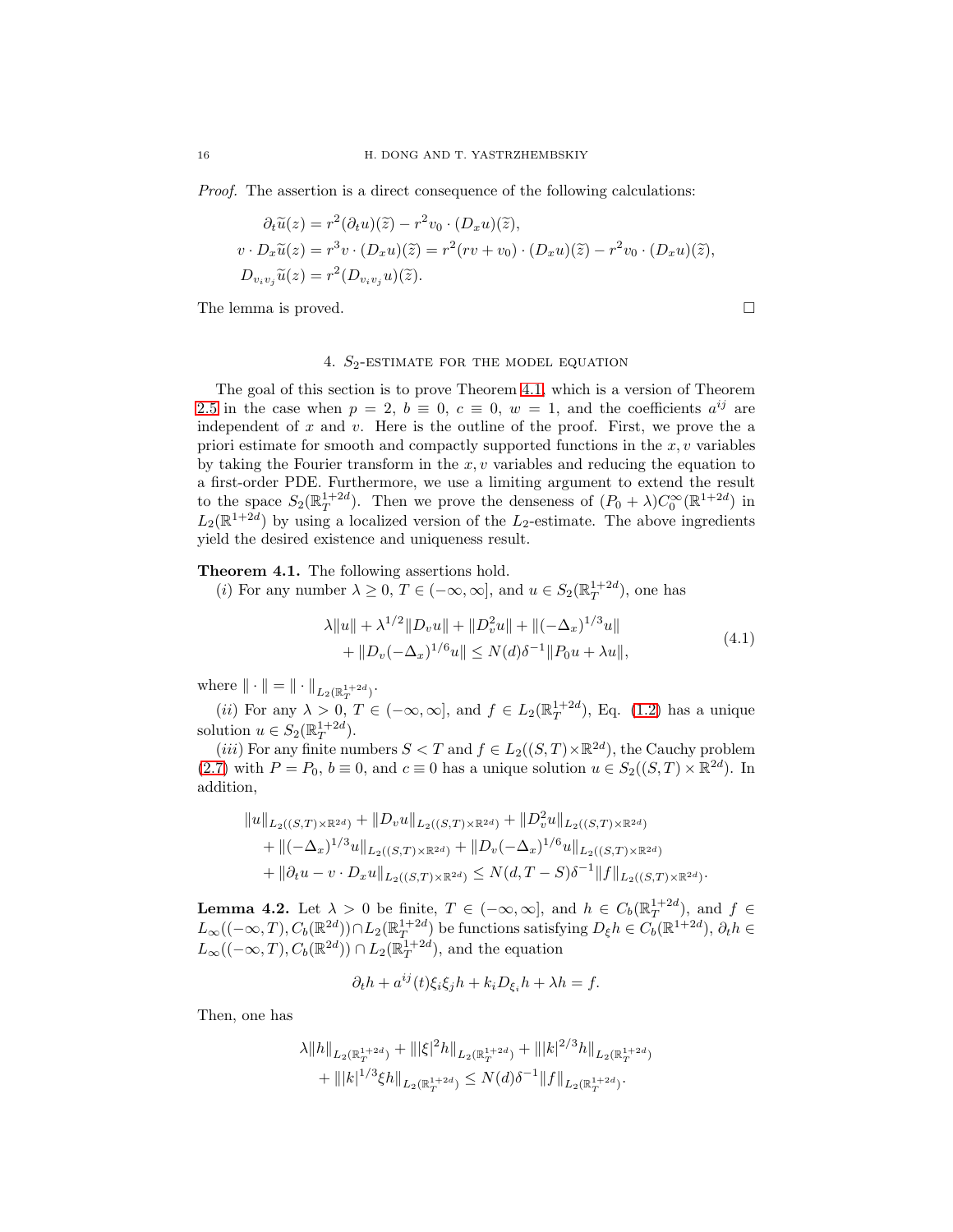*Proof.* In this proof, we take  $N = N(d)$ . By the method of characteristics, we have

$$
h(t, k, \xi)
$$
  
=  $\int_{-\infty}^{t} e^{-\lambda(t - t')} e^{-\int_{t'}^{t} a^{jl}(s)(k_j(s - t) + \xi_j)(k_l(s - t) + \xi_l) ds} f(t', k, k(t' - t) + \xi) dt'.$ 

Note that by the parabolicity condition and the Minkowski inequality,

$$
||h(t,\cdot,\cdot)||_{L_2(\mathbb{R}^{2d})} \leq \int_{-\infty}^t e^{-\lambda(t-t')} ||f(t',\cdot,\cdot)||_{L_2(\mathbb{R}^{2d})} dt'.
$$

Then, by Young's inequality, we get

$$
\lambda \|h\|_{L_2(\mathbb{R}^{1+2d}_T)} \le \|f\|_{L_2(\mathbb{R}^{1+2d}_T)}.
$$

Furthermore, the parabolicity condition gives

<span id="page-16-0"></span>
$$
\int_{t'}^{t} a^{jl}(s)(k_j(s-t) + \xi_j)(k_l(s-t) + \xi_l) ds \ge \delta \int_{t'}^{t} |k(s-t) + \xi|^2 ds
$$
  
=  $\delta(t-t')(|k|^2(t-t')^2/3 - k \cdot \xi(t-t') + |\xi|^2)$   
 $\ge (\delta/24)(t-t')(|k|^2(t-t')^2 + |\xi|^2).$  (4.2)

By this and the Minkowski inequality, we get

$$
|||k|^{2/3}h(t,k,\cdot)||_{L_2(\mathbb{R}^d)}
$$
  
\n
$$
\leq \int_{-\infty}^t |k|^{2/3} e^{-(\delta/24)(t-t')^3|k|^2} ||f(t',k,\cdot)||_{L_2(\mathbb{R}^d)} dt'.
$$

Furthermore, by Young's inequality, and the change of variables  $t = \delta s^3 |k|^2$ ,

$$
|||k|^{2/3}h(\cdot,k,\cdot)||_{L_2(\mathbb{R}_T^{1+d})}
$$
  
\n
$$
\leq |k|^{2/3} \left(\int_0^\infty e^{-(\delta/24)s^3|k|^2} ds\right) ||f(\cdot,k,\cdot)||_{L_2(\mathbb{R}_T^{1+d})}
$$
  
\n
$$
\leq N\delta^{-1/3} \left(\int_0^\infty t^{-2/3}e^{-t/24} dt\right) ||f(\cdot,k,\cdot)||_{L_2(\mathbb{R}_T^{1+d})}.
$$

Integrating the above inequality over  $k \in \mathbb{R}^d$ , we prove the estimate of  $|k|^{2/3}h$ . Next, by the Cauchy-Schwartz inequality and [\(4.2\)](#page-16-0),

$$
\| |\xi|^2 h(t,\cdot,\cdot) \|^2_{L_2(\mathbb{R}^{2d}_T)} \leq \int_{\mathbb{R}^{1+2d}_T} I_1(z) I_2(z) \, dz,
$$

where

$$
I_1(z) = \int_{-\infty}^t |\xi|^2 e^{-(\delta/24)(t-t')|\xi|^2} dt' \le N\delta^{-1},
$$
  
\n
$$
I_2(z) = \int_{-\infty}^t |\xi|^2 e^{-(\delta/24)(t-t')(|k|^2(t-t')^2 + |\xi|^2)} f^2(t',k,k(t'-t) + \xi) dt'.
$$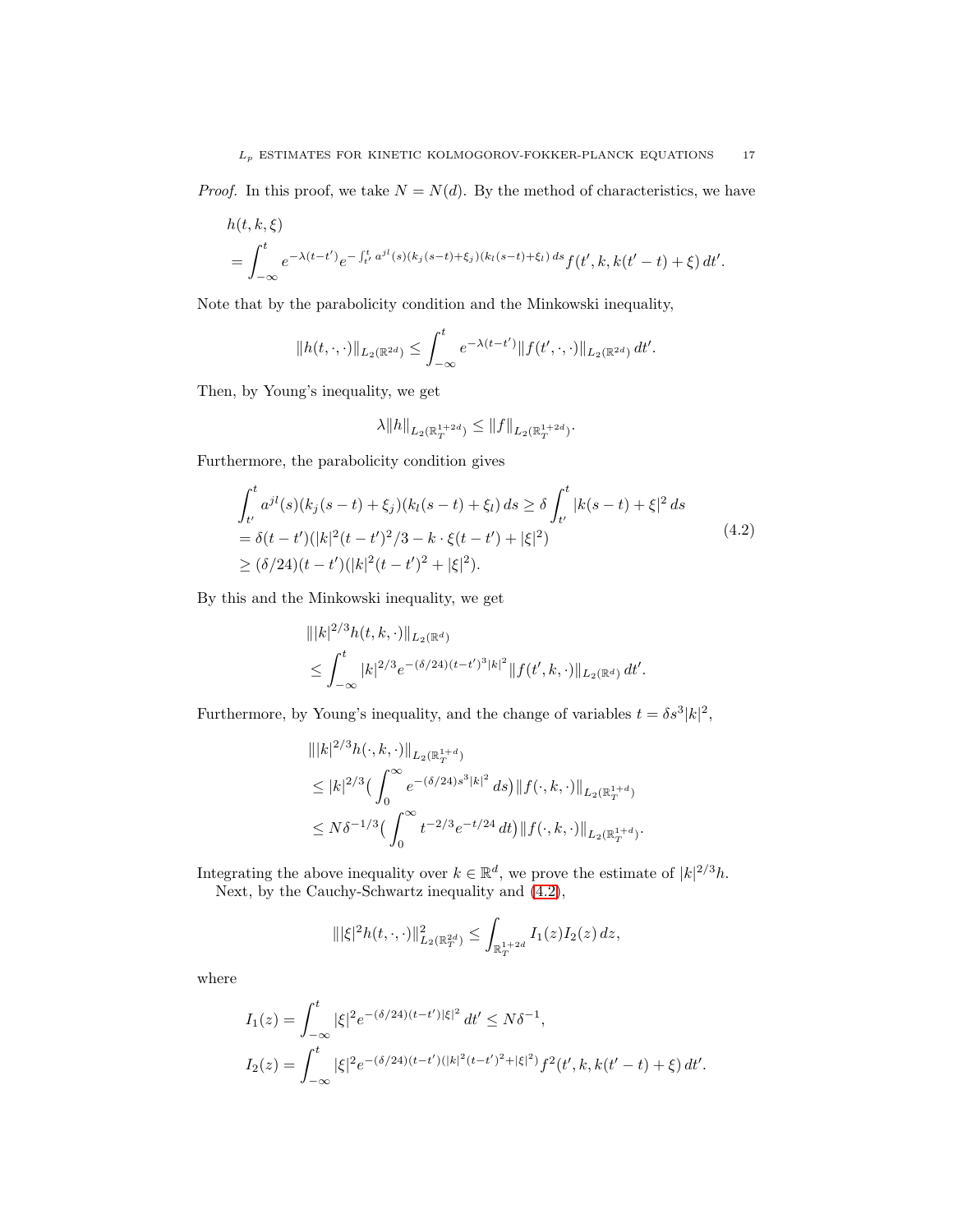Furthermore, by the change of variables  $\xi \to k(t'-t) + \xi$  and the Fubini theorem, we get

$$
\int_{\mathbb{R}_T^{1+2d}} I_2(z) dz
$$
\n
$$
\leq \int_{\mathbb{R}_T^{1+2d}} \int_{-\infty}^t |\xi - k(t'-t)|^2 e^{-\frac{\delta}{72}(t-t')(|k|^2(t-t')^2 + |\xi|^2)} f^2(t',k,\xi) dt' dz
$$
\n
$$
\leq 2 \int_{\mathbb{R}^{2d}} \left( \int_0^\infty (|\xi|^2 + |k|^2 t^2) e^{-\frac{\delta}{72}(|k|^2 t^3 + |\xi|^2 t)} dt \right) \left( \int_{-\infty}^T f^2(t,k,\xi) dt \right) dk d\xi
$$
\n
$$
\leq N \delta^{-1} \int_{\mathbb{R}_T^{1+2d}} f^2(z) dz.
$$

Finally, the estimate of  $|k|^{1/3}\xi h(z)$  follows from the estimates of  $|k|^{2/3}h(z)$  and  $|\xi|^2 h(z)$ , and the Cauchy-Schwartz inequality.

<span id="page-17-2"></span>**Corollary 4.3.** Let  $u(z)$  be a function such that

- there exists some  $r > 0$  such that for any  $t \in (-\infty, T)$ ,  $u(t, \cdot, \cdot)$  is compactly supported on  $B_r \times B_r$ ,
- $u, \partial_t u, D_x u, D_v u, D_v^2 u \in C_b(\mathbb{R}^{1+2d}_T) \cap L_2(\mathbb{R}^{1+2d}_T).$

Then, 
$$
(4.1)
$$
 holds.

*Proof.* Let  $f = P_0u + \lambda u$ . For a smooth integrable function  $\zeta(x, v)$ , by  $\hat{\zeta}(k, \xi)$ , we denote its Fourier transform in the  $x, v$  variables. Then, one has

$$
\partial_t \hat{u} + a^{ij}(t)\xi_i\xi_j\hat{u} + k_i D_{\xi_i}\hat{u} + \lambda \hat{u} = \hat{f}.
$$

Combining Lemma [4.2](#page-15-3) with Parseval's identity, we prove the assertion.  $\Box$ 

To generalize the estimate [\(4.1\)](#page-15-2) for the class of functions  $S_2(\mathbb{R}^{1+2d}_T)$ , we prove the following approximation result.

<span id="page-17-1"></span>**Lemma 4.4.** For any  $u \in S_2(\mathbb{R}^{1+2d}_T)$ , there exists a sequence of functions  $u_n, n \geq 1$ , such that

- a) for any  $t \in (-\infty, T)$ ,  $u_n(t, \cdot)$  is compactly supported on  $B_{2n^3} \times B_{2n}$ ,
- b) for any  $j, k, l \in \{0, 1, 2, \ldots\}, \partial_t^j D_x^k D_v^l u_n \in C_b(\mathbb{R}_T^{1+2d}) \cap L_2(\mathbb{R}_T^{1+2d}),$
- c)  $\lim_{n\to\infty} ||u_n u||_{S_2(\mathbb{R}^{1+2d}_T)} = 0.$

*Proof.* Let  $\eta \in C_0^{\infty}((0,\infty) \times \mathbb{R}^{2d})$  be a function with unit integral. For  $\varepsilon > 0$  and  $h \in L_{1,\text{loc}}(\mathbb{R}^{1+2d})$ , we denote

$$
h_{(\varepsilon)}(t,x,v) = \int h(t - \varepsilon^2 t', x - \varepsilon^{1/2} x', v - \varepsilon v') \eta(t', x', v') dx' dv' dt'.
$$

Furthermore, let  $\phi \in C_0^{\infty}(B_2 \times B_2)$  be a function such that  $\phi = 1$  on  $B_1 \times B_1$  and denote

$$
\phi_r(z) = \phi(x/r^3, v/r), \quad u_{\varepsilon,r}(z) = u_{(\varepsilon)}(z)\phi_r(x,v), \quad u_n = u_{n^{-1},n},
$$

so that  $a)$  and  $b)$  are clearly satisfied.

We now prove c). Clearly,  $Au_n \to Au$  for  $A = I, D_v, D_v^2$  in  $L_2(\mathbb{R}^{1+2d}_T)$  as  $n \to \infty$ . To prove the convergence of the transport term, we first, note that for any  $z \in \mathbb{R}^{1+2d}_T,$ 

<span id="page-17-0"></span>
$$
(\partial_t - v \cdot D_x)(u_{(n-1)} - u) = h_n + g_n,
$$
\n(4.3)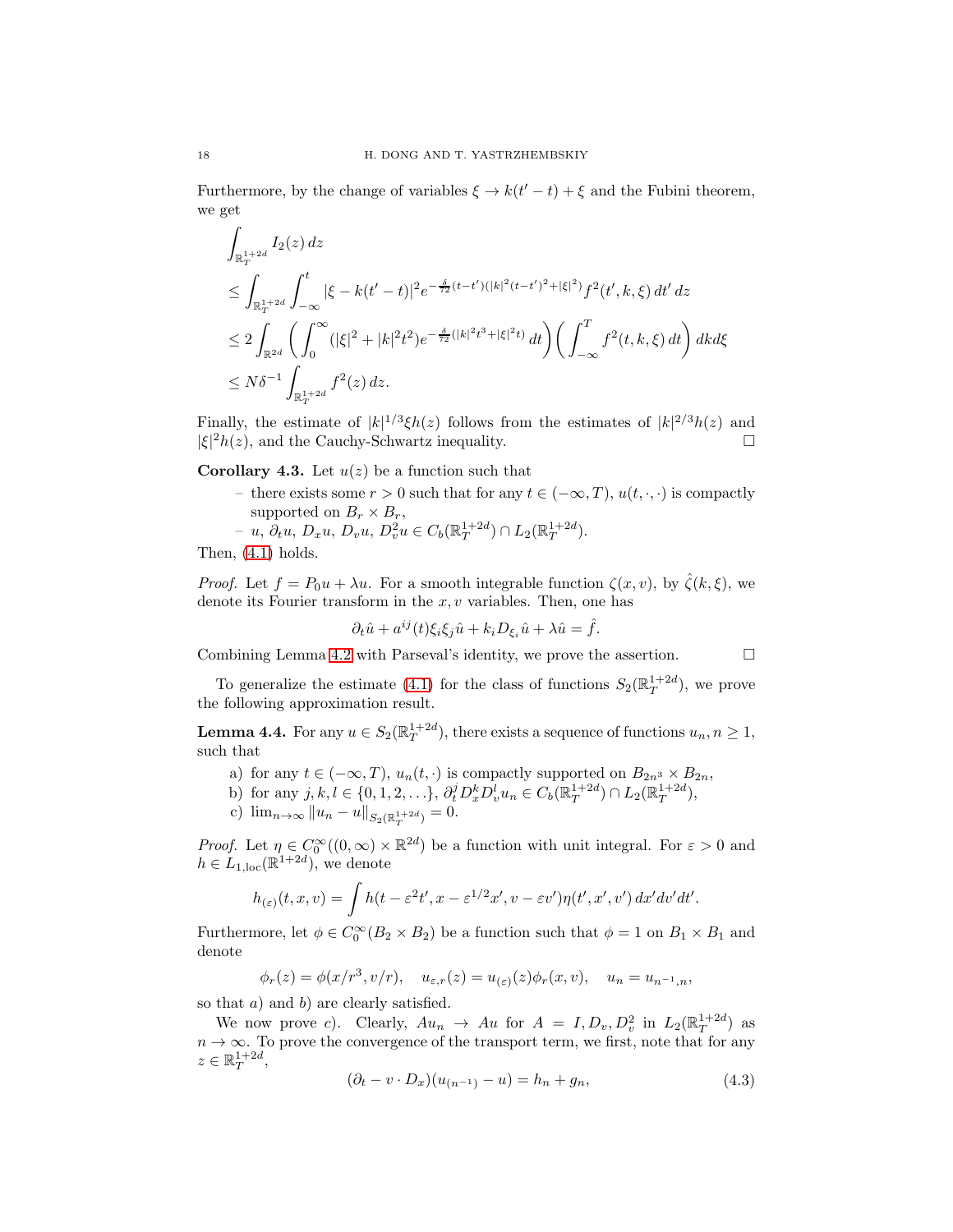where

$$
h_n(z) = (\partial_t u - v \cdot D_x u)_{(n^{-1})}(z) - (\partial_t u - v \cdot D_x u)(z)
$$

and

$$
g_n(z) = -n^{-1/2} \int u(t - n^{-2}t', x - n^{-1/2}x', v - n^{-1}v')v' \cdot D_x \eta(t', x', v') dx' dv' dt'.
$$

Furthermore,  $h_n \to 0$  in  $L_2(\mathbb{R}^{1+2d}_T)$  as  $n \to \infty$  and by the Minkowski inequality,

<span id="page-18-0"></span>
$$
||g_n||_{L_2(\mathbb{R}^{1+2d}_T)} \le Nn^{-1/2}||u||_{L_2(\mathbb{R}^{1+2d}_T)}.
$$
\n(4.4)

Therefore, from [\(4.3\)](#page-17-0) we obtain  $\|(\partial_t - v \cdot D_x)(u_{(n^{-1})} - u)\|_{L_2(\mathbb{R}^{1+2d}_T)} \to 0$  as  $n \to \infty$ . To prove the desired convergence, we write

$$
(\partial_t - v \cdot D_x)(u_n - u_{(n-1)}) = (\phi_n - 1)(\partial_t u - v \cdot D_x u)_{(n-1)} + (\phi_n - 1)g_n - u_{(n-1)}v \cdot D_x \phi_n =: A_n + B_n + C_n.
$$

We have

$$
||C_n||_{L_2(\mathbb{R}^{1+2d}_T)} \le Nn^{-2}||u||_{L_2(\mathbb{R}^{1+2d}_T)},
$$

and by  $(4.4)$ ,

$$
||B_n||_{L_2(\mathbb{R}^{1+2d}_T)} \le Nn^{-1/2}||u||_{L_2(\mathbb{R}^{1+2d}_T)}.
$$

Furthermore, note that

$$
|A_n| \le N(d)|\phi_n - 1|M_t M_x M_v(|\partial_t u - v \cdot D_x u|),
$$

where  $M_t$ ,  $M_x$ , and  $M_y$  are the Hardy-Littlewood maximal function with respect to the  $t$ ,  $x$ , and  $v$  variables. Then, by the Hardy-Littlewood inequality and the dominated convergence theorem,

$$
||A_n||_{L_2(\mathbb{R}^{1+2d}_T)} \to 0
$$

as  $n \to \infty$ . Thus,  $(\partial_t - v \cdot D_x)(u_n - u) \to 0$  in  $L_2(\mathbb{R}^{1+2d}_T)$  as  $n \to \infty$ . The lemma is proved.

 $\Box$ 

*Proof of Theorem [4.1](#page-15-1) (i).* Let  $u_n, n \geq 1$ , be a sequence from Lemma [4.4.](#page-17-1) Then, by Corollary [4.3,](#page-17-2)

<span id="page-18-1"></span>
$$
\lambda \|u_n\|_{L_2(\mathbb{R}_T^{1+2d})} + \lambda^{1/2} \|D_v u_n\|_{L_2(\mathbb{R}_T^{1+2d})} + \|D_v^2 u_n\|_{L_2(\mathbb{R}_T^{1+2d})} \n+ \|(-\Delta_x)^{1/3} u_n\|_{L_2(\mathbb{R}_T^{1+2d})} + \|D_v(-\Delta_x)^{1/6} u_n\|_{L_2(\mathbb{R}_T^{1+2d})}
$$
\n
$$
\leq N\delta^{-1} \|P_0 u_n\|_{L_2(\mathbb{R}_T^{1+2d})}
$$
\n(4.5)

Passing to the limit in the above inequality as  $n \to \infty$  and using Lemma [4.4,](#page-17-1) we prove [\(4.1\)](#page-15-2) for  $u, D_v u$ , and  $D_v^2 u$ .

Next, we fix any  $\phi \in C_0^{\infty}(\mathbb{R}^{1+2d}_T)$ . Since  $u_n \to u$  in  $L_2(\mathbb{R}^{1+2d}_T)$ , for  $A = (-\Delta_x)^{1/3}$ ,  $D_v(-\Delta_x)^{1/6}$ , we have

$$
\left| \int_{\mathbb{R}^{1+2d}_T} (Au) \phi \, dz \right| \leq \|\phi\|_{L_2(\mathbb{R}^{1+2d}_T)} \lim_{n \to \infty} \|Au_n\|_{L_2(\mathbb{R}^{1+2d}_T)}.
$$

Now the desired estimates for  $(-\Delta_x)^{1/3}u$  and  $D_v(-\Delta_x)^{1/6}$  follow from this, [\(4.5\)](#page-18-1), and Lemma [4.4.](#page-17-1)

Next we prove the existence part by using a density argument. We first show localized  $L_2$  estimates.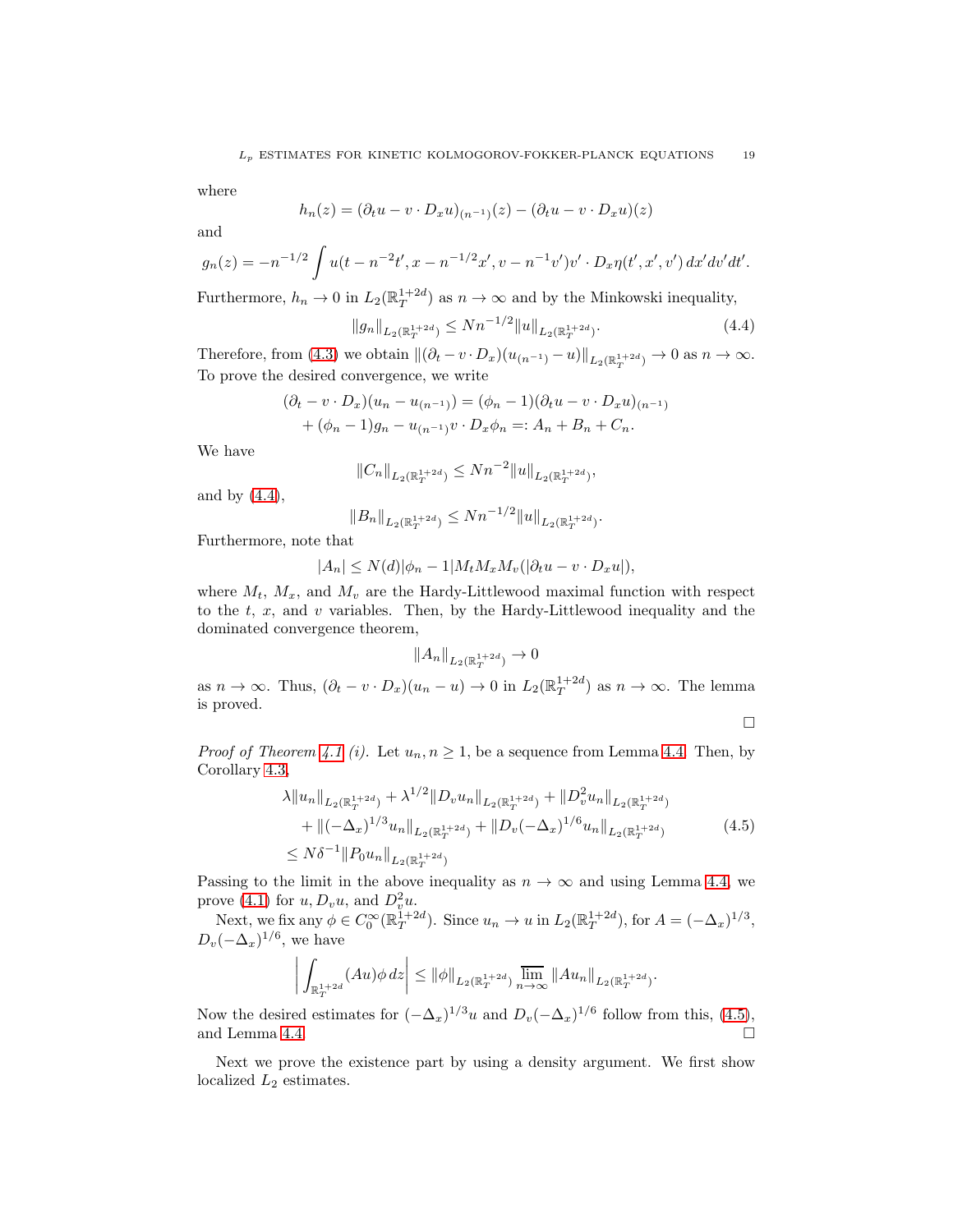<span id="page-19-1"></span>**Lemma 4.5.** Let  $\lambda \geq 0$  and  $r_1, r_2, R_1, R_2 > 0$  be numbers such that  $r_1 < r_2$ , and  $R_1 < R_2$ . Let  $u \in S_{2,\text{loc}}(\mathbb{R}^{1+2d}_{0})$  and denote  $f = P_0u + \lambda u$ . Then, the following assertions hold.

<span id="page-19-0"></span>
$$
(i) \delta^{-2} (r_2 - r_1)^{-1} \|D_v u\|_{L_2(Q_{r_1, R_1})} + \|D_v^2 u\|_{L_2(Q_{r_1, R_1})}
$$
  
\n
$$
\leq N(d) \delta^{-1} \|f\|_{L_2(Q_{r_2, R_2})} + N(d) \delta^{-4} ((r_2 - r_1)^{-2})
$$
  
\n
$$
+ r_2 (R_2 - R_1)^{-3}) \|u\|_{L_2(Q_{r_2, R_2})}.
$$
\n(4.6)

(*ii*) Denote  $C_r = (-r^2, 0) \times \mathbb{R}^d \times B_r$ . Then, we have

$$
\delta^{-2}(r_2 - r_1)^{-1} ||D_v u||_{L_2(C_{r_1})} + ||D_v^2 u||_{L_2(C_{r_1})}
$$
  
\n
$$
\leq N(d)\delta^{-1} ||f||_{L_2(C_{r_2})} + N(d)\delta^{-4}(r_2 - r_1)^{-2} ||u||_{L_2(C_{r_2})}.
$$

*Proof.* The method is standard and can be found in Lemma 2.4.4 of [\[27\]](#page-54-2). In this proof,  $N$  is a constant depending only on  $d$ .

(i) Let  $\zeta \in C^{\infty}_{loc}(\mathbb{R})$  be a function such that  $\zeta = 0$  if  $t \geq 1$ , and  $\zeta = 1$  if  $t \leq 0$ . Denote  $\hat{r}_0 = r_1, \hat{R}_0 = R_1,$ 

$$
\hat{r}_n = r_1 + (r_2 - r_1) \sum_{k=1}^n 2^{-k}, \quad \hat{R}_n = R_1 + (R_2 - R_1) \sum_{k=1}^n 2^{-k},
$$
  

$$
\eta_n(t, v) = \zeta(2^{2(n+1)}(r_2 - r_1)^{-2}(-\hat{r}_n^2 - t)) \zeta(2^{(n+1)}(r_2 - r_1)^{-1}(|v| - \hat{r}_n)),
$$

$$
\phi_n(z) = \eta_n(t, v) \zeta(2^{3(n+1)}(R_2 - R_1)^{-3}(|x| - \hat{R}_n^3)).
$$

Note that  $\eta_n$  and  $\phi_n$  are smooth functions.

Denote

and

$$
Q(n) = Q_{\hat{r}_n, \hat{R}_n}
$$

and observe that in  $\mathbb{R}^{1+2d}_{0}$ ,  $\phi_n$  vanishes outside  $Q(n+1)$ , and  $\phi_n = 1$  on  $Q(n)$ . Furthermore, in  $\mathbb{R}^{1+2d}_0$ , we have

$$
(P_0 + \lambda)(u\phi_n) = f\phi_n + u(P_0\phi_n) - 2(aD_v\phi_n) \cdot D_v u.
$$

Then by  $(4.1)$ ,

$$
||D_v^2 u||_{L_2(Q(n))} \le ||D_v^2(u\phi_n)||_{L_2(Q(n+1))} \le N\delta^{-1}||f||_{L_2(Q_{r_2,R_2})}
$$
  
+  $N\delta^{-1}(\delta^{-1}2^{2n}(r_2 - r_1)^{-2} + 2^{3n}r_2(R_2 - R_1)^{-3})||u||_{L_2(Q(n+1))}$   
+  $N\delta^{-2}2^n(r_2 - r_1)^{-1}||D_vu||_{L_2(Q(n+1))}$ .

By the interpolation inequality,

$$
||D_v^2 u||_{L_2(Q(n))} + (1 + \delta^{-2}(r_2 - r_1)^{-1}) ||D_v u||_{L_2(Q(n))}
$$
  
\n
$$
\leq N\delta^{-1} ||f||_{L_2(Q_{r_2, R_2})} + N\delta^{-4} (2^{2n} (r_2 - r_1)^{-2}
$$
  
\n
$$
+ 2^{3n} r_2 (R_2 - R_1)^{-3}) ||u||_{L_2(Q(n+1))} + 2^{-4} ||D_v^2 u||_{L_2(Q(n+1))}.
$$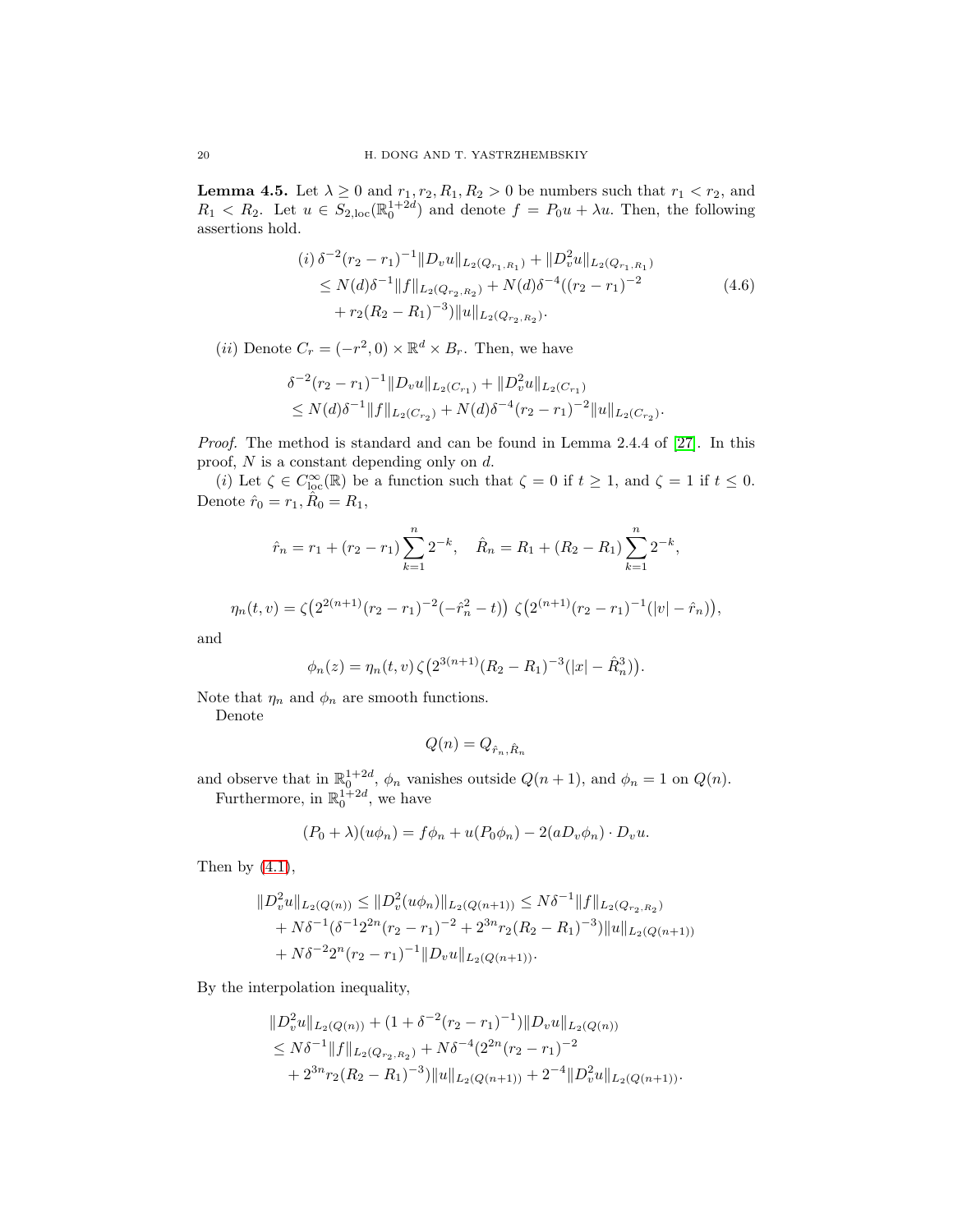We multiply the above inequality by  $2^{-4n}$  and sum up with respect to  $n = 0, 1, 2, \ldots$ We get

$$
\begin{aligned} &\|D_v^2u\|_{L_2(Q_{r_1,R_1})}+\sum_{n=1}^\infty 2^{-4n}\|D_v^2u\|_{L_2(Q(n))}+\delta^{-2}(r_2-r_1)^{-1}\|D_vu\|_{L_2(Q_{r_1,R_2})}\\ &\leq N\delta^{-1}\|f\|_{L_2(Q_{r_2,R_2})}+N\delta^{-4}((r_2-r_1)^{-2}+r_2(R_2-R_1)^{-3})\|u\|_{L_2(Q_{r_2,R_2)}}\\ &+\sum_{n=1}^\infty 2^{-4n}\|D_v^2u\|_{L_2(Q(n))}. \end{aligned}
$$

Canceling the same sum on both sides of the above inequality, we prove the lemma. (ii) To prove the claim we substitute  $R_2 = 2R_1$  in [\(4.6\)](#page-19-0) and pass to the limit as  $R_1 \rightarrow \infty$ . This assertion is proved.

<span id="page-20-3"></span>**Lemma 4.6.** For any number  $\lambda \geq 0$ , the set  $(P_0 + \lambda)C_0^{\infty}(\mathbb{R}^{1+2d})$  is dense in  $L_2(\mathbb{R}^{1+2d}).$ 

*Proof.* Proof by contradiction. If the claim does not hold, then there exists a function  $u \in L_2(\mathbb{R}^{1+2d})$  that is not identically zero and such that for any  $\zeta \in$  $C_0^{\infty}(\mathbb{R}^{1+2d}),$ 

$$
\int (P_0\zeta + \lambda\zeta)u\,dz = 0.
$$

Hence,

$$
-\partial_t u + v \cdot D_x u - a^{ij}(t)D_{v_i v_j} u + \lambda u \equiv 0
$$

in the sense of distributions. Let  $w(t, x, v) = u(-t, -x, v)$ . We regularize w by using a mollification argument from Lemma [4.4.](#page-17-1) For  $\varepsilon > 0$  and a function  $h \in$  $L_{1,\text{loc}}(\mathbb{R}^{1+2d})$ , we denote

$$
h_{(\varepsilon)}(z) = \int h(t, x - \varepsilon^{1/2} x', v - \varepsilon v') \eta(x', v') dx' dv',
$$

where  $\eta \in C_0^{\infty}(\mathbb{R}^{2d})$  and  $\int \eta \, dx dv = 1$ . Then, the function  $w_{(\varepsilon)}$  satisfies the equation

<span id="page-20-0"></span>
$$
\partial_t w_{(\varepsilon)} - v \cdot D_x w_{(\varepsilon)} - a^{ij}(t) D_{v_i v_j} w_{(\varepsilon)} + \lambda w_{(\varepsilon)} = g_{\varepsilon}, \tag{4.7}
$$

where

$$
g_{\varepsilon} = -\varepsilon^{1/2} \int u(t, x - \varepsilon^{1/2} x', v - \varepsilon v')v' \cdot D_x \eta(x', v') dx' dv',
$$

which satisfies

<span id="page-20-1"></span>
$$
||g_{\varepsilon}||_{L_2(\mathbb{R}^{1+2d})} \le N\varepsilon^{1/2}||u||_{L_2(\mathbb{R}^{1+2d})}.
$$
\n(4.8)

Furthermore, by Eq. [\(4.7\)](#page-20-0) and [\(4.8\)](#page-20-1),  $\partial_t w_{(\varepsilon)} \in L_{2,loc}(\mathbb{R}^{1+2d})$ , and, hence,  $w_{(\varepsilon)} \in$  $S_{2,\text{loc}}(\mathbb{R}^{1+2d})$ . Then, by Lemma [4.5,](#page-19-1) [\(4.7\)](#page-20-0), and [\(4.8\)](#page-20-1), for any  $r > 0$ ,

<span id="page-20-2"></span>
$$
||D_v w_{(\varepsilon)}||_{L_2(Q_r)} \le N(d,\delta)(r||g_{\varepsilon}||_{L_2(Q_{2r})} + r^{-1}||w_{(\varepsilon)}||_{L_2(Q_{2r})})
$$
  
 
$$
\le N(\varepsilon^{1/2}r + r^{-1})||w||_{L_2(\mathbb{R}^{1+2d})}.
$$
 (4.9)

Therefore,  $D_v w \in L_{2,loc}(\mathbb{R}^{1+2d}_0)$ , and, passing to the limit as  $\varepsilon \to 0$  in [\(4.9\)](#page-20-2), we get  $||D_v w||_{L_2(Q_r)} \leq N r^{-1} ||w||_{L_2(\mathbb{R}^{1+2d})}.$ 

Finally, passing to the limit as 
$$
r \to \infty
$$
, we conclude that  $D_v w \equiv 0$ , and hence,  
  $w \equiv 0$  in  $\mathbb{R}_0^{1+2d}$ . By a translation in the time coordinate, we see that w and thus  
u are identically equal to 0 in  $\mathbb{R}^{1+2d}$ , which gives a contradiction. The lemma is  
proved.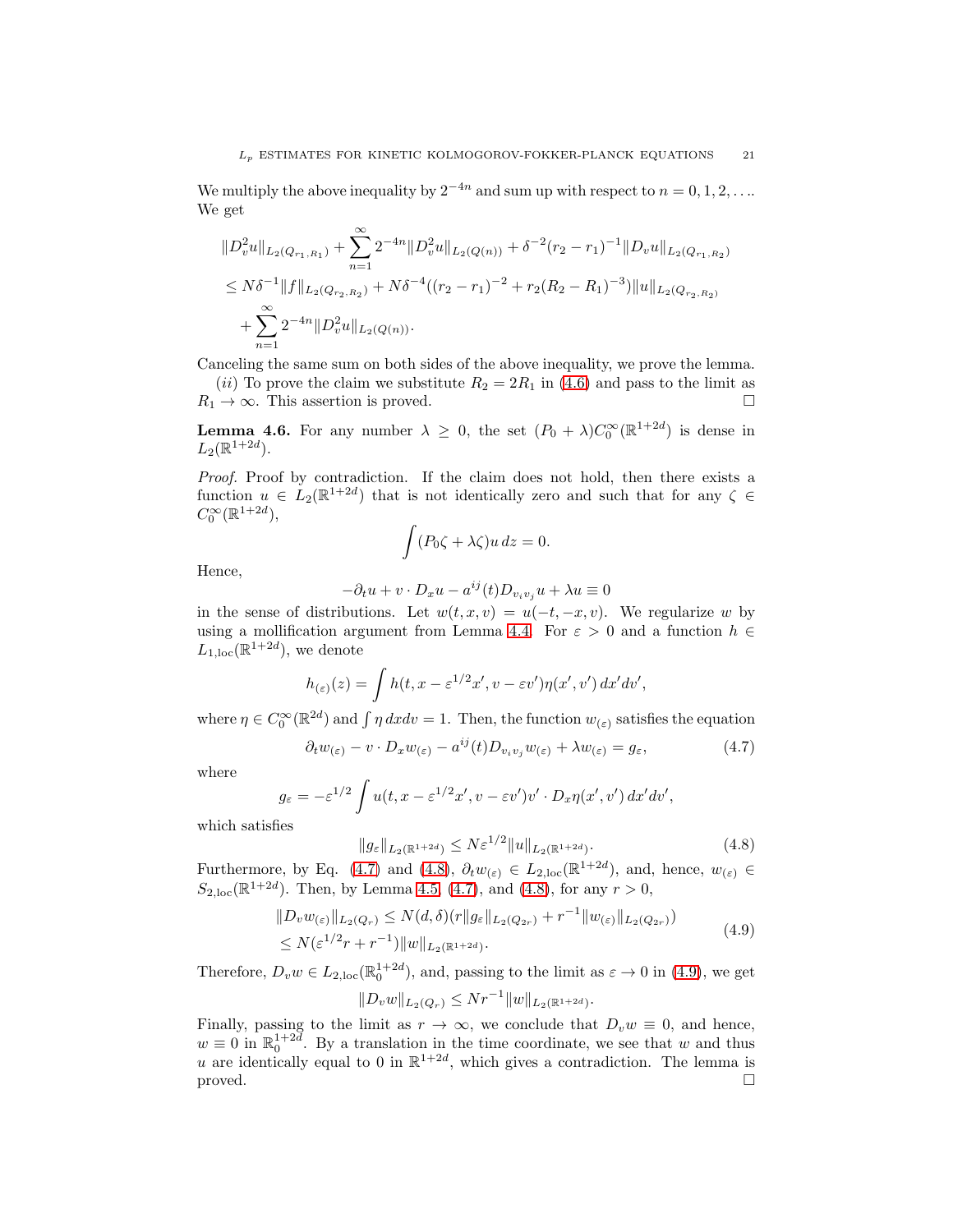*Proof of Theorem [4.1](#page-15-1) (ii).* First, we consider the case when  $T = \infty$ . The assertion follows from the a priori estimate (*i*) and the denseness of  $(P_0 + \lambda)C_0^{\infty}(\mathbb{R}^{1+2d})$  in  $L_2(\mathbb{R}^{1+2d})$  (see Lemma [4.6\)](#page-20-3).

When  $T < \infty$ , we note that the uniqueness holds by the a priori estimate of the assertion  $(i)$  of this theorem. To prove the existence, note that the equation

$$
P_0 u + \lambda u = f \mathbb{1}_{t < T}
$$

has a unique solution  $\widetilde{u} \in S_2(\mathbb{R}^{1+2d})$ . We conclude that  $u := \widetilde{u}1_{t < T}$  is a  $S_2(\mathbb{R}^{1+2d})$ solution of Eq.  $(1.2)$ .

## 5.  $S_p$ -ESTIMATE FOR THE MODEL EQUATION

<span id="page-21-0"></span>Here we generalize Theorem [4.1](#page-15-1) for  $p \in (1,\infty)$ . We follow the argument in Chapter 4 of [\[27\]](#page-54-2). To derive an estimate of the sharp functions of  $(-\Delta_x)^{1/3}u$ ,  $D_v(-\Delta_x)^{1/6}u$ , and  $D_v^2u$  for  $u \in S_p(\mathbb{R}_T^{1+2d})$  (see Proposition [5.7\)](#page-30-0), we split u into the  $P_0$ -caloric part and the remainder. The latter is estimated in Lemma [5.2](#page-21-2) and the former - in Proposition [5.3.](#page-24-0) Throughout this section, the matrix-valued function a is independent of  $x, v$ .

<span id="page-21-1"></span>**Theorem 5.1.** Let  $p > 1$  be a number. The following assertions hold.

(*i*) For any number  $\lambda \geq 0$  and  $u \in S_p(\mathbb{R}^{1+2d}_T)$ , one has

<span id="page-21-4"></span>
$$
\lambda \|u\| + \lambda^{1/2} \|D_v u\| + \|D_v^2 u\| + \|(-\Delta_x)^{1/3} u\| + \|D_v(-\Delta_x)^{1/6} u\| \le N(d, p)\delta^{-\theta} \|P_0 u + \lambda u\|,
$$
\n(5.1)

where  $\theta = \theta(d) > 0$  and  $\|\cdot\| = \|\cdot\|_{L_p(\mathbb{R}^{1+2d}_T)}.$ 

(*ii*) For any  $\lambda > 0$ ,  $T \in (-\infty, \infty]$  and  $f \in L_p(\mathbb{R}^{1+2d}_T)$ , Eq. [\(1.2\)](#page-1-0) has a unique solution  $u \in S_p(\mathbb{R}^{1+2d}_T)$ .

(*iii*) For any finite numbers  $S < T$  and  $f \in L_p((S,T) \times \mathbb{R}^{2d})$ , the Cauchy problem [\(2.7\)](#page-5-3) with  $P = P_0$ ,  $b \equiv 0$ , and  $c \equiv 0$  has a unique solution  $u \in S_p((S,T) \times \mathbb{R}^{2d})$ . In addition,

$$
||u||_{L_p((S,T)\times\mathbb{R}^{2d})} + ||D_v u||_{L_p((S,T)\times\mathbb{R}^{2d})} + ||D_v^2 u||_{L_p((S,T)\times\mathbb{R}^{2d})}
$$
  
+ 
$$
||(-\Delta_x)^{1/3}u||_{L_p((S,T)\times\mathbb{R}^{2d})} + ||D_v(-\Delta_x)^{1/6}u||_{L_p(\mathbb{R}^{1+2d}_T)}
$$
  

$$
\leq N(d,p,T-S)\delta^{-\theta}||f||_{L_p((S,T)\times\mathbb{R}^{2d})},
$$

where  $\theta = \theta(d) > 0$ .

We note that in the next lemma,  $f$  is assumed to be compactly supported only in the  $t$  and  $v$  variables. The reason for such a choice will be clear when we estimate the  $P_0$ -caloric part. See the proof of Proposition [5.3.](#page-24-0)

<span id="page-21-2"></span>**Lemma 5.2.** Let  $R \ge 1$  be a number and  $f \in L_2(\mathbb{R}^{1+2d})$  vanish outside  $(-1,0) \times$  $\mathbb{R}^d \times B_1$ . Let  $u \in S_2((-1,0) \times \mathbb{R}^{2d})$  be the unique solution to the Cauchy problem (see Definition [2.1](#page-5-6) and Theorem [4.1](#page-15-1) (iii))

<span id="page-21-3"></span>
$$
P_0 u = f, \quad u(-1, \cdot) = 0. \tag{5.2}
$$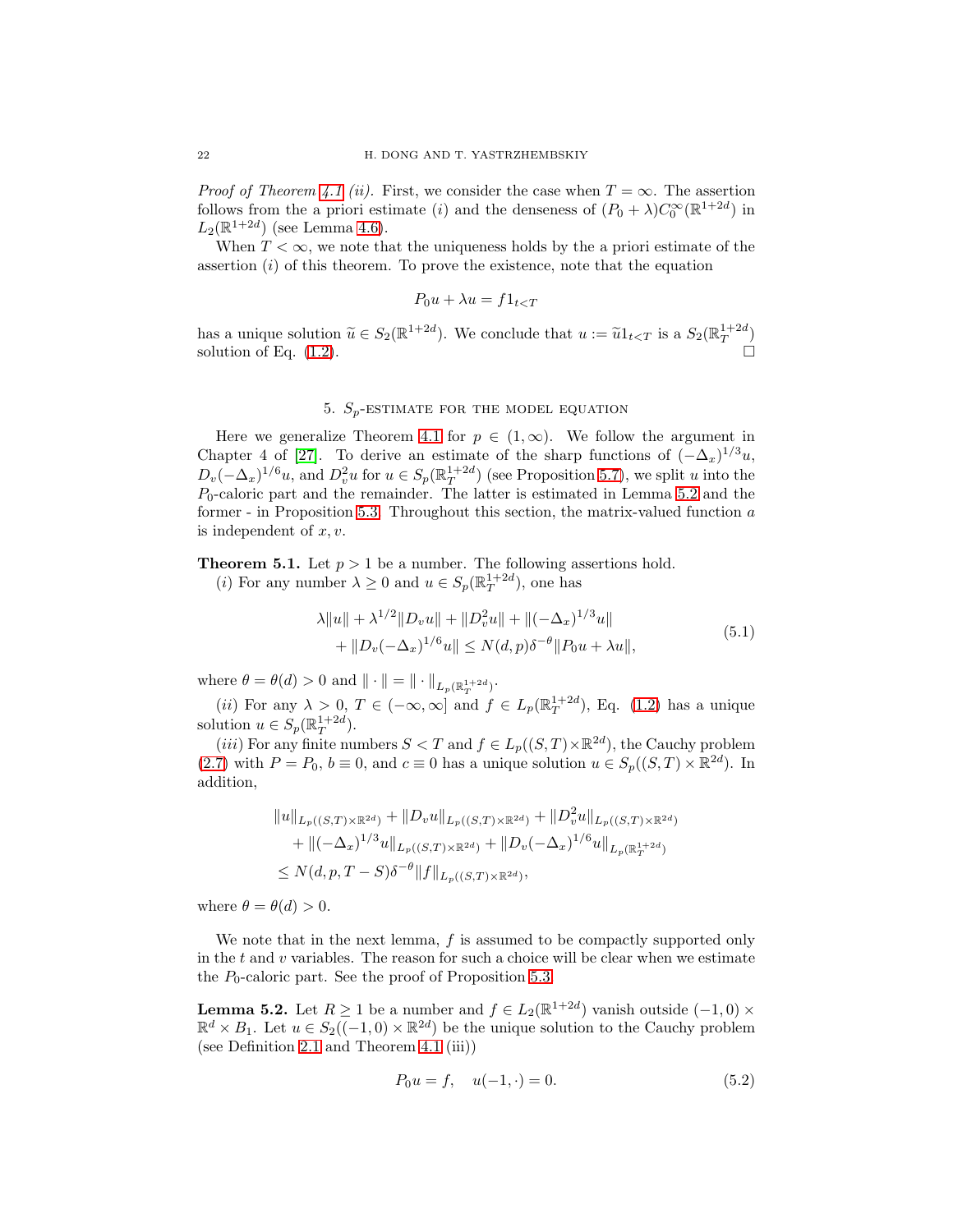Then, there exists a number  $\theta = \theta(d) > 0$  such that

<span id="page-22-2"></span>
$$
\| |u| + |D_v u| + |D_v^2 u| \|_{L_2((-1,0) \times B_{R^3} \times B_R)}
$$
  
\n
$$
\leq N(d) \delta^{-1} \sum_{k=0}^{\infty} 2^{-k(k-1)/4} R^{-k} \|f\|_{L_2(Q_{1,2^{k+1}R/\delta^2})},
$$
\n(5.3)

<span id="page-22-3"></span>
$$
((|(-\Delta_x)^{1/3}u|^2)_{Q_{1,R}}^{1/2} \le N(d)\delta^{-\theta}R^{-2}\sum_{k=0}^{\infty}2^{-2k}(f^2)_{Q_{1,2^kR/\delta^2}}^{1/2},\tag{5.4}
$$

and

$$
(|D_v(-\Delta_x)^{1/6}u|^2)_{Q_{1,R}}^{1/2} \le N(d)\delta^{-\theta}R^{-1}\sum_{k=0}^{\infty} 2^{-k}(f^2)_{Q_{1,2^kR/\delta^2}}^{1/2}.
$$

*Proof.* It is possible to obtain the estimates of this lemma by using the fast decay of the fundamental solution of the operator  $P_0$ , which can be written down explicitly (see, for example,  $[10], [12]$  $[10], [12]$ ). Instead of invoking the integral representation of the solution to Eq. [\(5.2\)](#page-21-3), we decompose it into a sum of functions supported on dyadic shells and exploit the global  $L_2$ -estimate of Theorem [4.1](#page-15-1) and the scaling property of the operator  $P_0$ .

In this proof,  $N$  is a constant depending only on  $d$ .

*Estimate of u,*  $D_v u$ *, and*  $D_v^2 u$ *.* Denote

$$
f=f_0+\sum_{k=1}^{\infty}f_k:=f1_{\{x\in B_{(2R/\delta^2)^3}\}}+\sum_{k=1}^{\infty}f1_{\{x\in B_{(2^{k+1}R/\delta^2)^3}\backslash B_{(2^kR/\delta^2)^3}\}}.
$$

By Theorem [4.1,](#page-15-1) for  $k = 0, 1, 2, \ldots$ , there exists a unique solution  $u_k \in S_2((-1, 0) \times \mathbb{R})$  $\mathbb{R}^{2d}$  to [\(5.2\)](#page-21-3) with  $f_k$  in place of f, which satisfies

<span id="page-22-0"></span>
$$
\| |u_k| + |D_v u_k| + |D_v^2 u_k| \|_{L_2((-1,0)\times \mathbb{R}^{2d})} \le N\delta^{-1} \| f_k \|_{L_2((-1,0)\times \mathbb{R}^{2d})}.
$$
 (5.5)

By the same theorem, for  $A = I$ ,  $D_v$ , and  $D_v^2$ , we have

$$
\lim_{n \to \infty} \sum_{k=0}^{n} Au_k = Au \text{ in } L_2((-1,0) \times \mathbb{R}^{2d}).
$$

Now we take a sequence of functions  $\zeta_j = \zeta_j(x, v) \in C_0^{\infty}(B_{(2^{j+1}R/\delta^2)^3} \times B_{2^{j+1}R/\delta^2}),$  $j = 0, 1, 2, \ldots$ , such that  $\zeta_j = 1$  on  $B_{(2^{j+1/2}R/\delta^2)^3} \times B_{2^{j+1/2}R/\delta^2}$  and

$$
|\zeta_j| \le 1, \quad |D_v \zeta_j| \le N2^{-j} R^{-1} \delta^2,
$$
  

$$
|D_v^2 \zeta_j| \le N2^{-2j} R^{-2} \delta^4, \quad |D_x \zeta_j| \le N2^{-3j} R^{-3} \delta^6.
$$

For  $k \ge 1$  and  $j = 0, 1, \ldots, k - 1$ , we set  $u_{k,j} = u_k \zeta_j$ , which satisfies

<span id="page-22-1"></span>
$$
P_0 u_{k,j} = u_k P_0 \zeta_j - 2(a D_v \zeta_j) \cdot D_v u_k
$$

because  $f_k \zeta_j \equiv 0$ . By Theorem [4.1,](#page-15-1)

$$
|||u_{k,j}| + |D_v u_{k,j}| + |D_v^2 u_{k,j}|||_{L_2((-1,0)\times \mathbb{R}^{2d})}
$$
  
\n
$$
\leq N\delta^{-1}|||u_k P_0 \zeta_j| + |a||D_v \zeta_j||D_v u_k|||_{L_2((-1,0)\times \mathbb{R}^{2d})},
$$

which by the properties of  $\zeta_j$  and the fact that  $|a^{ij}| < \delta^{-1}$  implies that

$$
|||u_k| + |D_v u_k| + |D_v^2 u_k|||_{L_2((-1,0) \times B_{(2^j R/\delta^2)^3} \times B_{2^j R/\delta^2})}
$$
  
\n
$$
\le N2^{-j} R^{-1} |||u_k| + |D_v u_k|||_{L_2((-1,0) \times B_{(2^{j+1} R/\delta^2)^3} \times B_{2^{j+1} R/\delta^2})}.
$$
\n(5.6)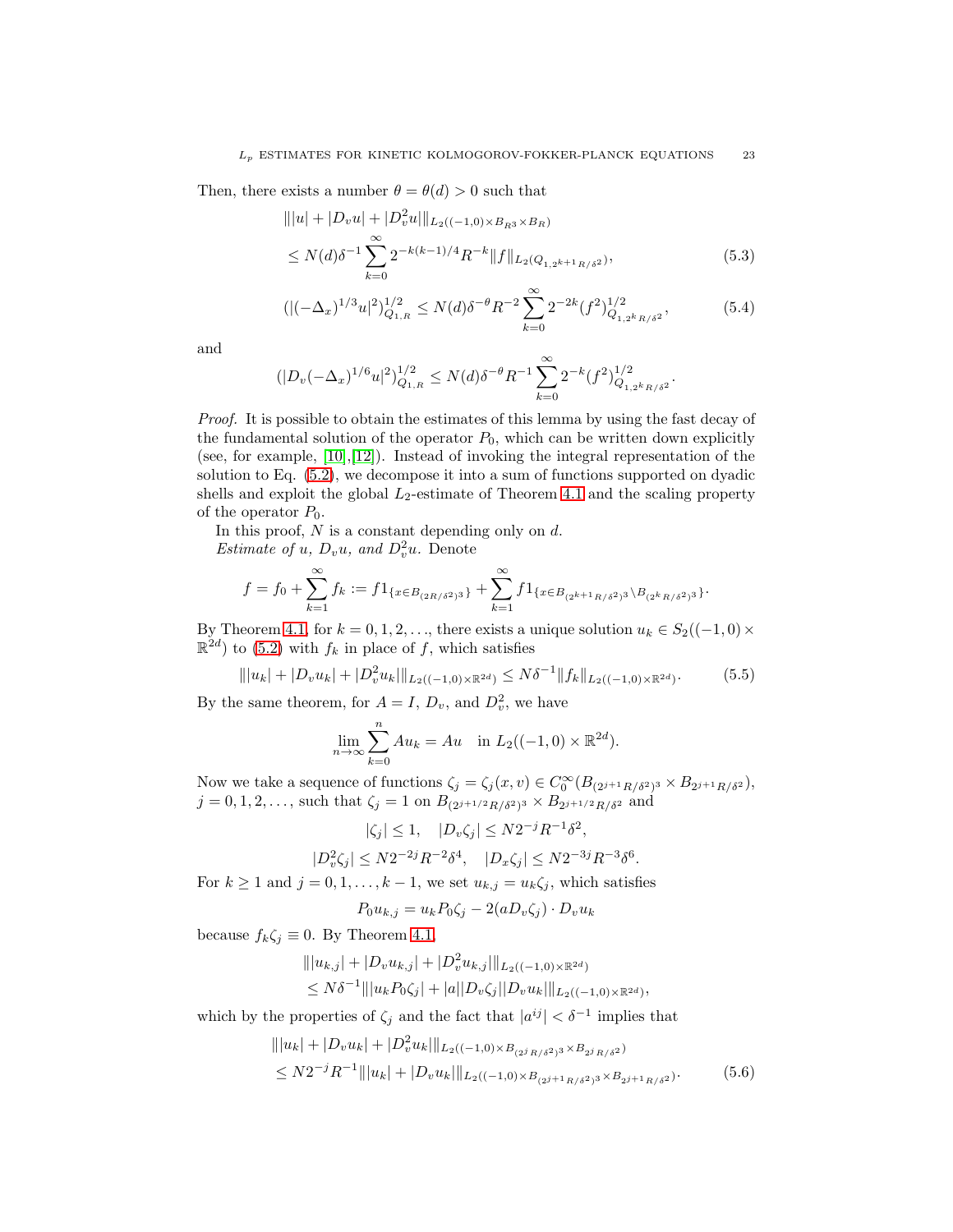By an induction argument, [\(5.5\)](#page-22-0), and [\(5.6\)](#page-22-1), for  $k \geq 1$  we get

<span id="page-23-0"></span>
$$
|||u_k| + |D_v u_k| + |D_v^2 u_k|||_{L_2((-1,0) \times B_{R^3} \times B_R)}
$$
  
\n
$$
\leq N^k 2^{-k(k-1)/2} R^{-k} \delta^{-1} ||f_k||_{L_2((-1,0) \times \mathbb{R}^{2d})}
$$
  
\n
$$
\leq N 2^{-k(k-1)/4} R^{-k} \delta^{-1} ||f||_{L_2(Q_{1,2^{k+1}R/\delta^2})}.
$$
\n(5.7)

To conclude [\(5.3\)](#page-22-2), we use [\(5.5\)](#page-22-0) with  $k = 0$ , [\(5.7\)](#page-23-0), and the triangle inequality. *Estimate of*  $(-\Delta_x)^{1/3}u$ . Note that  $u\zeta_0$  satisfies

<span id="page-23-2"></span>
$$
P_0(u\zeta_0) = f\zeta_0 + u(P_0\zeta_0) - 2(aD_v\zeta_0) \cdot D_v u.
$$

By Theorem [4.1](#page-15-1) and  $(5.3)$ ,

$$
\begin{split} &\|(-\Delta_x)^{1/3}(u\zeta_0)\|_{L_2((-1,0)\times\mathbb{R}^{2d})} + \|D_v(-\Delta_x)^{1/6}(u\zeta_0)\|_{L_2((-1,0)\times\mathbb{R}^{2d})} \\ &\leq N\delta^{-1}\sum_{k=0}^{\infty}2^{-k(k-1)/4}R^{-k}\|f\|_{L_2(Q_{1,2^{k+1}R/\delta^2})}. \end{split} \tag{5.8}
$$

It remains to estimate the commutator term

<span id="page-23-1"></span>
$$
\|(-\Delta_x)^{1/3}(u\zeta_0) - \zeta_0(-\Delta_x)^{1/3}u\|_{L_2(Q_{1,R})}.\tag{5.9}
$$

Since  $\zeta_0 = 1$  in  $B_{(2^{1/2}R/\delta^2)^3} \times B_{2^{1/2}R/\delta^2}$ , for any  $z \in Q_{1,R}$ , we have

$$
\begin{aligned} & |(-\Delta_x)^{1/3}(u\zeta_0) - \zeta_0(-\Delta_x)^{1/3}u|(z) \\ &\le N \int_{|y| > (2^{3/2}-1)R^3} |u|(t, x+y, v)|y|^{-d-2/3} \, dy. \end{aligned}
$$

By Lemma [A.1,](#page-52-0) [\(5.9\)](#page-23-1) is bounded by

$$
NR^{-2} \sum_{j=0}^{\infty} 2^{-2j-3dj/2} ||u||_{L_2(Q_{1,2^jR})}.
$$

By [\(5.3\)](#page-22-2), the above sum is further bounded by

$$
N\delta^{-1}R^{-2}\sum_{j=0}^{\infty}2^{-2j-3dj/2}\sum_{k=0}^{\infty}2^{-k(k-1)/4}(2^jR)^{-k}\|f\|_{L_2(Q_{1,2^{k+j+1}R/\delta^2})},
$$

which gives  $(5.4)$  by a straightforward computation with a change of order of summations.

*Estimate of*  $D_v(-\Delta_x)^{1/6}u$ . By [\(5.8\)](#page-23-2), it suffices to estimate the  $L_2(Q_{1,R})$  norm of

$$
A = (-\Delta_x)^{1/6} D_v(u\zeta_0) - \zeta_0 (-\Delta_x)^{1/6} D_v u,
$$

which is bounded above by

$$
A_1 + A_2 := \left| (-\Delta_x)^{1/6} (u D_v \zeta_0) \right| + \left| (-\Delta_x)^{1/6} (\zeta_0 D_v u) - \zeta_0 (-\Delta_x)^{1/6} D_v u \right|.
$$

For any  $z \in Q_{1,R}$ ,

$$
A_1(z) \le N\delta^2 \int_{|y| > (2^{3/2} - 1)R^3} |u|(t, x + y, v)|y|^{-d-1/3} dy.
$$

Then, arguing as above, we get

<span id="page-23-3"></span>
$$
||A_1||_{L_2(Q_{1,R})} \le N(d)R^{-1}\delta \sum_{k=0}^{\infty} 2^{-k-3dk/2} ||f||_{L_2(Q_{1,2^kR/\delta^2})}.
$$
 (5.10)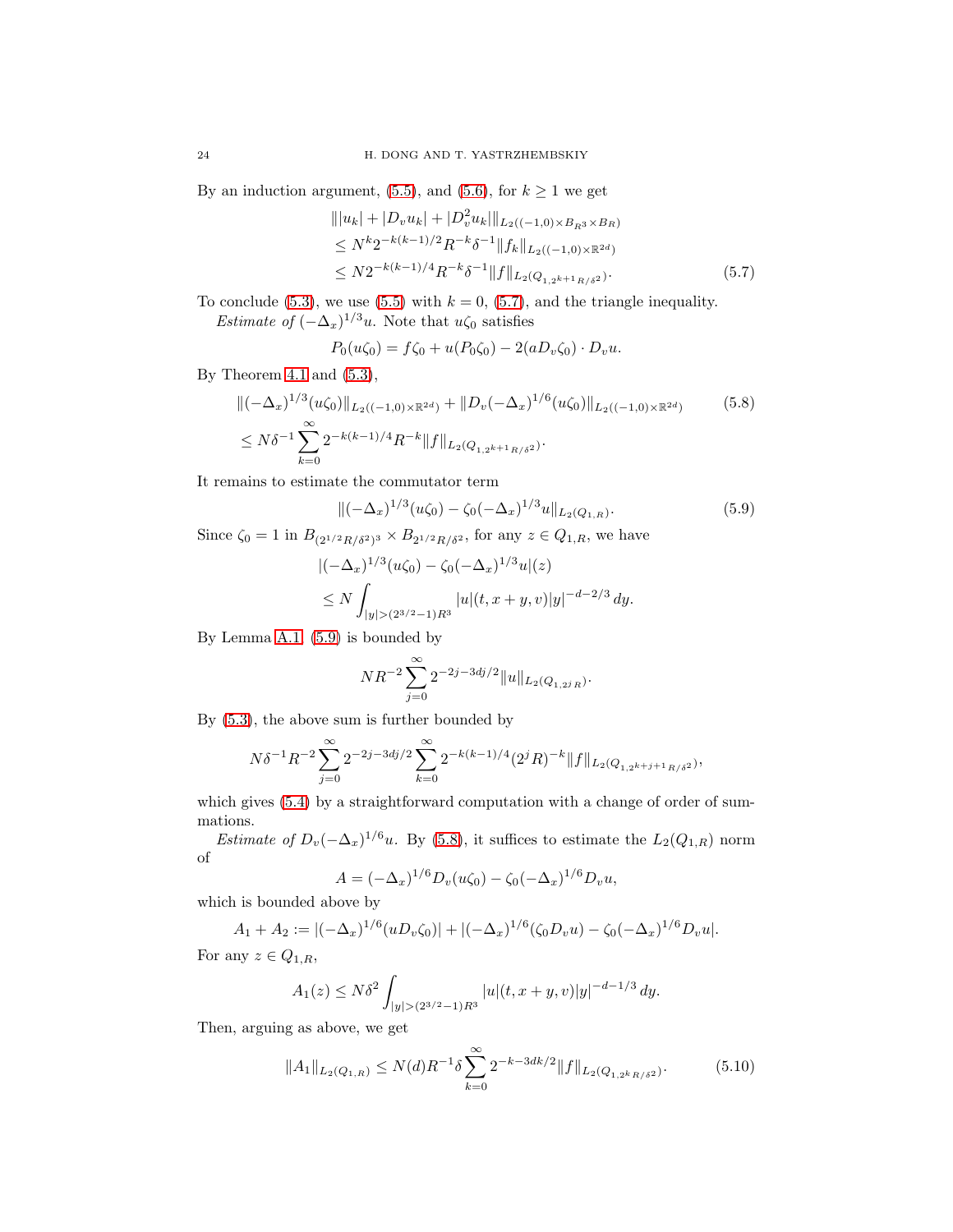Furthermore, by Lemma [A.1,](#page-52-0)

$$
\begin{aligned} &\|(-\Delta_x)^{1/6}(\zeta_0 D_v u) - \zeta_0 (-\Delta_x)^{1/6} D_v u\|_{L_2(Q_{1,R})} \\ &\le N R^{-1} \sum_{j=0}^{\infty} 2^{-j-3dj/2} \|D_v u\|_{L_2(Q_{1,2^j R})} .\end{aligned}
$$

By a computation similar to the one for [\(5.9\)](#page-23-1), we get

$$
||A_2||_{L_2(Q_{1,R})} \le N(d)R^{-1}\delta^{-1} \sum_{k=0}^{\infty} 2^{-k-3dk/2} ||f||_{L_2(Q_{1,2^kR/\delta^2})}.
$$

Combining this with  $(5.10)$ , we prove the desired estimate.  $\Box$ 

<span id="page-24-0"></span>**Proposition 5.3.** Let  $r > 0$ ,  $\nu \geq 2$  be numbers,  $T \in (-\infty, \infty]$ ,  $z_0 \in \overline{\mathbb{R}^{1+2d}_T}$ , and  $u \in S_{2,loc}(\mathbb{R}^{1+2d}_{T})$ . Assume that  $P_0u = 0$  in  $(t_0 - \nu^2 r^2, t_0) \times \mathbb{R}^d \times B_{\nu r}(v_0)$ . Then, there exist constants  $N(d) > 0$  and  $\theta = \theta(d) > 0$  such that

$$
J_1 := \left( |(-\Delta_x)^{\frac{1}{3}} u - ((-\Delta_x)^{\frac{1}{3}} u)_{Q_r(z_0)}|^2 \right)_{Q_r(z_0)}^{1/2}
$$
  
\n
$$
\leq N\nu^{-1} \delta^{-\theta} ( |(-\Delta_x)^{\frac{1}{3}} u|^2)_{Q_{\nu_r}(z_0)}^{1/2},
$$
  
\n
$$
J_2 := \left( |D_v(-\Delta_x)^{\frac{1}{6}} u - (D_v(-\Delta_x)^{\frac{1}{6}} u)_{Q_r(z_0)}|^2 \right)_{Q_r(z_0)}^{1/2}
$$
  
\n
$$
\leq N\nu^{-1} \delta^{-\theta} ( |D_v(-\Delta_x)^{\frac{1}{6}} u|^2)_{Q_{\nu_r}(z_0)}^{1/2}
$$
  
\n
$$
+ N\nu^{-1} \delta^{-\theta} \sum_{k=0}^{\infty} 2^{-2k} ( |(-\Delta_x)^{\frac{1}{3}} u|^2)_{Q_{\nu_r,2^k\nu_r}(z_0)}^{1/2},
$$

$$
J_3 := \left( |D_v^2 u - (D_v^2 u)_{Q_r(z_0)}|^2 \right)_{Q_r(z_0)}^{1/2}
$$
  
 
$$
\leq N \nu^{-1} \delta^{-\theta} (|D_v^2 u|^2)_{Q_{\nu r}(z_0)}^{1/2} + N \nu^{-1} \delta^{-\theta} \sum_{k=0}^{\infty} 2^{-k} (|(-\Delta_x)^{\frac{1}{3}} u|^2)_{Q_{\nu r, 2^k \nu r}(z_0)}^{1/2}.
$$

<span id="page-24-2"></span>5.1. Proof of Proposition [5.3.](#page-24-0) We follow the scheme of Chapter 4 of [\[27\]](#page-54-2). Thanks to the Poincaré inequality, to handle the  $P_0$ -caloric function, it suffices to estimate its Hölder norm. We do this by using Caccioppoli type estimate combined with the localized version of Theorem [4.1.](#page-15-1) See Lemma [4.5.](#page-19-1) The proof of Proposition [5.3](#page-24-0) is given at the end of this subsection after a series of lemmas.

The following lemma contains one of the key estimates of the proof.

<span id="page-24-1"></span>**Lemma 5.4** (Caccioppoli type estimate). Let  $u \in S_{2,\text{loc}}(\mathbb{R}^{1+2d}_{0})$  be a function such that

$$
P_0 u = 0 \quad \text{in } Q_1.
$$

Then, for any numbers  $0 < r < R \leq 1$ ,

$$
||D_x u||_{L_2(Q_r)} \le N(d, r, R)\delta^{-7} ||u||_{L_2(Q_R)}.
$$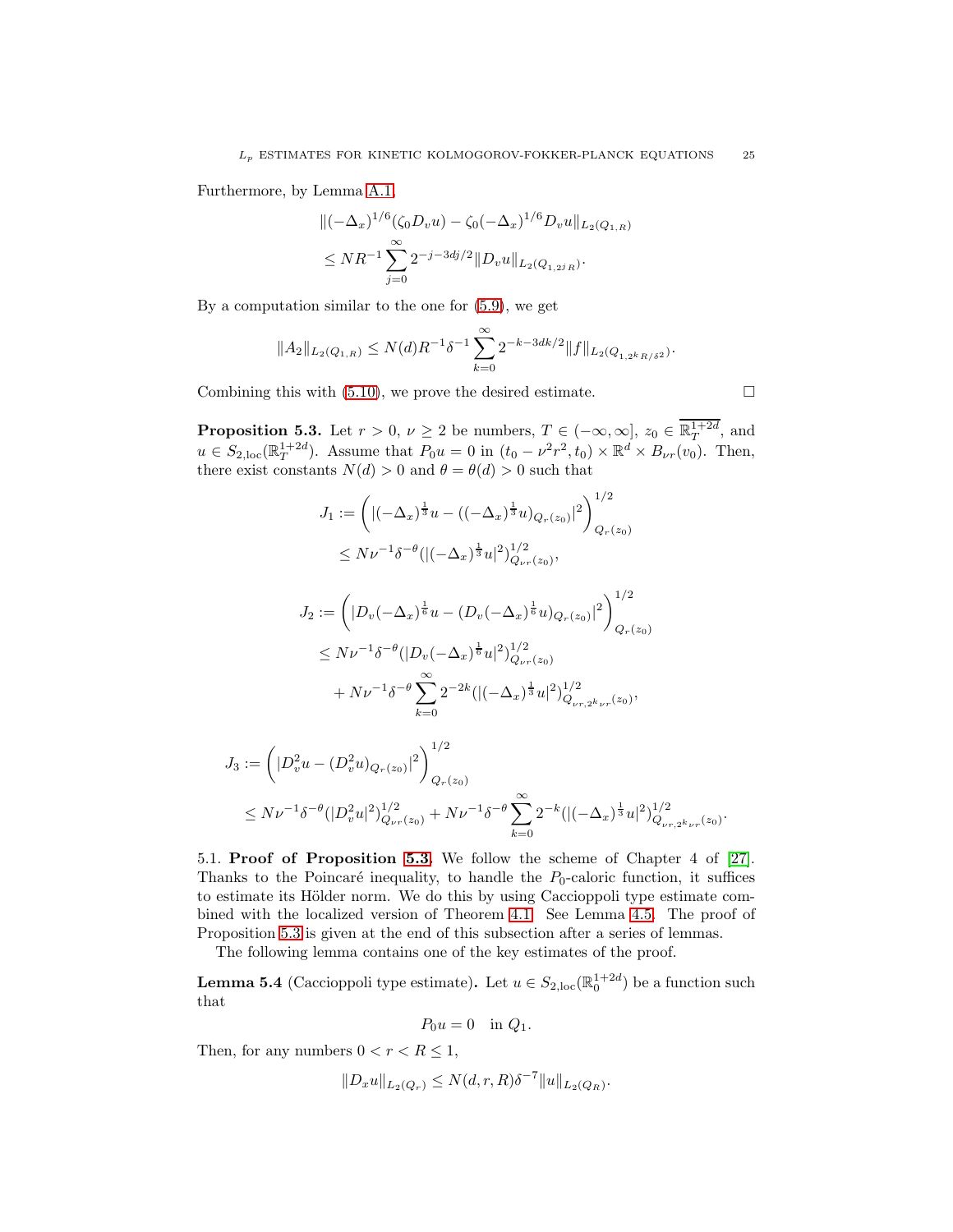*Proof.* By modifying u outside  $Q_1$ , we may certainly assume that u is compactly supported. By taking the standard mollification with respect to  $x$  and then taking the limit, we may assume without loss of generality that  $(-\Delta_x)^\beta u \in S_2(\mathbb{R}^{1+2d}_0)$  for any  $\beta \geq 0$ . Let  $r < r_1 < r_2 < R$  be numbers,  $\psi \in C_0^{\infty}(\mathbb{R}^d)$  vanish outside  $B_1$ and  $\eta \in C_0^{\infty}(\mathbb{R}^{1+d})$  vanish outside  $(-1,1) \times B_1$ . We set  $\phi_1(t,v) = \eta(t/r_1^2, v/r_1)$ ,  $\phi_2(x) = \psi(x/r_2^3)$  and denote

$$
\phi(z) = \phi_1(t, v)\phi_2(x).
$$

Throughout the proof, a constant N depends only on d, r, and R.

Note that  $u\phi$  satisfies the equation

<span id="page-25-0"></span>
$$
P_0(u\phi) = uP_0\phi - 2(aD_v\phi) \cdot D_v u \qquad (5.11)
$$

on  $\mathbb{R}^{1+2d}_0$  because  $\phi P_0u \equiv 0$ . Then, by Theorem [4.1](#page-15-1) applied to [\(5.11\)](#page-25-0), one has

$$
\begin{aligned} &\|(-\Delta_x)^{1/3}(u\phi)\|_{L_2(\mathbb{R}_0^{1+2d})} \\ &\leq N\delta^{-1}\|uP_0\phi\|_{L_2(\mathbb{R}_0^{1+2d})} + N\delta^{-1}\|(aD_v\phi)\cdot D_vu\|_{L_2(\mathbb{R}_0^{1+2d})}.\end{aligned}
$$

Applying Lemma [4.5](#page-19-1) (i) with  $r_1$  in place of  $r_1$ ,  $R_1 = r_2$ , and with R in place of  $r_2$ and  $R_2$  and using the fact that  $|a^{ij}| < \delta^{-1}$ , from the above inequality we get

<span id="page-25-2"></span>
$$
\|\phi_1(-\Delta_x)^{1/3}(u\phi_2)\|_{L_2(\mathbb{R}_0^{1+2d})} \le N\delta^{-4} \|u\|_{L_2(Q_R)}.
$$
\n(5.12)

Furthermore, the function  $w = (-\Delta_x)^{1/3}(u\phi)$  solves the equation

<span id="page-25-1"></span>
$$
P_0 w = (-\Delta_x)^{1/3} [u(P_0 \phi)] - 2(aD_v \phi_1) \cdot D_v(-\Delta_x)^{1/3} (u \phi_2)
$$
(5.13)

on  $\mathbb{R}^{1+2d}_0$ . Due to Theorem [4.1](#page-15-1) (*i*) applied to [\(5.13\)](#page-25-1),

<span id="page-25-3"></span>
$$
\|(-\Delta_x)^{2/3}(u\phi)\|_{L_2(\mathbb{R}_0^{1+2d})} \le N\delta^{-1}(\|(-\Delta_x)^{1/3}(uP_0\phi)\|_{L_2(\mathbb{R}_0^{1+2d})}
$$
  
+ 
$$
\|(aD_v\phi_1)\cdot D_v(-\Delta_x)^{1/3}(u\phi_2)\|_{L_2(\mathbb{R}_0^{1+2d})}) =: J_1 + J_2.
$$
 (5.14)

By [\(5.12\)](#page-25-2),

$$
J_1 \le N\delta^{-6} \|u\|_{L_2(Q_R)}.\tag{5.15}
$$

Next we consider the term  $J_2$ . Observe that  $f = (-\Delta_x)^{1/3}(u\phi_2)$  satisfies the equation

$$
P_0 f = -(-\Delta_x)^{1/3} [(v \cdot D_x \phi_2) u] \quad \text{on } (-1, 0) \times \mathbb{R}^d \times B_1.
$$

By Lemma [4.5](#page-19-1) (*ii*) and the assumption  $|a^{ij}| < \delta^{-1}$ ,

$$
J_2 \leq N\delta^{-3} \|\eta(-\Delta_x)^{1/3}(u\phi_2)\|_{L_2(\mathbb{R}_0^{1+2d})} + N \|\eta v_i(-\Delta_x)^{1/3}(uD_{x_i}\phi_2)\|_{L_2(\mathbb{R}_0^{1+2d})}.
$$

Here  $\eta \in C^{\infty}(\mathbb{R}^{1+d})$  is a function of  $(t, v)$  such that  $\eta = 1$  on  $(-r_2^2, r_2^2) \times B_{r_2}$  and  $\eta = 0$  outside  $(-r_3^2, r_3^2) \times B_{r_3}$ , where  $r_2 < r_3 < R$ . Then, using [\(5.12\)](#page-25-2), we get

<span id="page-25-4"></span>
$$
J_2 \le N\delta^{-7} \|u\|_{L_2(Q_R)}.\tag{5.16}
$$

By  $(5.14) - (5.16)$  $(5.14) - (5.16)$ , we obtain

$$
\begin{aligned} &\|(1-\Delta_x)^{2/3}(u\phi)\|_{L_2(\mathbb{R}_0^{1+2d})} \\ &\leq N(d)\|u\phi\|_{L_2(\mathbb{R}_0^{1+2d})} + N(d)\|(-\Delta_x)^{2/3}(u\phi)\|_{L_2(\mathbb{R}_0^{1+2d})} \\ &\leq N\delta^{-7}\|u\|_{L_2(Q_R)}. \end{aligned}
$$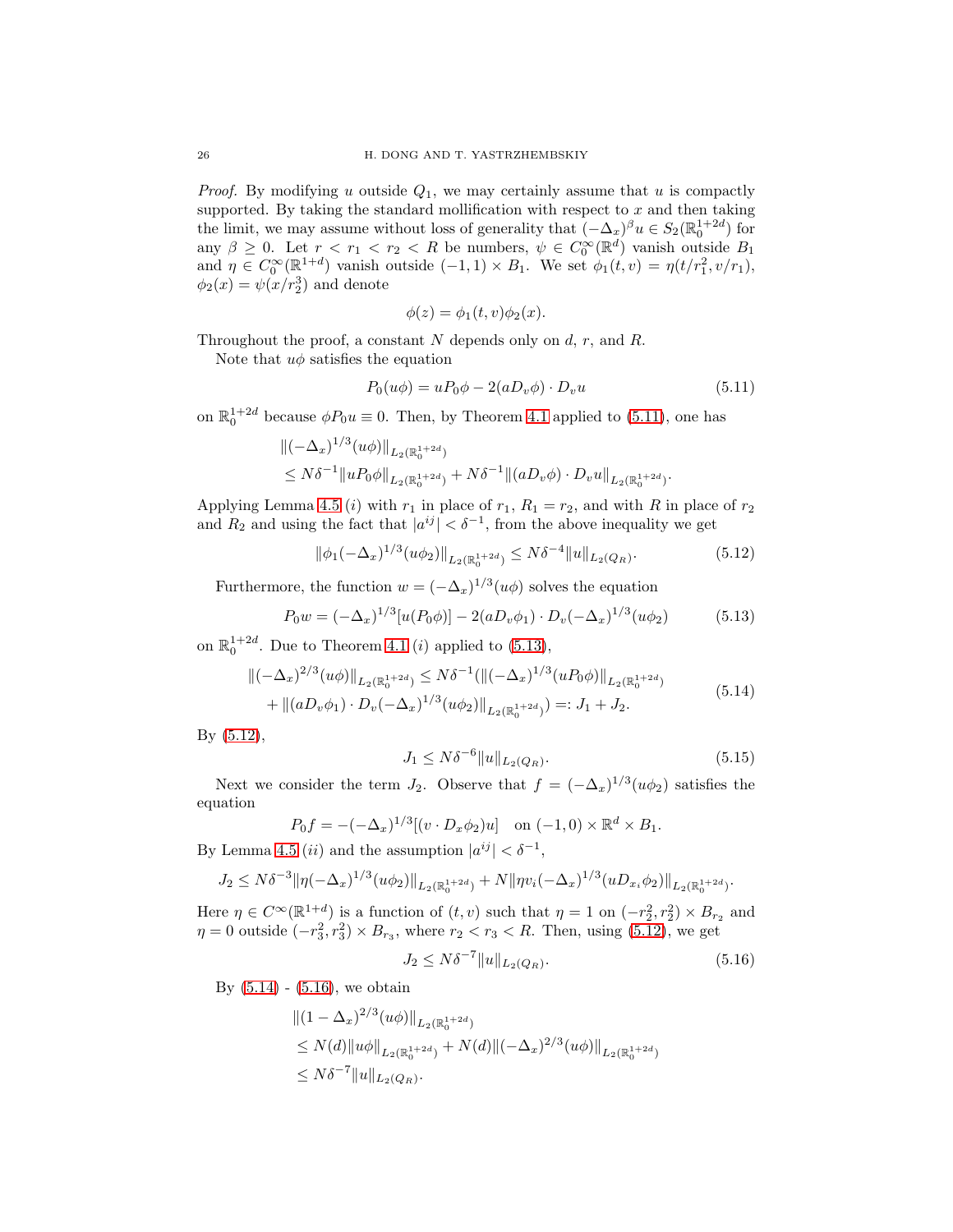We assume that  $\phi_1 = 1$  on  $(-r^2, r^2) \times B_r$  and  $\phi_2 = 1$  on  $B_{r^3}$ . We conclude the proof as follows:

$$
||D_x u||_{L_2(Q_r)} \le ||D_x(u\phi)||_{L_2(\mathbb{R}_0^{1+2d})}
$$
  
\$\le N(d)||(1 - \Delta\_x)^{2/3}(u\phi)||\_{L\_2(\mathbb{R}\_0^{1+2d})} \le N\delta^{-7}||u||\_{L\_2(Q\_R)}.

The lemma is proved.

We also need the following nonlocal estimates.

<span id="page-26-2"></span>**Lemma 5.5.** Let  $r \in (0, 1)$  be a number and  $u \in S_{2, loc}(\mathbb{R}^{1+2d}_{0})$ . We denote  $f = P_0u$ and assume that  $f = 0$  in  $(-1,0) \times \mathbb{R}^d \times B_1$ . Then,

<span id="page-26-0"></span>
$$
(i) \|D_x u\|_{L_2(Q_r)} \le N\delta^{-4} \sum_{k=0}^{\infty} 2^{-k} (|(-\Delta_x)^{1/3} u|^2)_{Q_{1,2^k}}^{1/2},
$$
\n
$$
(ii) \|D_x u\|_{L_2(Q_r)} \le N\delta^{-4} \sum_{k=0}^{\infty} 2^{-2k} (|(-\Delta_x)^{1/6} u|^2)_{Q_{1,2^k}}^{1/2},
$$
\n
$$
(5.17)
$$

where  $N = N(d, r)$ .

*Proof.* (i) By mollifying u in the x variable, we may assume that u is sufficiently regular in x. Fix some number  $R \in (r,1)$ . Let  $\eta \in C_0^{\infty}(\mathbb{R}^{1+2d})$  be a function such that  $\eta = 1$  on  $\tilde{Q}_r$  and  $\eta$  vanishes outside  $\tilde{Q}_R$ . In this proof, we assume that  $N = N(d, r, R).$ 

We decompose

$$
\eta^2 D_x u = \eta^2 \mathcal{R}_x (-\Delta_x)^{1/2} u = \eta (Lu + \text{Comm}),
$$

where  $\mathcal{R}_x = D_x(-\Delta_x)^{-1/2}$  is the Riesz transform,

$$
Lu = \mathcal{R}_x(-\Delta_x)^{1/6}(\eta(-\Delta_x)^{1/3}u),
$$
  
Comm =  $\eta \mathcal{R}_x(-\Delta_x)^{1/2}u - \mathcal{R}_x(-\Delta_x)^{1/6}(\eta(-\Delta_x)^{1/3}u).$ 

Thus, to prove the claim we only need to show that [\(5.17\)](#page-26-0) holds if we replace the left-hand side with  $||Lu||_{L_2(Q_R)} + ||\text{Comm}||_{L_2(Q_R)}$ .

*Estimate of* Lu. Denote

$$
w = (-\Delta_x)^{1/3} u.
$$

Then, since  $P_0u = 0$  in  $(-1,0) \times \mathbb{R}^d \times B_1$ , the function  $\eta w$  satisfies the equation

<span id="page-26-1"></span>
$$
P_0(\eta w) = w P_0 \eta - 2(a D_v \eta) \cdot D_v w \quad \text{on } \mathbb{R}^{1+2d}_0.
$$
 (5.18)

By the fact that  $\mathcal{R}_x$  is an isometry in  $L_2(\mathbb{R}^d)$ , the interpolation inequality, and Theorem [4.1,](#page-15-1) we have

$$
||Lu||_{L_2(\mathbb{R}_0^{1+2d})} \le N(d)||\eta w||_{L_2(\mathbb{R}_0^{1+2d})} + N(d)||(-\Delta_x)^{1/3}(\eta w)||_{L_2(\mathbb{R}_0^{1+2d})}
$$
  

$$
\le N\delta^{-2}||w||_{L_2(Q_R)} + N\delta^{-1}||(aD_v\eta) \cdot D_vw||_{L_2(Q_R)}.
$$

By the fact that  $P_0w = 0$  in  $(-1,0) \times \mathbb{R}^d \times B_1$ , Lemma [4.5](#page-19-1) (*i*), and Assumption [2.2,](#page-5-4) the last term is bounded by

$$
N(d,r,R)\delta^{-4}||w||_{L_2(Q_1)}.
$$

*Estimate of Comm.* Denote

$$
A = \mathcal{R}_x(-\Delta_x)^{1/6} = D_x(-\Delta_x)^{-1/3}
$$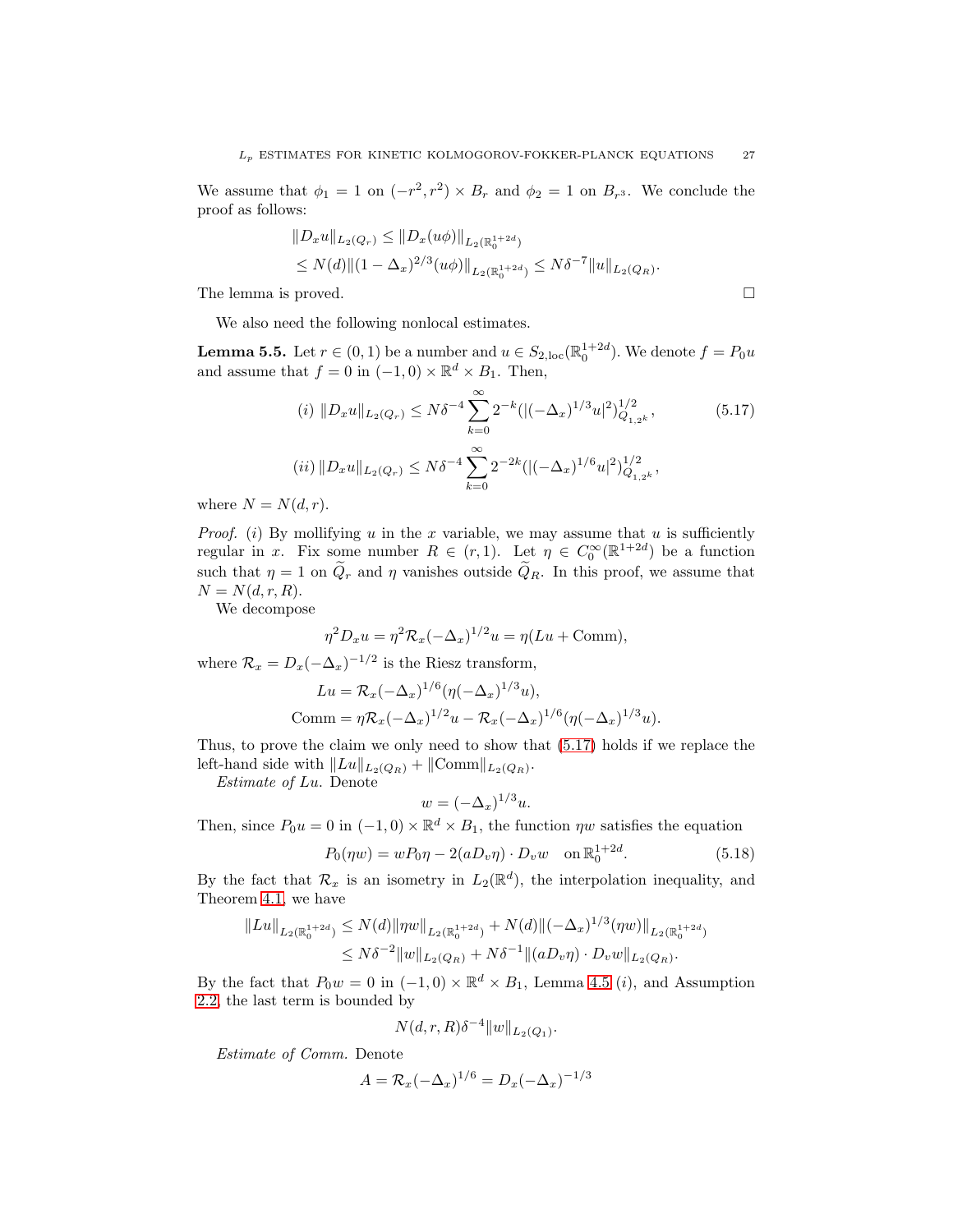and observe that

$$
Comm = \eta Aw - A(\eta w).
$$

It is well known that for any Schwartz function  $\phi$  on  $\mathbb{R}^d$ ,

$$
(-\Delta_x)^{-1/3}\phi = \mathcal{K} * \phi,
$$

where

$$
\mathcal{K}(x) = N \int_0^\infty t^{1/3} p(t, x) \frac{dt}{t}
$$

and

$$
p(t, x) = (4\pi t)^{-d/2} e^{-|x|^2/(4t)}.
$$

Furthermore, by the change of variables  $t \to \frac{t}{|x|^2}$  for any  $x \in \mathbb{R}^d \setminus \{0\}$ , we have

$$
D_x \mathcal{K}(x) = Nx \int_0^\infty t^{-2/3 - d/2} e^{-|x|^2/(4t)} \frac{dt}{t}
$$
  
=  $Nx|x|^{-(d+4/3)} \int_0^\infty t^{-2/3 - d/2} e^{-1/(4t)} \frac{dt}{t} = Nx|x|^{-(d+4/3)}.$ 

Therefore, for any  $z \in \mathbb{R}_0^{1+2d}$ ,

$$
|\text{Comm}(z)| \le N \int_{\mathbb{R}^d} |w(t, x - y, v)| |\eta(t, x, v) - \eta(t, x - y, v)| |y|^{-(d+1/3)} dy.
$$

We split the above integral into two parts. The first part,  $I_1$ , is the integral over  $|y| \leq 2$ , and the remainder is denoted by  $I_2$ . First, by the mean-value theorem,

$$
|I_1(z)| \le N \int_{|y| < 2} |w(t, x - y, v)| \, |y|^{-d+2/3} \, dy, \ z \in \mathbb{R}_0^{1+2d}.
$$

Then by the Minkowski inequality,

$$
||I_1||_{L_2(Q_R)} \le N \int_{|y|<2} ||w(\cdot, \cdot - y, \cdot)||_{L_2(Q_R)} ||y|^{-d+2/3} dy
$$
  

$$
\le N ||w||_{L_2(Q_{1,2})} \int_{|y|<2} |y|^{-d+2/3} dy \le N ||w||_{L_2(Q_{1,2})}.
$$

Furthermore, since  $\eta$  vanishes outside  $Q_R$ , for any  $z \in Q_R$ ,

$$
I_2(z) = N|\eta(z)| \int_{|y|>2} |w(t, x - y, v)| |y|^{-(d+1/3)} dy.
$$

By virtue of Lemma [A.1,](#page-52-0)

$$
||I_2||_{L_2(Q_R)} \leq N \sum_{k=0}^{\infty} 2^{-k} (w^2)_{Q_{1,2^k}}^{1/2}.
$$

Thus, the commutator term is less than the right-hand side of [\(5.17\)](#page-26-0).

 $(ii)$  The proof is almost the same as of  $(i)$ . Let us point out some minor differences. This time, we denote

$$
\widetilde{L}u = \mathcal{R}_x(-\Delta_x)^{1/3}(\eta(-\Delta_x)^{1/6}u),
$$

$$
\widetilde{A} = \mathcal{R}_x(-\Delta_x)^{1/3} = D_x(-\Delta_x)^{-1/6}, \quad \widetilde{w} = (-\Delta_x)^{1/6}u,
$$

$$
Comm = \eta \mathcal{R}_x(-\Delta_x)^{1/2}u - \mathcal{R}_x(-\Delta_x)^{1/3}(\eta(-\Delta_x)^{1/6}u) = \eta \widetilde{A}\widetilde{w} - \widetilde{A}(\eta \widetilde{w}).
$$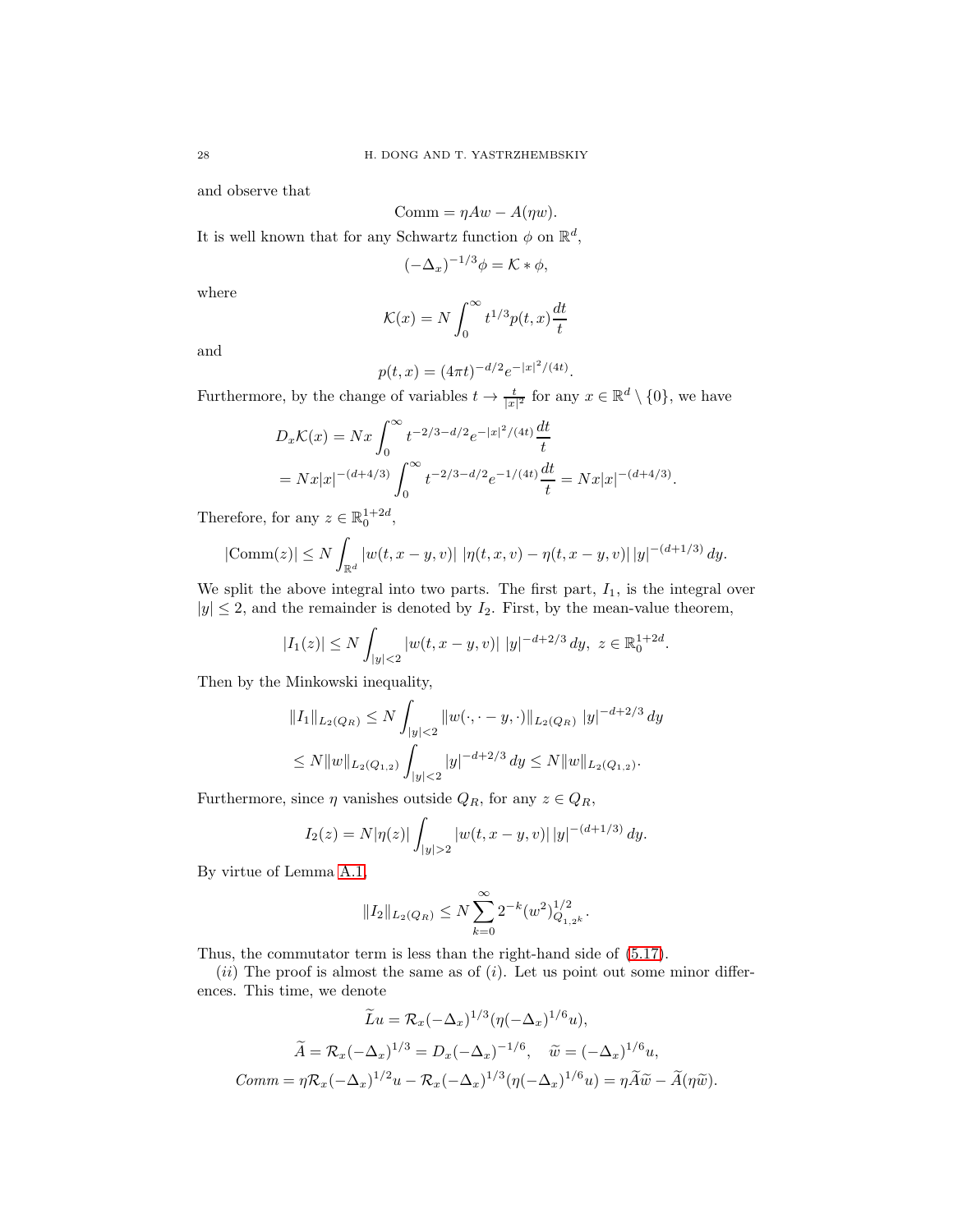Note that  $\eta \tilde{w}$  satisfies Eq. [\(5.18\)](#page-26-1) with w replaced with  $\tilde{w}$ . Then, by Theorem [4.1](#page-15-1) and Lemma [4.5](#page-19-1)  $(i)$ ,

$$
||Lu||_{L_2(\mathbb{R}_0^{1+2d})}
$$
  
\n
$$
\leq N(d)\delta^{-1} (||\widetilde{w}P_0\eta||_{L_2(\mathbb{R}_0^{1+2d})} + ||(aD_v\eta) \cdot D_v\widetilde{w}||_{L_2(\mathbb{R}_0^{1+2d})}) \leq N\delta^{-4} ||\widetilde{w}||_{L_2(Q_1)}.
$$

Furthermore, as above

$$
|\text{Comm}| \leq N \int_{\mathbb{R}^d} |\widetilde{w}(t, x - y, v)| \ |\eta(t, x, v) - \eta(t, x - y, v)| \ |y|^{-(d+2/3)} \ dy.
$$

Finally, we repeat the last paragraph of the proof of  $(i)$ . The lemma is proved.  $\Box$ 

<span id="page-28-4"></span>**Lemma 5.6.** Let  $R \in (1/2, 1)$  be a number and  $u \in S_{2,loc}(\mathbb{R}^{1+2d}_{0})$  be a function such that  $P_0u = 0$  in  $(-1,0) \times \mathbb{R}^d \times B_1$ . Then, for any  $l, m = \{0,1,2,...\}$ , there exists a constant  $\theta = \theta(d, l, m) > 0$  such that

$$
(i) \sup_{Q_{1/2}} |D_x^l D_v^m u| + \sup_{Q_{1/2}} |\partial_t D_x^l D_v^m u| \le N(d, l, m, R) \delta^{-\theta} ||u||_{L_2(Q_R)},
$$
  
\n
$$
(ii) \sup_{Q_{1/2}} (|D_x^l D_v^{m+1}(-\Delta_x)^{1/6} u| + |\partial_t D_x^l D_v^{m+1}(-\Delta_x)^{1/6} u|)
$$
  
\n
$$
\le N(d, l, m) \delta^{-\theta} (||D_v(-\Delta_x)^{1/6} u||_{L_2(Q_1)} + \sum_{k=0}^{\infty} 2^{-2k} (|(-\Delta_x)^{1/3} u|^2)_{Q_{1,2^k}}^{1/2}),
$$
  
\n
$$
(iii) \sup_{Q_{1/2}} |D_x^l D_v^{m+2} u| + \sup_{Q_{1/2}} |\partial_t D_x^l D_v^{m+2} u| \le N(d, l, m) \delta^{-\theta} (||D_v^2 u||_{L_2(Q_1)} + \sum_{k=0}^{\infty} 2^{-k} (|(-\Delta_x)^{1/3} u|^2)_{Q_{1,2^k}}^{1/2}).
$$

*Proof.* In this proof, N is a constant independent of  $\delta$ .

(i) Let us fix some number  $r \in (1/2, R)$ . First, we prove that for any  $m \in$  $\{0, 1, 2, \ldots\},\$ 

<span id="page-28-0"></span>
$$
||D_v^{m+1}u||_{L_2(Q_r)} \le N(d,r,R,m)\delta^{-\theta} ||u||_{L_2(Q_R)},
$$
\n(5.19)

where  $\theta = \theta(d, m)$ .

Proof by induction. First, for  $m = 0$  the assertion holds due to Lemma [4.5](#page-19-1) (*i*). For  $m > 0$ , let  $\alpha = (\alpha_1, \dots \alpha_d)$  be a multi-index of order m. Then, by the product rule, formally we have

<span id="page-28-3"></span><span id="page-28-1"></span>
$$
P_0(D_v^{\alpha}u) = \sum_{\tilde{\alpha}:\tilde{\alpha} < \alpha, |\tilde{\alpha}| = m-1} c_{\tilde{\alpha}} D_v^{\tilde{\alpha}} D_x^{\alpha - \tilde{\alpha}} u. \tag{5.20}
$$

We fix some numbers  $r_1, r_2$  such that  $r < r_1 < r_2 < R$ . By Lemma [4.5](#page-19-1) (*i*),

$$
||D_v^{m+1}u||_{L_2(Q_r)} \le N\delta ||D_v^{m-1}D_xu||_{L_2(Q_{r_1})} + N\delta^{-2} ||D_v^m u||_{L_2(Q_{r_1})}. \tag{5.21}
$$

Observe that  $D_x u$  satisfies  $P_0(D_x u) = 0$  in  $(-1,0) \times \mathbb{R}^d \times B_1$ . Hence, by the induction hypothesis and Lemma [5.4,](#page-24-1)

<span id="page-28-2"></span>
$$
||D_v^{m-1}D_xu||_{L_2(Q_{r_1})} \le N\delta^{-\theta}||D_xu||_{L_2(Q_{r_2})} \le N\delta^{-\theta}||u||_{L_2(Q_R)}.
$$
\n(5.22)

To make the argument above rigorous, we need to use the method of finite-difference quotient. Thus, by induction [\(5.19\)](#page-28-0) holds.

Next, observe that for any multi-index  $\alpha$ , the function  $D_x^{\alpha}u$  satisfies

$$
P_0(D_x^{\alpha}u) = 0 \quad \text{in } (-1,0) \times \mathbb{R}^d \times B_1.
$$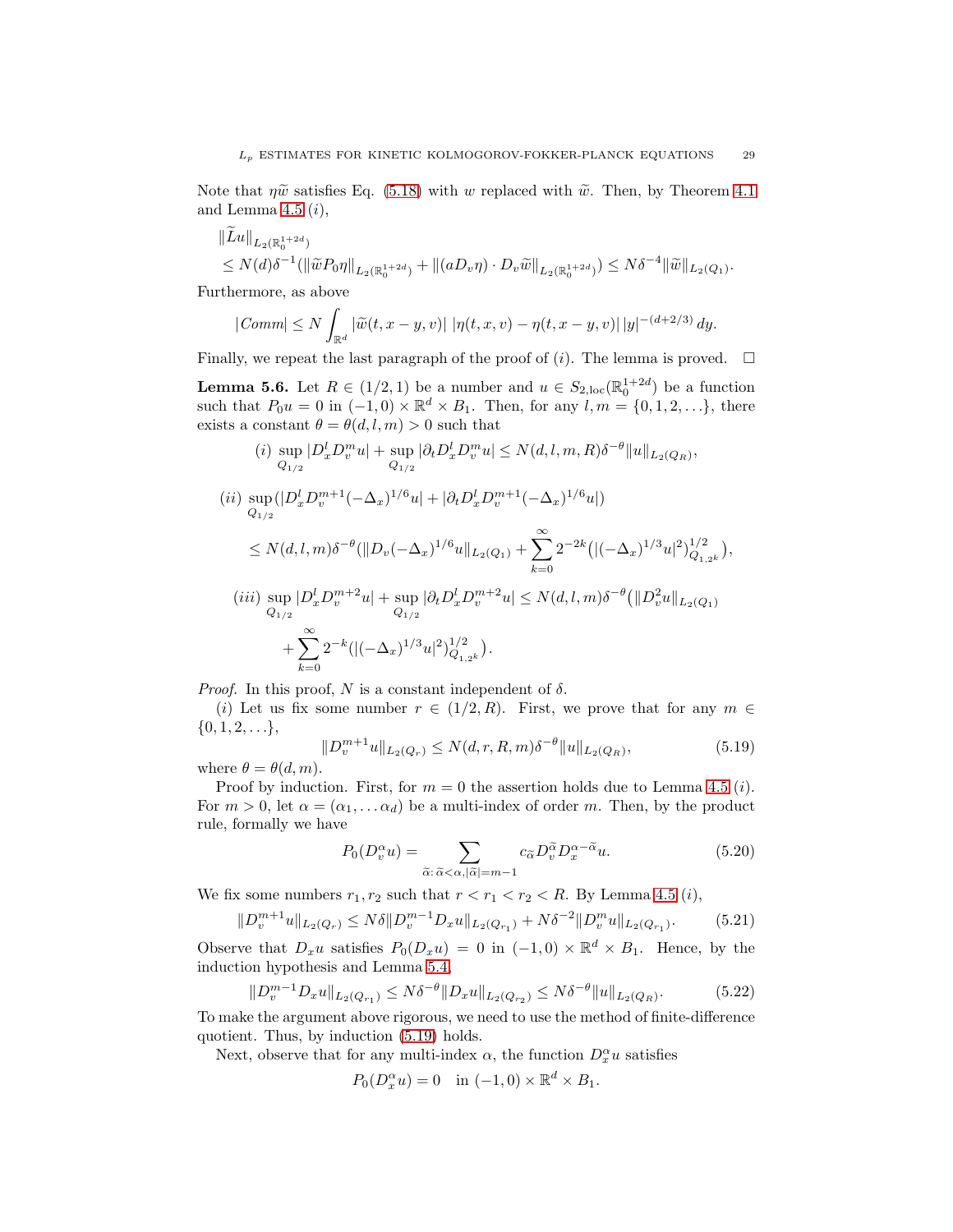Then, by [\(5.19\)](#page-28-0),

$$
||D_{v}^{m}D_{x}^{l}u||_{L_{2}(Q_{1/2})} \leq N\delta^{-\theta}||D_{x}^{l}u||_{L_{2}(Q_{r})}.
$$

Iterating the estimate of Lemma [5.4,](#page-24-1) we get

<span id="page-29-0"></span>
$$
||D_v^m D_x^l u||_{L_2(Q_{1/2})} \le N\delta^{-\theta} ||u||_{L_2(Q_R)}.
$$
\n(5.23)

Here again, we need to use the method of finite-difference quotient.

Furthermore, the fact that  $|a^{ij}| < \delta^{-1}$ ,

<span id="page-29-1"></span>
$$
\partial_t u = a^{ij} D_{v_i v_j} + v \cdot D_x u \tag{5.24}
$$

in  $Q_1$  combined with [\(5.23\)](#page-29-0) yields the estimate

$$
\|\partial_t D_v^m D_x^l u\|_{L_2(Q_{1/2})} \le N\delta^{-\theta} \|u\|_{L_2(Q_R)}.
$$

By this, [\(5.23\)](#page-29-0), and the Sobolev embedding theorem, we prove the inequality for the sup-norm of  $D_x^l D_v^m u$ . The estimate of the second term follows from [\(5.24\)](#page-29-1).

(*ii*) First, since  $u - (u)_{Q_r}$  satisfies the same equation as u, by the assertion (*i*) and the Poincaré inequality,

$$
J := \sup_{Q_{1/2}} (|D_x^l D_v^{m+1} u| + |\partial_t D_x^l D_v^{m+1} u|) \le N\delta^{-\theta} \|u - (u)_{Q_r}\|_{L_2(Q_r)}
$$
  

$$
\le N\delta^{-\theta} (\|D_v u\|_{L_2(Q_r)} + \|D_x u\|_{L_2(Q_r)} + \|\partial_t u\|_{L_2(Q_r)}).
$$

Furthermore, by  $(5.24)$  and  $(5.21)$ , we get

$$
\|\partial_t u\|_{L_2(Q_r)} \leq N\delta^{-1} \|D_v^2 u\|_{L_2(Q_r)} + N \|D_x u\|_{L_2(Q_r)}
$$
  

$$
\leq N\delta^{-\theta} (\|D_x u\|_{L_2(Q_R)} + \|D_v u\|_{L_2(Q_R)}),
$$

where  $R \in (r, 1)$ . By the above,

<span id="page-29-2"></span>
$$
J \le N\delta^{-\theta}(\|D_v u\|_{L_2(Q_R)} + \|D_x u\|_{L_2(Q_R)}).
$$
\n(5.25)

Finally, note that  $P_0((-\Delta_x)^{1/6}u) = 0$  in  $(-1,0) \times \mathbb{R}^d \times B_1$ . Substituting  $(-\Delta_x)^{1/6}u$ in  $(5.25)$  and using Lemma [5.5](#page-26-2)  $(ii)$ , we prove the assertion.

(iii) Denote

$$
u_1(z) = u(z) - (u)_{Q_r} - v^i(D_{v_i}u)_{Q_r}
$$

and observe that  $P_0u_1 = 0$  in  $(-1,0) \times \mathbb{R}^d \times B_1$ . Then, by  $(i)$ ,

<span id="page-29-6"></span>
$$
\sup_{Q_{1/2}} |D_x^l D_v^m D_v^2 u| + \sup_{Q_{1/2}} |\partial_t D_x^l D_v^m D_v^2 u| \le N\delta^{-\theta} \|u_1\|_{L_2(Q_r)}.
$$
 (5.26)

Applying the Poincaré inequality twice and using  $(5.24)$ , we get

$$
||u_1||_{L_2(Q_r)}
$$
  
\n
$$
\leq N(||D_x u||_{L_2(Q_r)} + ||\partial_t u||_{L_2(Q_r)} + ||D_v u - (D_v u)_{Q_r}||_{L_2(Q_r)})
$$
\n(5.27)

 $\leq N(||D_xu||_{L_2(Q_r)} + \delta^{-1}||D_v^2u||_{L_2(Q_r)} + ||D_{vx}u||_{L_2(Q_r)} + ||\partial_t D_v u||_{L_2(Q_r)}).$ By  $(5.22)$  with  $m = 2$ ,

<span id="page-29-4"></span><span id="page-29-3"></span>
$$
||D_{vx}u||_{L_2(Q_r)} \le N\delta^{-\theta} ||D_xu||_{L_2(Q_R)}.
$$
\n(5.28)

Furthermore, by [\(5.20\)](#page-28-3) with  $|\alpha|=1$ ,

$$
\|\partial_t D_v u\|_{L_2(Q_r)}
$$
  
\n
$$
\leq N\delta^{-1} \|D_v^3 u\|_{L_2(Q_r)} + N \|D_{vx} u\|_{L_2(Q_r)} + N \|D_x u\|_{L_2(Q_r)}.
$$
\n(5.29)

By  $(5.21)$  with  $m = 2$  and  $(5.28)$ , we have

<span id="page-29-5"></span>
$$
||D_v^3 u||_{L_2(Q_r)} \le N\delta^{-\theta} (||D_x u||_{L_2(Q_R)} + ||D_v^2 u||_{L_2(Q_R)}).
$$
\n(5.30)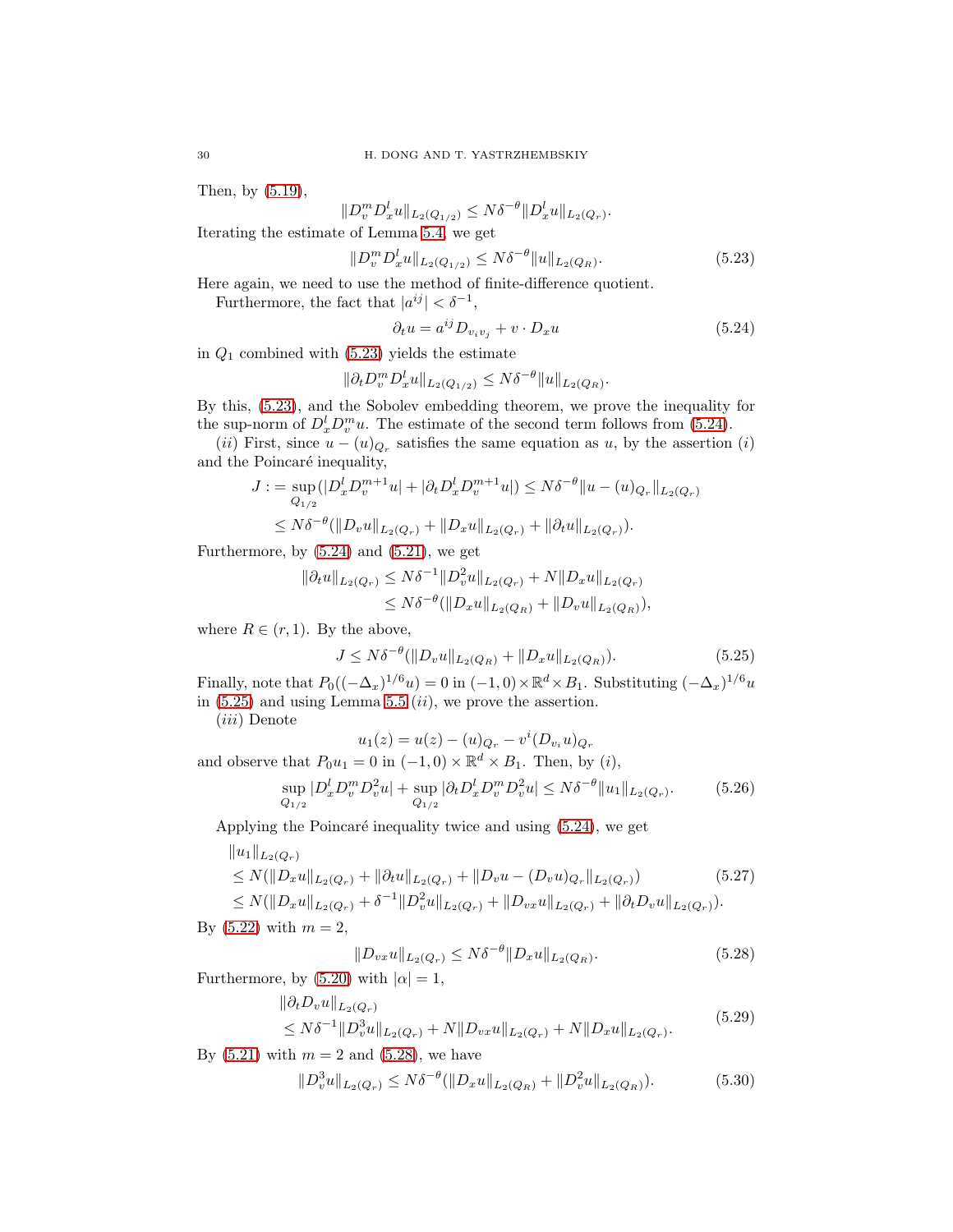Combining  $(5.27)$  -  $(5.30)$ , we obtain

$$
||u_1||_{L_2(Q_r)} \leq N\delta^{-\theta} (||D_v^2 u||_{L_2(Q_R)} + ||D_x u||_{L_2(Q_R)}).
$$

Now the assertion follows from [\(5.26\)](#page-29-6), the above inequality, and Lemma [5.5](#page-26-2) (*i*).  $\Box$ 

*Proof of Proposition* [5.3.](#page-24-0) Let  $\tilde{u}$  and  $\tilde{P}_0$  be the function and the operator from Lemma [3.6](#page-14-0) defined with  $\nu r$  in place of r. Then, by the aforementioned lemma, we have

$$
\widetilde{P}_0\widetilde{u} = 0 \quad \text{in } (-1,0) \times \mathbb{R}^d \times B_1,
$$

and for any  $c > 0$ ,

$$
\int_{Q_{\nu r,c\nu r}(z_0)} |(-\Delta_x)^{1/3} u|^2 dz = (\nu r)^{-4} \int_{Q_{1,c}} |(-\Delta_x)^{1/3} \tilde{u}|^2 dz,
$$
\n
$$
\int_{Q_r(z_0)} |(-\Delta_x)^{1/3} u - ((-\Delta_x)^{1/3} u)_{Q_r(z_0)}|^2 dz
$$
\n
$$
= (\nu r)^{-4} \int_{Q_{1/\nu}} |(-\Delta_x)^{1/3} \tilde{u} - ((-\Delta_x)^{1/3} \tilde{u})_{Q_{1/\nu}}|^2 dz.
$$

Similar identities hold for  $D_v(-\Delta_x)^{1/6}u$  and  $D_v^2u$ . Hence, we may assume that  $r = 1/\nu$  and  $z_0 = 0$ .

Next, the fact that  $P_0((-\Delta_x)^{1/3}u) = 0$  in  $(-1,0) \times \mathbb{R}^d \times B_1$  combined with Lemma [5.6](#page-28-4)  $(i)$  gives

$$
J_1 \le \sup_{z_1, z_2 \in Q_{1/\nu}} |(-\Delta_x)^{1/3} u(z_1) - (-\Delta_x)^{1/3} u(z_2)|
$$
  

$$
\le N(d)\nu^{-1} \delta^{-\theta} \left( \int_{Q_1} |(-\Delta_x)^{1/3} u|^2 dz \right)^{1/2}.
$$

Similarly, by Lemma [5.6](#page-28-4) (ii), we prove the estimate of  $J_2$ . Finally, Lemma 5.6 (iii) implies the desired estimate of  $J_3$ .

5.2. Proof of Theorem [5.1.](#page-21-1) Let us give an outline of the proof. First, we prove a mean oscillation estimate (see Proposition [5.7\)](#page-30-0), and, as a result, we obtain Theorem [5.1](#page-21-1) (i) with  $p > 2$  and  $\lambda = 0$ . Then, by using Agmon's method, we derive the a priori estimate of  $\lambda \|u\|_{L_p(\mathbb{R}^{1+2d}_T)}$  for the same range of p. Furthermore, we show that  $(P_0 + \lambda) C_0^{\infty}(\mathbb{R}^{1+2d})$  is dense in  $L_p(\mathbb{R}^{1+2d})$  for  $p > 2$  and  $\lambda \geq 0$ . Thus, we prove the unique solvability of Eq. [\(1.2\)](#page-1-0) for  $p > 2$ . The results for  $p \in (1, 2)$  are obtained by using the duality method.

<span id="page-30-0"></span>**Proposition 5.7.** Let  $r > 0$ ,  $\nu \geq 2$  be numbers,  $z_0 \in \mathbb{R}^{1+2d}_T$ , and  $u \in S_2(\mathbb{R}^{1+2d}_T)$ . Suppose that  $P_0u = f$  in  $\mathbb{R}^{1+2d}_T$ . Then, there exists constants  $\theta = \theta(d) > 0$  and  $N = N(d) > 0$  such that the following assertions hold.

$$
(i) \left( \left| (-\Delta_x)^{1/3} u - ((-\Delta_x)^{1/3} u)_{Q_r(z_0)} \right|^2 \right)_{Q_r(z_0)}^{1/2}
$$
  
\n
$$
\leq N\nu^{-1} \delta^{-\theta} ((-\Delta_x)^{1/3} u|^2)_{Q_{\nu r}(z_0)}^{1/2}
$$
  
\n
$$
+ N\nu^{1+2d} \delta^{-\theta} \sum_{k=0}^{\infty} 2^{-2k} (f^2)_{Q_{2\nu r,2^{k+1}\nu r/\delta^2}(z_0)}^{1/2},
$$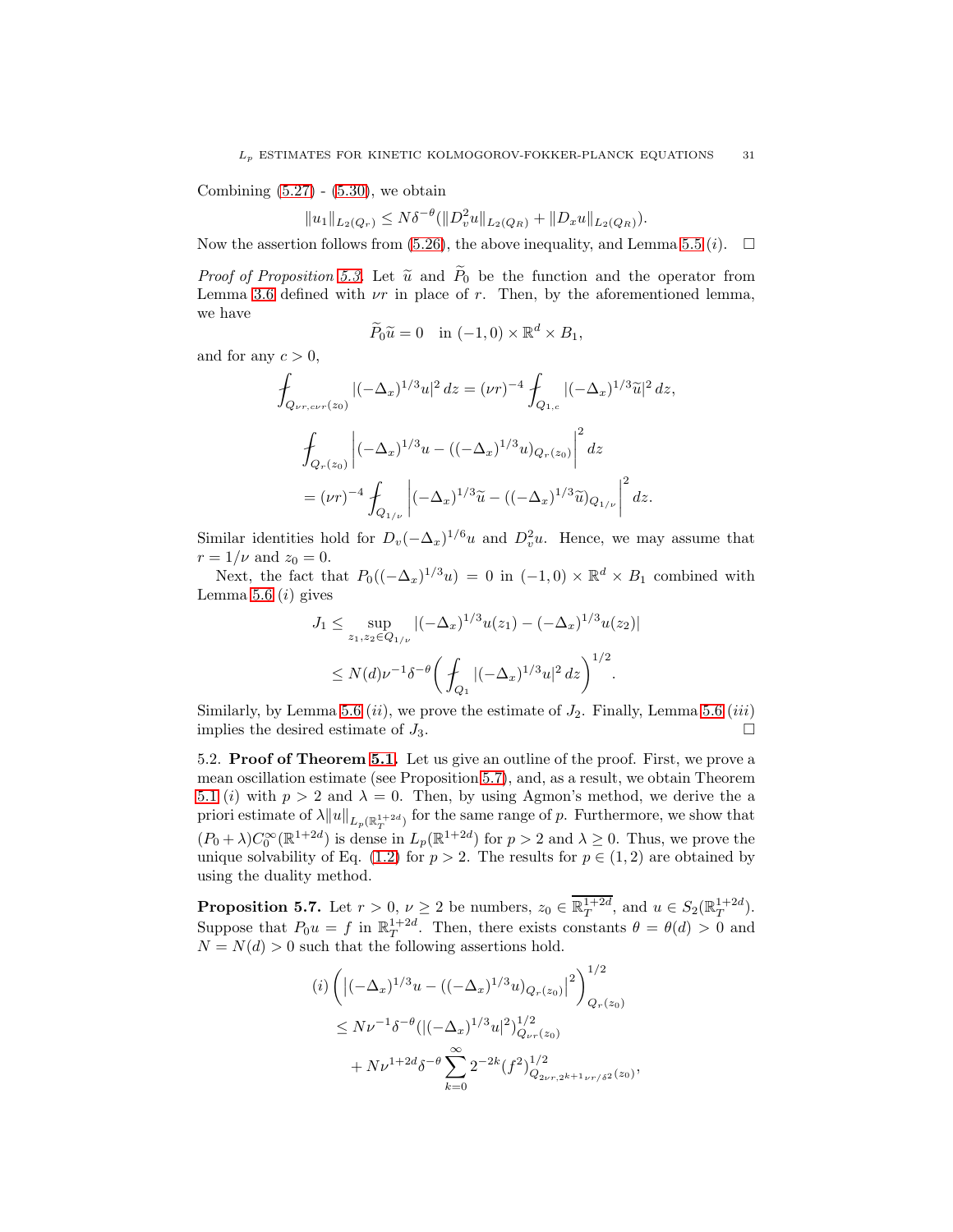$$
(ii) \left( \left| D_v(-\Delta_x)^{1/6} u - (D_v(-\Delta_x)^{1/6} u)_{Q_r(z_0)} \right|^2 \right)^{1/2}
$$
  
\n
$$
\leq N\nu^{-1} \delta^{-\theta} (|D_v(-\Delta_x)^{1/6} u|^2)_{Q_{\nu r}(z_0)}^{1/2}
$$
  
\n
$$
+ N\nu^{-1} \delta^{-\theta} \sum_{k=0}^{\infty} 2^{-2k} (|(-\Delta_x)^{1/3} u|^2)_{Q_{\nu r,2^k\nu r}(z_0)}^{1/2}
$$
  
\n
$$
+ N\nu^{1+2d} \delta^{-\theta} \sum_{k=0}^{\infty} 2^{-k} (f^2)_{Q_{2\nu r,2^{k+1}\nu r/\delta^2}(z_0)}^{1/2},
$$

$$
(iii) \left( \left| D_v^2 u - (D_v^2 u)_{Q_r(z_0)} \right|^2 \right)_{Q_r(z_0)}^{1/2}
$$
  
\n
$$
\leq N \nu^{-1} \delta^{-\theta} (|D_v^2 u|^2)_{Q_{\nu r}(z_0)}^{1/2} + N \nu^{-1} \delta^{-\theta} \sum_{k=0}^{\infty} 2^{-k} (|(-\Delta_x)^{1/3} u|^2)_{Q_{\nu r,2^k \nu r}(z_0)}^{1/2}
$$
  
\n
$$
+ N \nu^{1+2d} \delta^{-\theta} \sum_{k=0}^{\infty} 2^{-k} (f^2)_{Q_{2\nu r,2^{k+1} \nu r/\delta^2}(z_0)}^{1/2}.
$$

*Proof.* Here we assume that  $N$  depends only on  $d$ .

Let  $\phi \in C_0^{\infty}((t_0 - (2\nu r)^2, t_0 + (2\nu r)^2) \times B_{2\nu r}(v_0))$  be a function of  $(t, v)$  such that  $\phi = 1$  on  $(t_0 - (\nu r)^2, t_0) \times B_{\nu r}(v_0)$ . Then, by Theorem [4.1](#page-15-1) there exists a unique solution  $g \in S_2((t_0 - (2\nu r)^2, t_0) \times \mathbb{R}^{2d})$  to the Cauchy problem

$$
P_0 g = f \phi
$$
,  $g(t_0 - (2\nu r)^2, \cdot) \equiv 0$ ,

and, by Lemma [5.2](#page-21-2) and the scaling argument (see Lemma [3.6\)](#page-14-0),

<span id="page-31-0"></span>
$$
\int_{Q_{\nu r}(z_0)} |(-\Delta_x)^{1/3} g|^2 dz \le N\delta^{-\theta} \left(\sum_{k=0}^{\infty} 2^{-2k} (f^2)_{Q_{2\nu r,2^{k+1}\nu r/\delta^2}(z_0)}^{1/2}\right)^2, \qquad (5.31)
$$
\n
$$
\int_{Q_r(z_0)} |(-\Delta_x)^{1/3} g|^2 dz \le N\nu^{2+4d} \int_{Q_{2\nu r}(z_0)} |(-\Delta_x)^{1/3} g|^2 dz
$$
\n
$$
\le N\nu^{2+4d} \delta^{-\theta} \left(\sum_{k=0}^{\infty} 2^{-2k} (f^2)_{Q_{2\nu r,2^{k+1}\nu r/\delta^2}(z_0)}^{1/2}\right)^2.
$$
\n(5.32)

<span id="page-31-1"></span>Furthermore, note that the function  $h = u - g \in S_2((t_0 - (2\nu r)^2, t_0) \times \mathbb{R}^{2d})$  satisfies

$$
P_0 h = f(1 - \phi)
$$
 in  $(t_0 - (2\nu r)^2, t_0) \times \mathbb{R}^{2d}$ .

Then, by Proposition [5.3](#page-24-0) and [\(5.31\)](#page-31-0),

$$
\int_{Q_r(z_0)} \left| (-\Delta_x)^{1/3} h - ((-\Delta_x)^{1/3} h)_{Q_r(z_0)} \right|^2 dz
$$
\n
$$
\leq N\nu^{-2} \delta^{-\theta} (|(-\Delta_x)^{1/3} u|^2)_{Q_{\nu r}(z_0)} + N\nu^{-2} \delta^{-\theta} (|(-\Delta_x)^{1/3} g|^2)_{Q_{\nu r}(z_0)}
$$
\n
$$
\leq N\nu^{-2} \delta^{-\theta} (|(-\Delta_x)^{1/3} u|^2)_{Q_{\nu r}(z_0)}
$$
\n
$$
+ N\nu^{-2} \delta^{-\theta} \left( \sum_{k=0}^{\infty} 2^{-2k} (f^2)_{Q_{2\nu r, 2^{k+1}\nu r/\delta^2}(z_0)} \right)^2.
$$

Combining this with  $(5.32)$ , we prove the assertion  $(i)$ .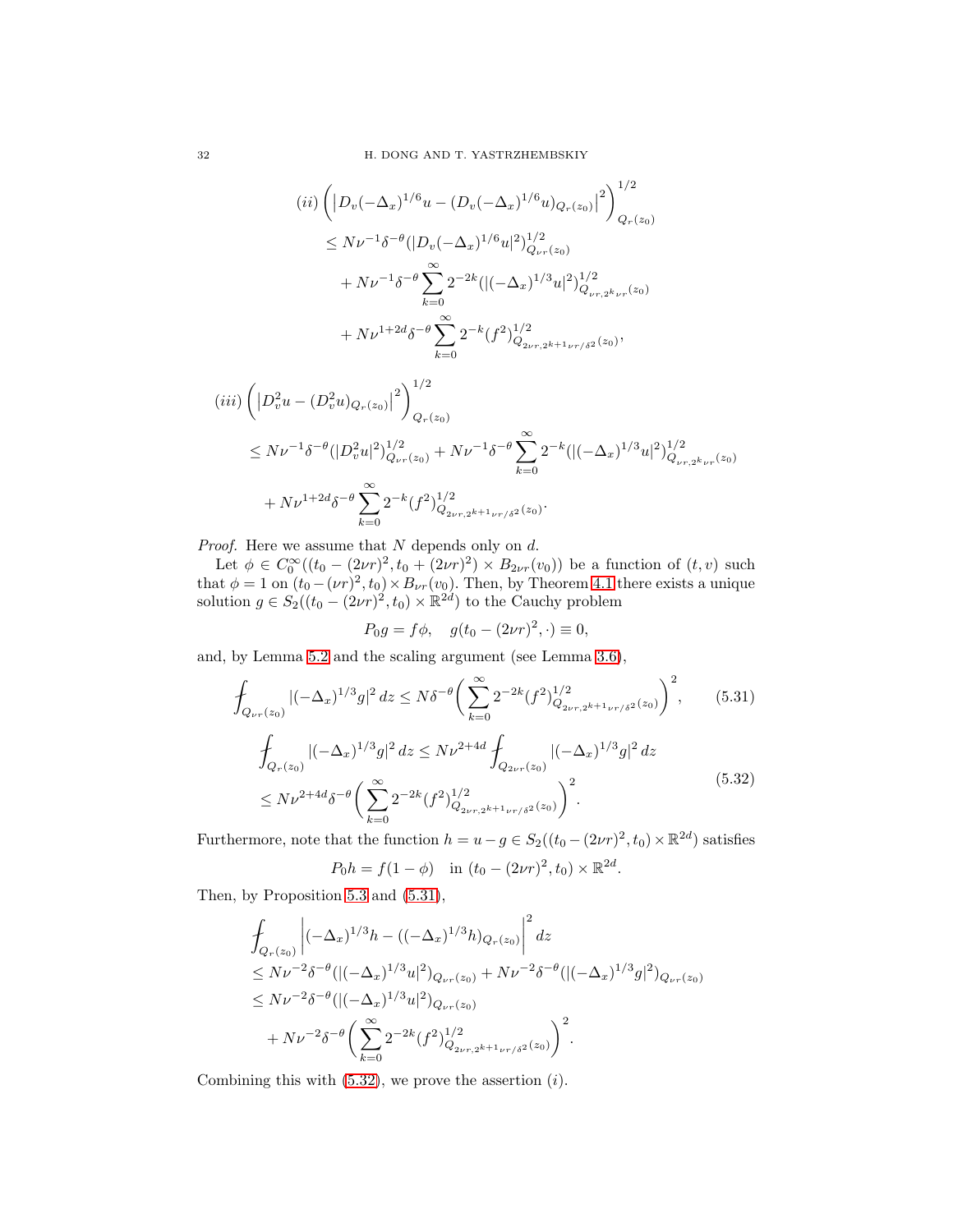$(ii)$  By Lemmas [5.2](#page-21-2) and [3.6,](#page-14-0)

<span id="page-32-1"></span><span id="page-32-0"></span>
$$
\left(\int_{Q_{\nu r}(z_0)} |D_v(-\Delta_x)^{1/6} g|^2 dz\right)^{1/2}
$$
\n
$$
\leq N\delta^{-\theta} \sum_{k=0}^{\infty} 2^{-k} (f^2)_{Q_{2\nu r,2^{k+1}\nu r/\delta^2}(z_0)}^{1/2},
$$
\n
$$
\left(\int_{Q_r(z_0)} |D_v(-\Delta_x)^{1/6} g|^2 dz\right)^{1/2}
$$
\n
$$
\leq N\delta^{-\theta} \nu^{1+2d} \sum_{k=0}^{\infty} 2^{-k} (f^2)_{Q_{2\nu r,2^{k+1}\nu r/\delta^2}(z_0)}^{1/2}.
$$
\n(5.34)

Furthermore, by Proposition [5.3](#page-24-0) and the triangle inequality,

$$
\left(\int_{Q_r(z_0)}\left|D_v(-\Delta_x)^{1/6}h-(D_v(-\Delta_x)^{1/6}h)_{Q_r(z_0)}\right|^2dz\right)^{1/2} \n\leq N\nu^{-1}\delta^{-\theta}(|D_v(-\Delta_x)^{1/6}u|^2)_{Q_{\nu r}(z_0)}^{1/2}+N\nu^{-1}\delta^{-\theta}(|D_v(-\Delta_x)^{1/6}g|^2)_{Q_{\nu r}(z_0)}^{1/2} \n+N\nu^{-1}\delta^{-\theta}\sum_{k=0}^{\infty}2^{-2k}(|(-\Delta_x)^{1/3}u|^2)_{Q_{\nu r,2^k\nu r}(z_0)}^{1/2} \n+N\nu^{-1}\delta^{-\theta}\sum_{k=0}^{\infty}2^{-2k}(|(-\Delta_x)^{1/3}g|^2)_{Q_{\nu r,2^k\nu r}(z_0)}^{1/2}.
$$

By  $(5.31)$  and  $(5.33)$ , we estimate the terms containing g on the right-hand side of the above inequality. We obtain

$$
\left(\int_{Q_r(z_0)}\left|D_v(-\Delta_x)^{\frac{1}{6}}h-(D_v(-\Delta_x)^{\frac{1}{6}}h)_{Q_r(z_0)}\right|^2dz\right)^{1/2} \n\leq N\nu^{-1}\delta^{-\theta}(|D_v(-\Delta_x)^{\frac{1}{6}}u|^2)_{Q_{\nu r}(z_0)}^{1/2} \n+ N\nu^{-1}\delta^{-\theta}\sum_{k=0}^{\infty}2^{-2k}(|(-\Delta_x)^{\frac{1}{3}}u|^2)_{Q_{\nu r,2^k\nu r}(z_0)}^{1/2} \n+ N\nu^{-1}\delta^{-\theta}\sum_{l=0}^{\infty}2^{-l}(f^2)_{Q_{2\nu r,2^{l+1}\nu r/\delta^2}(z_0)}^{1/2} \n+ N\nu^{-1}\delta^{-\theta}\sum_{k,l=0}^{\infty}2^{-2k-l}(f^2)_{Q_{2\nu r,2^{k+l+1}\nu r/\delta^2}(z_0)}^{1/2}.
$$

Changing the index of summation  $l \rightarrow k + l$ , we replace the last term with

$$
N\nu^{-1}\delta^{-\theta}\sum_{l=0}^{\infty}2^{-l}(f^{2})^{1/2}_{Q_{2\nu r,2^{l+1}\nu r/\delta^{2}}(z_{0})}.
$$

Combining this inequality with  $(5.34)$ , we prove the assertion  $(ii)$ .

 $(iii)$  This time, by Lemma [5.2](#page-21-2) we have

<span id="page-32-2"></span>
$$
\left(\int_{Q_{\nu r}(z_0)} |D_v^2 g|^2 \, dz\right)^{1/2} \le N\delta^{-\theta} \sum_{k=0}^{\infty} 2^{-k^2/8} (f^2)_{Q_{2\nu r,2^{k+1}\nu r/\delta^2}(z_0)}^{1/2},\tag{5.35}
$$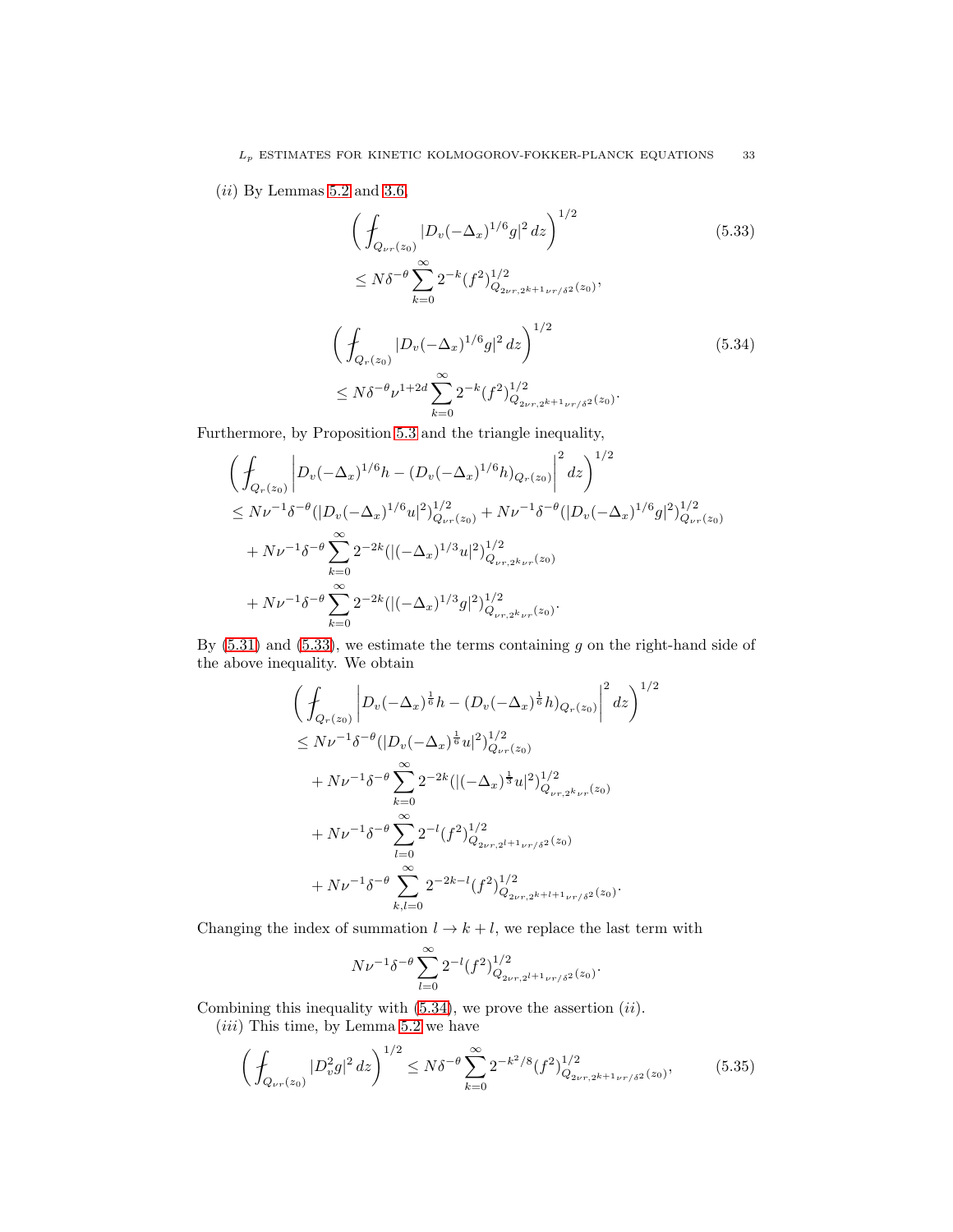<span id="page-33-0"></span>
$$
\left(\int_{Q_r(z_0)} |D_v^2 g|^2 \, dz\right)^{1/2} \le N\delta^{-\theta} \nu^{1+2d} \sum_{k=0}^{\infty} 2^{-k^2/8} (f^2)_{Q_{2\nu r,2^{k+1}\nu r/\delta^2}(z_0)}^{1/2}.\tag{5.36}
$$

Next, by using Proposition [5.3](#page-24-0) and [\(5.35\)](#page-32-2) and arguing as above, we get

$$
\left(\int_{Q_r(z_0)}\left|D_v^2h-(D_v^2h)_{Q_r(z_0)}\right|^2dz\right)^{1/2} \n\leq N\nu^{-1}\delta^{-\theta}(|D_v^2u|^2)_{Q_{\nu r}(z_0)}^{1/2}+N\nu^{-1}\delta^{-\theta}(|D_v^2g|^2)_{Q_{\nu r}(z_0)}^{1/2} \n+N\nu^{-1}\delta^{-\theta}\sum_{k=0}^{\infty}2^{-k}\Big((((-\Delta_x)^{1/3}u|^2)_{Q_{\nu r,2^k\nu r}(z_0)}^{1/2}+(|(-\Delta_x)^{1/3}g|^2)_{Q_{\nu r,2^k\nu r}(z_0)}^{1/2}\Big) \n\leq N\nu^{-1}\delta^{-\theta}(|D_v^2u|^2)_{Q_{\nu r}(z_0)}^{1/2}+N\nu^{-1}\delta^{-\theta}\sum_{k=0}^{\infty}2^{-k}(|(-\Delta_x)^{1/3}u|^2)_{Q_{\nu r,2^k\nu r}(z_0)}^{1/2} \n+N\nu^{-1}\delta^{-\theta}\sum_{l=0}^{\infty}2^{-l^2/8}(f^2)_{Q_{2\nu r,2^{l+1}\nu r/\delta^2}(z_0)}^{1/2} \n+N\nu^{-1}\delta^{-\theta}\sum_{k,l=0}^{\infty}2^{-l^2/8-k}(f^2)_{Q_{2\nu r,2^{k+l+1}\nu r/\delta^2}(z_0)}^{1/2}.
$$

As above, we may replace the double sum with the term

$$
N\nu^{-1}\delta^{-\theta}\sum_{k=0}^{\infty}2^{-k}(f^{2})^{1/2}_{Q_{2\nu r,2^{k+1}\nu r/\delta^{2}}(z_{0})}.
$$

As before, this inequality and [\(5.36\)](#page-33-0) imply the estimate of the mean-square oscillation of  $D_v^2u$ .  $v^2$ u.

<span id="page-33-1"></span>**Proposition 5.8.** For any  $p \in (2,\infty)$ ,  $T \in (-\infty,\infty]$ , and  $u \in S_p(\mathbb{R}^{1+2d}_T)$ , the estimate [\(5.1\)](#page-21-4) holds with  $\lambda = 0$ .

*Proof.* By Proposition [5.7,](#page-30-0) there exist constants  $N = N(d)$  and  $\theta = \theta(d) > 0$  such that for any  $z \in \mathbb{R}^{1+2d}_T$ ,

$$
((-\Delta_x)^{1/3}u)_T^{\#}(z) \le N\nu^{-1}\delta^{-\theta} \mathcal{M}_T^{1/2}|(-\Delta_x)^{1/3}u|^2(z) + N\nu^{1+2d}\delta^{-\theta} \sum_{k=0}^{\infty} 2^{-2k} \mathbb{M}_{2^k,T}^{1/2} f^2(z),
$$
  

$$
(D_v(-\Delta_x)^{1/6}u)_T^{\#}(z) \le N\nu^{-1}\delta^{-\theta} \mathcal{M}_T^{1/2}|D_v(-\Delta_x)^{1/6}u|^2(z) + N\nu^{1+2d}\delta^{-\theta} \sum_{k=0}^{\infty} 2^{-k} \mathbb{M}_{2^k/\delta^2,T}^{1/2} f^2(z) + N\nu^{-1}\delta^{-\theta} \sum_{k=0}^{\infty} 2^{-2k} \mathbb{M}_{2^k,T}^{1/2}|(-\Delta_x)^{1/3}u|^2(z),
$$
  

$$
(D_v^2u)_T^{\#}(z) \le N\nu^{-1}\delta^{-\theta} \mathcal{M}_T^{1/2}|D_v^2u|^2(z) + N\nu^{1+2d}\delta^{-\theta} \sum_{k=0}^{\infty} 2^{-k} \mathbb{M}_{2^k/\delta^2,T}^{1/2} f^2(z) + N\nu^{-1}\delta^{-\theta} \sum_{k=0}^{\infty} 2^{-k} \mathbb{M}_{2^k,T}^{1/2}|(-\Delta_x)^{1/3}u|^2(z).
$$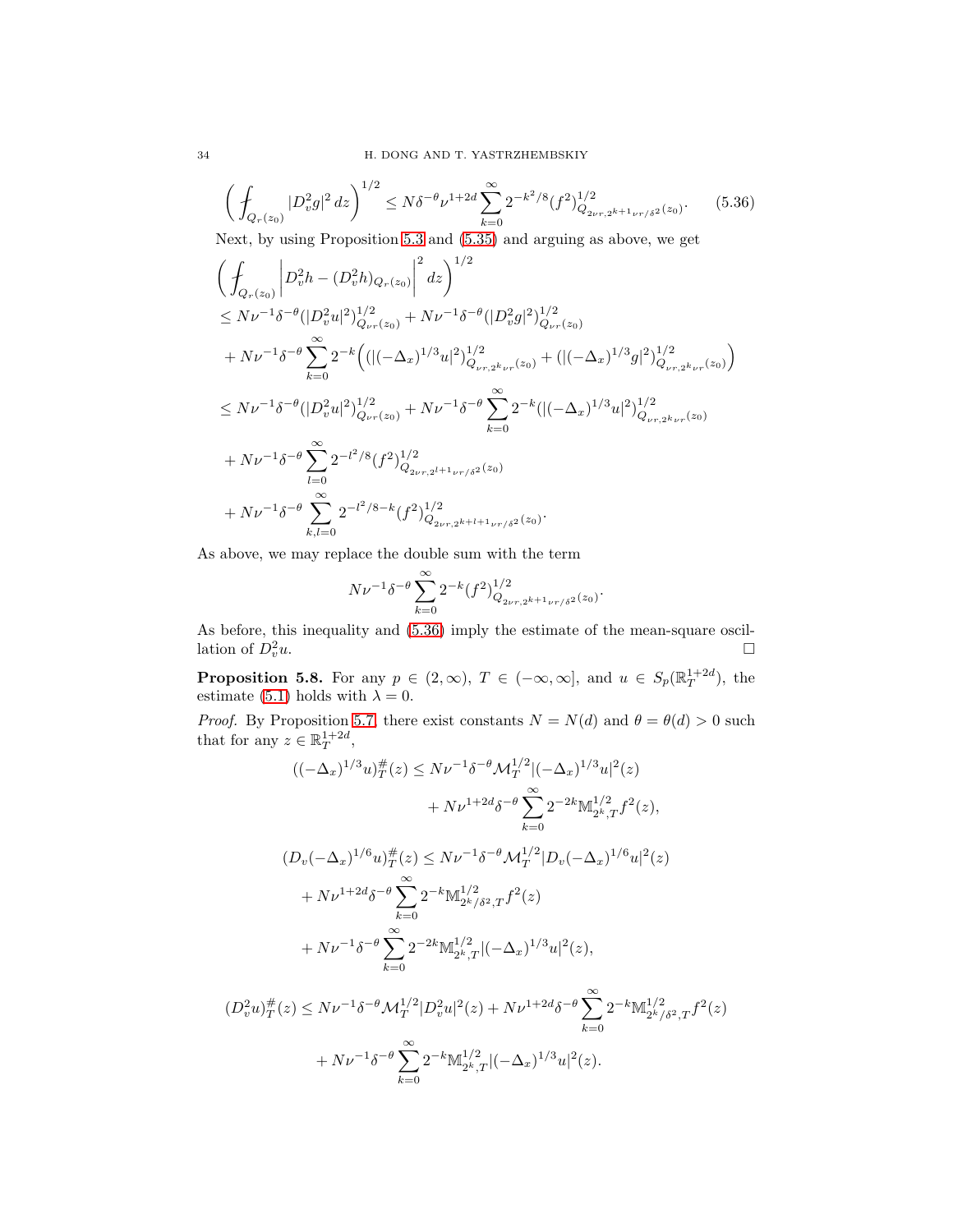We raise the above inequalities to the p-th power, integrate over  $\mathbb{R}^{1+2d}_{T}$ , and use the Minkowski inequality. Furthermore, we apply Corollary [3.2](#page-9-0)  $(i)$  and  $(ii)$  with  $p/2 > 1$ . We obtain

<span id="page-34-0"></span>
$$
\|(-\Delta_x)^{1/3}u\|_{L_p(\mathbb{R}_T^{1+2d})}
$$
\n
$$
\leq N\nu^{-1}\delta^{-\theta}\|(-\Delta_x)^{1/3}u\|_{L_p(\mathbb{R}_T^{1+2d})} + N\nu^{1+2d}\delta^{-\theta}\|f\|_{L_p(\mathbb{R}_T^{1+2d})},
$$
\n
$$
\|D_v(-\Delta_x)^{1/6}u\|_{L_p(\mathbb{R}_T^{1+2d})} \leq N\nu^{-1}\delta^{-\theta}\|D_v(-\Delta_x)^{1/6}u\|_{L_p(\mathbb{R}_T^{1+2d})}
$$
\n
$$
+ N\nu^{-1}\delta^{-\theta}\|(-\Delta_x)^{1/3}u\|_{L_p(\mathbb{R}_T^{1+2d})} + N\nu^{1+2d}\delta^{-\theta}\|f\|_{L_p(\mathbb{R}_T^{1+2d})},
$$
\n
$$
\|D_v^2u\|_{L_p(\mathbb{R}_T^{1+2d})} \leq N\nu^{-1}\delta^{-\theta}\|D_v^2u\|_{L_p(\mathbb{R}_T^{1+2d})}
$$
\n
$$
+ N\nu^{-1}\delta^{-\theta}\|(-\Delta_x)^{1/3}u\|_{L_p(\mathbb{R}_T^{1+2d})} + N\nu^{1+2d}\delta^{-\theta}\|f\|_{L_p(\mathbb{R}_T^{1+2d})}.
$$
\n(5.37)

By setting  $\nu = 2(1 + N\delta^{-\theta})$ , we cancel the term containing  $(-\Delta_x)^{1/3}u$  on the right-hand side of  $(5.37)$ . Using this and our choice of  $\nu$ , we prove the estimates for  $D_v(-\Delta_x)^{1/6}u$  and  $D_v^2u$ . The theorem is proved.

<span id="page-34-3"></span>**Lemma 5.9.** Under the assumptions of Proposition [5.8,](#page-33-1) for any  $\lambda > 0$ ,

 $\lambda \|u\|_{L_p(\mathbb{R}^{1+2d}_T)} \leq N\delta^{-\theta} \|P_0u + \lambda u\|_{L_p(\mathbb{R}^{1+2d}_T)},$ 

where  $N = N(d, p)$  and  $\theta = \theta(d) > 0$ .

*Proof.* We use S. Agmon's method (see, for example, the proof of Lemma 6.3.8 of  $[27]$ .

Denote

$$
\hat{x} = (x_1, \dots, x_{d+1}), \quad \hat{v} = (v_1, \dots, v_{d+1}), \quad \hat{z} = (t, \hat{x}, \hat{v}),
$$

$$
\hat{P}_0(\hat{z}) = \partial_t - \sum_{i=1}^{d+1} v_i D_{x_i} - \sum_{i,j=1}^d a^{ij} D_{v_i v_j} - D_{v_{d+1} v_{d+1}}.
$$

Let  $\zeta$  be a smooth cutoff function on  $\mathbb R$  such that  $\zeta \not\equiv 0$  and denote

$$
\hat{u}(\hat{z}) = u(z)\zeta(v_{d+1})\cos(\lambda^{1/2}v_{d+1}).
$$

By direct calculations,

<span id="page-34-1"></span>
$$
\lambda u(z)\zeta(v_{d+1})\cos(\lambda^{1/2}v_{d+1}) = -D_{v_{d+1}v_{d+1}}\hat{u}(\hat{z}) + u(z)(\zeta''(v_{d+1})\cos(\lambda^{1/2}v_{d+1}) - 2\lambda^{1/2}\zeta'(v_{d+1})\sin(\lambda^{1/2}v_{d+1})),
$$
\n(5.38)

<span id="page-34-2"></span>
$$
\hat{P}_0\hat{u}(\hat{z}) = \zeta(v_{d+1})\cos(\lambda^{1/2}v_{d+1})(P_0u(z) + \lambda u(z)) \n- u(z)(\zeta''(v_{d+1})\cos(\lambda^{1/2}v_{d+1}) - 2\lambda^{1/2}\zeta'(v_{d+1})\sin(\lambda^{1/2}v_{d+1})).
$$
\n(5.39)

Note that for any  $p > 0$  and  $\lambda > 1$ 

$$
\int_{\mathbb{R}} |\zeta(t) \cos(\lambda^{1/2} t)|^p dt \ge N_1(p) > 0.
$$

This combined with [\(5.38\)](#page-34-1) gives

$$
\lambda \|u\|_{L_p(\mathbb{R}_T^{1+2d})} \le N(p) \|D_{v_{d+1}v_{d+1}}\hat{u}\|_{L_p(\mathbb{R}_T^{3+2d})} + N(p)(1+\lambda^{1/2}) \|u\|_{L_p(\mathbb{R}_T^{1+2d})}.
$$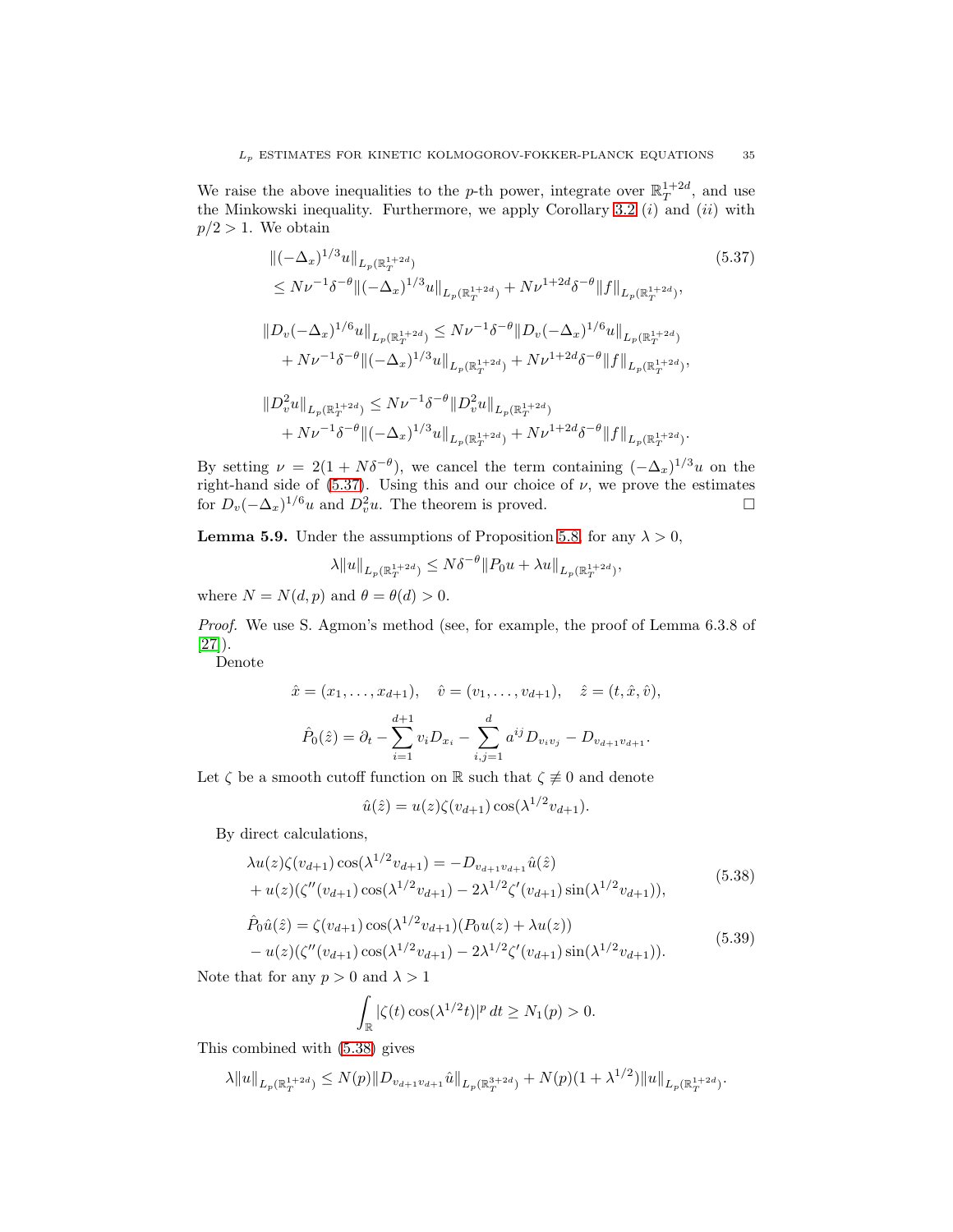Furthermore, by Proposition [5.8](#page-33-1) and [\(5.39\)](#page-34-2),

$$
\|D_{v_{d+1}v_{d+1}}\hat{u}\|_{L_p(\mathbb{R}_T^{3+2d})} \leq N\delta^{-\theta} \|\hat{P}_0\hat{u}\|_{L_p(\mathbb{R}_T^{3+2d})}
$$
  

$$
\leq N\delta^{-\theta} \|P_0u + \lambda u\|_{L_p(\mathbb{R}_T^{1+2d})} + N\delta^{-\theta} (1 + \lambda^{1/2}) \|u\|_{L_p(\mathbb{R}_T^{1+2d})}.
$$

Thus, by the above,

$$
\lambda \|u\|_{L_p(\mathbb{R}_T^{1+2d})} \le N\delta^{-\theta} \|P_0u + \lambda u\|_{L_p(\mathbb{R}_T^{1+2d})} + N\delta^{-\theta} (1 + \lambda^{1/2}) \|u\|_{L_p(\mathbb{R}_T^{1+2d})}.
$$

We note that for any  $\lambda \ge \lambda_0 = 16N^2\delta^{-2\theta} + 1$ , one has  $\lambda - N\delta^{-\theta}(1 + \lambda^{1/2}) > \lambda/2$ . This gives the desired estimate for  $\lambda \geq \lambda_0$ . This restriction is removed by using a scaling argument (see Lemma [3.6\)](#page-14-0).  $\square$ 

Combining Proposition [5.8](#page-33-1) with Lemma [5.9,](#page-34-3) we prove the following result.

<span id="page-35-0"></span>Corollary 5.10. Under the assumptions of Proposition [5.8,](#page-33-1) the estimate [\(5.1\)](#page-21-4) holds.

To prove the following lemma, we repeat the argument of Lemma [4.5](#page-19-1) and replace Theorem [4.1](#page-15-1) with Corollary [5.10.](#page-35-0)

<span id="page-35-1"></span>**Lemma 5.11.** Let  $p > 2$ ,  $\lambda \geq 0$ , and  $r_1, r_2, R_1, R_2 > 0$  be numbers such that  $r_1 < r_2$ , and  $R_1 < R_2$ . Let  $u \in S_{p,\text{loc}}(\mathbb{R}^{1+2d}_{0})$  and denote  $f = P_0u + \lambda u$ . Then, there exist constants  $N = N(d, p)$  and  $\theta = \theta(d) > 0$  such that the following assertions hold.

$$
(i) \delta^{-\theta/2} (r_2 - r_1)^{-1} \|D_v u\|_{L_p(Q_{r_1, R_1})} + \|D_v^2 u\|_{L_p(Q_{r_1, R_1})} \le N\delta^{-\theta} \|f\|_{L_p(Q_{r_2, R_2})}
$$
  
+  $N\delta^{-\theta} ((r_2 - r_1)^{-2} + r_2(R_2 - R_1)^{-3}) \|u\|_{L_p(Q_{r_2, R_2})}.$ 

(*ii*) Denote  $C_r = (-r^2, 0) \times \mathbb{R}^d \times B_r$ . Then we have

$$
\delta^{-\theta/2}(r_2 - r_1)^{-1} \|D_v u\|_{L_p(C_{r_1})} + \|D_v^2 u\|_{L_p(C_{r_1})}
$$
  
\n
$$
\leq N\delta^{-\theta} \big( \|f\|_{L_p(C_{r_2})} + (r_2 - r_1)^{-2} \|u\|_{L_p(C_{r_2})} \big).
$$

<span id="page-35-2"></span>**Lemma 5.12.** For any  $\lambda \geq 0$  and  $p > 1$ , the set  $(P_0 + \lambda)C_0^{\infty}(\mathbb{R}^{1+2d})$  is dense in  $L_p(\mathbb{R}^{1+2d}).$ 

*Proof.* We may assume that  $p \neq 2$ , since the case  $p = 2$  is covered in Lemma [4.6.](#page-20-3)

Proof by contradiction. Denote  $q = p/(p-1)$ . If the claim does not hold, there exists a function  $u \in L_q(\mathbb{R}^{1+2d}_T)$  that is not identically zero and such that for any  $\zeta \in C_0^{\infty}(\mathbb{R}^{1+2d}),$ 

$$
\int (P_0\zeta + \lambda\zeta)u\,dz = 0.
$$

*Case*  $p \in (1, 2)$ . We repeat the argument of Lemma [4.6](#page-20-3) with appropriate modifi-cations. This time, instead of Lemma [4.5,](#page-19-1) we use Lemma [5.11](#page-35-1) (*i*) with  $R_1 = r_1 = r$ and  $R_2 = r_2 = 2r$ . By this lemma and [\(4.8\)](#page-20-1) with 2 replaced with q, we conclude

$$
||D_v w_{(\varepsilon)}||_{L_q(Q_r)} \le N(d, \delta, q)(r || g_{\varepsilon}||_{L_q(Q_{2r})} + r^{-1} || w_{(\varepsilon)}||_{L_q(Q_{2r})})
$$
  
 
$$
\le N(\varepsilon^{1/2}r + r^{-1}) ||w||_{L_q(\mathbb{R}^{1+2d})}.
$$

As in the proof of Lemma [4.6,](#page-20-3) this implies that  $w \equiv 0$ , which gives a contradiction. *Case*  $p > 2$ . Let  $\eta_{\varepsilon} = \eta_{\varepsilon}(x)$  be a standard mollifier. For an integer  $k \geq 1$ , we denote by  $w_{\varepsilon,k}$  the k-fold mollification of the function  $w(z) = u(-t, -x, v)$ 

in the x variable with  $\eta_{\varepsilon}$ . The idea of the proof is to, first, show that  $w_{\varepsilon,k} \in$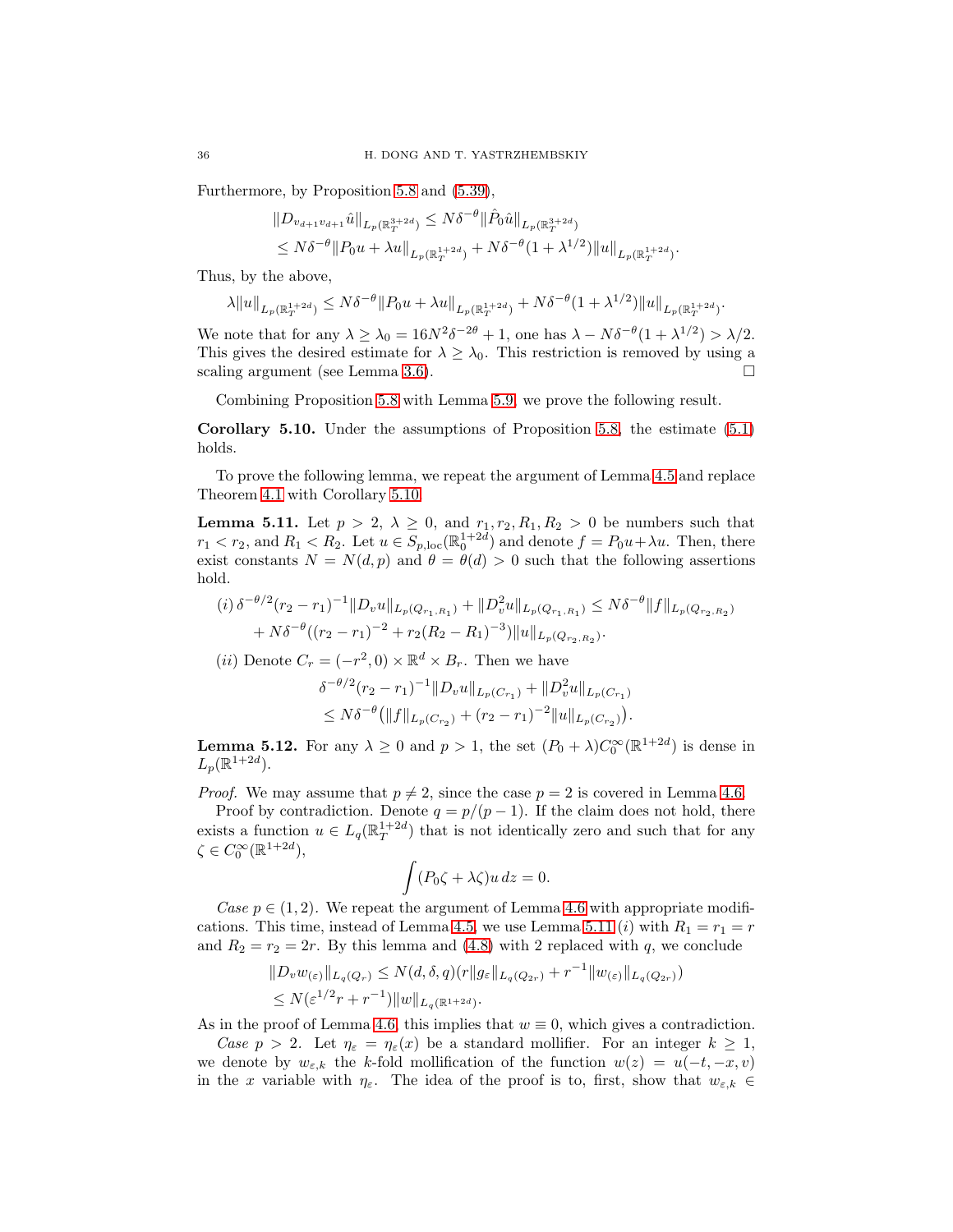$L_2(\mathbb{R}^{1+2d}) \cap S_{2,\text{loc}}(\mathbb{R}^{1+2d})$  for some large k, and then conclude that  $w_{\varepsilon,k} \equiv 0$  by using the localized  $S_2$ -estimate.

Step 1. For  $s \in (1,\infty)$  and an open set  $G \subset \mathbb{R}^{1+2d}$ , denote

$$
||f||_{\mathcal{W}_s(G)} = |||f| + |\partial_t f| + |D_v f| + |D_v^2 f||_{L_s(G)}.
$$

Note that  $w_{\varepsilon,1} := w * \eta_{\varepsilon}$  satisfies

<span id="page-36-0"></span>
$$
\partial_t w_{\varepsilon,1} - a^{ij} D_{v_i v_j} w_{\varepsilon,1} + \lambda w_{\varepsilon,1} = v \cdot D_x w_{\varepsilon,1}
$$
\n(5.40)

,

.

.

with

$$
||v \cdot D_x w_{\varepsilon,1}||_{L_q(\widetilde{Q}_{1/2})} \le N(d)\varepsilon^{-1} ||w||_{L_q(\widetilde{Q}_1)}
$$

provided that  $\varepsilon \in (0, 1/2)$ . Mollifying Eq. [\(5.40\)](#page-36-0) in the v variable with a standard mollifier and applying the interior estimate for nondegenerate equations for fixed  $x \in B_{(1/4)^3}$  (see, for example, Theorem 5.2.5 of [\[27\]](#page-54-2)), we get

$$
\|w_{\varepsilon,1}\|_{\mathcal{W}_q(\widetilde{Q}_{1/4})}\le N(d,\delta,q,\varepsilon)\|w\|_{L_q(\widetilde{Q}_1)}.
$$

By this and the Sobolev embedding theorem for any  $q_1 > q$  such that

$$
\frac{2}{d+2}\geq \frac{1}{q}-\frac{1}{q_1}
$$

we obtain

$$
||w_{\varepsilon,1}||_{L_{q_1}(\widetilde{Q}_{1/4})} \le N(d,\delta,q,q_1,\varepsilon) ||w||_{L_q(\widetilde{Q}_1)}
$$

Step 2. There exists  $m = m(d, q) \in \{1, 2, ...\}$  and a sequence  $\{q_k, k = 0, 1, 2, ...\}$ , such that  $q_0 = q$ ,  $q_m = 2$ , and

$$
\frac{2}{d+2} \ge \frac{1}{q_{k-1}} - \frac{1}{q_k} > 0, \ k = 1, \dots, m.
$$

We set  $w_{\varepsilon,0} = w$ ,

$$
w_{\varepsilon,k}=w_{\varepsilon,k-1}*\eta_{\varepsilon},k=1,\ldots,m.
$$

We claim that for  $k = 1, \ldots, m$ ,

$$
\|w_{\varepsilon,k}\|_{L_{q_k}(\widetilde{Q}_{2^{-2k}})}\leq N(d,\delta,q_{k-1},q_k,k,\varepsilon)\|w_{\varepsilon,k-1}\|_{L_{q_{k-1}}(\widetilde{Q}_{2^{-2(k-1)}})}
$$

To prove this, we repeat the argument of Step 1 with w replaced with  $w_{\varepsilon,k-1}$ , q with  $q_{k-1}$ , and  $q_1$  with  $q_k$ . Iterating the above estimate, we conclude that

$$
||w_{\varepsilon,m}||_{L_2(\widetilde{Q}_{2^{-2m}})} \le N(d,\delta,q,\varepsilon) ||w||_{L_q(\widetilde{Q}_1)}.
$$

By this and the argument of Step 1 again,

<span id="page-36-2"></span>
$$
||w_{\varepsilon,m+1}||_{\mathcal{W}_2(\widetilde{Q}_{2^{-2(m+1)}})} \le N(d,\delta,q,\varepsilon)||w||_{L_q(\widetilde{Q}_1)}.\tag{5.41}
$$

Shifting the center of coordinates and using Lemma [3.6](#page-14-0) give

<span id="page-36-1"></span>
$$
||w_{\varepsilon,m+1}||_{L_2(\widetilde{Q}_{2^{-2(m+1)}}(z))} \le N(d,q,\delta,\varepsilon) ||w||_{L_q(\widetilde{Q}_1(z))}, \ \forall z \in \mathbb{R}^{1+2d}.
$$
 (5.42)

Next, by the argument of Lemma 21 of [\[9\]](#page-53-3), there exists a sequence of points  $z_n \in \mathbb{R}^{1+2d}, n \geq 1$ , such that

$$
\bigcup_{n=1}^{\infty} \widetilde{Q}_{2^{-2(m+1)}}(z_n) = \mathbb{R}^{1+2d}, \quad \sum_{n=1}^{\infty} 1_{\widetilde{Q}_1(z_n)} \le N_0(d,m).
$$

Then, by this, [\(5.42\)](#page-36-1), and the inequality

$$
\sum_{k=1}^{\infty} b_k^{\alpha} \le \left(\sum_{k=1}^{\infty} b_k\right)^{\alpha}, \ \alpha \ge 1, \ b_k \ge 0, \ k \ge 1
$$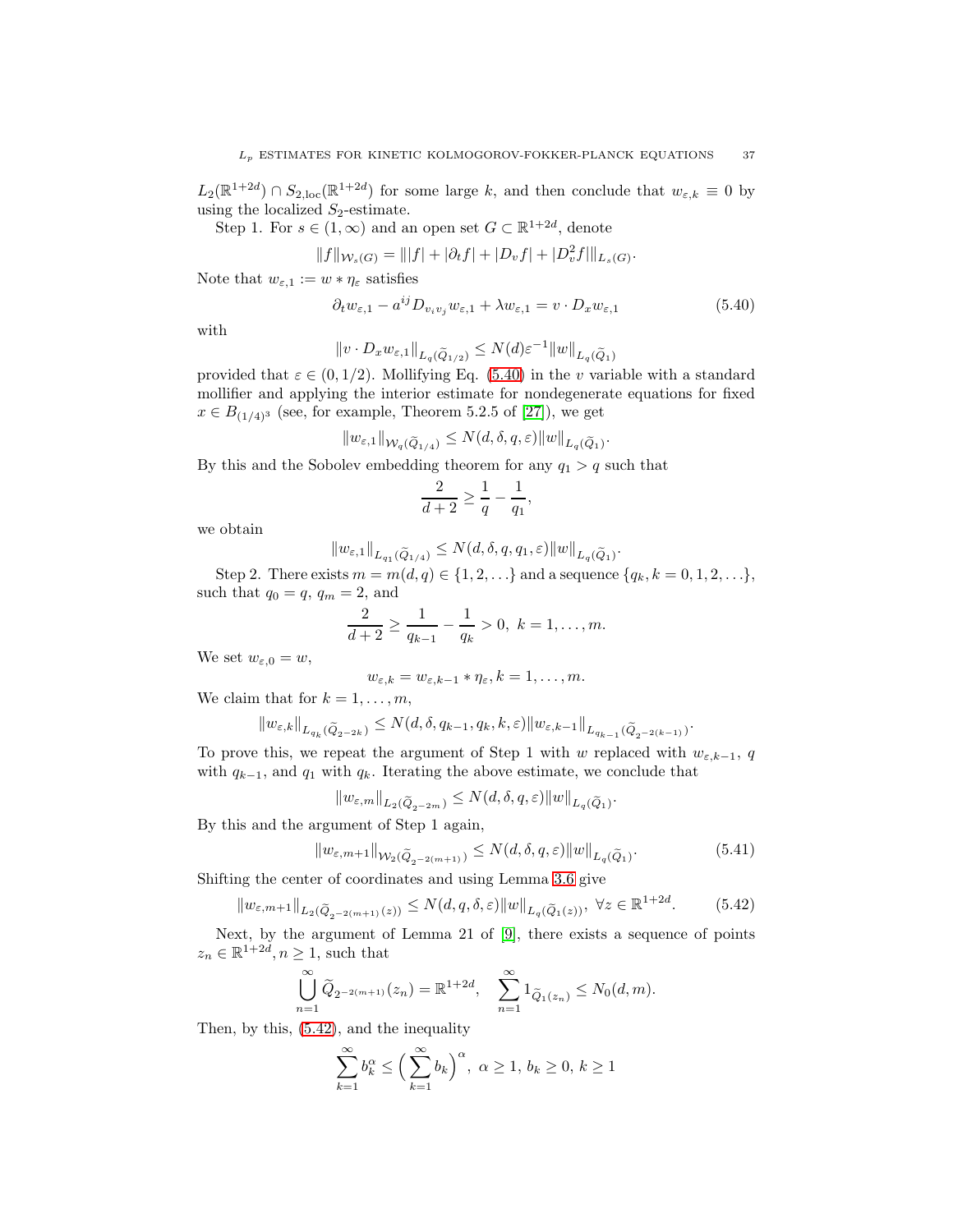with  $\alpha = 2/q > 1$ , we obtain

$$
\begin{aligned} & \int_{\mathbb{R}^{1+2d}} |w_{\varepsilon,m+1}|^2 \, dz \leq \sum_{n=1}^{\infty} \int_{\widetilde{Q}_{2^{-2(m+1)}}(z_n)} |w_{\varepsilon,m+1}|^2 \, dz \\ & \leq N \sum_{n=1}^{\infty} \Big( \int_{\widetilde{Q}_{1}(z_n)} |w|^q \, dz \Big)^{2/q} \leq N \|w\|_{L_q(\mathbb{R}^{1+2d})}^2 < \infty. \end{aligned}
$$

Furthermore, generalizing [\(5.41\)](#page-36-2) for double cylinders  $Q_r$  and  $Q_{2^{-2(m+1)}r}$ , we show that  $w_{\varepsilon,m+1} \in S_{2,\text{loc}}(\mathbb{R}^{1+2d})$ . Therefore, by Lemma [4.5](#page-19-1) (*i*), for any  $r > 0$ ,

$$
||D_v w_{\varepsilon,m+1}||_{L_2(Q_r)} \leq N(d,\delta)r^{-1}||w_{\varepsilon,m+1}||_{L_2(\mathbb{R}^{1+2d})}.
$$

Passing to the limit as  $r \to \infty$  gives  $D_v w_{\varepsilon,m+1} \equiv 0$  in  $\mathbb{R}^{1+2d}_0$ . Shifting in the t variable, we prove that  $D_v w_{\varepsilon,m+1} \equiv 0$  in  $\mathbb{R}^{1+2d}$ , and hence,  $w_{\varepsilon,m+1} = 0$ , which implies  $w \equiv 0$ .

*Proof of Theorem [5.1.](#page-21-1)* We consider three cases:

$$
p > 2
$$
,  $p \in (1, 2), T = \infty$ , and  $p \in (1, 2), T < \infty$ .

*Case 1:*  $p > 2$ . Thanks to Corollary [5.10,](#page-35-0) it remains to prove the assertion (*ii*). The latter follows from the a priori estimate in Corollary [5.10](#page-35-0) and the denseness result (see Lemma [5.12\)](#page-35-2).

*Case 2:*  $p \in (1,2)$ ,  $T = \infty$ *. (i)* We use the standard duality argument (see, for example, Theorem 4.3.8 of [\[27\]](#page-54-2)). Throughout the proof, we assume that  $N =$  $N(d, p).$ 

Let  $U \in C_0^{\infty}(\mathbb{R}^{1+2d})$  and  $u \in S_p(\mathbb{R}^{1+2d})$ . Denote

$$
f = P_0 u + \lambda u.
$$

For  $h \in L_{1,loc}(\mathbb{R}^{1+2d})$ , by  $h_{\varepsilon}$  we denote the mollification in the x variable with the standard mollifier.

*Estimate of*  $(-\Delta_x)^{1/3}u$ . It is well known that

$$
(-\Delta_x)^{1/3}U, \, (-\Delta_x)^{1/3}\partial_t U, \, (-\Delta_x)^{1/3}(v_i D_{x_i}U), \, (-\Delta_x)^{1/3}D_v^2U
$$
  

$$
\in C_{\text{loc}}^{\infty}(\mathbb{R}^{1+2d})\cap L_1(\mathbb{R}^{1+2d}).
$$

Then, by using duality and integrating by parts, we get

$$
J := \int ((-\Delta_x)^{1/3} u_{\varepsilon}) (-\partial_t U + v_i D_{x_i} U - a^{ij} D_{v_i v_j} U + \lambda U) dz
$$
  
= 
$$
\int u_{\varepsilon} (-\partial_t + v_i D_{x_i} - a^{ij} D_{v_i v_j} + \lambda) ((-\Delta_x)^{1/3} U) dz
$$
  
= 
$$
\int ((-\Delta_x)^{1/3} U)(P_0 u_{\varepsilon} + \lambda u_{\varepsilon}) dz.
$$

Furthermore, by Hölder's inequality, Corollary [5.10,](#page-35-0) and the change of variables  $t \to -t, x \to -x$ , one has

$$
|J| \le ||(-\Delta_x)^{1/3}U||_{L_q(\mathbb{R}^{1+2d})}||f_{\varepsilon}||_{L_p(\mathbb{R}^{1+2d})}
$$
  
\$\le N\delta^{-\theta}||-\partial\_t U + v\_i D\_{x\_i} U - a^{ij} D\_{v\_i v\_j} U + \lambda U||\_{L\_q(\mathbb{R}^{1+2d})}||f\_{\varepsilon}||\_{L\_p(\mathbb{R}^{1+2d})},

where  $q = p/(p-1)$ . By Lemma [5.12](#page-35-2) and the same change of variables, we conclude that  $(-\partial_t - a^{ij}D_{v_i v_j} + v_i D_{x_i} + \lambda)C_0^{\infty}(\mathbb{R}^{1+2d})$  is dense in  $L_q(\mathbb{R}^{1+2d})$ . Thus, we obtain

$$
\|(-\Delta_x)^{1/3}u_{\varepsilon}\|_{L_p(\mathbb{R}^{1+2d})}\leq N\delta^{-\theta}\|f_{\varepsilon}\|_{L_p(\mathbb{R}^{1+2d})}.
$$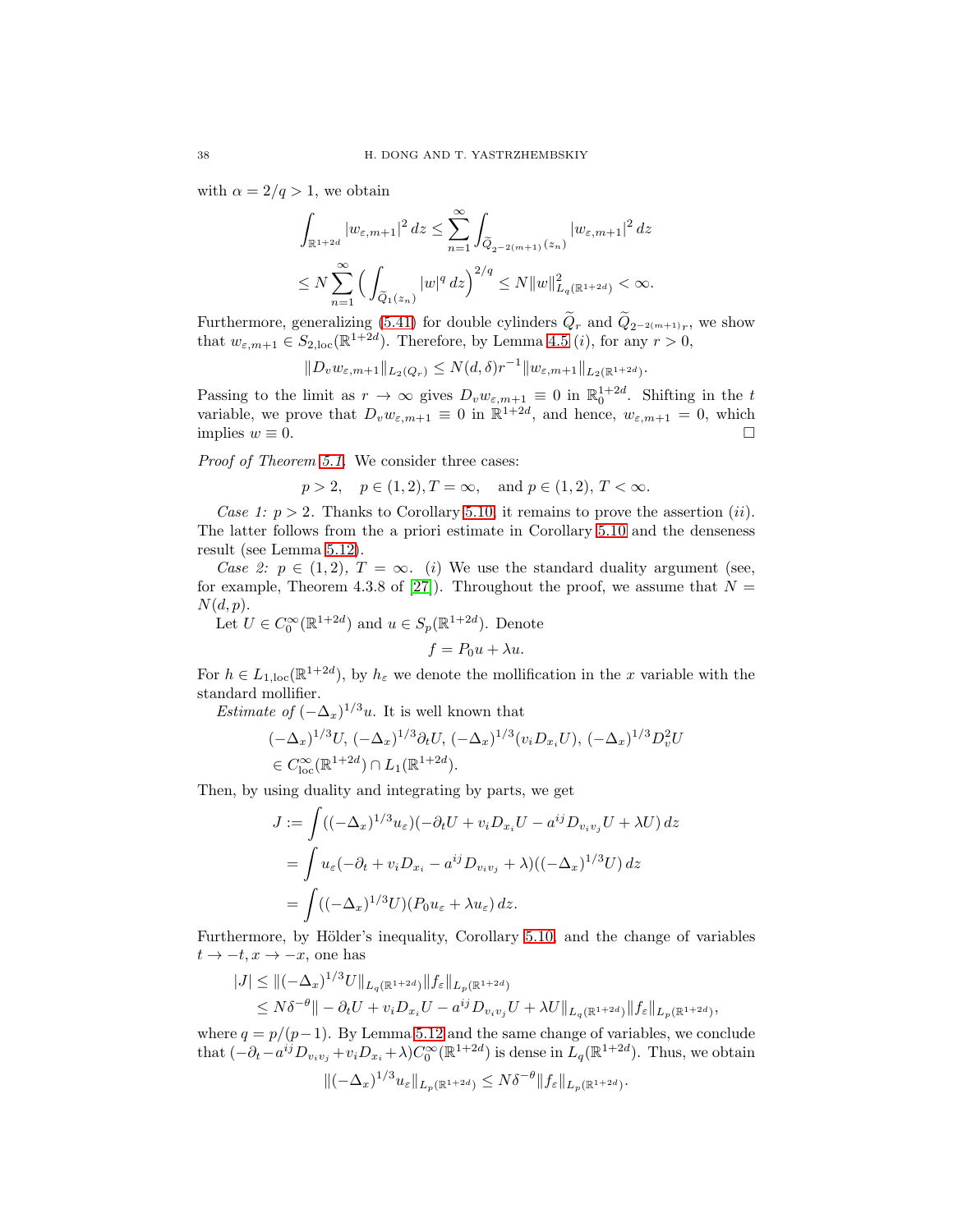Taking the limit as  $\varepsilon \to 0$ , we prove the desired estimate.

*Estimate of*  $D_v(-\Delta_x)^{1/6}u$ . As above, by using duality and integration by parts, we get

$$
\mathcal{I} = \int (D_v(-\Delta_x)^{1/6} u_{\varepsilon}) (-\partial_t U + v \cdot D_x U - a^{ij}(t) D_{v_i v_j} U + \lambda U) dz
$$
  
= 
$$
- \int (P_0 u_{\varepsilon} + \lambda u_{\varepsilon}) D_v (-\Delta_x)^{1/6} U dz
$$
  

$$
- \int ((-\Delta_x)^{1/6} u_{\varepsilon}) D_x U dz =: \mathcal{I}_1 + \mathcal{I}_2.
$$

Furthermore, by Corollary [5.10](#page-35-0) with  $q > 2$ ,

$$
\mathcal{I}_1 \leq N\delta^{-\theta} \|- \partial_t U + v_i D_{x_i} U - a^{ij} D_{v_i v_j} U + \lambda U \|_{L_q(\mathbb{R}^{1+2d})} \|f_{\varepsilon}\|_{L_p(\mathbb{R}^{1+2d})}.
$$

Next, by Hölder's inequality,

$$
\mathcal{I}_2 \le N \| (-\Delta_x)^{1/3} u_{\varepsilon} \|_{L_p(\mathbb{R}^{1+2d})} \| \mathcal{R}_x(-\Delta_x)^{1/3} U \|_{L_q(\mathbb{R}^{1+2d})} =: \mathcal{I}_{2,1} \mathcal{I}_{2,2},
$$

where  $\mathcal{R}_x = D_x(-\Delta_x)^{-1/2}$  is the Riesz transform. Due to the  $L_p$  estimate of  $(-\Delta_x)^{1/3}u_{\varepsilon}$ 

$$
\mathcal{I}_{2,1} \leq N\delta^{-\theta} \|f_{\varepsilon}\|_{L_p(\mathbb{R}^{1+2d})}.
$$

By the  ${\mathcal L}_q$  boundedness of the Riesz transform and Corollary [5.10](#page-35-0) combined with the change of variables as before, we get

$$
\mathcal{I}_{2,2} \leq N\delta^{-\theta} \|- \partial_t U + v_i D_{x_i} U - a^{ij} D_{v_i v_j} U + \lambda U \|_{L_q(\mathbb{R}^{1+2d})}.
$$

These estimates imply the desired inequality for  $D_v(-\Delta_x)^{1/6}u$ .

*Estimate of*  $D_v^2 u$ . For any  $k, l \in \{1, ..., d\}$ , we have

$$
I = \int D_{v_k v_l} u_\varepsilon (-\partial_t U + v_i D_{x_i} U - a^{ij} D_{v_i v_j} U + \lambda U) dz =: I_1 + I_2,
$$

where

$$
I_1 = \int D_{v_k v_l} U(P_0 u_\varepsilon + \lambda u_\varepsilon) dz,
$$
  
\n
$$
I_2 = -\int (\delta_{ik} D_{v_l} U + \delta_{il} D_{v_k} U) D_{x_i} u_\varepsilon dz.
$$

We only need to show that

<span id="page-38-0"></span>
$$
|I_1| + |I_2|
$$
  
\n
$$
\leq N\delta^{-\theta} \| - \partial_t U + v_i D_{x_i} U - a^{ij} D_{v_i v_j} U + \lambda U \|_{L_q(\mathbb{R}^{1+2d})} \| f_{\varepsilon} \|_{L_p(\mathbb{R}^{1+2d})}.
$$
\n(5.43)

The estimate of  $I_1$  follows from Corollary [5.10.](#page-35-0) Furthermore, Hölder's inequality yields

$$
|I_2| \leq \|(-\Delta_x)^{1/6} D_v U\|_{L_q(\mathbb{R}^{1+2d})} \|\mathcal{R}_x(-\Delta_x)^{1/3} u_{\varepsilon}\|_{L_p(\mathbb{R}^{1+2d})} =: I_{2,1} I_{2,2}.
$$

By Corollary [5.10,](#page-35-0)

$$
I_{2,1} \leq N\delta^{-\theta} \|- \partial_t U + v_i D_{x_i} U - a^{ij} D_{v_i v_j} U + \lambda U \|_{L_q(\mathbb{R}^{1+2d})}.
$$

Then, by the  $L_p$ -boundedness of  $\mathcal{R}_x$  and the  $L_p$  estimate of  $(-\Delta_x)^{1/3}u_{\varepsilon}$ , we obtain

$$
I_{2,2} \leq N\delta^{-\theta} \|f_{\varepsilon}\|_{L_p(\mathbb{R}^{1+2d})}.
$$

Combining these estimates, we prove [\(5.43\)](#page-38-0).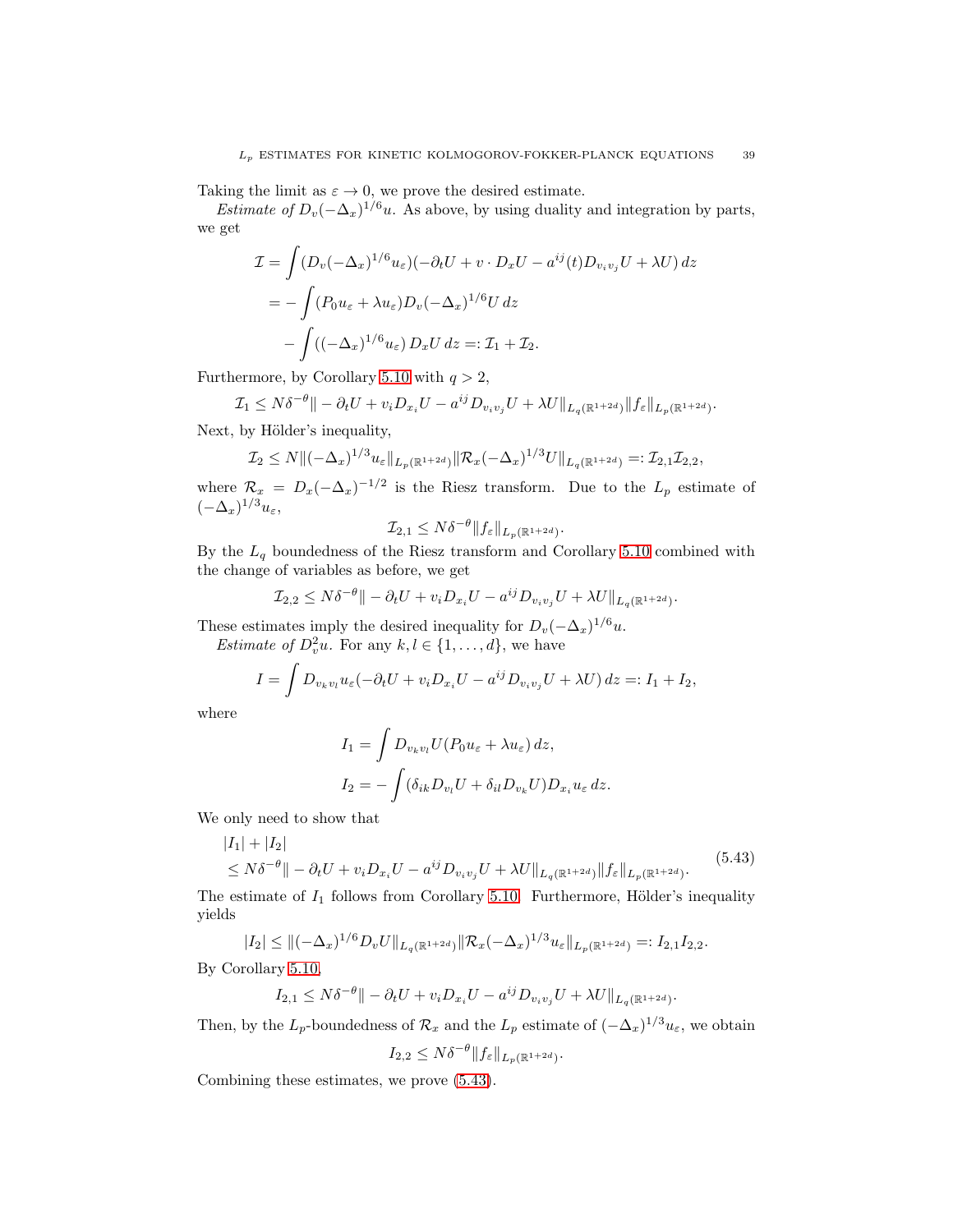*Estimate of u.* For  $\lambda > 0$ , integration by parts gives

$$
\int \lambda u_{\varepsilon}(-\partial_t U + v_i D_{x_i} U - a^{ij} D_{v_i v_j} U + \lambda U) dz = \int \lambda U f_{\varepsilon} dz.
$$

Now the  $L_p$  estimate of  $\lambda u$  follows from Hölder's inequality and Corollary [5.10.](#page-35-0) Thus, the assertion  $(i)$  is proved. The claim  $(ii)$  now follows from  $(i)$  and Lemma [5.12.](#page-35-2)

*Case 3:*  $p \in (1,2)$ ,  $T < \infty$ . (i) We fix an arbitrary function  $\phi \in L_q(\mathbb{R}^{1+2d}_T)$ , where  $q = p/(p-1)$ , and extend it by zero for  $t > T$ . By the assertion (ii) in the case  $p > 2$  and the change of variables  $t \to -t, x \to -x$ , the equation

$$
-\partial_t U + v \cdot D_x U - a^{ij} D_{v_i v_j} U + \lambda U = \phi
$$

has a unique solution U such that  $U$ ,  $(-\partial_t + v \cdot D_x)U$ ,  $D_vU$ ,  $D_v^2U \in L_q(\mathbb{R}^{1+2d})$ . Note that by Lemma [5.9](#page-34-3) and the aforementioned change of variables,  $U = 0$  a.e. on  $(T, \infty) \times \mathbb{R}^{2d}$ .

Furthermore, for a measurable function h on  $\mathbb{R}^{1+2d}$ , we denote

$$
Th(z) = h(t, x - vt, v).
$$

By the change of variables  $x \to x - vt$  and the chain rule for distributions, we have

$$
\int u(-\partial_t U + v \cdot D_x U) dz = -\int T u T (\partial_t U - v \cdot D_x U) dz
$$

$$
= -\int T u \partial_t (TU) dz.
$$

Since  $Tu, \partial_t(Tu) \in L_p(\mathbb{R}^{1+2d}), TU, \partial_t(TU) \in L_q(\mathbb{R}^{1+2d}),$  we may integrate by parts and obtain

$$
\int u(-\partial_t U + v \cdot D_x U) dz = \int (\partial_t T u) T U dz
$$
  
= 
$$
\int T(\partial_t u - v \cdot D_x u) T U dz = \int (\partial_t u - v \cdot D_x u) U dz.
$$

By this and integration by parts, we get

$$
\mathfrak{I} := \int_{\mathbb{R}_T^{1+2d}} u\phi \, dz = \int_{\mathbb{R}^{1+2d}} u(-\partial_t U + v \cdot D_x U - a^{ij}(t)D_{v_iv_j}U + \lambda U) \, dz
$$
  
= 
$$
\int_{\mathbb{R}_T^{1+2d}} U(P_0 u + \lambda u) \, dz.
$$

By Hölder's inequality and Lemma [5.9,](#page-34-3)

$$
|\Im| \leq N\delta^{-\theta}\lambda^{-1} || - \partial_t U + v \cdot D_x U - a^{ij}(t)D_{v_iv_j}U + \lambda U ||_{L_q(\mathbb{R}^{1+2d})}
$$
  
 
$$
\times ||P_0 u + \lambda u||_{L_p(\mathbb{R}^{1+2d}_T)} = N\lambda^{-1}\delta^{-\theta} ||\phi||_{L_q(\mathbb{R}^{1+2d}_T)} ||P_0 u + \lambda u||_{L_p(\mathbb{R}^{1+2d}_T)}.
$$

This gives

<span id="page-39-0"></span>
$$
\lambda \|u\|_{L_p(\mathbb{R}^{1+2d}_T)} \le N\delta^{-\theta} \|P_0 u + \lambda u\|_{L_p(\mathbb{R}^{1+2d}_T)}.
$$
\n(5.44)

Next, by the solvability when  $T = \infty$ , the equation

$$
P_0u_1 + \lambda u_1 = (P_0u + \lambda u)1_{t
$$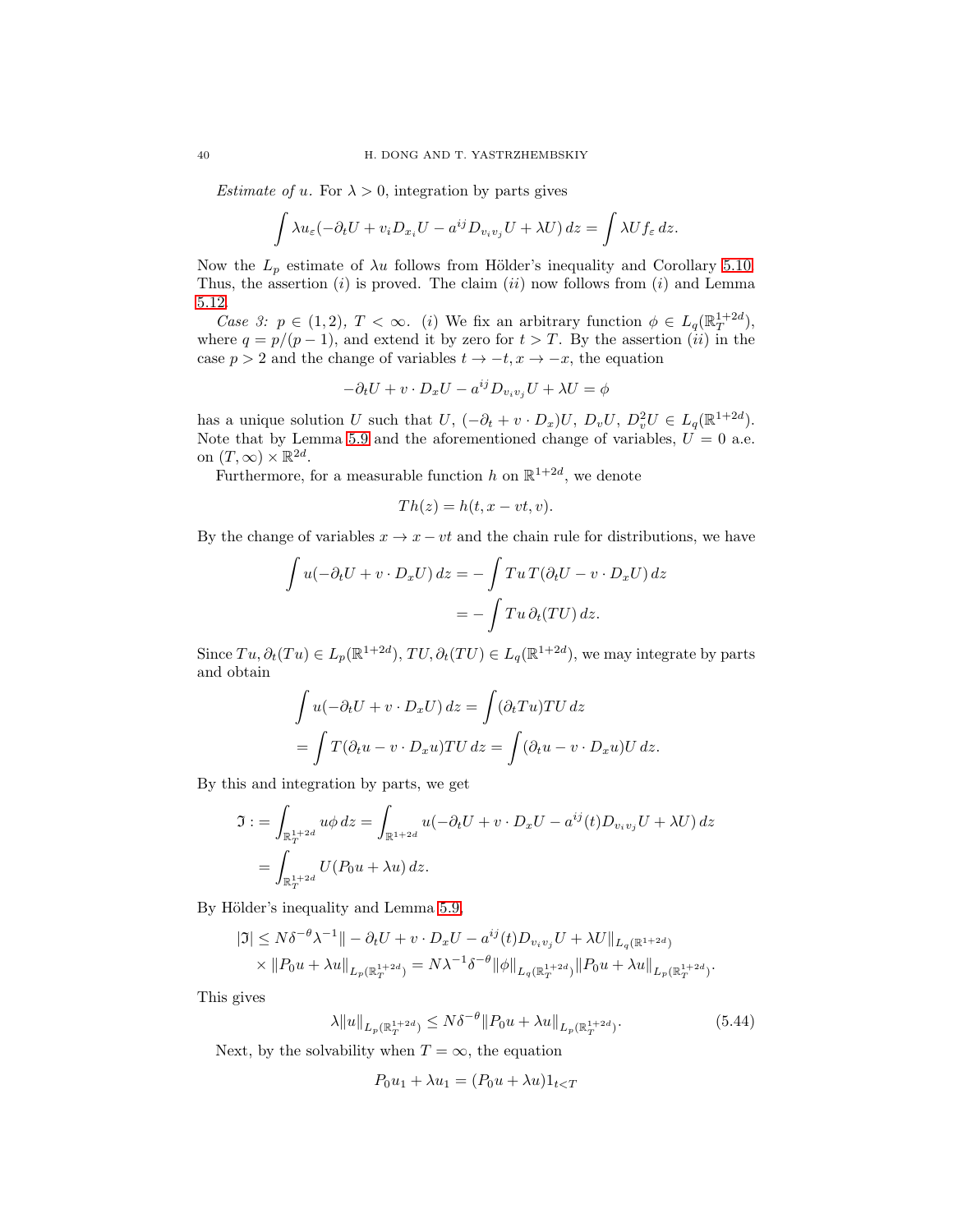has a unique solution  $u_1 \in S_p(\mathbb{R}^{1+2d})$ . Then, by [\(5.1\)](#page-21-4) with  $T = \infty$ ,

$$
\lambda \|u_1\|_{L_p(\mathbb{R}_T^{1+2d})} + \lambda^{1/2} \|D_v u_1\|_{L_p(\mathbb{R}_T^{1+2d})} + \|D_v^2 u_1\|_{L_p(\mathbb{R}_T^{1+2d})} \n+ \|(-\Delta_x)^{1/3} u_1\|_{L_p(\mathbb{R}_T^{1+2d})} + \|D_v(-\Delta_x)^{1/6} u_1\|_{L_p(\mathbb{R}_T^{1+2d})} \n\leq N\delta^{-\theta} \|P_0 u + \lambda u\|_{L_p(\mathbb{R}_T^{1+2d})}.
$$

It follows from [\(5.44\)](#page-39-0) that  $u_1 = u$  a.e. in  $\mathbb{R}^{1+2d}_T$ . Thus, the desired estimate holds for u.

 $(ii)$  Similar to the proof of Theorem [4.1](#page-15-1)  $(ii)$ , this claim follows from the a priori estimate in the assertion (i) when  $p \in (1,2), T < \infty$  and the solvability in the assertion (*ii*) when  $p \in (1, 2), T = \infty$ .

### 6. Mixed-norm estimate for the model equation

<span id="page-40-0"></span>In this section, we prove the following theorem, which is Theorem [2.5](#page-6-1) for the operator  $P_0$ . We follow the argument of Theorem [5.1](#page-21-1) and make only minor adjustments.

<span id="page-40-1"></span>**Theorem 6.1.** Invoke the assumptions of Theorem [2.5](#page-6-1) and assume  $b \equiv 0, c \equiv 0$ . Then, for any number  $\lambda \geq 0$  and  $u \in S_{p,r_1,\dots,r_d,q}(\mathbb{R}^{1+2d}_T, w)$ , one has

$$
\lambda \|u\| + \lambda^{1/2} \|D_v u\| + \|D_v^2 u\| + \|(-\Delta_x)^{1/3} u\| + \|D_v(-\Delta_x)^{1/6} u\|
$$
\n
$$
\leq N\delta^{-\theta} \|P_0 u + \lambda u\|,
$$
\n(6.1)

 $\text{where } ||\cdot|| = ||\cdot||_{L_{p,r_1,...,r_d,q}(\mathbb{R}^{1+2d}_T,w)}, N = N(d,p,r_1,...,r_d,q,K), \text{and } \theta = \theta(d,p,r_1,...,r_d,q,K) > 0$ 0. Furthermore, the part of the Theorem [2.5](#page-6-1) *(iii)* concerning the  $S_{p;r_1,...,r_d}(\mathbb{R}^{1+2d}_T, |x|^{\alpha} \prod_{i=1}^d w_i(v_i))$ estimate is valid with  $P_0$  in place of P for any  $\lambda \geq 0$ .

Here is a generalization of Lemma [5.2.](#page-21-2)

<span id="page-40-2"></span>**Lemma 6.2.** Let  $p > 1, R \ge 1$  be numbers and  $f \in L_p(\mathbb{R}^{1+2d}_0)$  vanish outside  $(-1,0) \times \mathbb{R}^d \times B_1$ . Let  $u \in S_p((-1,0) \times \mathbb{R}^{2d})$  be the unique solution to

<span id="page-40-3"></span>
$$
P_0 u = f, \quad u(-1, \cdot) = 0.
$$

Then, there exist positive constants  $\theta_0 = \theta_0(d)$ ,  $\theta = \theta(d)$ ,  $N = N(d, p)$  such that for  $c_k = 2^k/\delta^{\theta_0}, k \ge 0$ ,

$$
\| |u| + |D_v u| + |D_v^2 u| \|_{L_p((-1,0) \times B_{R^3} \times B_R)}
$$
  
\n
$$
\leq N \delta^{-\theta} \sum_{k=0}^{\infty} 2^{-k(k-1)/4} R^{-k} \| f \|_{L_p(Q_{1,2c_kR})},
$$
  
\n
$$
(|(-\Delta_x)^{1/3} u|^p)_{Q_{1,R}}^{1/p} \leq N \delta^{-\theta} R^{-2} \sum_{k=0}^{\infty} 2^{-2k} (|f|^p)_{Q_{1,c_kR}}^{1/p},
$$
  
\n
$$
(|D_v(-\Delta_x)^{1/6} u|^p)_{Q_{1,R}}^{1/p} \leq N \delta^{-\theta} R^{-1} \sum_{k=0}^{\infty} 2^{-k} (|f|^p)_{Q_{1,c_kR}}^{1/p}.
$$

*Proof.* We repeat the proof of Lemma [5.2.](#page-21-2) Let us point out two minor modifications that we make. First, in the definition of cutoff functions  $\xi_j(x, v)$ , we replace  $\delta^2$  with  $\delta^{\theta+1}$ , where  $\theta = \theta(d) > 1$  is the constant from the a priori estimate in Theorem [5.1](#page-21-1) (*i*). Second, one needs to use Theorem [5.1](#page-21-1) instead of Theorem [4.1.](#page-15-1)  $\Box$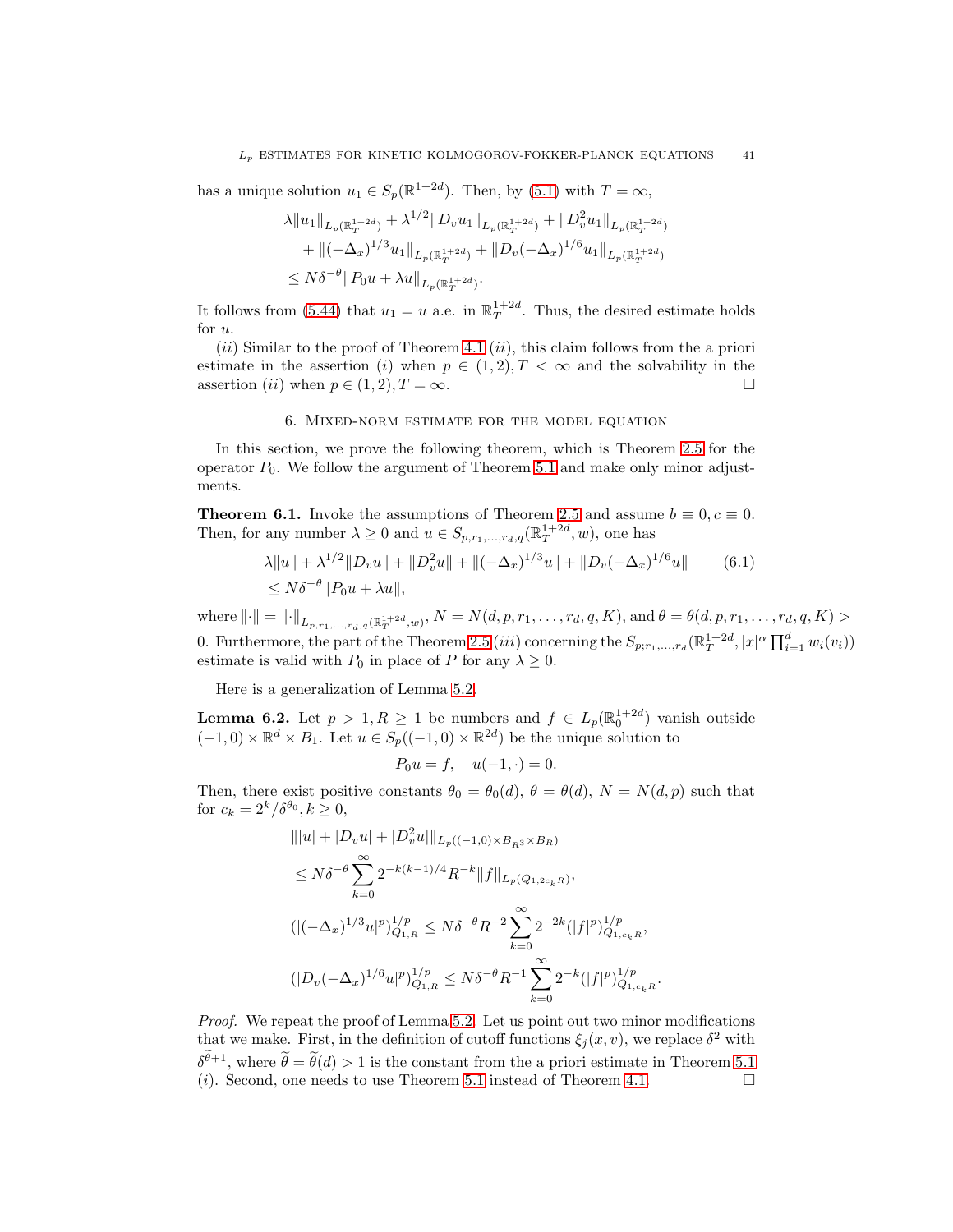<span id="page-41-0"></span>**Proposition 6.3.** Let  $p > 1$ ,  $r > 0$ ,  $\nu \geq 2$  be numbers,  $z_0 \in \mathbb{R}^{1+2d}_T$ , and  $u \in$  $S_{p,loc}(\mathbb{R}^{1+2d}_T)$  be a function such that  $P_0u = 0$  in  $(t_0 - \nu^2 r^2, t_0) \times \mathbb{R}^d \times B_{\nu r}(v_0)$ . Then, there exist positive constants  $N(d, p)$  and  $\theta = \theta(d)$  such that

$$
\left( |(-\Delta_x)^{1/3}u - ((-\Delta_x)^{1/3}u)_{Q_r(z_0)}|^p \right)_{Q_r(z_0)}^{1/p} \le N\nu^{-1} \delta^{-\theta} \left( |(-\Delta_x)^{1/3}u|^p \right)_{Q_{\nu r}(z_0)}^{1/p},
$$
\n
$$
\left( |D_v(-\Delta_x)^{1/6}u - (D_v(-\Delta_x)^{1/6}u)_{Q_r(z_0)}|^p \right)_{Q_r(z_0)}^{1/p}
$$
\n
$$
\le N\nu^{-1} \delta^{-\theta} (|D_v(-\Delta_x)^{1/6}u|^p)_{Q_{\nu r}(z_0)}^{1/p}
$$
\n
$$
+ N\nu^{-1} \delta^{-\theta} \sum_{k=0}^{\infty} 2^{-2k} (|(-\Delta_x)^{1/3}u|^p)_{Q_{\nu r, 2^k\nu r}(z_0)}^{1/p},
$$
\n
$$
\left( |D_v^2u - (D_v^2u)_{Q_r(z_0)}|^p \right)_{Q_r(z_0)}^{1/p} \le N\nu^{-1} \delta^{-\theta} (|D_v^2u|^p)_{Q_{\nu r}(z_0)}^{1/p}
$$
\n
$$
+ N\nu^{-1} \delta^{-\theta} \sum_{k=0}^{\infty} 2^{-k} (|(-\Delta_x)^{1/3}u|^p)_{Q_{\nu r, 2^k\nu r}(z_0)}^{1/p}.
$$

6.1. **Proof of Proposition [6.3.](#page-41-0)** First, we need a localized  $L_p$  estimate, which we prove by repeating the argument of Lemma [4.5](#page-19-1) and replacing Theorem [4.1](#page-15-1) with Theorem [5.1.](#page-21-1)

<span id="page-41-1"></span>**Lemma 6.4.** Lemma [5.11](#page-35-1) holds for any  $p \in (1, \infty)$ .

The next two lemmas are generalizations of Lemmas [5.4](#page-24-1) and [5.5,](#page-26-2) respectively. Their proofs go along the same lines as in the lemmas in Section [5.](#page-21-0) One minor adjustment one needs to make is to replace Theorem [4.1](#page-15-1) and Lemma [4.5](#page-19-1) with Theorem [5.1](#page-21-1) and Lemma [6.4,](#page-41-1) respectively.

**Lemma 6.5.** Let  $0 < r < R \leq 1$  and  $p \in (1, \infty)$  be numbers, and  $u \in S_{p, loc}(\mathbb{R}^{1+2d}_{0})$ be a function such that  $P_0u = 0$  in  $Q_1$ . Then, there exist constants  $N = N(d, p, r, R)$ and  $\theta = \theta(d) > 0$  such that

$$
||D_x u||_{L_p(Q_r)} \leq N\delta^{-\theta} ||u||_{L_p(Q_R)}.
$$

<span id="page-41-2"></span>**Lemma 6.6.** Let  $p \in (1, \infty)$  and  $u \in S_{p,\text{loc}}(\mathbb{R}^{1+2d}_{0})$  be a function such that  $P_0u = 0$ in  $(-1,0) \times \mathbb{R}^d \times B_1$ . Then, for any  $r \in (0,1)$ , we have

$$
||D_x u||_{L_p(Q_r)} \leq N\delta^{-\theta} \sum_{k=0}^{\infty} 2^{-k} (|(-\Delta_x)^{1/3} u|^p)_{Q_{1,2^k}}^{1/p},
$$
  

$$
||D_x u||_{L_p(Q_r)} \leq N\delta^{-\theta} \sum_{k=0}^{\infty} 2^{-2k} (|(-\Delta_x)^{1/6} u|^p)_{Q_{1,2^k}}^{1/p},
$$

where  $N = N(d, p, r)$  and  $\theta = \theta(d) > 0$ .

<span id="page-41-3"></span>**Lemma 6.7.** Under the assumptions of Lemma [6.6,](#page-41-2) for any  $l, m \in \{0, 1, \ldots\}$ , there exists a constant  $\theta = \theta(d, p, l, m) > 0$  such that the following assertions hold.

(*i*) For any  $R \in (1/2, 1],$ 

$$
\sup_{Q_{1/2}} |D_x^l D_v^m u| + \sup_{Q_{1/2}} |\partial_t D_x^l D_v^m u| \le N(d, p, l, m, R) \delta^{-\theta} ||u||_{L_p(Q_R)},
$$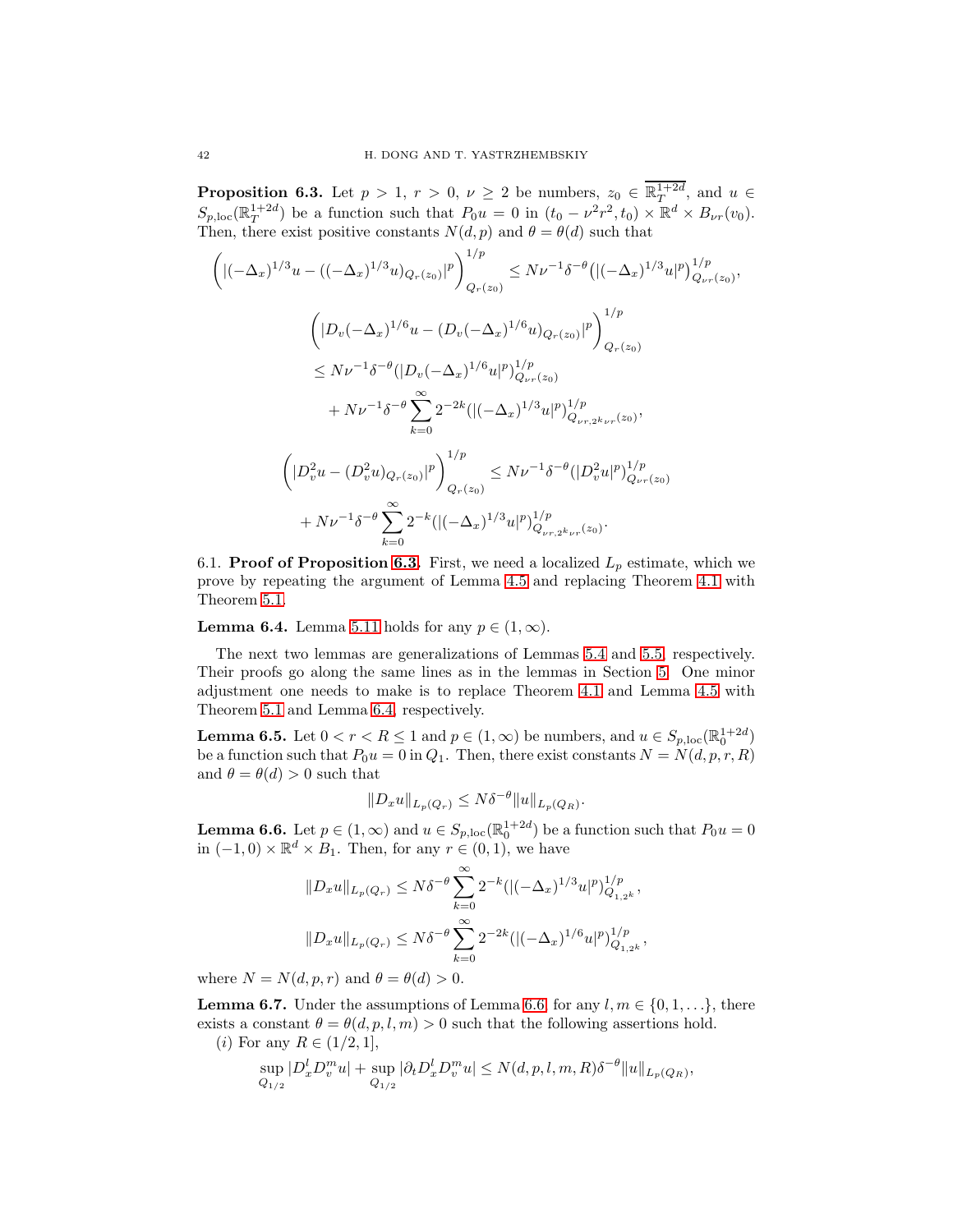$$
(ii) \sup_{Q_{1/2}} (|D_x^l D_v^{m+1}(-\Delta_x)^{1/6} u| + |\partial_t D_x^l D_v^{m+1}(-\Delta_x)^{1/6} u|)
$$
  
\n
$$
\leq N(d, p, l, m) \delta^{-\theta} (||D_v(-\Delta_x)^{1/6} u||_{L_p(Q_1)}
$$
  
\n
$$
+ \sum_{k=0}^{\infty} 2^{-2k} (|(-\Delta_x)^{1/3} u|^p)_{Q_{1,2^k}}^{1/p}),
$$

$$
(iii) \sup_{Q_{1/2}} |D_x^l D_v^{m+2} u| + \sup_{Q_{1/2}} |\partial_t D_x^l D_v^{m+2} u| \le N(d, p, l, m) \delta^{-\theta} ||D_v^2 u||_{L_p(Q_1)}
$$

$$
+ N(d, p, l, m) \delta^{-\theta} \sum_{k=0}^{\infty} 2^{-k} (|(-\Delta_x)^{1/3} u|^p)_{Q_{1,2^k}}^{1/p}.
$$

*Proof.* (i) The proof is almost identical to that of Lemma [5.6](#page-28-4) (i). By the induction argument, for any  $j \in \{0, 1\}$ , we get

$$
\|\partial_t^j D_x^l D_v^m u\|_{L_p(Q_{1/2})} \le N(d, p, j, l, m, R)\delta^{-\theta} \|u\|_{L_p(Q_R)},
$$

where  $\theta = \theta(d, j, l, m) > 0$ . Now the assertion follows from the last inequality, [\(5.24\)](#page-29-1) and the Sobolev embedding theorem.

 $(ii), (iii)$  The proof is almost the same as the one of Lemma [5.6](#page-28-4)  $(ii), (iii)$ . One merely needs to replace Lemma [5.5](#page-26-2) with Lemma [6.6](#page-41-2) in this argument.  $\Box$ 

*Proof of Proposition [6.3.](#page-41-0)* The assertion follows from Lemma [6.7](#page-41-3) and the scaling argument (see Lemma [3.6\)](#page-14-0).

### 6.2. Proof of Theorem [6.1.](#page-40-1)

<span id="page-42-0"></span>**Proposition 6.8.** Let  $p > 1$ ,  $r > 0$ ,  $\nu \geq 2$  be numbers,  $z_0 \in \mathbb{R}^{1+2d}_T$ , and  $u \in$  $S_p(\mathbb{R}^{1+2d}_T)$ .

Then, there exist positive constants  $N = N(d, p)$ ,  $\theta_0 = \theta_0(d)$ , and  $\theta = \theta(d, p)$ such that for  $c_k = 2^k/\delta^{\theta_0}, k \ge 0$ , and any  $z_0 \in \mathbb{R}^{1+2d}_T$ ,

$$
\begin{split}\n&\left(\left|(-\Delta_x)^{1/3}u-((-\Delta_x)^{1/3}u)_{Q_r(z_0)}\right|^p\right)^{1/p} \\
&\leq N\nu^{-1}\delta^{-\theta}\left((-\Delta_x)^{1/3}u|^p\right)^{1/p}_{Q_{\nu r}(z_0)} \\
&+ N\nu^{(4d+2)/p}\delta^{-\theta}\sum_{k=0}^{\infty}2^{-2k}\left(|P_0u|^p\right)^{1/p}_{Q_{2\nu r, 2\nu r c_k}(z_0)}, \\
&\left(\left|D_v(-\Delta_x)^{1/6}u-(D_v(-\Delta_x)^{1/6}u)_{Q_r(z_0)}\right|^p\right)^{1/p}_{Q_r(z_0)} \\
&\leq N\nu^{-1}\delta^{-\theta}\left(|D_v(-\Delta_x)^{1/6}u|^p\right)^{1/p}_{Q_{\nu r}(z_0)} \\
&+ N\nu^{-1}\delta^{-\theta}\sum_{k=0}^{\infty}2^{-2k}\left(((-\Delta_x)^{1/3}u|^p\right)^{1/p}_{Q_{\nu r, 2^k\nu r}(z_0)} \\
&+ N\nu^{(4d+2)/p}\delta^{-\theta}\sum_{k=0}^{\infty}2^{-k}\left(|P_0u|^p\right)^{1/p}_{Q_{2\nu r, 2\nu r c_k}(z_0)},\n\end{split}
$$

 $_{k=0}$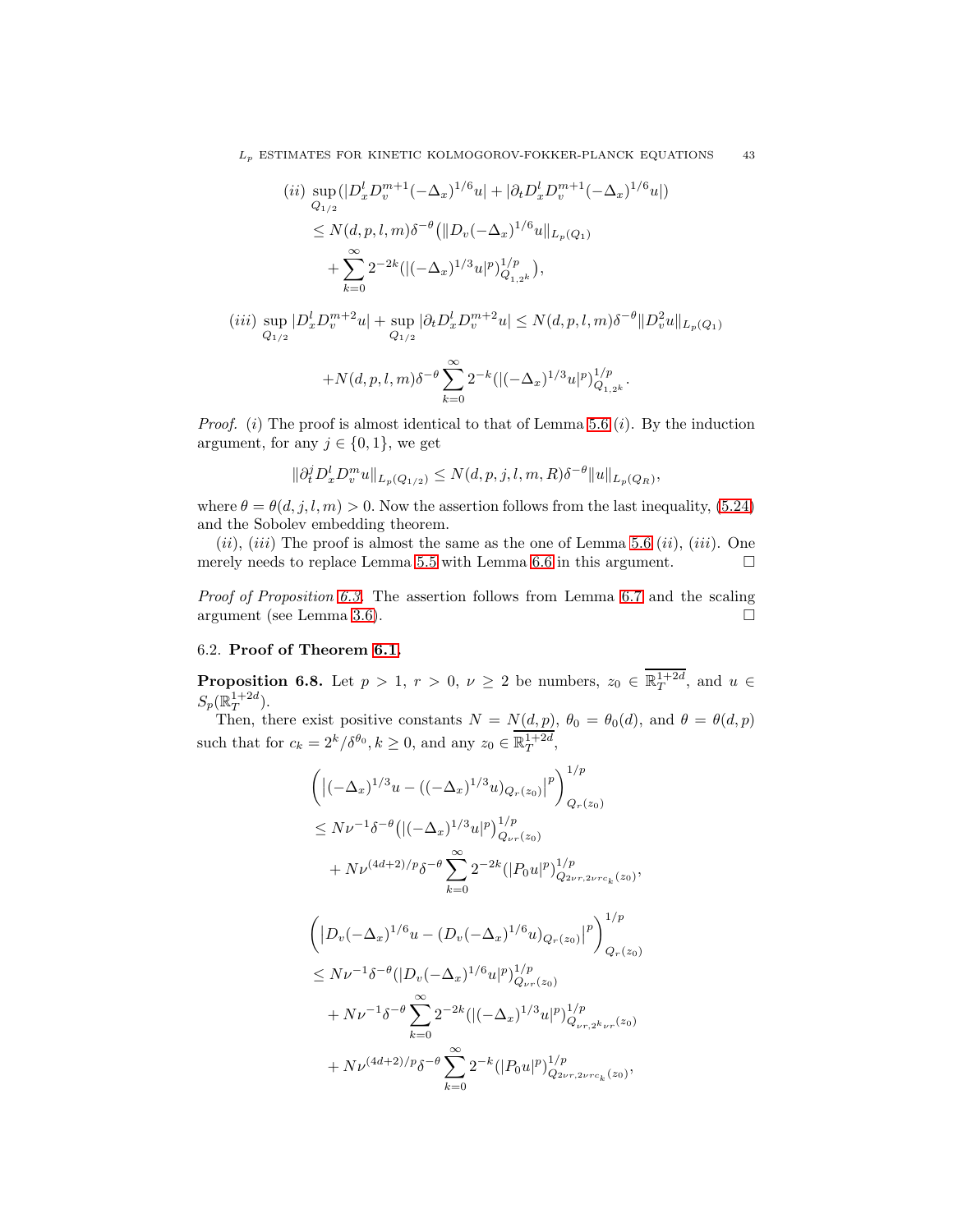$$
\begin{split} \left(|D_v^2 u - (D_v^2 u)_{Q_r(z_0)}|^p\right)_{Q_r(z_0)}^{1/p} &\leq N\nu^{-1} \delta^{-\theta} \left(|D_v^2 u|^p\right)_{Q_{\nu r}(z_0)}^{1/p} \\ &+ N\nu^{-1} \delta^{-\theta} \sum_{k=0}^{\infty} 2^{-k} \left( |(-\Delta_x)^{1/3} u|^p \right)_{Q_{\nu r, 2^k \nu r}(z_0)}^{1/p} \\ &+ N\nu^{(4d+2)/p} \delta^{-\theta} \sum_{k=0}^{\infty} 2^{-k} \left( |P_0 u|^p \right)_{Q_{2\nu r, 2\nu r c_k}(z_0)}^{1/p} .\end{split}
$$

*Proof.* The assertion is derived from Lemma [6.2](#page-40-2) and Proposition [6.3.](#page-41-0) See the proof of Proposition [5.7](#page-30-0) in Subsection [5.1.](#page-24-2)

*Proof of Theorem [6.1.](#page-40-1)* First, we consider the case when the weight depends on  $t, v$ variables only. In this proof, N is a constant depending only on  $d, p, r_1, \ldots, r_d, q$ , and K.

*Step 1: Case*  $\lambda = 0$  *and u vanishing for large* |z| *.* By Lemma [A.2](#page-52-1) and the selfimproving property of the  $A_p$ -weights (see, for instance, Corollary 7.2.6 of [\[19\]](#page-54-19)), there exists a number

$$
p_0 = p_0(d, p, r_1, \dots, r_d, q, K), \quad 1 < p_0 < \min\{p, r_1, \dots, r_d, q\},
$$

such that  $u \in S_{p_0,\text{loc}}(\mathbb{R}^{1+2d}_T)$ 

<span id="page-43-0"></span>
$$
w_0 \in A_{q/p_0}(\mathbb{R}), \quad w_i \in A_{r_i/p_0}(\mathbb{R}), \quad i = 1, \dots, d. \tag{6.2}
$$

Denote  $f = P_0u$ . By what was said above and the fact that u is compactly supported, we have  $u \in S_{p_0}(\mathbb{R}^{1+2d}_T)$ . Then, by Proposition [6.8](#page-42-0) with p replaced with  $p_0$ , for any  $z_0 \in \overline{\mathbb{R}^{1+2d}_T}$ , we get

$$
((-\Delta_x)^{1/3}u)_T^{\#}(z_0) \le N\nu^{-1}\delta^{-\theta} \mathcal{M}_T^{1/p_0}|(-\Delta_x)^{1/3}u|^{p_0}(z_0) + N\nu^{(4d+2)/p_0}\delta^{-\theta} \sum_{k=0}^{\infty} 2^{-2k} \mathbb{M}_{2^k/\delta^{\theta_0},T}^{1/p_0}(f|^{p_0}(z_0),
$$

$$
(D_v(-\Delta_x)^{1/6}u)_T^{\#}(z_0) \le N\nu^{-1}\delta^{-\theta}\mathcal{M}_T^{1/p_0}|D_v(-\Delta_x)^{1/6}u|^{p_0}(z_0) + N\nu^{-1}\delta^{-\theta}\sum_{k=0}^{\infty} 2^{-2k}\mathbb{M}_{2^k,T}^{1/p_0}|(-\Delta_x)^{1/3}u|^{p_0}(z_0) + N\nu^{(4d+2)/p_0}\delta^{-\theta}\sum_{k=0}^{\infty} 2^{-k}\mathbb{M}_{2^k/\delta^{\theta_0},T}^{1/p_0}(f|^{p_0}(z_0),
$$

and

$$
(D_v^2 u)_T^{\#}(z_0) \le N\nu^{-1} \delta^{-\theta} \mathcal{M}_T^{1/p_0} |D_v^2 u|^{p_0}(z_0)
$$
  
+  $N\nu^{-1} \delta^{-\theta} \sum_{k=0}^{\infty} 2^{-k} M_{2^k, T}^{1/p_0} |(-\Delta_x)^{1/3} u|^{p_0}(z_0)$   
+  $N\nu^{(4d+2)/p_0} \delta^{-\theta} \sum_{k=0}^{\infty} 2^{-k} M_{2^k/\delta^{\theta_0}, T}^{1/p_0}(f|^{p_0}(z_0)).$ 

We take the  $\|\cdot\|$ -norm on both sides of the above inequalities and use the Minkowski inequality. After that we apply Corollary [3.2](#page-9-0) (i) with  $p/p_0, r_1/p_0, \ldots, r_d/p_0, q/p_0 >$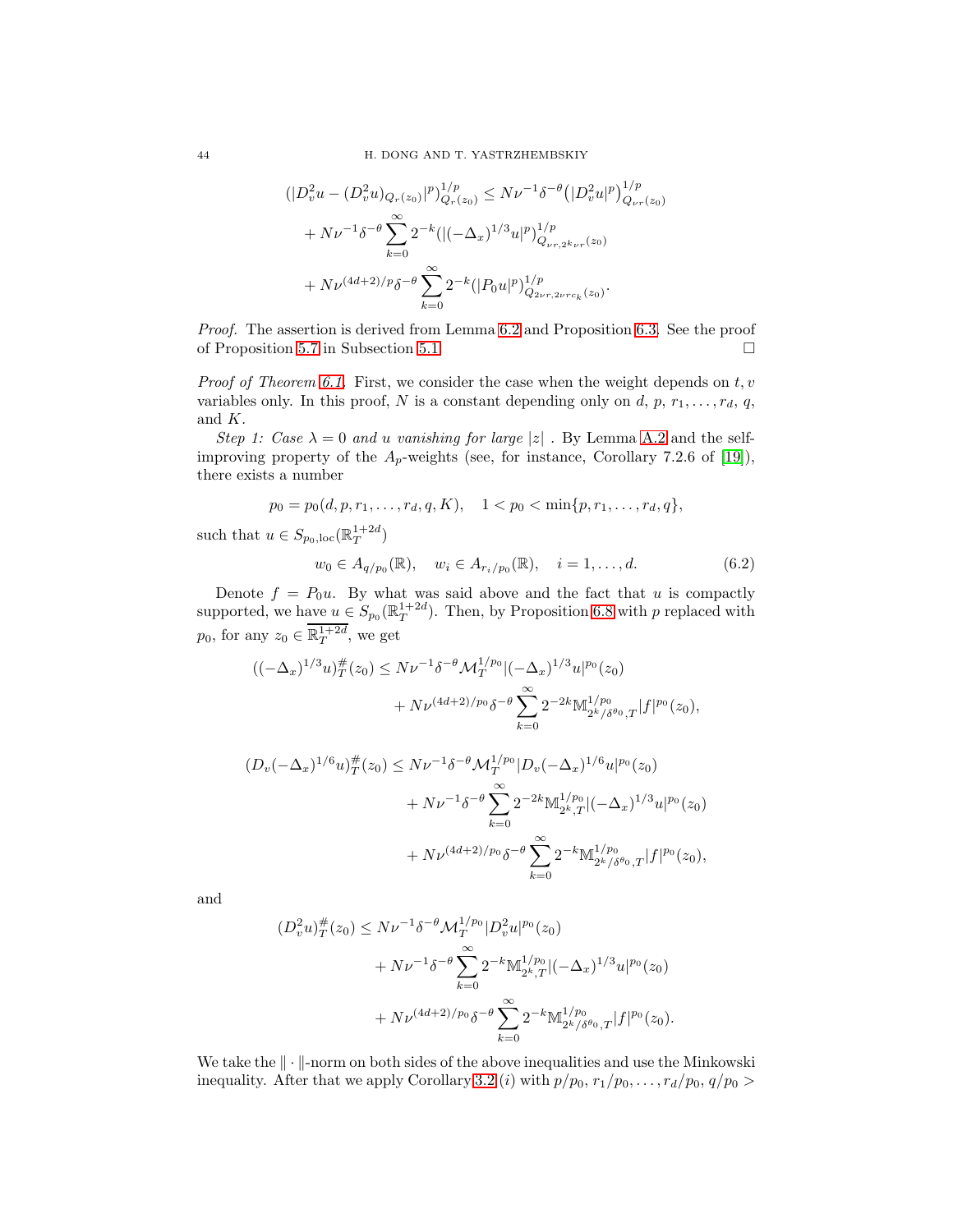1 and  $(6.2)$  combined with Corollary [3.2](#page-9-0)  $(ii)$ . We obtain

$$
\begin{aligned}\n\|(-\Delta_x)^{\frac{1}{3}}u\| &\le N\nu^{-1}\delta^{-\theta}\|(-\Delta_x)^{\frac{1}{3}}u\| + N\nu^{(4d+2)/p_0}\delta^{-\theta}\|f\|, \\
\|D_v(-\Delta_x)^{\frac{1}{6}}u\| &\le N\nu^{-1}\delta^{-\theta}(\|D_v(-\Delta_x)^{\frac{1}{6}}u\| + \|(-\Delta_x)^{\frac{1}{3}}u\|) \\
&\quad + N\nu^{(4d+2)/p_0}\delta^{-\theta}\|f\|, \\
\|D_v^2u\| &\le N\nu^{-1}\delta^{-\theta}(\|D_v^2u\| + \|(-\Delta_x)^{\frac{1}{3}}u\|) + N\nu^{(4d+2)/p_0}\delta^{-\theta}\|f\|. \n\end{aligned}
$$

Taking  $\nu = 2 + 2N\delta^{-\theta}$ , we prove the desired estimate.

*Step 2: Case*  $\lambda = 0$  *and arbitrary*  $u \in S_{p,r_1,\dots,r_d,q}(\mathbb{R}^{1+2d}_T, w)$ . Let  $\phi \in C_0^{\infty}(\mathbb{R}^{1+2d})$ be a function such that  $\phi = 1$  on  $\widetilde{Q}_1$  and denote for  $n \geq 1$ ,

$$
\phi_n(z) = \phi(t/n^2, x/n^3, v/n), \quad u_n = u\phi_n.
$$

By the result of Step 1,

<span id="page-44-0"></span>
$$
||D_v^2 u_n|| + ||(-\Delta_x)^{1/3} u_n|| + ||D_v(-\Delta_x)^{1/6} u_n|| \le N\delta^{-\theta} ||P_0 u_n||. \tag{6.3}
$$

*Estimate of*  $D_v^2 u$ *.* By [\(6.3\)](#page-44-0),

$$
||D_v^2 u||_{L_{p,r_1,\ldots,r_d,q}(\widetilde{Q}_n \cap \mathbb{R}_T^{1+2d},w)} \leq N\delta^{-\theta} (||P_0 u|| + A_1 + A_2 + A_3),
$$

where

$$
A_1 = ||P_0 u(\phi_n - 1)||, \quad A_2 = ||(P_0 \phi_n)u||, \quad A_3 = 2||(aD_v u) \cdot D_v \phi_n||.
$$

Since  $u \in S_{p,r_1,\ldots,r_d,q}(\mathbb{R}^{1+2d}, w)$ , by the dominated convergence theorem,

$$
A_1 \to 0 \quad \text{as } n \to \infty. \tag{6.4}
$$

Furthermore,

<span id="page-44-1"></span>
$$
A_2 + A_3 \le N\delta^{-1} n^{-1} (||u|| + ||D_v u||) \to 0 \quad \text{as } n \to \infty.
$$
 (6.5)

Thus, the estimate for  $D_v^2 u$  holds.

*Estimate of*  $(-\Delta_x)^{1/3}u$  *and*  $D_v(-\Delta_x)^{1/6}u$ . We use the duality argument as in the proof of Theorem [4.1](#page-15-1)  $(i)$ . It follows from  $(6.3)-(6.5)$  $(6.3)-(6.5)$  that

<span id="page-44-2"></span>
$$
\|(-\Delta_x)^{1/3}u_n\| + \|D_v(-\Delta_x)^{1/6}u_n\| \le N\delta^{-\theta}(\|P_0u\| + n^{-1}\| |u| + |D_vu|\|). \tag{6.6}
$$

Next, for any  $\eta \in C_0^{\infty}(\mathbb{R}^{1+2d}_T)$ , we have

<span id="page-44-3"></span>
$$
|(-\Delta_x)^{1/3}\eta|(z) \le N(d)(1+|x|)^{-d-2/3},\tag{6.7}
$$

and by this  $(-\Delta_x)^{1/3}\eta \in L_{p^*,r_1^*,...,r_d^*,q^*}(\mathbb{R}_T^{1+2d},w^*)$  of  $p,r_1,...,r_d,q$  respectively, where  $p^*, r_1^*, \ldots, r_d^*, q^*$  are Hölder conjugates, and

$$
w^* := w_0^{-1/(q-1)}(t) \prod_{i=1}^d w_i^{-1/(r_i-1)}(v_i).
$$

Then, since  $u_n \to u$  in  $L_{p,r_1,\dots,r_d,q}(\mathbb{R}^{1+2d}_T, w)$ , we have

$$
\bigg|\int_{\mathbb{R}^{1+2d}_T}\eta(-\Delta_x)^{1/3}u\,dz\bigg|\leq \|\eta\|_{L_{p^*,r_1^*,\dots,r_d^*,q^*}(\mathbb{R}^{1+2d}_T,w^*)}\varlimsup_{n\to\infty}\|(-\Delta_x)^{1/3}u_n\|.
$$

This combined with [\(6.6\)](#page-44-2) implies [\(6.1\)](#page-40-3) for  $(-\Delta_x)^{1/3}u$ . In the same way, we prove the estimate for  $D_v(-\Delta_x)^{1/6}u$ .

*Step 3: Case*  $\lambda > 0$ . We set  $r_{d+1} = r_d$  and  $w_{d+1} \equiv 1$ . Repeating the proof of Lemma [5.9](#page-34-3) with the spaces  $L_p(\mathbb{R}^{1+2d}_T)$  and  $L_p(\mathbb{R}^{3+2d}_T)$  replaced with

$$
L_{p,r_1,...,r_d,q}(\mathbb{R}_T^{1+2d}, w)
$$
 and  $L_{p,r_1,...,r_{d+1},q}(\mathbb{R}_T^{3+2d}, w)$ ,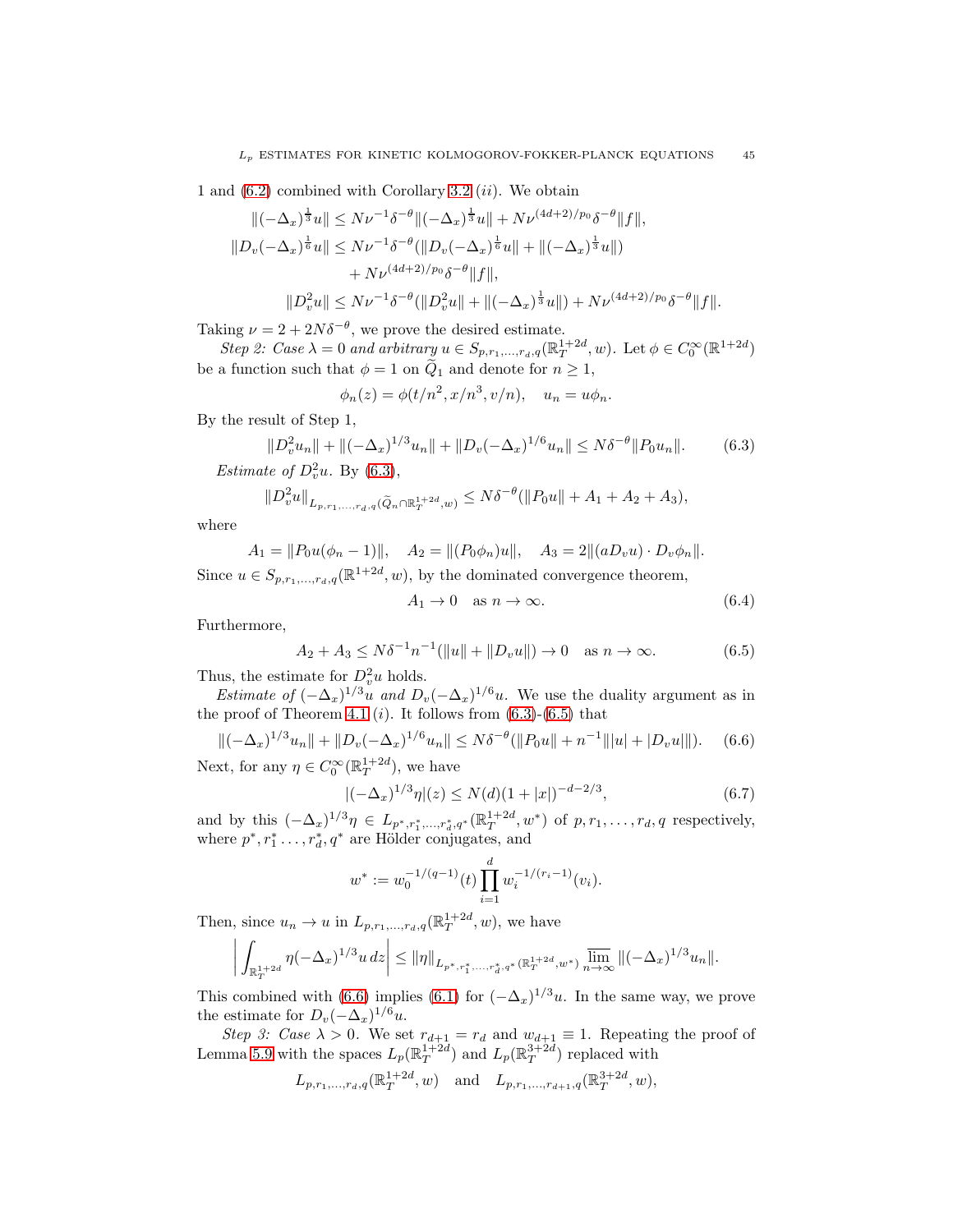respectively, we conclude that for  $\lambda \ge \lambda_0 = 16N^2\delta^{-2\theta} + 1 > 0$ ,

$$
\lambda \|u\| \le N\delta^{-\theta} \|P_0 u + \lambda u\|.
$$

To show that the desired estimate holds for  $\lambda \geq 0$ , we use a scaling argument (see Lemma [3.6\)](#page-14-0) and the fact that the map  $x \to \lambda x$  preserves the  $A_p$  constant. This combined with [\(6.1\)](#page-40-3) with  $\lambda = 0$  proves the desired estimate.

For the estimate in  $S_{p;r_1,...,r_d}(\mathbb{R}^{1+2d}_T, |x|^\alpha \prod_{i=1}^d w_i(v_i))$  (see p. [4\)](#page-3-4), the proof goes along the lines of the above argument. Let us point out one minor modification: due to [\(6.7\)](#page-44-3) and the fact that  $\alpha \in (-1, p-1)$ , one has

$$
(-\Delta_x)^{1/3}\eta \in L_{p^*;r_1^*,...,r_d^*}(\mathbb{R}_T^{1+2d}, |x|^{-\alpha/(p-1)}\prod_{i=1}^d w_i^{-1/(r_i-1)}(v_i))
$$
  

$$
v \in C_0^{\infty}(\mathbb{R}_T^{1+2d}).
$$

for any  $\eta \in C_0^{\infty}(\mathbb{R}^{1+2d}_T)$ 

#### 7. Proof of Theorem [2.5](#page-6-1)

First, we prove a key lemma analogous to Proposition [6.8,](#page-42-0) which will imply the a priori estimate of  $D_v^2 u$  for  $u \in S_{p,r_1,\dots,r_d,q}(\mathbb{R}^{1+2d}_T, w)$ .

<span id="page-45-0"></span>**Lemma 7.1.** Let  $\gamma_0 > 0$ ,  $\nu \geq 2$ ,  $p_0 \in (1, \infty)$ ,  $\alpha \in (1, 3/2)$  be numbers,  $T \in$  $(-\infty,\infty]$ ,  $R_0$  be the constant from Assumption [2.3](#page-5-0)  $(\gamma_0)$ , and  $u \in S_{p_0}(\mathbb{R}^{1+2d}_T)$ . Then, under Assumptions [2.2](#page-5-4) - [2.3](#page-5-0) ( $\gamma_0$ ), there exist positive constants  $\theta_0 = \theta_0(d)$ ,  $\theta = \theta(d, p_0), N = N(d, p_0, \alpha)$ , and a sequence of positive numbers  $\{a_k, k \geq 0\}$  such that

$$
\sum_{k=0}^{\infty} a_k \le N,
$$

and for  $c_k = 2^k/\delta^{\theta_0}$  and any  $z \in \mathbb{R}^{1+2d}_T$ , and  $r \in (0, R_0/(4\nu))$ ,

 $\overline{1}$ 

<span id="page-45-1"></span>
$$
\begin{split}\n&\left(|D_v^2 u - (D_v^2 u)_{Q_r(z)}|^{p_0}\right)_{Q_r(z)}^{1/p_0} \leq N\nu^{-1} \delta^{-\theta} (|D_v^2 u|^{p_0})_{Q_{\nu r}(z)}^{1/p_0} \\
&\quad + N\nu^{-1} \delta^{-\theta} \sum_{k=0}^{\infty} 2^{-k} \left( |(-\Delta_x)^{1/3} u|^{p_0}\right)_{Q_{\nu r, 2^k\nu r}(z)}^{1/p_0} \\
&\quad + N\nu^{(2+4d)/p_0} \delta^{-\theta} \sum_{k=0}^{\infty} 2^{-k} \left( |Pu|^{p_0}\right)_{Q_{2\nu r, 2\nu r c_k}(z)}^{1/p_0} \\
&\quad + N\nu^{(2+4d)/p_0} \delta^{-\theta} \gamma_0^{(\alpha-1)/(p_0 \alpha)} \sum_{k=0}^{\infty} a_k \left( |D_v^2 u|^{p_0 \alpha}\right)_{Q_{2\nu r, 2\nu r c_k}(z)}^{1/(p_0 \alpha)}.\n\end{split} \tag{7.1}
$$

To prove the above lemma we need the following result.

<span id="page-45-2"></span>**Lemma 7.2.** Let  $\gamma_0 > 0$  be a number and  $R_0$  be the constant from Assumption [2.3](#page-5-0) ( $\gamma_0$ ). Let  $r \in (0, R_0/2), c > 0$  be numbers. Then, one has

$$
I := \int_{Q_{r,cr}} |a(t,x,v) - (a(t,\cdot,\cdot))_{B_{r^3} \times B_r} | dz \le N(d)c^3 \gamma_0.
$$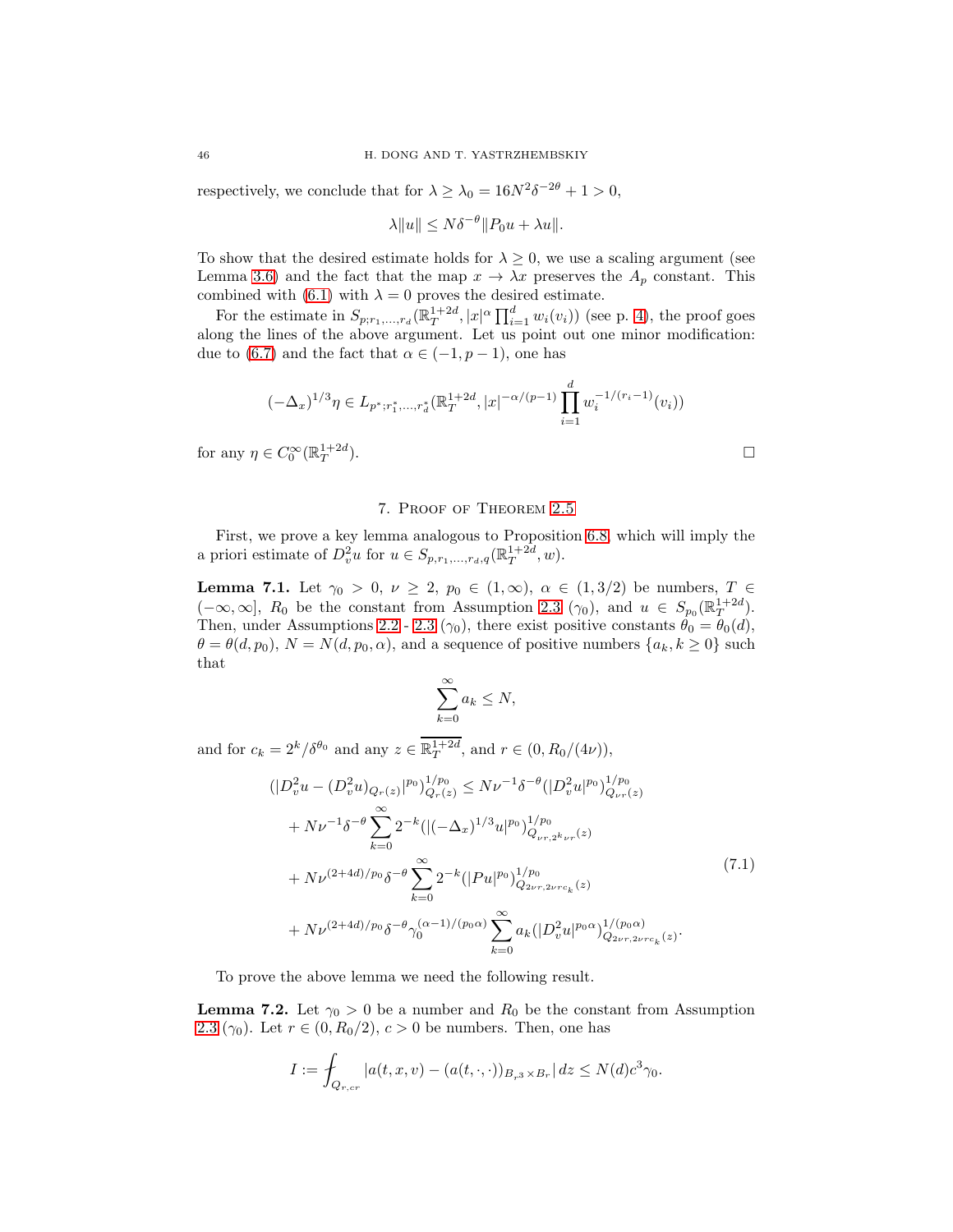*Proof.* Let  $X \subset B_{(cr)^3}$  be a finite set such that  $\{B_{r^3/2}(x), x \in X\}$  is a maximal family of disjoint balls. Then, since  $B_{(cr)^3} \subset \bigcup_{x \in X} B_{r^3}(x)$ , we have

$$
I \leq |Q_{r,cr}|^{-1} \sum_{x \in X} \int_{Q_r(0,x,0)} |a(z) - (a(t,\cdot,\cdot))_{B_{r^3} \times B_r}| dz
$$
  

$$
\leq |Q_{r,cr}|^{-1} \sum_{x \in X} (B(x) + C(x)),
$$

where

$$
B(x) = \int_{Q_r(0,x,0)} |a(z) - (a(t,\cdot,\cdot))_{B_{r^3}(x) \times B_r}| dz,
$$
  
\n
$$
C(x) = \int_{Q_r(0,x,0)} |(a(t,\cdot,\cdot))_{B_{r^3}(x) \times B_r} - (a(t,\cdot,\cdot))_{B_{r^3} \times B_r}| dz.
$$

By the facts that  $D_r((0, x, 0), t) = B_{r<sup>3</sup>}(x) \times B_r$  and  $r < R_0$ , and Assumption [2.3](#page-5-0)  $(\gamma_0)$ , we have

<span id="page-46-0"></span>
$$
B(x) \le |Q_r|\gamma_0. \tag{7.2}
$$

Furthermore, for any  $x \in X$  such that  $x \neq 0$ , let  $x_j, j = 0, 1, \ldots, m$ , be a sequence of points such that  $x_0 = 0$ ,  $x_m = x$ , and  $|x_j - x_{j+1}| \leq r^3$  for  $j = 0, ..., m - 1$ , where  $m \le N(d)c^3$ . Then, by the triangle inequality, we have

$$
C(x) \leq \sum_{j=0}^{m-1} \int_{Q_r(0,x,0)} |(a(t,\cdot,\cdot))_{B_{r^3}(x_{j+1})\times B_r} - (a(t,\cdot,\cdot))_{B_{r^3}(x_j)\times B_r}| dz
$$
  

$$
\leq \sum_{j=0}^{m-1} \int_{Q_r(0,x,0)} |(a(t,\cdot,\cdot))_{B_{r^3}(x_{j+1})\times B_r} - (a(t,\cdot,\cdot))_{B_{8r^3}(x_j)\times B_{2r}}| dz
$$
  

$$
+ \sum_{j=0}^{m-1} \int_{Q_r(0,x,0)} |(a(t,\cdot,\cdot))_{B_{8r^3}(x_j)\times B_{2r}} - (a(t,\cdot,\cdot))_{B_{r^3}(x_j)\times B_r}| dz.
$$

It is easy to check that for any two sets  $A \subset A' \subset \mathbb{R}^d$  of positive finite Lebesgue measure and any  $f \in L_{1,loc}(\mathbb{R}^d)$ , one has

$$
|(f)_{A} - (f)_{A'}| \leq \frac{|A'|}{|A|}(|f - (f)_{A'}|)_{A'}.
$$

By this, the fact that  $2r < R_0$ , and Assumption [2.3](#page-5-0) ( $\gamma_0$ ),

$$
C(x) \le |Q_r| N(d) \sum_{j=0}^{m-1} \int_{Q_{2r}(0,x,0)} |a(z) - (a(t,\cdot,\cdot))_{B_{8r^3}(x_j)\times B_{2r}}| dz
$$
  
 
$$
\le N(d) |Q_r| m\gamma_0 \le N(d) |Q_r| c^3 \gamma_0.
$$

Combining this with [\(7.2\)](#page-46-0) and using the fact that  $|X| \le N(d)c^{3d}$ , we prove the  $l$ emma.  $\Box$ 

*Proof of Lemma [7.1.](#page-45-0)* Clearly, we may assume that for any  $k \geq 0$ ,  $D_v^2 u \in L_{p_0\alpha}(Q_{2\nu r,2\nu rc_k})$ because otherwise the sum on the right-hand side of [\(7.1\)](#page-45-1) is infinite, and the inequality holds trivially. Furthermore, by Lemma [3.6,](#page-14-0) it suffices to prove [\(7.1\)](#page-45-1) for  $z = 0$ . We denote

$$
\bar{a}(t) = (a(t,\cdot,\cdot))_{B_{\nu^3 r^3} \times B_{\nu r}} \quad \text{and} \quad \bar{P} = \partial_t - v \cdot D_x - \bar{a}^{ij} D_{v_i v_j}.
$$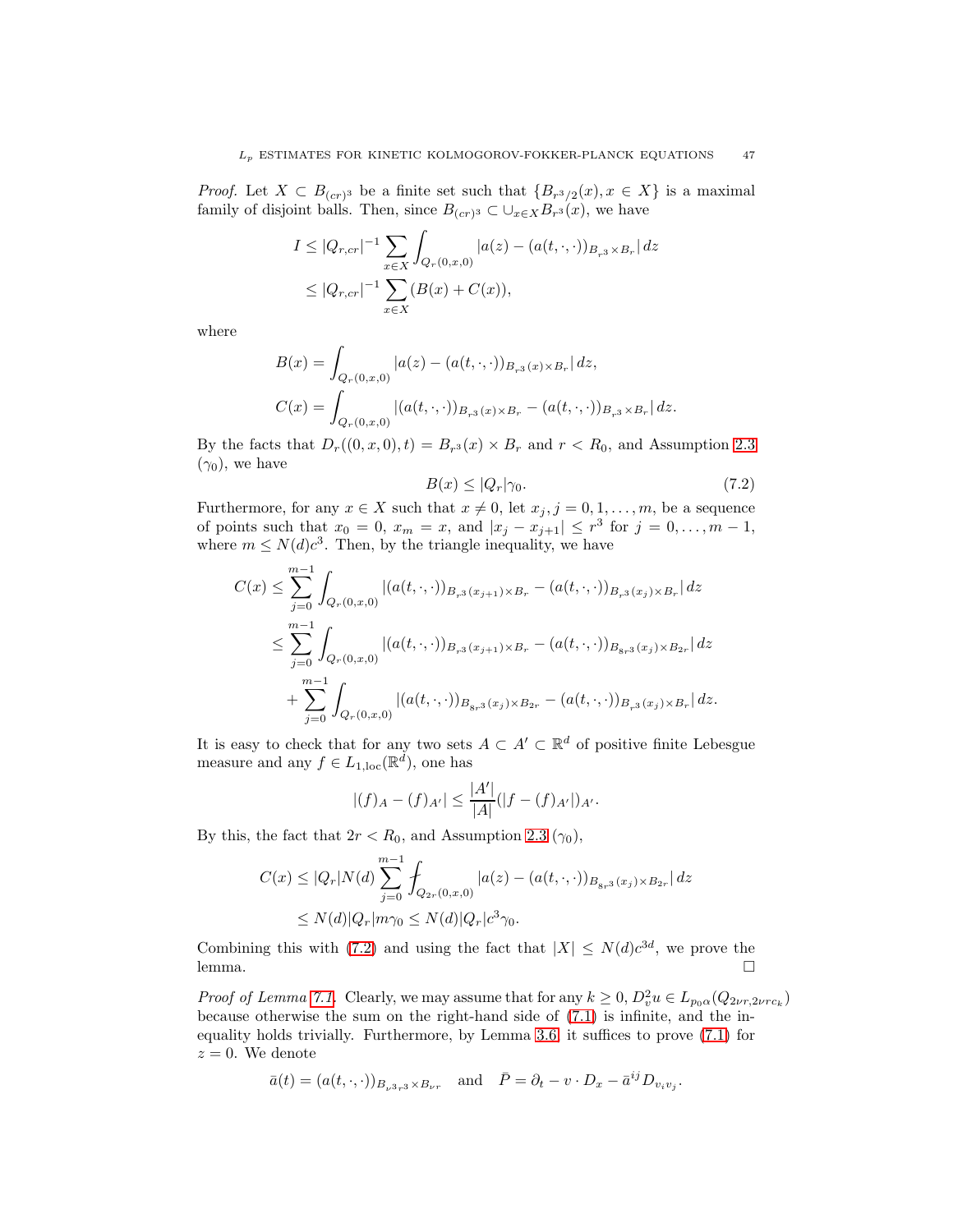By Proposition [6.8,](#page-42-0) there exist positive numbers  $\theta_0 = \theta_0(d)$ ,  $\theta = \theta(d, p)$ , and  $N = N(d, p_0)$  such that

<span id="page-47-1"></span>
$$
\begin{split}\n&(|D_v^2 u - (D_v^2 u)_{Q_r}|^{p_0})_{Q_r}^{1/p_0} \le N\nu^{-1} \delta^{-\theta} \left(|D_v^2 u|^{p_0}\right)_{Q_{\nu r}}^{1/p_0} \\
&+ N\nu^{-1} \delta^{-\theta} \sum_{k=0}^{\infty} 2^{-k} (|(-\Delta_x)^{1/3} u|^{p_0})_{Q_{\nu r, 2^k\nu r}}^{1/p_0} \\
&+ N\nu^{(4d+2)/p_0} \delta^{-\theta} \sum_{k=0}^{\infty} 2^{-k} (|Pu|^{p_0})_{Q_{2\nu r, 2\nu r c_k}}^{1/p_0} \\
&+ N\nu^{(4d+2)/p_0} \delta^{-\theta} \sum_{k=0}^{\infty} 2^{-k} (|a - \bar{a}|^{p_0} |D_v^2 u|^{p_0})_{Q_{2\nu r, 2\nu r c_k}}^{1/p_0},\n\end{split} \tag{7.3}
$$

where  $c_k = 2^k/\delta^{\theta_0}$ .

Fix any  $k \in \{0, 1, 2, ...\}$  and denote  $\alpha_1 = \alpha/(\alpha - 1)/> 3$ . Then, by Hölder's inequality,

<span id="page-47-0"></span>
$$
\begin{split} & (|a-\bar{a}|^{p_0}|D_v^2 u|^{p_0})_{Q_{2\nu r, 2\nu r c_k}}^{1/p_0} \\ & \leq (|a-\bar{a}|^{p_0\alpha_1})_{Q_{2\nu r, 2\nu r c_k}}^{1/(p_0\alpha_1)} (|D_v^2 u|^{p_0\alpha})_{Q_{2\nu r, 2\nu r c_k}}^{1/(p_0\alpha)} \\ & =: A_1^{1/(p_0\alpha_1)} A_2^{1/(p_0\alpha)}. \end{split} \tag{7.4}
$$

Since  $a$  is a bounded function, we have

$$
A_1 \le N\delta^{-\theta} \int_{Q_{2\nu r, 2\nu r c_k}} |a - \bar{a}| \, dz.
$$

Then, by Lemma [7.2](#page-45-2) with r replaced with  $2\nu r$  and  $c = 2^k/\delta^{\theta_0}$ ,

$$
A_1 \le N(d)2^{3k} \delta^{-3\theta_0} \gamma_0.
$$

By this and [\(7.4\)](#page-47-0), we conclude

$$
2^{-k} (|a - \bar{a}|^{p_0} | D_v^2 u|^{p_0})_{Q_{2\nu r, 2\nu r c_k}}^{1/p_0} \n\leq N \delta^{-\theta} \gamma_0^{1/(p_0 \alpha_1)} 2^{-k + 3k/(p_0 \alpha_1)} (|D_v^2 u|^{p_0 \alpha})_{Q_{2\nu r, 2\nu r c_k}}^{1/(p_0 \alpha)}.
$$

With  $a_k := 2^{-k+3k/(p_0\alpha_1)}$ , the series converges since  $p_0\alpha_1 > 3$ . Now the assertion follows from this and  $(7.3)$ .

*Proof of Theorem [2.5](#page-6-1) (i).* We will focus on the case when the weight depends only on t and v. The estimate in  $S_{p; r_1,...,r_d}(\mathbb{R}^{1+2d}_T, |x|^\alpha \prod_{i=1}^d w_i(v_i))$  is proved in the same way.

First, we consider the case  $T = \infty$ . We follow the idea of Section 5.1 of [\[15\]](#page-54-3). In the first step, we prove a priori estimate for a function  $u$  with a sufficiently small support in the temporal variable. Then, we use partition of unity to handle an arbitrary function  $u \in S_{p,r_1,\dots,r_d,q}(\mathbb{R}^{1+2d}_T, w)$ . Throughout the proof, we assume that  $N = N(d, p, r_1, \ldots, r_d, q, K, L).$ 

Step 1. We show that there exists 
$$
\beta = \beta(d, p, r_1, \dots, r_d, q, K) > 0
$$
,

<span id="page-47-2"></span>
$$
R_1 = \delta^{\beta} \widetilde{R}_1(d, p, r_1, \dots, r_d, q, K) > 0, \quad \gamma_0 = \delta^{\beta} \widetilde{\gamma}_0(d, p, r_1, \dots, r_d, q, K) > 0, \tag{7.5}
$$
  
and  $\theta = \theta(d, p, r_1, \dots, r_d, q, K) > 0,$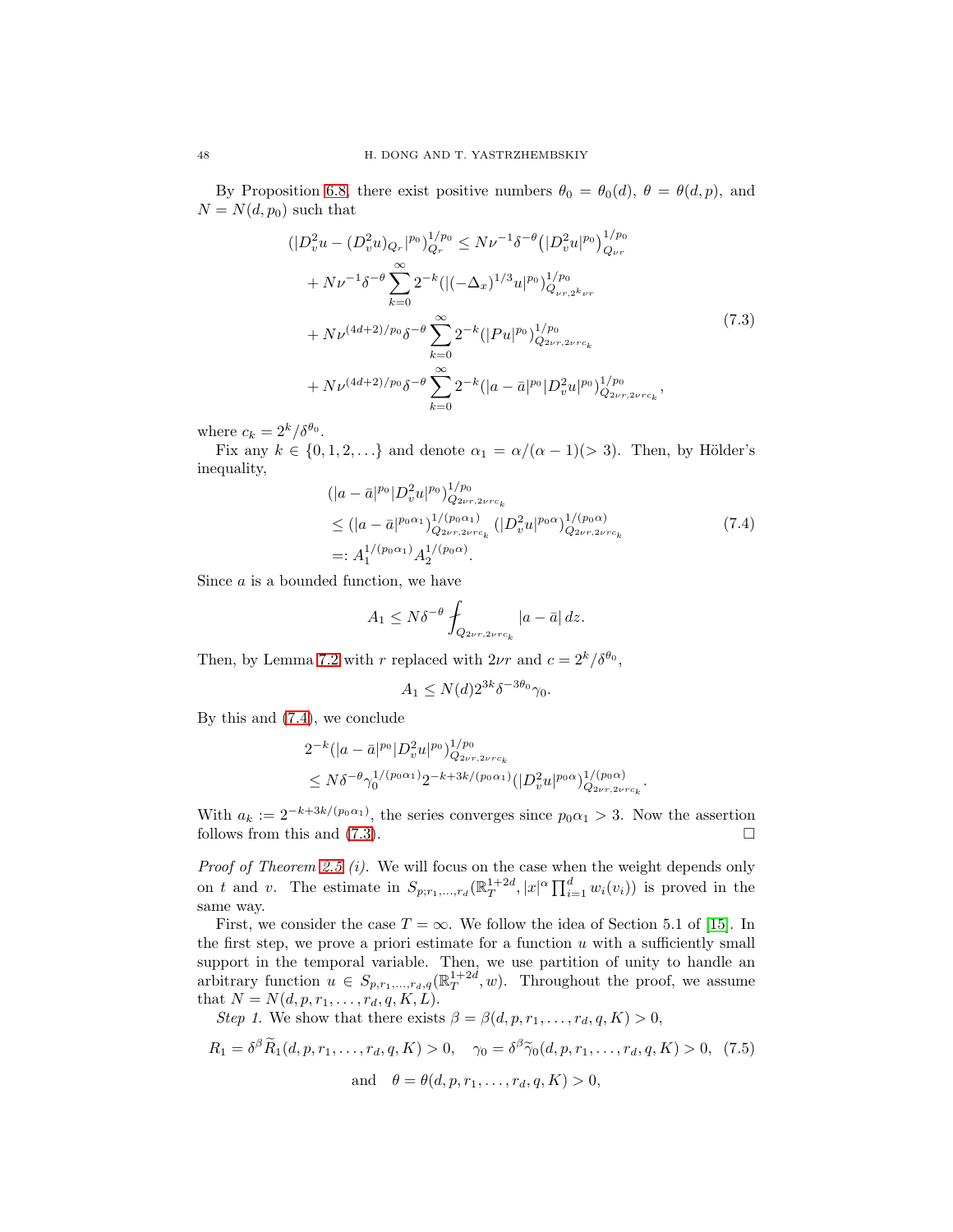such that for any  $t_0 \in \mathbb{R}$  and  $u \in S_{p,r_1,\dots,r_d,q}(\mathbb{R}^{1+2d}_T, w)$  vanishing outside  $(t_0 (R_0R_1)^2, t_0) \times \mathbb{R}^{2d}$ ,

$$
||D_v^2u|| + ||(-\Delta_x)^{1/3}u|| + ||D_v(-\Delta_x)^{1/6}u|| \le N(d,p,r_1,\ldots,r_d,q,K)\delta^{-\theta}||Pu||.
$$

By Lemma [A.2,](#page-52-1) there exists a number

$$
p_0=p_0(d,p,r_1,\ldots,r_d,q,K)
$$

such that

$$
1 < p_0 < \min\{p, r_1, \ldots, r_d, q\}
$$

and  $u \in S_{p_0,\text{loc}}(\mathbb{R}^{1+2d}_T)$ . Since u is assumed to be compactly supported, this gives  $u \in S_{p_0}(\mathbb{R}^{1+2d}_T)$ . By the self-improving property of the  $A_p$ -weights (see, for instance, Corollary 7.2.6 of [\[19\]](#page-54-19)), we also fix a number  $\alpha$  and  $p_0$  further smaller such that

$$
1 < \alpha < \min \big\{ \frac{3}{2}, \frac{p}{p_0}, \frac{r_1}{p_0}, \ldots, \frac{r_d}{p_0}, \frac{q}{p_0} \big\}
$$

and

<span id="page-48-0"></span>
$$
w_0 \in A_{\frac{q}{\alpha p_0}}(\mathbb{R}), \quad w_i \in A_{\frac{r_i}{\alpha p_0}}(\mathbb{R}), \quad i = 1, \dots, d.
$$
 (7.6)

Let  $\nu \geq 2$ ,  $\gamma_0$ , and  $R_1$  be some numbers which will be chosen later.

If  $4\nu r \ge R_0$ , then by Hölder's inequality with  $\alpha$  and  $\alpha_1 = \alpha/(\alpha - 1)$ , for any  $z \in \mathbb{R}^{1+2d}_T$  we have

$$
\begin{split} & (|D_v^2 u - (D_v^2 u)_{Q_r(z)}|^{p_0})_{Q_r(z)}^{1/p_0} \le 2(|D_v^2 u|^{p_0})_{Q_r(z)}^{1/p_0} \\ & \le 2(I_{(t_0 - (R_0 R_1)^2, t_0)})_{Q_r(z)}^{1/(p_0 \alpha_1)} (|D_v^2 u|^{p_0 \alpha})_{Q_r(z)}^{1/(p_0 \alpha)} \\ & \le 2(R_1 R_0 r^{-1})^{2/(p_0 \alpha_1)} \mathcal{M}_T^{1/(p_0 \alpha)} |D_v^2 u|^{p_0 \alpha}(z) \\ & \le N \nu^{2/(p_0 \alpha_1)} R_1^{2/(p_0 \alpha_1)} \mathcal{M}_T^{1/(p_0 \alpha)} |D_v^2 u|^{p_0 \alpha}(z). \end{split}
$$

In the case when  $4\nu r \le R_0$ , we use Lemma [7.1](#page-45-0) with p replaced with  $p_0$ . Combining these cases, we get in  $\mathbb{R}^{1+2d}_{T}$ ,

$$
(D_v^2 u)_T^{\#} \le N(\nu^{-1} \delta^{-\theta} + \nu^{2/(p_0 \alpha_1)} R_1^{2/(p_0 \alpha_1)}) \mathcal{M}_T^{1/p_0} |D_v^2 u|^{p_0}
$$
  
+  $N\nu^{-1} \delta^{-\theta} \sum_{k=0}^{\infty} 2^{-k} M_{2^k, T}^{1/p_0} |(-\Delta_x)^{1/3} u|^{p_0}$   
+  $N\nu^{(4d+2)/p_0} \delta^{-\theta} \gamma_0^{1/(p_0 \alpha_1)} \sum_{k=0}^{\infty} a_k M_{2^k/ \delta^{\theta_0}, T}^{1/(p_0 \alpha)} |D_v^2 u|^{p_0 \alpha}$   
+  $N\nu^{(4d+2)/p_0} \delta^{-\theta} \sum_{k=0}^{\infty} 2^{-k} M_{2^k/ \delta^{\theta_0}, T}^{1/p_0} |Pu|^{p_0}.$ 

We take the  $\|\cdot\|$ -norm of both sides of this inequality, use Corollary [3.2](#page-9-0) *(ii)* with  $p, r_1, \ldots, r_d, q > 1$  and Corollary [3.2](#page-9-0) (*i*) with

<span id="page-48-1"></span>
$$
p/(p_0\alpha), r_1/(p_0\alpha), \ldots, r_d/(p_0\alpha), q/(p_0\alpha) > 1
$$

and [\(7.6\)](#page-48-0). An application of the Minkowski inequality gives

$$
||D_v^2 u|| \le N(\nu^{-1} \delta^{-\theta} + \nu^{2/(p_0 \alpha_1)} R_1^{2/(p_0 \alpha_1)} + \nu^{(4d+2)/p_0} \delta^{-\theta} \gamma_0^{1/(p_0 \alpha_1)}) ||D_v^2 u||
$$
  
+  $N \nu^{-1} \delta^{-\theta} ||(-\Delta_x)^{1/3} u|| + N \nu^{(4d+2)/p_0} \delta^{-\theta} ||Pu||. \tag{7.7}$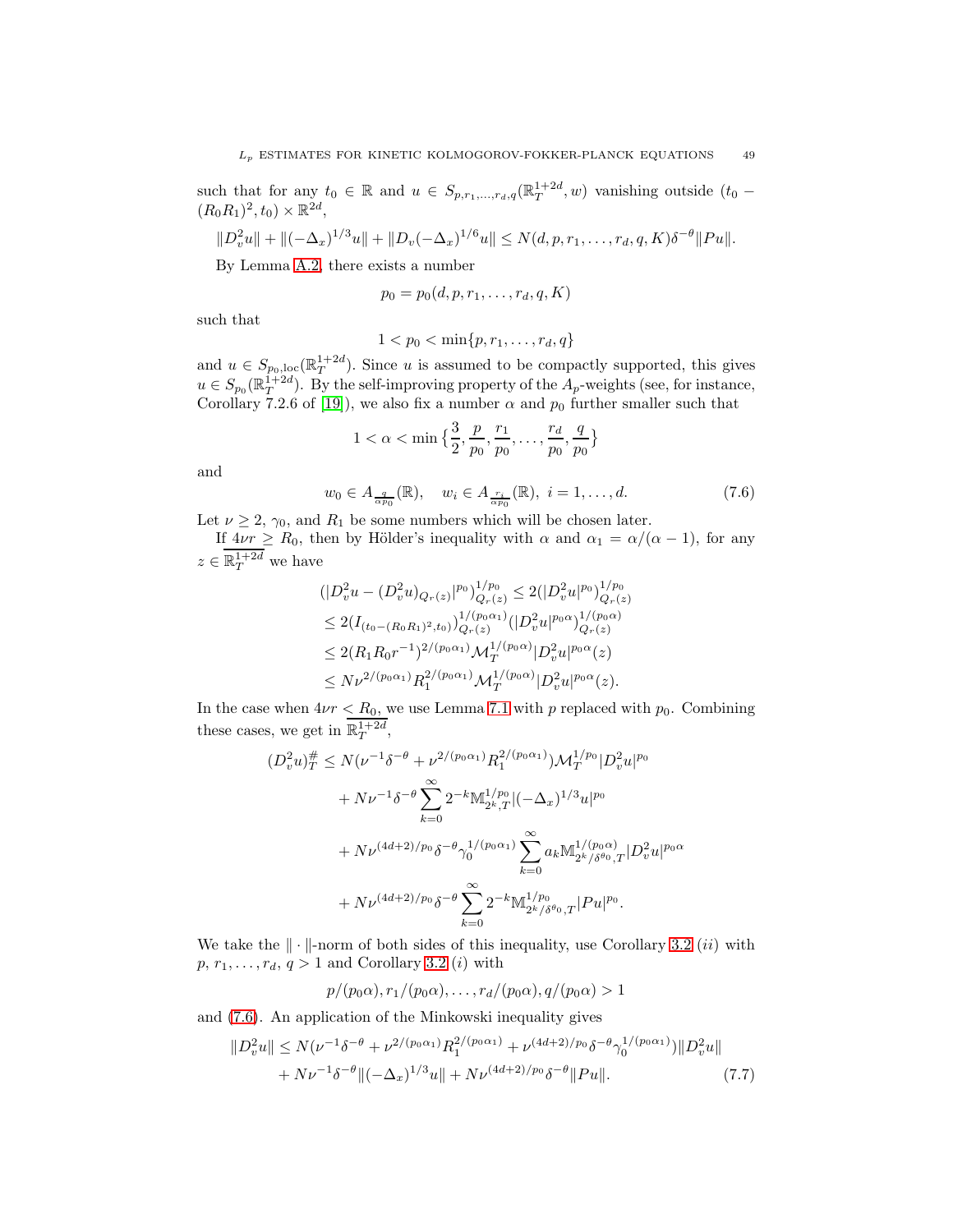Furthermore, note that  $u$  solves the equation

<span id="page-49-1"></span><span id="page-49-0"></span>
$$
\partial_t u - v \cdot D_x u - \Delta_v u = f,\tag{7.8}
$$

where  $f = Pu + (a^{ij} - \delta_{ij})D_{v_iv_j}$ . Then, by Theorem [6.1](#page-40-1) applied to [\(7.8\)](#page-49-0),

<span id="page-49-2"></span>
$$
\|(-\Delta_x)^{1/3}u\| + \|D_v(-\Delta_x)^{1/6}u\| \le N\delta^{-\theta}(\|Pu\| + \|D_v^2u\|). \tag{7.9}
$$

Combining this with [\(7.7\)](#page-48-1), we get

$$
||D_v^2 u|| \le N(\nu^{-1} + \nu^{(4d+2)/p_0} \gamma_0^{1/(p_0 \alpha_1)}) \delta^{-\theta} ||D_v^2 u||
$$
  
+  $N \nu^{2/(p_0 \alpha_1)} R_1^{2/(p_0 \alpha_1)} ||D_v^2 u|| + N(\nu^{-1} + \nu^{(4d+2)/p_0}) \delta^{-\theta} ||Pu||.$  (7.10)

Furthermore, we set  $\nu = 2 + 4N\delta^{-\theta}$ . Then we choose  $\gamma_0 > 0$  and  $R_1 > 0$  such that [\(7.5\)](#page-47-2) holds and

$$
N\nu^{(4d+2)/p_0}\delta^{-\theta}\gamma_0^{1/(p_0\alpha_1)} \leq 1/4
$$
,  $N\nu^{2/(p_0\alpha_1)}R_1^{2/(p_0\alpha_1)} \leq 1/4$ .

Thus, we can cancel the term containing  $D_v^2 u$  on the right-hand side of [\(7.10\)](#page-49-1). By [\(7.9\)](#page-49-2), we also obtain the estimate of  $(-\Delta_x)^{1/3}u$  and  $D_v(-\Delta_x)^{1/6}u$ .

*Step 2*. Let  $\zeta \in C_0^{\infty}((- (R_0 R_1)^2, 0))$  be a nonnegative function such that

<span id="page-49-3"></span>
$$
\int \zeta^{q}(t) dt = 1, \quad |\zeta'| \le N(R_0 R_1)^{-2-2/q}.
$$
 (7.11)

Observe that for any  $t \in \mathbb{R}$ ,

$$
\|D_v^2 u(t, \cdot)\|_{L_{p,r_1,\ldots,r_d,q}(\mathbb{R}^{2d}, \prod_{i=1}^d w_i)}^q
$$
  
= 
$$
\int_{\mathbb{R}} \|D_v^2 u(t, \cdot)\|_{L_{p,r_1,\ldots,r_d,q}(\mathbb{R}^{2d}, \prod_{i=1}^d w_i)}^q \zeta^q(t-s) ds.
$$

Multiplying the above inequality by  $w_0$  and integrating over  $\mathbb R$  give

$$
||D_v^2 u||^q = \int_{\mathbb{R}} ||D_v^2 (u\zeta(\cdot - s))||^q ds.
$$

A similar identity holds for  $\|(-\Delta_x)^{1/3}u\|$  and  $\|D_v(-\Delta_x)^{1/6}u\|$ . Furthermore, we fix arbitrary  $s \in \mathbb{R}$  and note that  $u_s(z) := u(z)\zeta(t-s)$  vanishes outside  $(s-(R_0R_1)^2, s)$ and satisfies the equation

$$
Pu_s(z) = \zeta(t-s)Pu(z) + u\zeta'(t-s).
$$

Then, by the conclusion of Step 1 and [\(7.11\)](#page-49-3),

$$
\|D_v^2 u_s\| + \|(-\Delta_x)^{1/3} u_s\| + \|D_v(-\Delta_x)^{1/6} u_s\|
$$
  
\$\le N\delta^{-\theta} \|(Pu)\zeta(\cdot - s)\| + N\delta^{-\theta} (R\_0 R\_1)^{-2-2/q} \|u\phi(\cdot - s)\|\$,

where  $\phi \in C_0^{\infty}((- (R_0 R_1)^2, 0))$  is such that  $\phi = 1$  on the support of  $\zeta$  and  $\int |\phi|^q dt =$  $N(R_0R_1)^2$ . Raising the above inequality to the q-th power and integrating with respect to s, we get

$$
||D_v^2 u|| + ||(-\Delta_x)^{1/3} u|| + ||D_v(-\Delta_x)^{1/6} u||
$$
  
\n
$$
\leq N\delta^{-\theta} ||Pu|| + N\delta^{-\theta} (R_0 R_1)^{-2} ||u||.
$$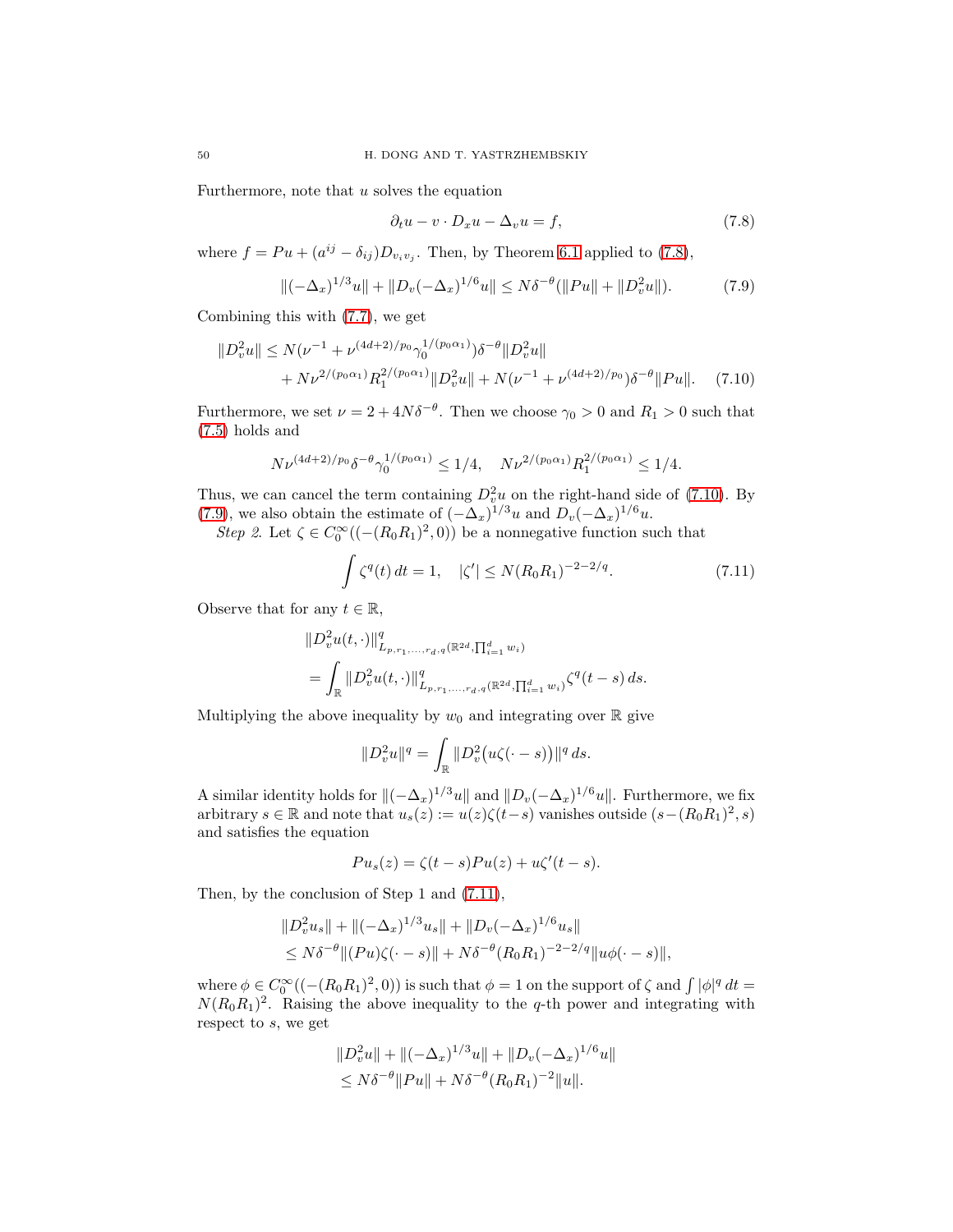Due to [\(7.5\)](#page-47-2), we may replace the last term with  $N\delta^{-\theta}R_0^{-2}||u||$ . By using Agmon's method (see the proof of Theorem [6.1\)](#page-40-1), we conclude that for any  $\lambda \geq 1$ ,

$$
\lambda \|u\| + \|D_v^2 u\| + \|(-\Delta_x)^{1/3} u\| + \|D_v(-\Delta_x)^{1/6} u\|
$$
  
\n
$$
\leq N\delta^{-\theta} \|Pu + \lambda u\| + N\delta^{-\theta} (R_0^{-2} + \lambda^{1/2}) \|u\|.
$$

Setting  $\lambda_0 = 16(N\delta^{-\theta}R_0^{-2})^2 + 1$  and canceling the term containing ||u|| on the right-hand side, we prove the desired a priori estimate.

Finally, in the case when b and c are not identically zero, we use the a priori estimate that we just proved. We get

$$
\lambda \|u\| + \|D_v^2 u\| + \|(-\Delta_x)^{1/3} u\| + \|D_v(-\Delta_x)^{1/6} u\|
$$
  
\n
$$
\leq N\delta^{-\theta} (\|Pu + b^i D_{v_i} u + cu + \lambda u\| + \|D_v u\| + \|u\|).
$$

By using the interpolation inequality in the weighted mixed-norm Sobolev spaces (see Lemma [A.3\)](#page-53-8) and further increasing  $\lambda_0$ , we prove the assertion.

Next, we show the existence part.

<span id="page-50-0"></span>**Proposition 7.3.** Theorem [2.5](#page-6-1) holds if  $p = q = r_i$ ,  $i = 1, \ldots, d$ , and  $w = 1$ .

*Proof.* By the method of continuity, the assertion follows from Theorems [2.5](#page-6-1) (i) and [5.1](#page-21-1)  $(ii)$ .

<span id="page-50-3"></span>**Lemma 7.4.** Invoke the assumptions of Theorem [2.5](#page-6-1)  $(ii)$  and assume, additionally, that f vanishes outside  $Q_R$  for some  $R \geq 1$ . Let  $\lambda_0 > 1$  be the constant from Theorem [2.5](#page-6-1) (*i*). Fix any  $\lambda \geq \lambda_0$  and let  $u \in S_p(\mathbb{R}^{1+2d})$  be the unique solution to Eq. [\(2.6\)](#page-5-2) (see Proposition [7.3\)](#page-50-0). Then, for any  $j \in \{0, 1, 2, \ldots\}$  one has

$$
\lambda \|u\|_{L_p(\widetilde{Q}_{2^{j+1}R}\setminus \widetilde{Q}_{2^jR})} + \lambda^{1/2} \|D_v u\|_{L_p(\widetilde{Q}_{2^{j+1}R}\setminus \widetilde{Q}_{2^jR})} + \|D_v^2 u\|_{L_p(\widetilde{Q}_{2^{j+1}R}\setminus \widetilde{Q}_{2^jR})}
$$
  

$$
\leq N2^{-j(j-1)/4} R^{-j} \|f\|_{L_p(\mathbb{R}^{1+2d})},
$$

where  $N = N(d, \delta, p)$ .

*Proof.* We follow the argument of Section 8 of [\[15\]](#page-54-3), which is somewhat similar to the one of Lemma [5.2.](#page-21-2)

First, by Theorem [2.5](#page-6-1)  $(i)$ ,

<span id="page-50-2"></span>
$$
\lambda \|u\|_{L_p(\mathbb{R}^{1+2d})} + \lambda^{1/2} \|D_v u\|_{L_p(\mathbb{R}^{1+2d})} + \|D_v^2 u\|_{L_p(\mathbb{R}^{1+2d})}
$$
  
\n
$$
\leq N \|f\|_{L_p(\mathbb{R}^{1+2d})}.
$$
\n(7.12)

Furthermore, let  $\{\eta_j, j = 0, 1, 2, \ldots\}$  be a sequence of smooth functions such that  $\eta_j = 0$  in  $Q_{2^j R}, \eta_j = 1$  outside  $Q_{2^{j+1} R},$ 

<span id="page-50-1"></span>
$$
|\eta_j| \le 1, \quad |D_v \eta_j| \le N2^{-j} R^{-1}, \quad |D_v^2 \eta_j| \le N2^{-2j} R^{-2},
$$
  

$$
|D_x \eta_j| \le N2^{-3j} R^{-3}, \quad |\partial_t \eta_j| \le N2^{-2j} R^{-2}.
$$
 (7.13)

Then, since  $f = 0$  outside  $\tilde{Q}_R$ , the function  $u_j = u\eta_j$  satisfies the equation

$$
Pu_j + b^i D_{v_i} u_j + cu_j + \lambda u_j = u(P\eta_j + b^i D_{v_i}\eta_j) - 2(aD_v\eta_j) \cdot D_v u.
$$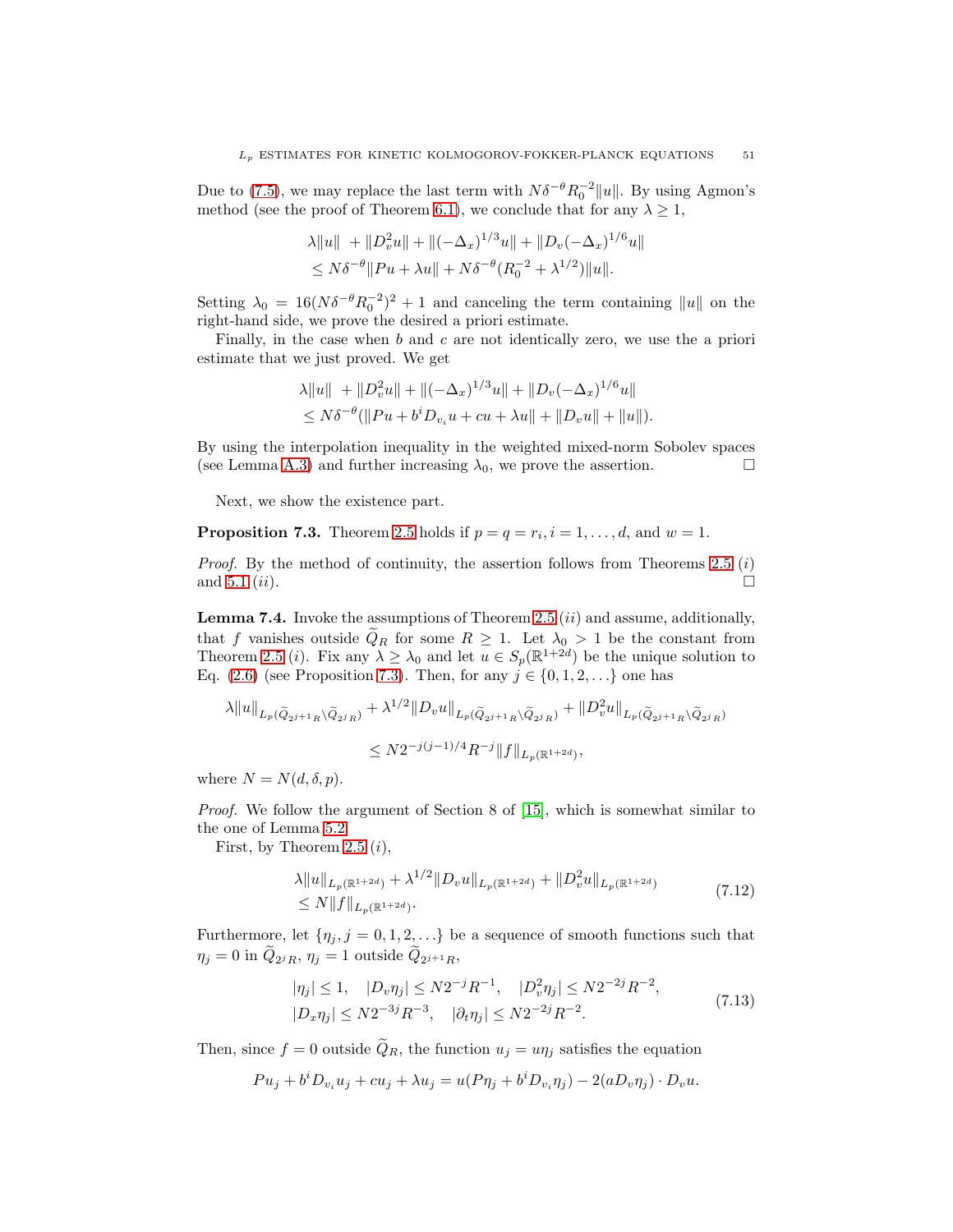By Theorem [2.5](#page-6-1)  $(i)$ , interpolation inequality, and  $(7.13)$ , we get

 $1/2$ 

$$
\|\lambda|u| + \lambda^{1/2} |D_v u| + |D_v^2 u|\|_{L_p(\tilde{Q}_{2^{j+2}R}\setminus \tilde{Q}_{2^{j+1}R})}
$$
  
\n
$$
\leq \lambda \|u_j\|_{L_p(\mathbb{R}^{1+2d})} + \lambda^{1/2} \|D_v u_j\|_{L_p(\mathbb{R}^{1+2d})} + \|D_v^2 u_j\|_{L_p(\mathbb{R}^{1+2d})}
$$
  
\n
$$
\leq N 2^{-j} R^{-1} \| |u| + |D_v u| \|_{L_p(\tilde{Q}_{2^{j+1}R}\setminus \tilde{Q}_{2^jR})}
$$
  
\n
$$
\leq N 2^{-j} R^{-1} (\lambda \|u\|_{L_p(\tilde{Q}_{2^{j+1}R}\setminus \tilde{Q}_{2^jR})} + \lambda^{1/2} \|D_v u\|_{L_p(\tilde{Q}_{2^{j+1}R}\setminus \tilde{Q}_{2^jR})}).
$$

Iterating this estimate and using  $(7.12)$ , we prove the assertion.

*Proof of Theorem [2.5](#page-6-1) (ii).* We will only consider the case when the weight is a function of  $t, v$  because the result in

$$
S_{p;r_1,...,r_d}(\mathbb{R}_T^{1+2d}, |x|^{\alpha} \prod_{i=1}^d w_i(v_i))
$$

is established in the same way. The uniqueness follows from Theorem [2.5](#page-6-1)  $(i)$ .

To prove the existence part, we first consider the case when  $T = \infty$ . By the reverse Hölder inequality for  $A_p$ -weights (see, for example, Theorem 7.2.5 of [\[19\]](#page-54-19)) and the scaling property of  $A_p$ -weights (see Proposition 7.1.5 (9) of [\[19\]](#page-54-19)), there exist a large constant  $p_1 > 1$  and small constants  $\varepsilon_i > 0, i = 0, \ldots, d$  depending only on  $d, \delta, p, r_1, \ldots, r_d, q$ , and K such that for any  $R > 1$ ,

$$
\frac{p_1}{q} = \frac{1+\varepsilon_0}{\varepsilon_0}, \quad \frac{p_1}{r_i} = \frac{1+\varepsilon_i}{\varepsilon_i}, \quad i = 1, ..., d,
$$
  

$$
\left(\int_{-R^2}^0 w_0^{1+\varepsilon_0} dt\right)^{\frac{1}{1+\varepsilon_0}} \le N(q, K) \int_{-R^2}^0 w_0 dt \le N(q, K) R^{2q-2} \int_{-1}^1 w_0 dt,
$$
  

$$
\left(\int_{-R}^R w_i^{1+\varepsilon_i} dv_i\right)^{\frac{1}{1+\varepsilon_i}} \le N(r_i, K) \int_{-R}^R w_i dv_i
$$
  

$$
\le N(r_i, K) R^{r_i - 1} \int_{-1}^1 w_i dv_i, \quad i = 1, ..., d.
$$

Then, applying Hölder's inequality repeatedly, we prove that for any  $R > 1$  and  $h\in L_{p_1}(Q_R),$ 

<span id="page-51-0"></span>
$$
||h||_{L_{p,r_1,...,r_d,q}(\tilde{Q}_R,w)} \le NR^{\kappa}||h||_{L_{p_1}(\tilde{Q}_R)},
$$
\n(7.14)

where  $\kappa = \kappa(d, p, r_1, \ldots, r_d, q, K) > 0$  and

$$
N = N(d, \delta, p, r_1, \ldots, r_d, q, w_0, w_1, \ldots, w_d) > 0.
$$

Note that [\(7.14\)](#page-51-0) also holds if we replace  $Q_R$  with  $Q_{2R} \setminus Q_R$ .

Next, let  $f_n \in C_0^{\infty}(\mathbb{R}^{1+2d})$  be a sequence of functions such that  $f_n \to f$  in  $L_{p,r_1,\ldots,r_d,q}(\mathbb{R}^{1+2d},w)$  as  $n\to\infty$ . Now we fix some  $n\in\{1,2,\ldots\}$ . We may assume that  $f_n$  vanishes outside  $\widetilde{Q}_R$  for some  $R > 1$  depending on n. Let us consider the equation

<span id="page-51-1"></span>
$$
Pu_n + b^i D_{v_i} u_n + cu_n + \lambda u_n = f_n. \tag{7.15}
$$

By Proposition [7.3,](#page-50-0) this equation has a unique solution  $u_n \in L_{p_1}(\mathbb{R}^{1+2d})$ . Then, by [\(7.14\)](#page-51-0),  $u_n \in S_{p,r_1,\ldots,r_d,q,\text{loc}}(\mathbb{R}^{1+2d},w)$ . Furthermore, denote

$$
X_j = L_{p,r_1,\dots,r_d,q}(Q_{2^{j+1}R} \setminus Q_{2^jR}, w), \quad j \ge 0.
$$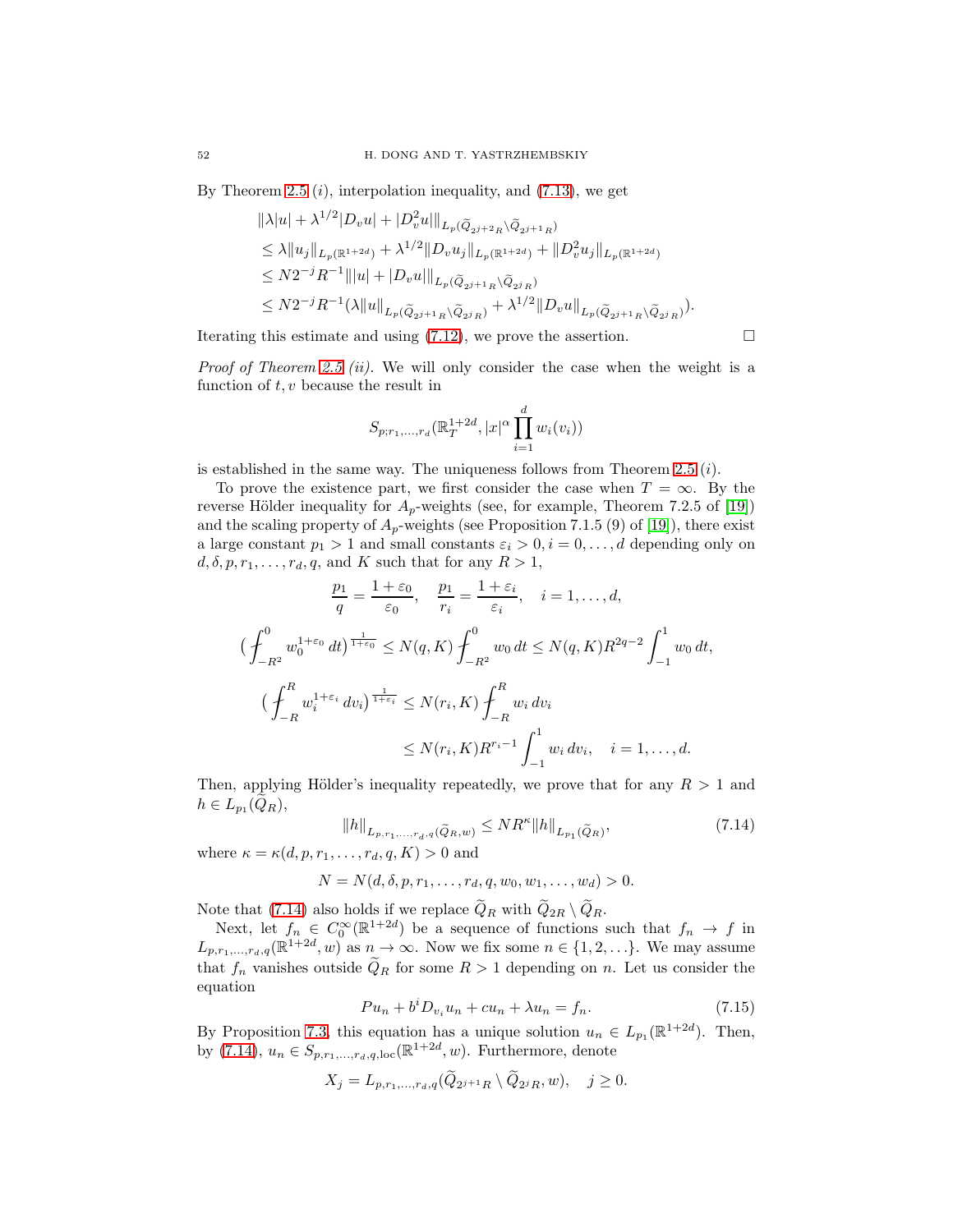Then, by Lemma [7.4](#page-50-3) and [\(7.14\)](#page-51-0) with R replaced with  $2^{j}R$ , we have

$$
\lambda \|u_n\|_{X_j} + \lambda^{1/2} \|D_v u_n\|_{X_j} + \|D_v^2 u_n\|_{X_j}
$$
  
\n
$$
\leq N 2^{j\kappa} R^{\kappa} (\lambda \|u_n\|_{L_{p_1}(\widetilde{Q}_{2^{j+1}R}\backslash \widetilde{Q}_{2^jR})} + \lambda^{1/2} \|D_v u_n\|_{L_{p_1}(\widetilde{Q}_{2^{j+1}R}\backslash \widetilde{Q}_{2^jR})}
$$
  
\n
$$
+ \|D_v^2 u_n\|_{L_{p_1}(\widetilde{Q}_{2^{j+1}R}\backslash \widetilde{Q}_{2^jR})})
$$
  
\n
$$
\leq N 2^{-j(j-1)/4+j\kappa} R^{\kappa-j} \|f_n\|_{L_{p_1}(\mathbb{R}^{1+2d})}.
$$

Summing up the above inequality with respect to  $j$ , we conclude

$$
u_n \in S_{p,r_1,\ldots,r_d,q}(\mathbb{R}^{1+2d},w).
$$

Then, by the a priori estimate of Theorem [2.5](#page-6-1) (i),  $\{u_n, n \geq 1\}$  is a Cauchy sequence in  $S_{p,r_1,...,r_d,q}(\mathbb{R}^{1+2d}, w)$ . Therefore, this sequence has a limit

$$
u \in S_{p,r_1,...,r_d,q}(\mathbb{R}^{1+2d}, w).
$$

Finally, passing to the limit in  $(7.15)$ , we prove that u is the solution to Eq.  $(2.6)$ . In the case when  $T < \infty$ , we consider the equation

$$
Pu_1 + b^i D_{v_i} u_1 + cu_1 + \lambda u_1 = f1_{t < T}.
$$

By the above, this equation has a unique solution  $u_1 \in S_{p,r_1,\dots,r_d,q}(\mathbb{R}^{1+2d}, w)$ , which is the solution to Eq.  $(2.6)$ . The theorem is proved.

### Appendix A.

<span id="page-52-0"></span>**Lemma A.1.** Let  $\sigma > 0$ ,  $R > 0$ ,  $p \ge 1$  be numbers, and  $f \in L_{p,loc}(\mathbb{R}^d)$ . Denote

$$
g(x) = \int_{|y| > R^3} f(x+y)|y|^{-(d+\sigma)} dy.
$$

Then,

$$
(|g|^p)^{1/p}_{B_{R^3}}\leq N(d,\sigma)R^{-3\sigma}\sum_{k=0}^\infty 2^{-3k\sigma}(|f|^p)^{1/p}_{B_{(2^kR)^3}}.
$$

*Proof.* By Hölder's inequality for any  $x \in B_{R^3}$ , we have

$$
\begin{aligned} |g(x)|&\leq \sum_{k=0}^{\infty}\int_{2^{3k}R^3<|y|<2^{3(k+1)}R^3}|f|(x+y)|y|^{-(d+\sigma)}\,dy\\ &\leq N(d)\sum_{k=0}^{\infty}2^{-3k\sigma}R^{-3\sigma}\bigg(\int_{2^{3k}R^3<|y|<2^{3(k+1)}R^3}|f|^p(x+y)\,dy\bigg)^{1/p}. \end{aligned}
$$

Taking the  $L_p$ -average of the both sides of the last inequality over  $B_{R^3}$  and using the Minkowski inequality, we prove the assertion of this lemma.

<span id="page-52-1"></span>**Lemma A.2.** Let  $p > 1$  be a number,  $w \in A_p(\mathbb{R}^d)$ , and  $f \in L_p(\mathbb{R}^d, w)$ . Then, there exists a number  $p_0 > 1$  depending only on d, p, and  $[w]_{A_p}$  such that  $f \in L_{p_0,loc}(\mathbb{R}^d)$ .

*Proof.* By Corollary 7.2.6 of [\[19\]](#page-54-19), there exists  $q \in (1, p)$  depending only on p, d, and  $[w]_{A_p(\mathbb{R}^d)}$  such that  $w \in A_q(\mathbb{R}^d)$ . Let  $p_0 = p/q$ . Then, by this and Hölder's inequality for any cube  $C$ ,

$$
\int_C |f|^{p_0} dx \le \Big(\int_C |f|^p w dx\Big)^{1/q} \Big(\int_C w^{-1/(q-1)} dx\Big)^{(q-1)/q} < \infty.
$$
  
The lemma is proved.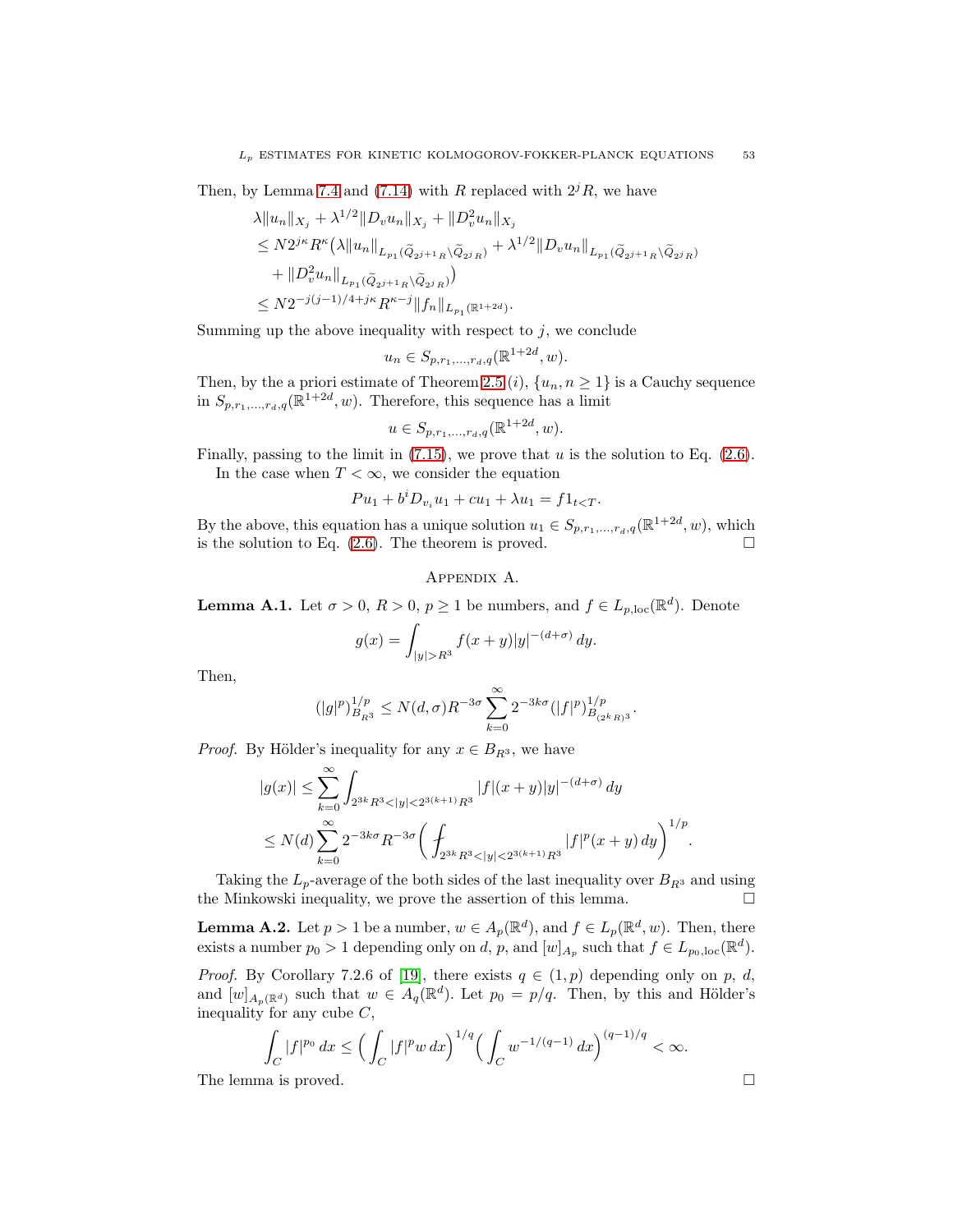For numbers  $p_1, \ldots, p_d \in (1, \infty)$ , by  $L_{p_1, \ldots, p_d}(w_1, \ldots, w_d)$  we denote the space of measurable functions with the finite norm

$$
||f||_{L_{p_1,...,p_d}(w_1,...,w_d)} = |\int_{\mathbb{R}} |\dots| \int_{\mathbb{R}} |\int_{\mathbb{R}} |f|^{p_1}(x) w_1(x_1) dx_1|^{\frac{p_2}{p_1}} ... w_d(x_d) dx_d|^{\frac{1}{p_d}}.
$$

Furthermore, by  $W_{p_1,...,p_d}^2(w_1,...,w_d)$  we mean the Sobolev space of all functions  $u \in L_{p_1,...,p_d}(w_1,...,w_d)$  such that  $D_x u, D_x^2 u \in L_{p_1,...,p_d}(w_1,...,w_d)$ .

<span id="page-53-8"></span>**Lemma A.3** (Interpolation inequality). Let  $p_1, \ldots, p_d \in (1, \infty)$  be arbitrary numbers and  $w_i \in A_{p_i}(\mathbb{R}), i = 1, \ldots, d$ , such that  $[w_i]_{A_{p_i}(\mathbb{R})} \leq K, i = 1, \ldots, d$ , for some  $K \geq 1$ . Then, for any  $u \in W_{p_1,...,p_d}^2(w_1,...,w_d)$  and  $\varepsilon > 0$ , we have

 $||D_xu|| \leq \varepsilon ||D_x^2u|| + N\varepsilon^{-1}||u||,$ 

where  $\| \cdot \| = \| \cdot \|_{L_{p_1,...,p_d}(w_1,...,w_d)}$  and  $N = N(d, p_1,...,p_d, K)$ .

*Proof.* First, by Lemma 3.8 (*iii*) of [\[17\]](#page-54-24), for any  $w \in A_{p_1}(\mathbb{R}^d)$  and  $\varepsilon > 0$ , one has

$$
\int |D_x u|^{p_1} w(x) dx \le N \int |g|^{p_1} w(x) dx,
$$

where

$$
g(x) = \varepsilon |D_x^2 u| + \varepsilon^{-1} |u|
$$

and  $N = N(d, p_1, [w]_{A_{p_1}(\mathbb{R}^d)})$ . Applying a variant of the Rubio de Francia extrapolation theorem (see, for example, Theorem 7.11 of [\[17\]](#page-54-24) and also [\[29\]](#page-54-25)), we prove the lemma. □

Acknowledgements The authors would like to thank the referees for finding a typo in the original version of the manuscript, pointing out the references [\[2\]](#page-53-4) and [\[13\]](#page-54-14), and providing suggestions that have led to the improvement of this paper's presentation. We also express our sincere gratitude to the referee who suggested to study the a priori estimate in the  $S_p$  space with the weight depending on the x variable.

### **REFERENCES**

- <span id="page-53-1"></span>[1] F. Abedin, G. Tralli, Harnack inequality for a class of Kolmogorov-Fokker-Planck equations in non-divergence form, Arch. Ration. Mech. Anal. 233 (2019), no. 2, 867–900.
- <span id="page-53-4"></span>[2] F. Anceschi, S. Muzzioli, S. Polidoro, Existence of a Fundamental Solution of Partial Differential Equations associated to Asian Options, Nonlinear Analysis: Real World Applications 62 (2021), 10337.

<span id="page-53-7"></span>[3] H. Aimar, R.A. Macías, Weighted norm inequalities for the Hardy-Littlewood maximal operator on the spaces of homogeneous type. Proc. Amer. Math. Soc. 91 (1984), no. 2, 213–216.

<span id="page-53-2"></span>[4] F. Anceschi, S. Polidoro, A survey on the classical theory for Kolmogorov equation. Matematiche (Catania) 75 (2020), no. 1, 221–258.

[5] Jacob Bedrossian, Fei Wang, The linearized Vlasov and Vlasov-Fokker-Planck equations in a uniform magnetic field. J. Stat. Phys. 178 (2020), no. 2, 552–594.

<span id="page-53-6"></span><span id="page-53-5"></span><sup>[6]</sup> A. Benedek, R. Panzone, The space  $L_p$ , with mixed norm. Duke Math. J. 28 (1961), 301–324.

<sup>[7]</sup> M. Bramanti, L. Brandolini,  $L^p$  estimates for uniformly hypoelliptic operators with discontinuous coefficients on homogeneous groups, Rend. Sem. Mat. Univ. Politec. Torino 58 (2000), no. 4, 389–433

<span id="page-53-0"></span><sup>[8]</sup> M. Bramanti, M.C. Cerutti, M. Manfredini, L p estimates for some ultraparabolic operators with discontinuous coefficients, J. Math. Anal. Appl. 200 (1996), no. 2, 332–354.

<span id="page-53-3"></span><sup>[9]</sup> M. Bramanti, G. Cupini, E. Lanconelli, E. Priola, Global  $L^p$  estimates for degenerate Ornstein-Uhlenbeck operators. Math. Z. 266 (2010), no. 4, 789–816.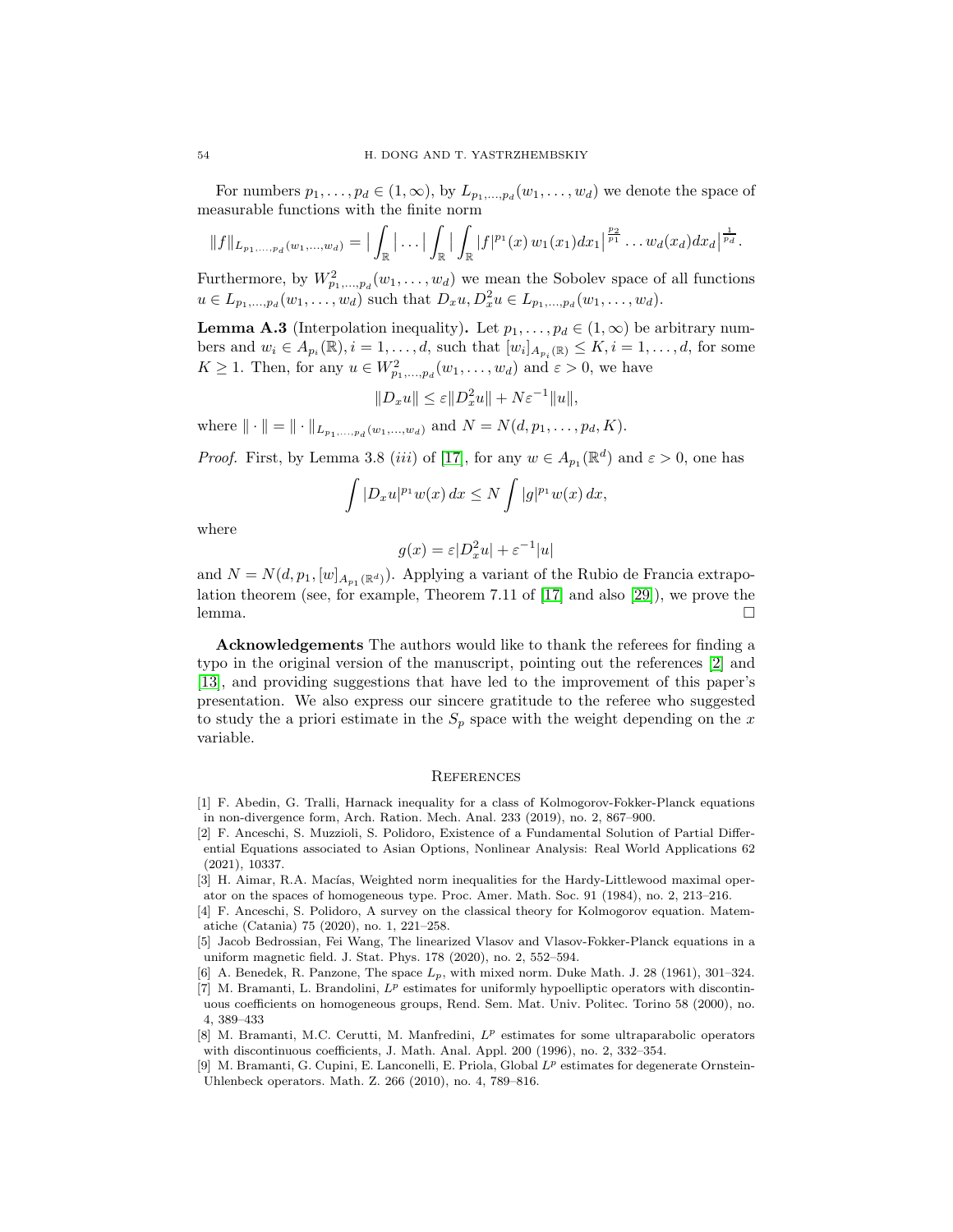- <span id="page-54-13"></span>[10] M. Bramanti, G. Cupini, E. Lanconelli, E. Priola, Global  $L^p$  estimates for degenerate Ornstein-Uhlenbeck operators with variable coefficients. Math. Nachr. 286 (2013), no. 11-12, 1087–1101.
- <span id="page-54-10"></span>[11] Zhen-Qing Chen, Xicheng Zhang,  $L^p$ -maximal hypoelliptic regularity of nonlocal kinetic Fokker-Planck operators. J. Math. Pures Appl. (9) 116 (2018), 52-87.
- <span id="page-54-12"></span>[12] Zhen-Qing Chen, Xicheng Zhang, Propagation of regularity in  $L^p$ -spaces for Kolmogorov-type hypoelliptic operators. J. Evol. Equ. 19 (2019), no. 4, 1041–1069.
- <span id="page-54-14"></span>[13] M. Di Francesco, A. Pascucci, On a class of degenerate parabolic equations of Kolmogorov type. AMRX Appl. Math. Res. Express 2005, no. 3, 77–116.
- <span id="page-54-4"></span>[14] Hongjie Dong, Yan Guo, Timur Yastrzhembskiy, Kinetic Fokker-Planck and Landau Equations with Specular Reflection Boundary Condition, Kinetic and Related Models, 2022, 15 (3) : 467-516. doi: 10.3934/krm.2022003.
- <span id="page-54-3"></span>[15] Hongjie Dong, Doyoon Kim, On  $L_p$ -estimates for elliptic and parabolic equations with  $A_p$ weights. Trans. Amer. Math. Soc. 370 (2018), no. 7, 5081–5130.
- <span id="page-54-15"></span>[16] Hongjie Dong, Yan Guo, Zhimeng Ouyang, The Vlasov-Poisson-Landau System with the Specular-Reflection Boundary Condition, arXiv:2010.05314
- <span id="page-54-24"></span>[17] Hongjie Dong, N. V. Krylov, Fully nonlinear elliptic and parabolic equations in weighted and mixed-norm Sobolev spaces. Calc. Var. Partial Differential Equations 58 (2019), no. 4, Paper No. 145, 32 pp.
- <span id="page-54-5"></span>[18] F. Golse, C. Imbert, C. Mouhot, A.F. Vasseur, Harnack inequality for kinetic Fokker-Planck equations with rough coefficients and application to the Landau equation, Ann. Sc. Norm. Super. Pisa Cl. Sci. (5) 19 (2019), no. 1, 253–295.
- <span id="page-54-19"></span>[19] L. Grafakos, Classical Fourier analysis. Third edition. Graduate Texts in Mathematics, 249. Springer, New York, 2014. 638 pp.
- <span id="page-54-18"></span>[20] Zimo Hao, Xicheng Zhang, Rongchan Zhu, Xiangchan Zhu, Singular kinetic equations and applications, arXiv:2108.05042
- <span id="page-54-6"></span>[21] L. Huang, S. Menozzi, E. Priola,  $L^p$  estimates for degenerate non-local Kolmogorov operators. J. Math. Pures Appl. (9) 121 (2019), 162–215.
- [22] C. Imbert, C. Mouhot, The Schauder estimate in kinetic theory with application to a toy nonlinear model, Ann. H. Lebesgue 4 (2021), 369–405.
- <span id="page-54-7"></span>[23] C. Imbert, L. Silvestre, The Schauder estimate for kinetic integral equations. Anal. PDE 14 (2021), no. 1, 171–204.
- <span id="page-54-1"></span>[24] Jinoh Kim, Yan Guo, Hyung Ju Hwang, An  $L^2$  to  $L^\infty$  framework for the Landau equation, Peking Math. J. 3 (2020), no. 2, 131–202.
- <span id="page-54-21"></span>[25] N.V. Krylov, M. Röckner, Strong solutions of stochastic equations with singular time dependent drift, Probab. Theory Related Fields 131 (2005), no. 2, 154–196.
- <span id="page-54-20"></span>[26] N. V. Krylov, Parabolic and elliptic equations with VMO coefficients. Comm. Partial Differential Equations 32 (2007), no. 1-3, 453–475,
- <span id="page-54-2"></span>[27] N. V. Krylov, Lectures on elliptic and parabolic equations in Sobolev spaces. Graduate Studies in Mathematics, 96. American Mathematical Society, Providence, RI, 2008.
- <span id="page-54-16"></span>[28] N. V. Krylov, Second-order elliptic equations with variably partially VMO coefficients. J. Funct. Anal. 257 (2009), no. 6, 1695–1712.
- <span id="page-54-25"></span>[29] N. V. Krylov, Rubio de Francia extrapolation theorem and related topics in the theory of elliptic and parabolic equations. A survey, St. Petersburg Math. J. 32, 389–413.
- <span id="page-54-22"></span><span id="page-54-8"></span>[30] N.V. Krylov, On diffusion processes with drift in  $L_{d+1}$ , arXiv:2102.11465
- [31] L. Niebel, R. Zacher, Kinetic maximal  $L^p$ -regularity with temporal weights and application to quasilinear kinetic diffusion equations, J. Differential Equations 307 (2022), 29–82.
- <span id="page-54-11"></span>[32] M. Manfredini, S. Polidoro, Interior regularity for weak solutions of ultraparabolic equations in divergence form with discontinuous coefficients. Boll. Unione Mat. Ital. Sez. B Artic. Ric. Mat. (8) 1 (1998), no. 3, 651–675.
- <span id="page-54-0"></span>[33] A. Pascucci, Kolmogorov equations in physics and in finance. Elliptic and parabolic problems, Progr. Nonlinear Differential Equations Appl., 63, Birkhäuser, Basel, 2005, 353–364.
- <span id="page-54-17"></span>[34] A. Pascucci, A. Pesce, On stochastic Langevin and Fokker-Planck equations: the twodimensional case, J. Differential Equations, Vol. 310 (2022), p. 443–483.
- <span id="page-54-9"></span>[35] S. Polidoro, M. Ragusa, Sobolev-Morrey spaces related to an ultraparabolic equation, Manuscripta Math. 96 (1998), no. 3, 371–392.
- <span id="page-54-23"></span>[36] Michael Röckner, Guohuan Zhao, SDEs with critical time dependent drifts: strong solutions, arXiv:2103.05803